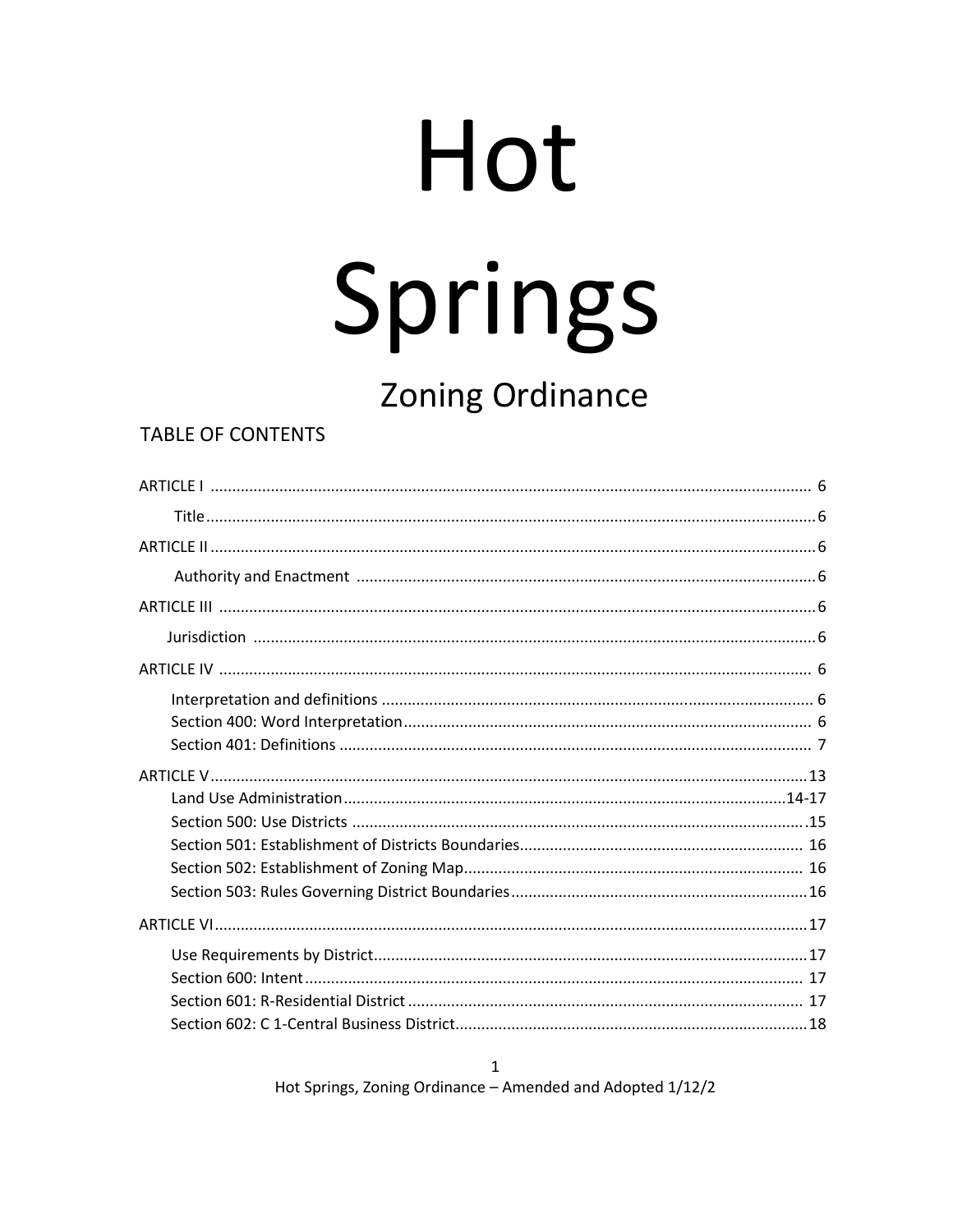| Section 900: The General Process and the Duties of the Zoning Administrator, Board of  |  |
|----------------------------------------------------------------------------------------|--|
| Adjustment, Planning Board, Board of Alderman, and Courts on Matters of Administration |  |
|                                                                                        |  |
|                                                                                        |  |
|                                                                                        |  |
|                                                                                        |  |
|                                                                                        |  |
|                                                                                        |  |
|                                                                                        |  |
|                                                                                        |  |
|                                                                                        |  |
|                                                                                        |  |
|                                                                                        |  |
|                                                                                        |  |
|                                                                                        |  |
|                                                                                        |  |
| Section 1005: Fees for Variances, Special Uses and Appeals/Planning and Zoning Fees    |  |
|                                                                                        |  |
|                                                                                        |  |
|                                                                                        |  |
|                                                                                        |  |
|                                                                                        |  |
|                                                                                        |  |
|                                                                                        |  |
|                                                                                        |  |
|                                                                                        |  |
|                                                                                        |  |
|                                                                                        |  |
| $\overline{2}$                                                                         |  |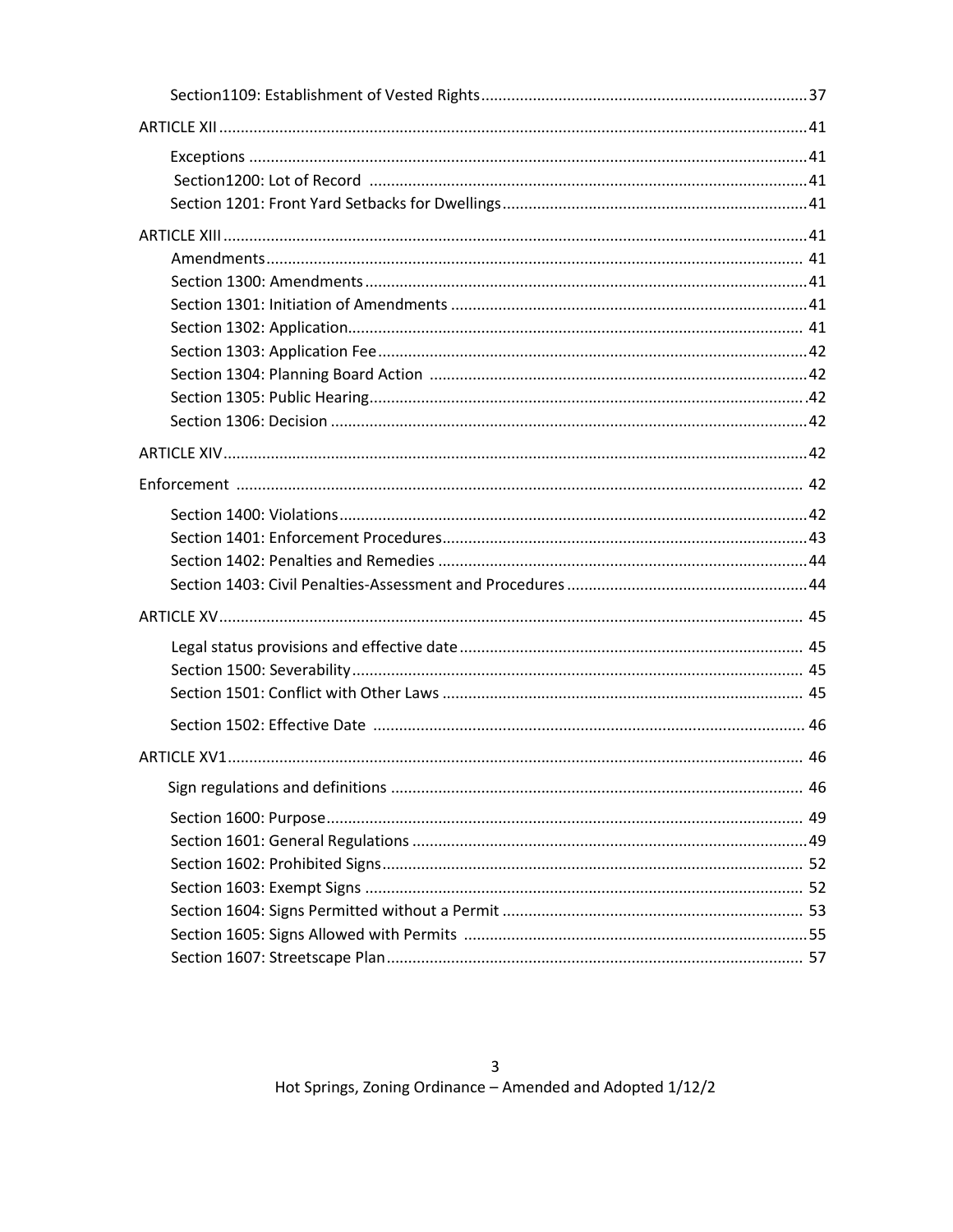| Section 2007: Installation of Permanent Reference Points and Improvements 79 |  |
|------------------------------------------------------------------------------|--|
| Section 2008: General Requirements and Minimum Standard of Design  81        |  |
|                                                                              |  |
| 4                                                                            |  |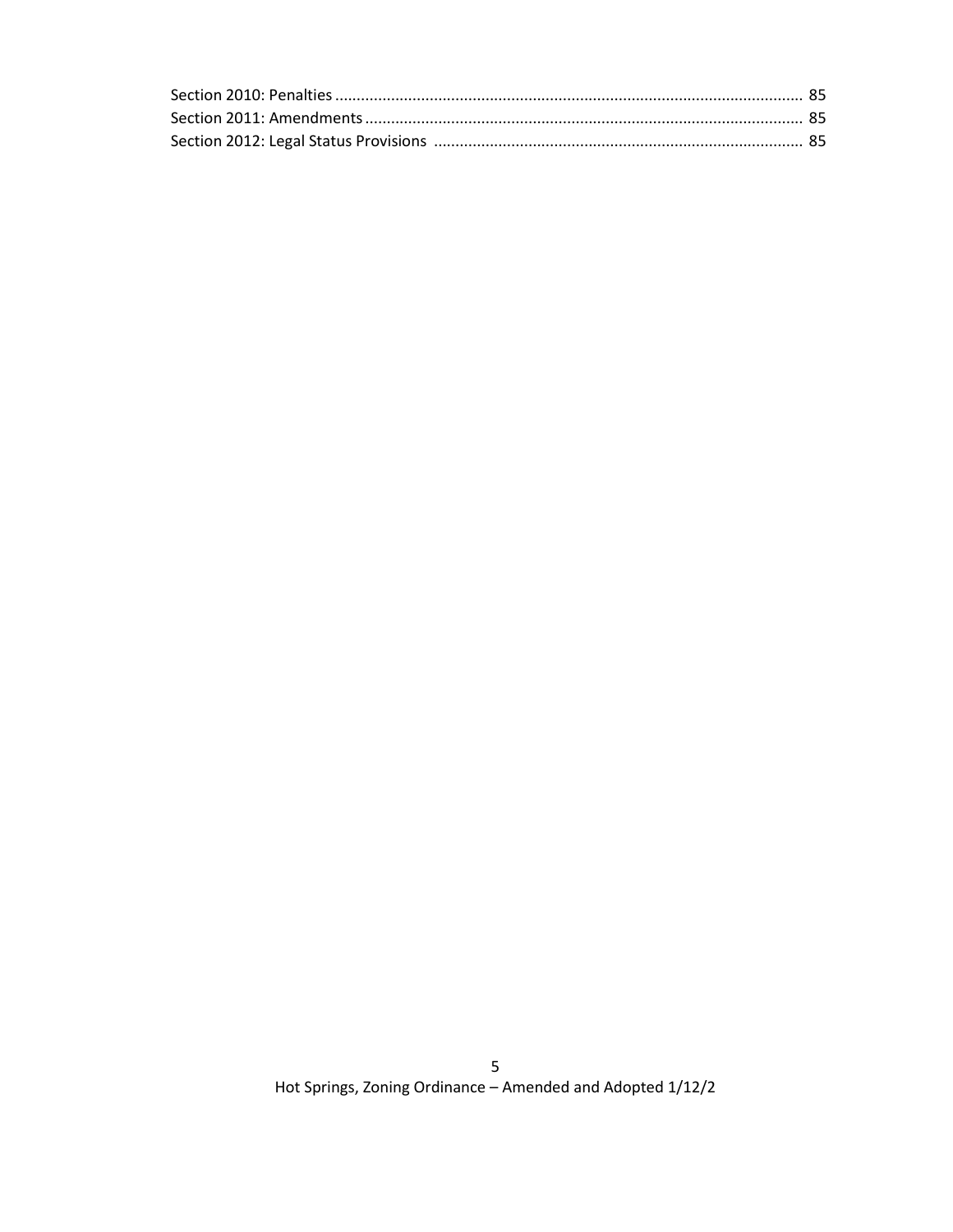### Article I

### Title

 This ordinance shall be known as the "Zoning Ordinance of the Town of Hot Springs, North Carolina."

### Article II

### Authority and Enactment

 The Board of Alderman of the Town of Hot Springs, North Carolina, in pursuance of the authority granted by the General Status of North Carolina, Chapter 160 D, hereby ordains and enacts into law the following articles and sections for the purpose of promoting the health, safety, morals, and general welfare of the community.

## Article III

### Jurisdiction

 The provisions of this ordinance shall be applicable to all lands within corporate limits of the Town of Hot Springs, North Carolina, as established on the map entitled "Official Zoning Map, Town of Hot Springs."

# Article IV Interpretation and Definitions

 Except as specifically defined herein, all words used in this ordinance have their customary dictionary definitions. For the purpose of this ordinance, certain words or terms used herein are defined as follows:

### SECTION 400: WORD INTERPRETATION

 Words used in the present tense include the future tense. Words used in the singular include the plural, and words used in the plural include the singular.

The words "Board of Alderman" means the Hot Springs Board of Alderman.

The words "Planning Board" means the Town of Hot Springs Planning Board.

The words "Board of Adjustments" means the Town of Hot Springs Board of Adjustments.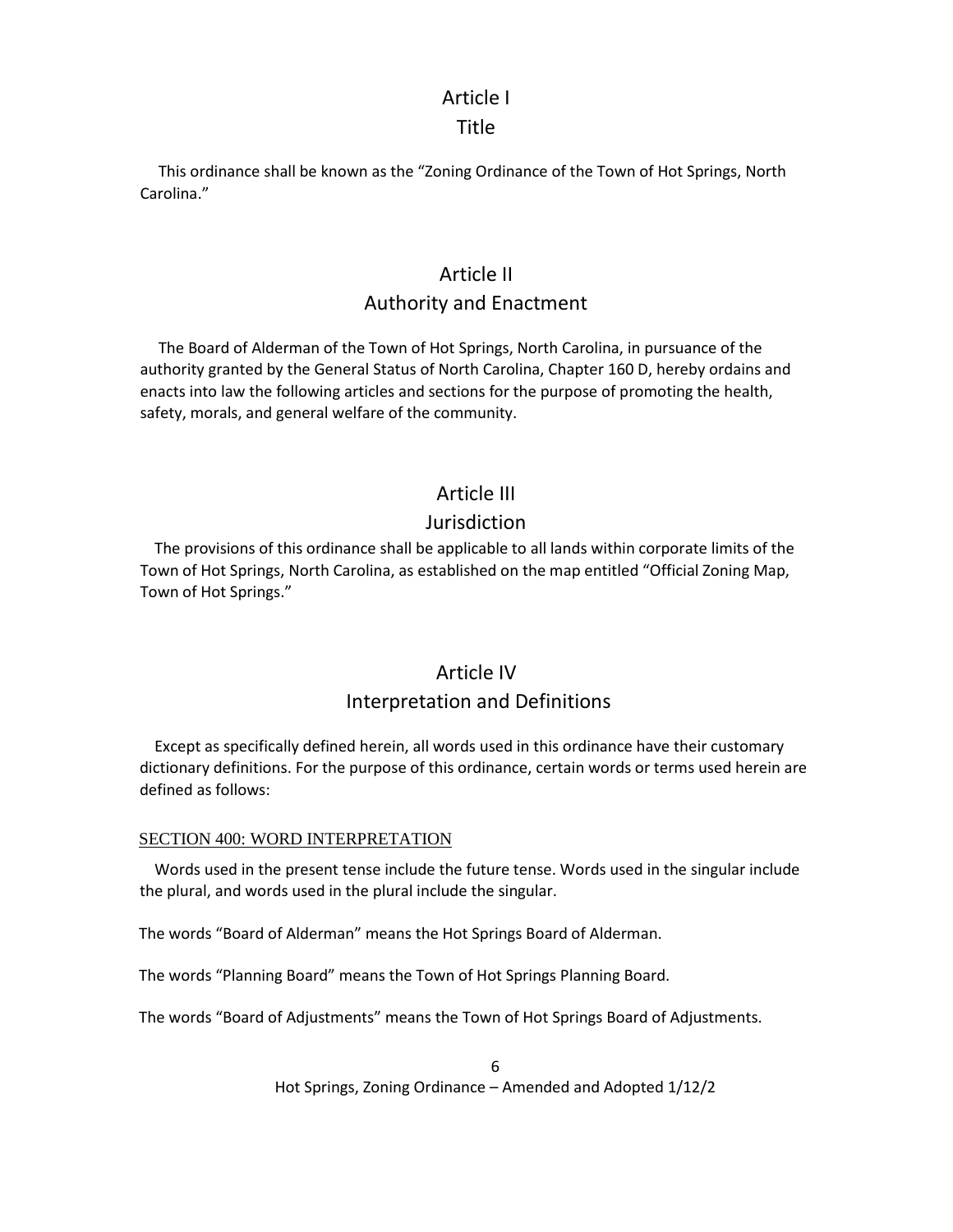The word "may" is permissive.

The word "shall" is mandatory.

The word "lot" includes the words "plot" or "parcel."

The word "building" includes the word "structure."

The word "street" includes the words "road" and "highway."

The words "person" or "applicant" includes a firm, association, organization, partnership, corporation, company, trust, individual, or governmental unit.

The words "zoning map" or "Hot Springs Zoning Map" shall mean the official Zoning Map of the Town of Hot Springs, North Carolina.

The words "used" or "occupied" as applied to any lands or structure shall be construed to include the words "intended, arranged, or designated to be used or occupied."

### SECTION 401: DEFINITIONS

Accessory use - A use customarily incidental and subordinate to the principal use or building and located on the same lot with such principal use or building.

Administrative decision. – Decisions made in the implementation, administration, or enforcement of development regulations that involve the determination of facts and the application of objective standards set forth in this Chapter or Town of Hot Springs development regulations. These are sometimes referred to as ministerial decisions or administrative determinations.

Administrative hearing. – A proceeding to gather facts needed to make an administrative decision.

Adult bookstore - An establishment having as a substantial or significant portion of its stock in trade, books, magazines, films, and other periodicals that are characterized by their emphasis on matter depicting, describing, or relating, to adult sexual activities or adult nudity.

Alley - A public way which affords only a secondary means of access to abutting property and not intended for general traffic circulation.

Amusement center - Any building or other structure, or portion thereof, which is used for commercial games and/or entertainment which include but are not limited to coin or token operated game machines, billiards, tables, and other activities and facilities designed for commercial amusement of recreation.

Apartment – A part of a building consisting of a room or rooms intended, designed, or used as a residence by an individual or a single family.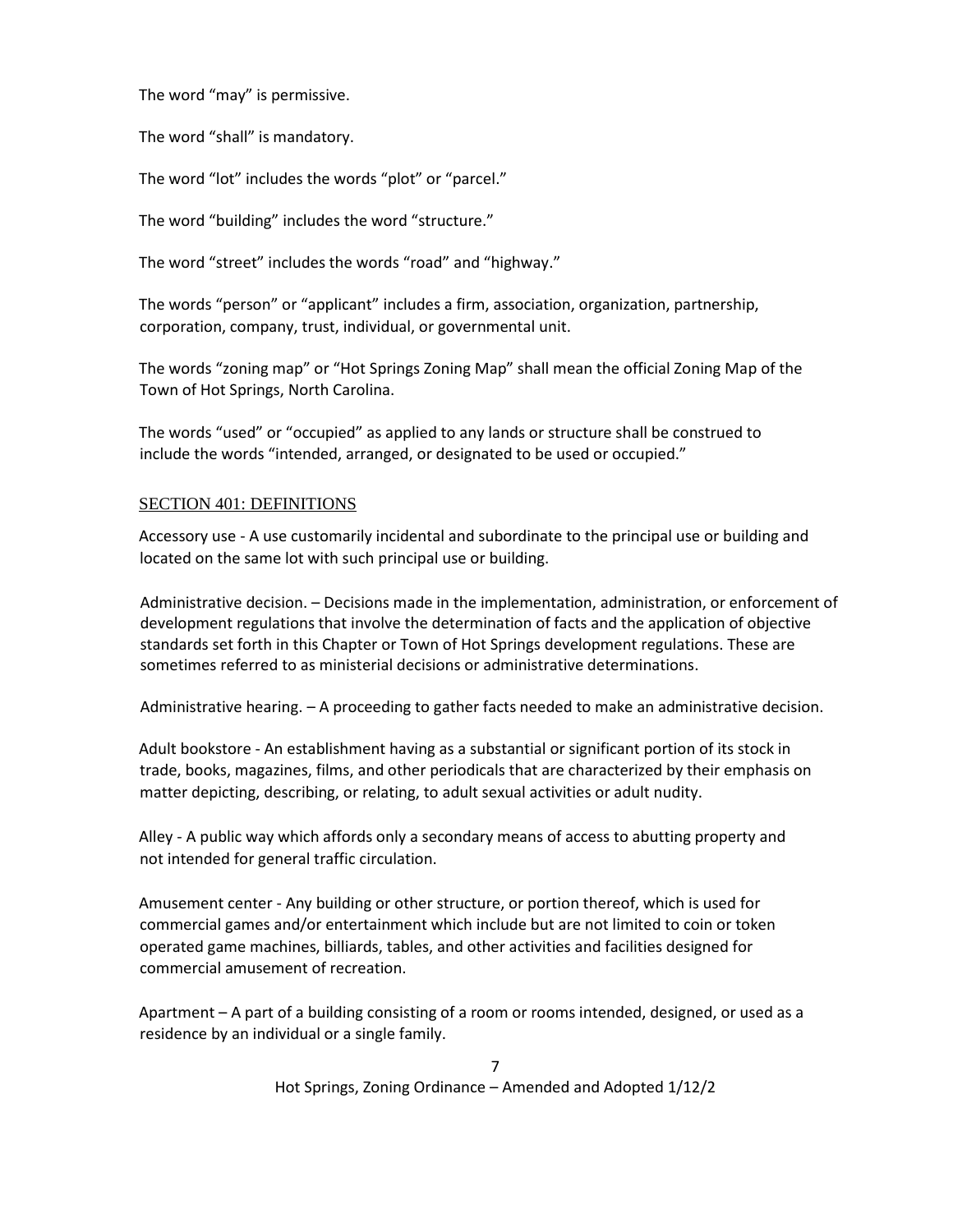Apartment, Garage - A part of a garage consisting of a room or rooms intended, designed, or used as a residence by an individual or a single family.

Bed and Breakfast Establishment - A residence that provides temporary lodging and a morning meal to the public.

Bedroom - A room has at least 100 square feet and at least 50 percent of the room has a ceiling height of greater than 7 it can be called a bedroom. The room must have a window or door leading directly to the outside for access in case of an emergency.

Building - means any structure having a roof supported by columns or by walls and intended for shelter, housing, or enclosure of persons, animals, or chattels. The connection of two buildings by means of an open passageway, deck, or other such open structure, without a roof, shall not be deemed to make them one building. The word "building" includes the word "structure."

Blight – physical deterioration of improvements or other economic disinvestment.

Boarding House/Rooming House - A building where, for compensation, lodging and meals are provided for not more than five persons.

Buffer Strip - A buffer strip is a strip of land containing vegetation consisting of evergreen trees or shrubs and/or fencing located along the side and rear lot lines but said buffer along streets shall be set back sufficiently to avoid interference with street right-of-way. If consisting only of vegetation, such buffer strip shall not be less than 15 feet (15') in width and shall be composed of trees and shrubs of a type which at inception should not be less than 5 feet (5') in height unless otherwise specified. If a fence is used, said fence shall be opaque and at least 8 feet (8') in height. The Board of Adjustments may vary these requirements when deems appropriate.

Building - Any structure having a roof supported by columns or by walls, and intended for shelter, housing, or enclosure of persons, animals, or property. The connection of two buildings by means of an open porch, breezeway, passageway, carport, or other such open structure, with or without a roof, shall not be deemed to make them one building.

Building Accessory - A detached building subordinate to the main building on the lot and used for purposes customarily incidental to the main or principal building and located on the same lot.

Building Height - The distance measured from the highest ground level at the structure foundation to the highest point of the roof.

Building, Principal - A building used for the same purpose as the principal use of the lot.

Building, Setback line - A line delineating the minimum allowable distance between the property line and a building on a lot, within which no building or other structure shall be placed except as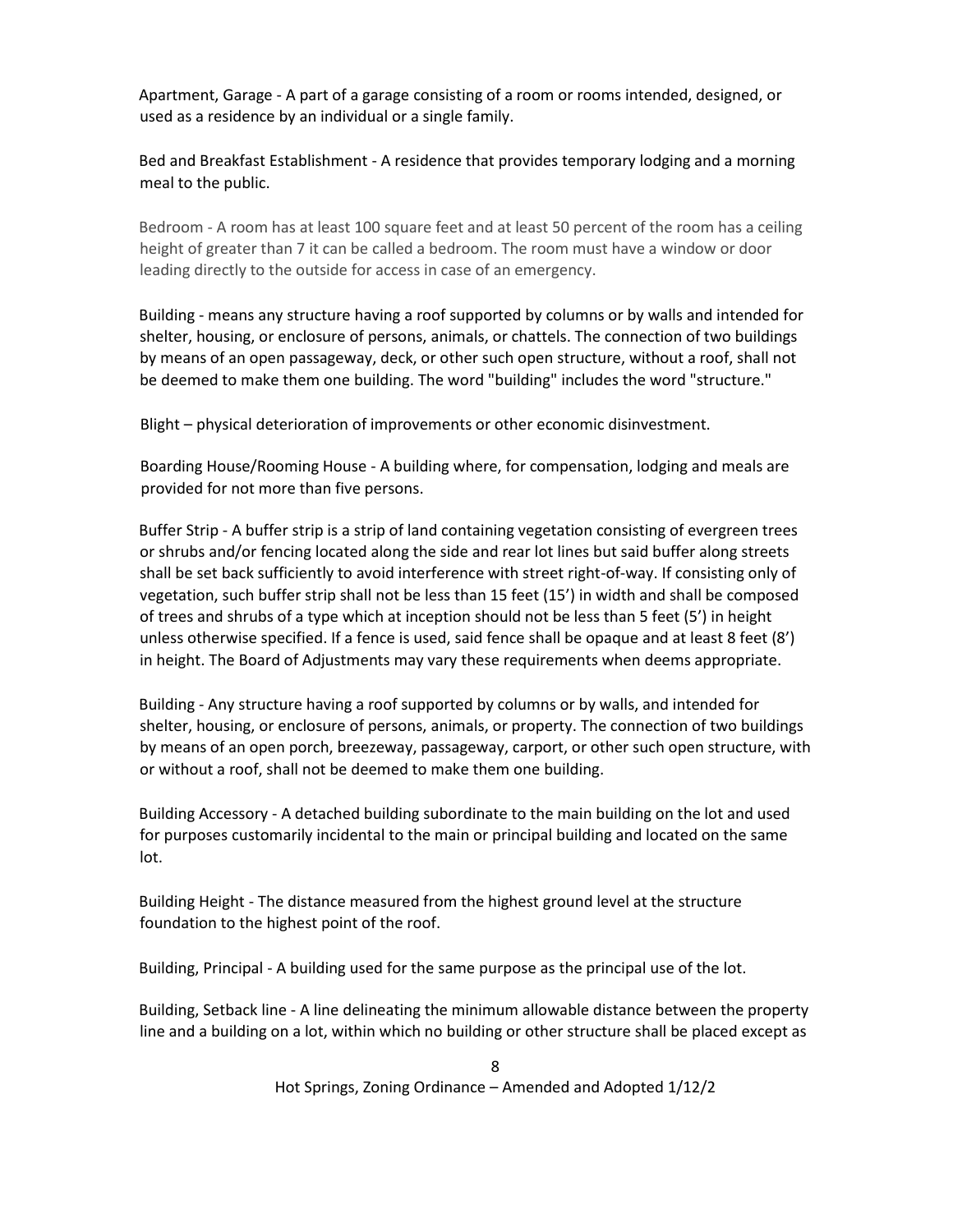otherwise provided. Whenever the front, side or rear portions of a lot abut a street right-of-way, setback lines shall be measured from said right-of-way line.

Childcare Center - A use of land and buildings to provide group care for children.

Customary Incidental Home Occupation – Any profession or occupation conducted entirely within a dwelling by the family member or occupant permanently residing on the premises. No merchandise shall be sold or displayed on the premises, and no mechanical equipment shall be installed which is not normally used for domestic or professional purposes. No more than 25 percent (25%) of the total floor space of the dwelling may be used for a home occupation and only one home occupation shall be permitted in one dwelling unit. No exterior evidence of the presence of a home occupation shall be allowed other than a sign. Only members of immediate family residing in the same dwelling unit and not more than one other employee may be employed in the operation of a home occupation. One off-street parking space shall be required in addition to the parking requirements from the dwelling unit.

Determination. – A written, final, and binding order, requirement, or determination regarding an administrative decision.

Developer. – A person, including a governmental agency or redevelopment authority, who undertakes any development and who is the landowner of the property to be developed or who has been authorized by the landowner to undertake development on that property.

Development. – Unless the context clearly indicates otherwise, the term means any of the following: a. The construction, erection, alteration, enlargement, renovation, substantial repair, movement to another site, or demolition of any structure.

b. The excavation, grading, filling, clearing, or alteration of land.

c. The subdivision of land as defined in G.S. 160D-8-2.

d. The initiation or substantial change in the use of land or the intensity of use of land.

This definition does not alter the scope of regulatory authority granted by this Chapter.

Development approval. – An administrative or quasi-judicial approval made pursuant to this Chapter that is written and that is required prior to commencing development or undertaking a specific activity, project, or development proposal. Development approvals include, but are not limited to, zoning permits, site plan approvals, special use permits, variances, and certificates of appropriateness. The term also includes all other regulatory approvals required by regulations adopted pursuant to this Chapter, including plat approvals, permits issued, development agreements entered into, and building permits issued.

Development regulation. – A unified development ordinance, zoning regulation, subdivision regulation, erosion and sedimentation control regulation, floodplain or flood damage prevention regulation, mountain ridge protection regulation, stormwater control regulation, wireless telecommunication facility regulation, historic preservation or landmark regulation, housing code, State Building Code enforcement, or any other regulation adopted pursuant to this Chapter, or a local act or charter that regulates land use or development.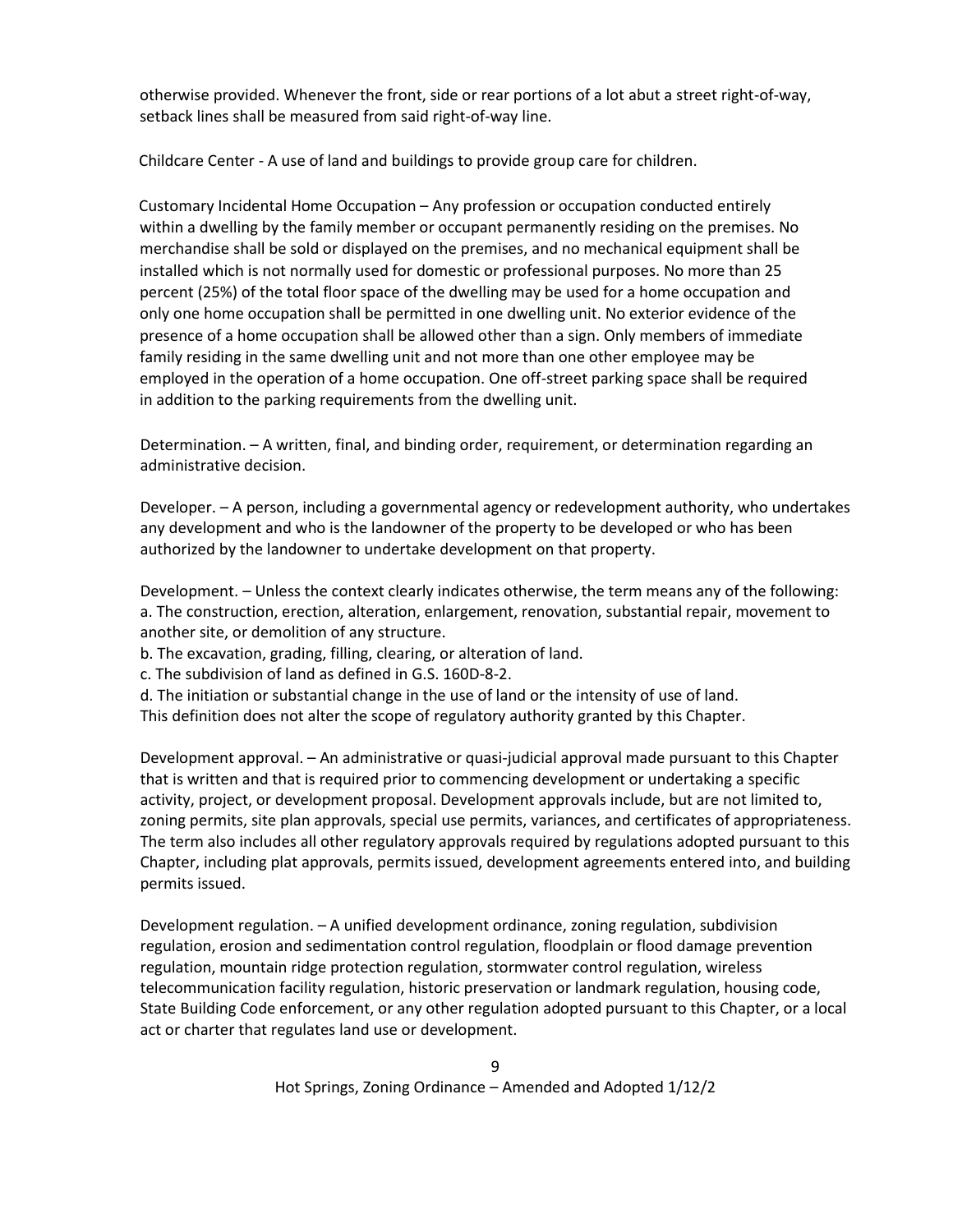District - A section of the Town of Hot Springs in which zoning regulations are uniform.

Dwelling, Multi-family - A building or portion thereof used or designated as a residence for two or more families living independently.

Dwelling, Single Family - A building arranged or designed to be occupied by one family.

Dwelling. – Any building, structure, manufactured home, or mobile home, or part thereof, used and occupied for human habitation or intended to be so used, and includes any outhouses and appurtenances belonging thereto or usually enjoyed therewith. For the purposes of Article 12 of this Chapter, the term does not include any manufactured home, mobile home, or recreational vehicle, if used solely for a seasonal vacation purpose.

Dwelling Unit – a single unit providing complete, independent living facilities for one or more persons, including permanent provisions for living, sleeping, eating, cooking and sanitation.

Easement - A grant by a property owner of a strip of land for a specified purpose and use by the public, a corporation, or persons.

Evidentiary hearing. – A hearing to gather competent, material, and substantial evidence in order to make findings for a quasi-judicial decision required by a development regulation adopted under this Chapter.

Family - One or more persons occupying a single dwelling unit, provided that unless all members are related by blood, marriage, or adoption, no such families shall contain over five persons, but further provided that domestic servants employed or living on the premises may be housed on the premises without being counted as a family or families.

Family Care Home - A home with support and the supervisory personnel that provide room and board, personal care, and habilitation services in the family environment for not more than six residence handicapped persons.

Group Care Facility - An establishment qualified for a licensed by the State of North Carolina which provides resident services to individuals of whom one or more are unrelated. The individuals are handicapped, aged, or disabled, or undergoing rehabilitation or extended care and are provided services to meet their needs. This category includes group homes for all ages, half-way houses, and foster and boarding homes.

Handicapped Person - A person with a temporary or permanent physical, emotional, or mental disability including, but not limited to, mental retardation, cerebral palsy, epilepsy, autism, hearing and sight impairments, emotional disturbances, and orthopedic impairments, but not including mentally ill persons who are dangerous to others as defined in G.S. 122-58.2(1) b.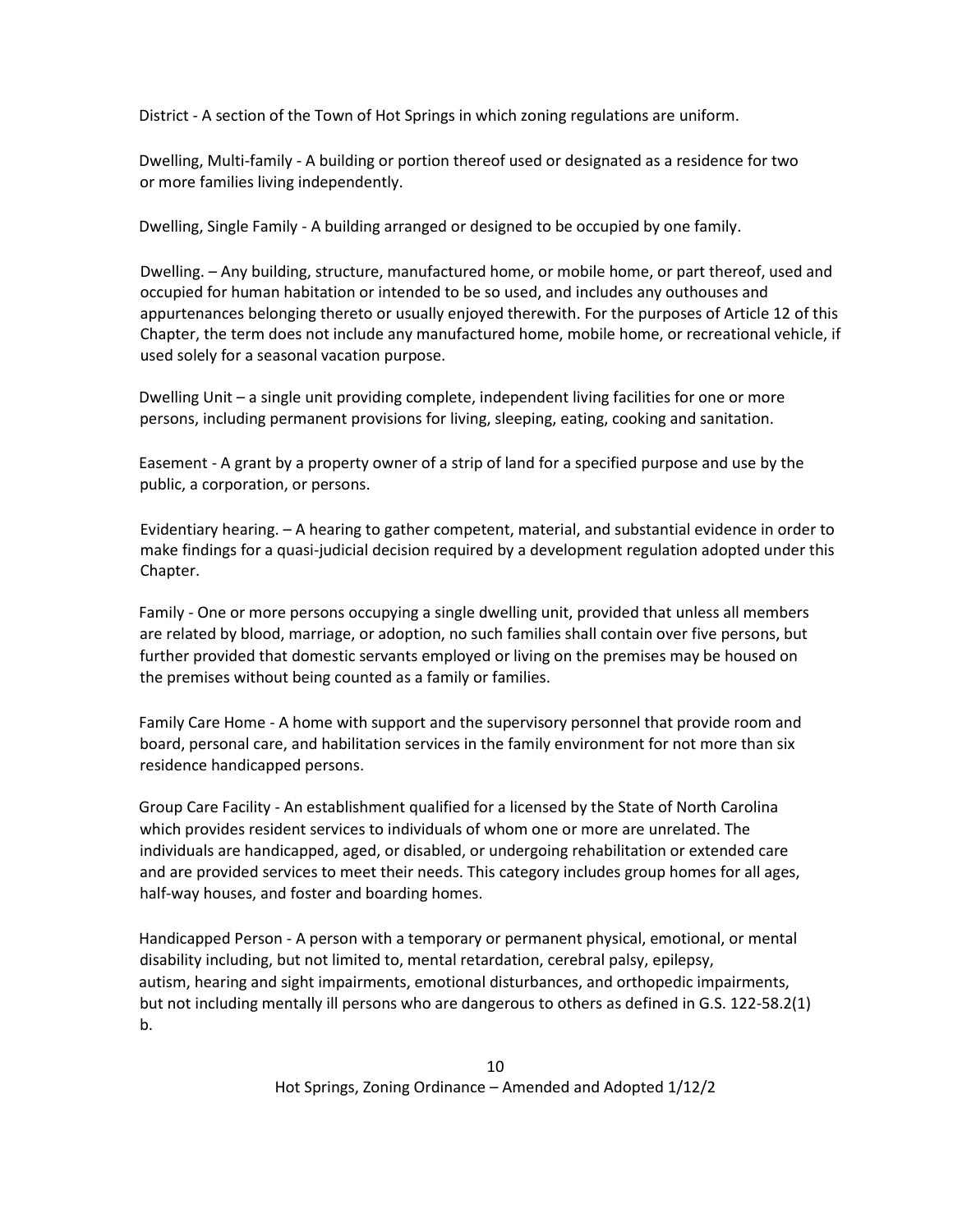Individual Sewer System - Any septic tank, ground absorption system, privy or other facility serving a single source or connection and approved by the county sanitarian.

Individual Water System - Any well, spring, or other source used to supply a single connection.

Junk Yard - Any land or land and structure in combination in which structures are incidental to the operation of the principal activity, used from the storage, bailing, packing, sorting, handling, disassembling, purchase or sale of any materials which are used, salvaged, scrapped or reclaimed, but are capable of being reused in some form including, but not limited to, metals, bones, rags, fibers, papers, cloth, rubber, rope, bottles, machinery, tools, appliances, fixtures, utensils, lumber, boxes, crates, pipes, pipe fittings, tires, motor vehicles, and motor vehicle parts.

Legislative decision. – The adoption, amendment, or repeal of a regulation under this Chapter or an applicable local act. The term also includes the decision to approve, amend, or rescind a development agreement consistent with the provisions of Article 10 of this Chapter.

Legislative hearing. – A hearing to solicit public comment on a proposed legislative decision.

Lot – A parcel of land occupied or capable of being occupied by the building or group of buildings devoted to the common use, together with the customary accessories and open spaces belonging to the same. For the purposes of this ordinance, the word "lot" shall mean any number of contiguous lots or portions thereof, upon which one or more principal structures is to be erected for a single use.

Lot Depth – The average horizontal distance between front and rear lot lines as measured along the side lot lines.

Lot of Record – Any lot for which a plot has been recorded in the register of deeds office of Madison County, or described by metes and bounds, the description of which has been so recorded.

Lot Width – The distance between side lot lines measured at the front building line.

Manufactured Home – A factory assembled portable housing unit, or a portion thereof, built on a chassis and intended for use as a dwelling unit, and is not constructed in accordance with the standards of the North Carolina Uniform Residential Building Code for one- and two-family dwellings. A manufactured home is designed to be transported on its own chassis and has a measurement of forty feet (40') or more in length and eight feet (8') or more in width. A manufactured home shall be construed to remain a manufactured home whether or not wheels, axis, hitch or other appurtenances of mobility are removed, and regardless of the nature of the foundation provided. All vehicles which are designated mobile homes by the Uniform Standards Code for Mobile Homes Act shall be considered manufactured homes. A manufactured home shall not be construed to be a travel trailer or other form of recreational vehicle.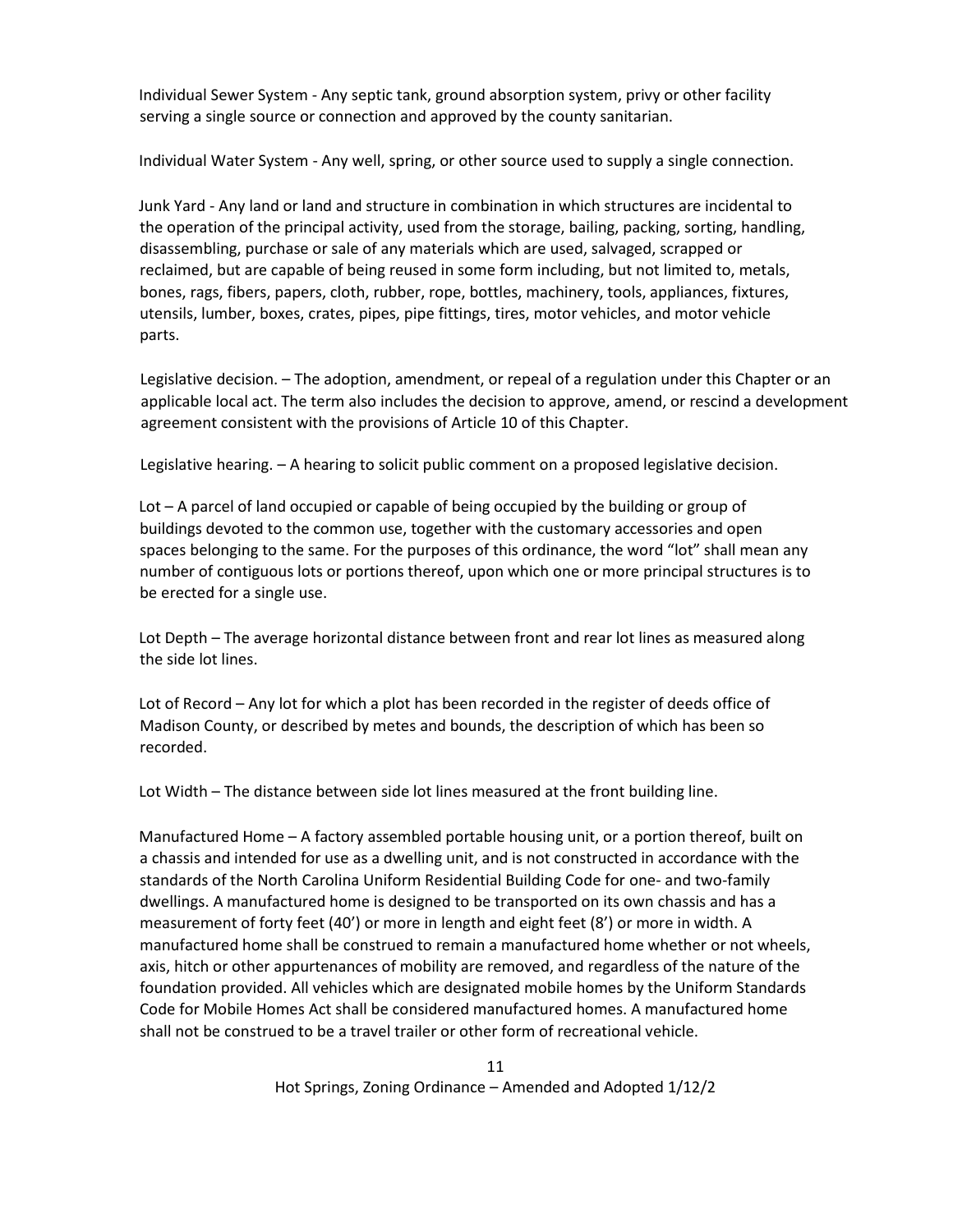Manufactured Home Park – Any premises where two or more manufactured homes are parked for living and sleeping purposes, or any premises used or set apart for the purpose of supplying to the public parking space for two or more manufactured homes or for living and sleeping purposes, and which include any buildings, structures, vehicles, or enclosures, used, or intended for use as part of such manufactured home park.

Nightclub – An establishment dispensing liquor and meals and in which music, dancing, or entertainment is conducted.

Nonconforming Use – Any parcel of land, use of land, building, or structure existing at the time of adoption of this ordinance, or any amendment thereto that does not conform to the use or dimensional requirements of the district in which it is located.

Nursing Home – A nursing home is designed as an institution, however named, which is advertised, announced, or maintained for the express or implied purpose of providing nursing or convalescent care for three or more persons unrelated to the licensee. A nursing home is a home for chronic or convalescent who do not usually require special facilities, such as an operating room, x-ray facilities, laboratory facilities, and obstetrical facilities. A nursing home provides care for persons who have remedial ailments or other ailments from which medical and nursing care is indicated.

Parks – The term "park" shall include those areas developed either for passive or active recreational activities. The development may include, but that will not be limited to, walkways, benches, open fields, multi-use courts, swimming and wading pools, amphitheaters, etc. The term "park" shall not include zoos, travel trailer parks, amusement parks, or vehicle, equestrian, or dog racing facilities.

Planning and development regulation jurisdiction. – The geographic area defined in Part 2 of this Chapter within which a city or county may undertake planning and apply the development regulations authorized by this Chapter.

Retail Business – Establishment selling commodities directly to the consumer.

Sleeping Unit – A room or space in which people sleep, which can also include permanent provisions for living, eating, and either sanitation or kitchen facilities but not both. Such rooms and spaces that are also part of a dwelling unit are not sleeping units.

Street (Road) – A right-of-way for vehicular traffic which affords the principal means of access to abutting properties.

Street Line – The public right-of-way line for a street.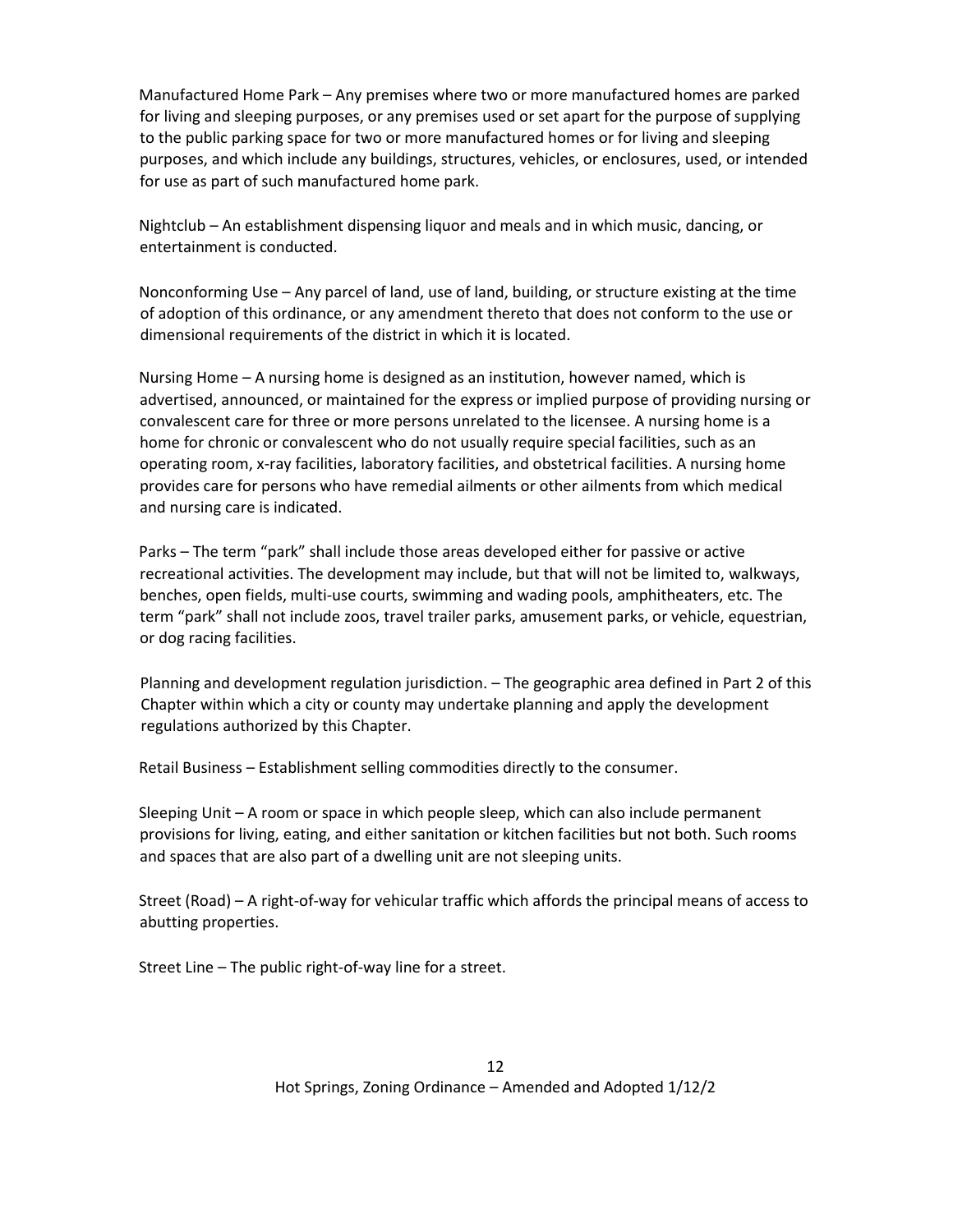Structure – Anything constructed or erected, including but not limited to buildings, which requires location on the land or attachment to something having permanent location on the land.

Telecommunications Tower – A structure on which there are electronic facilities for receiving or transmitting communication signals. Those less than 15 feet (15') above the roof line, when secured to the building, are exempt. Utility poles carrying telephone, electrical, and cable T.V. lines are also exempt from this definition.

Travel Trailer – Any vehicle self-propelled or otherwise which is designed for transient, nonpermanent living.

Variance – A variance is a relaxation of the terms of the zoning ordinance where such variance will not be contrary to the public interest and where, owing the specific conditions peculiar to the property and not the result of the actions of the applicant, a literal enforcement of the ordinance would result in unnecessary and undue hardship.

Wholesale Business – The sale of goods in large quantities usually for resale.

Yard – A space on the same lot with the principal building that is open, unoccupied, and unobstructed by buildings or structures from ground to sky except where encroachments and accessory buildings are expressly permitted.

Yard, Front – An open, unoccupied space on the same lot with a principal building, extending the full width of the lot and situated between the street right-of-way line and the front line of the building, projected to the side lot lines of the lot.

Yard, Rear – An open, unoccupied space on the same lot with a principal building, extending the full width of the lot and situated between the rear line of the lot and the rear line of the building projected to the side lot lines of the lot.

Yard, Side - An open, unoccupied space on the same lot with a principal building, situated between the building and the side lot line and extending from the rear line of the front yard to the front line of the rear yard.

Zoning Administrator – An official or designated person of the Town of Hot Springs charged with enforcing and administering the zoning ordinance.

# Article V Land Use Administration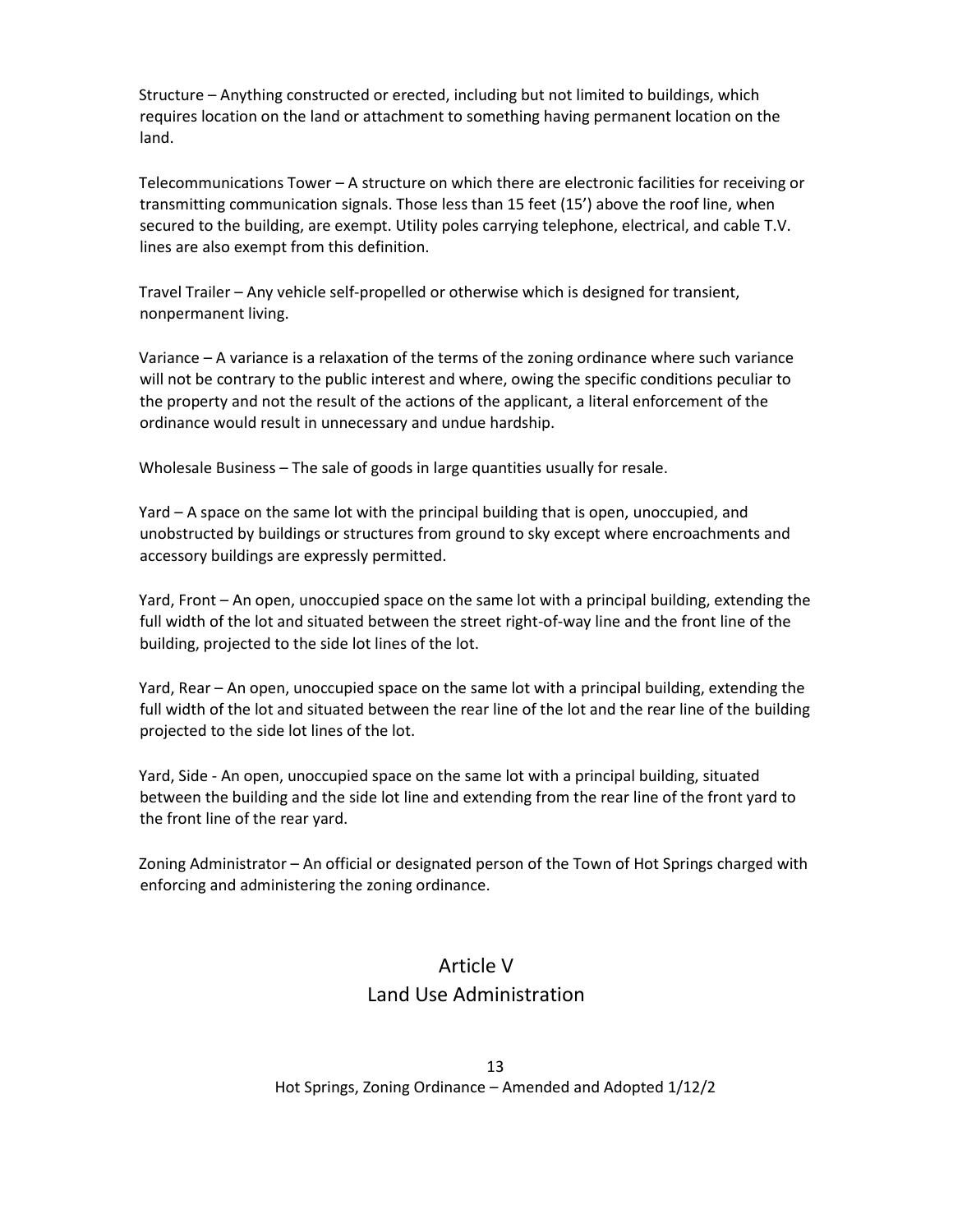Governing Board. - A governing board member shall not vote on any legislative decision regarding a development regulation adopted pursuant to this Chapter where the outcome of the matter being considered is reasonably likely to have a direct, substantial, and readily identifiable financial impact on the member. A governing board member must not vote on a decision if the board member has a close family, business, or associational relationship with certain interested individuals (relationship with the property owner for a rezoning, the applicant for text amendment, and an affected person for quasijudicial decision. A board member must not vote on a decision if the outcome would have a direct, substantial, and readily identifiable financial impact on the board member. Board member may recuse themselves. If there is objection to a board member participating, and the member choose not to recuse, then the remaining members of the board must vote on the member's participation. Board member may recuse themselves. If there is objection to a board member participating, and the member choose not to recuse, then the remaining members of the board must vote on the member's participation.

Appointed Boards. - Members of appointed boards shall not vote on any advisory or legislative decision regarding a development regulation adopted pursuant to this Chapter where the outcome of the matter being considered is reasonably likely to have a direct, substantial, and readily identifiable financial impact on the member. A governing board member must not vote on a decision if the board member has a close family, business, or associational relationship with certain interested individuals (relationship with the property owner for a rezoning, the applicant for text amendment, and an affected person for quasi-judicial decision. A board member must not vote on a decision if the outcome would have a direct, substantial, and readily identifiable financial impact on the board member. Board member may recuse themselves. If there is objection to a board member participating, and the member choose not to recuse, then the remaining members of the board must vote on the member's participation.

Administrative Staff. - A staff person cannot make a decision if the outcome would have a direct, substantial, and readily identifiable financial impact on that person. A staff person cannot make a decision if that person has a close familial, business, or other associational relationship with the applicant or other person subject to the decision. Staff cannot have a financial or employment interest in a business with a financial interest in a development in the jurisdiction. An exception is provided for when the staff person is the owner of the property. The conflict standard also prohibits administrative staff from engaging in work that is inconsistent with their duties or the interest of the Town of Hot Springs. Town of Hot Springs policy can help clarify those expectations. While the statute does not explicitly refer to staff recommendations (such as a recommendation on a rezoning), it is prudent to apply the same conflict of interest standards as when the administrator is the decision-maker.

Quasi-Judicial Decisions – A member of any board exercising quasi-judicial functions pursuant to this Chapter shall not participate in or vote on any quasi-judicial matter must not vote if the board member has bias or undisclosed *ex parte* communications. Impermissible violations of the due process include, but are not limited to, and member having a fixed opinion prior to hearing the matter that is not susceptible to change, undisclosed *ex parte* Communication, a close familial, business, or other associational relationship with an affected person. A board member must not vote on a decision if the board member has a closed family, business, or associational relationship with certain interested individual (relationship with the property owner for a rezoning, the applicant for text amendment, and an affected person for quasi-judicial decision. A board member must not vote on a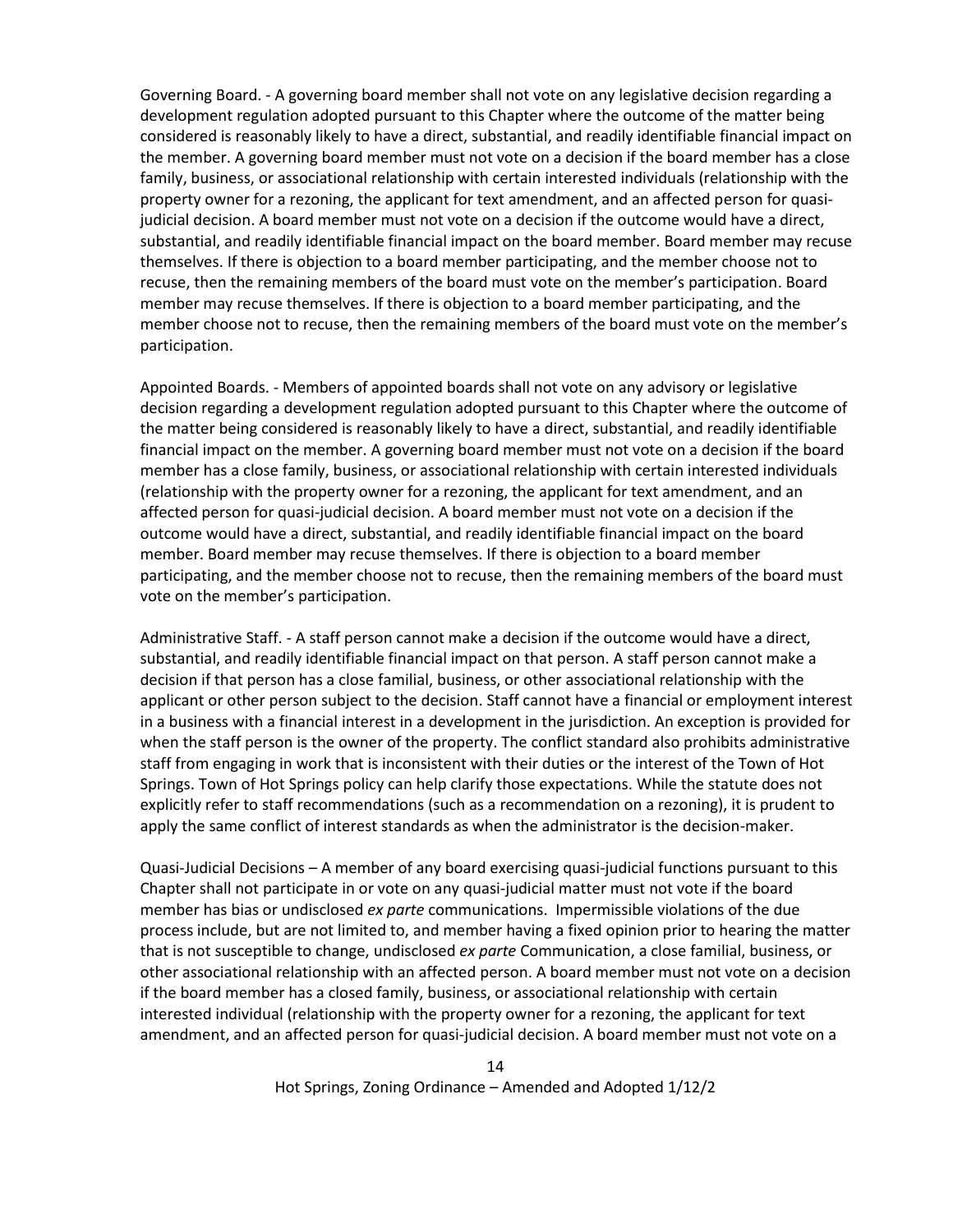decision if the outcome would have a direct, substantial, and readily identifiable financial impact on the board member. Board member may recuse themselves. If there is objection to a board member participating, and the member choose not to rescue, then the remaining members of the board must vote on the member's participation.

Resolution of Objection. If an objection is raised to a board member's participation at or prior to the hearing or vote on that matter and that member does not recuse himself or herself, the remaining members of the board shall by majority vote rule on the objection.

Familial relationship. For purposes of this section, a close familial relationship means a spouse, parent, child, brother, sister, grandparent, or grandchild. The term includes the step, half, and in-law relationships.

# Establishment of Zoning Districts and Map

### SECTION 500: USE DISTRICTS

 For the purpose of this ordinance, the Town of Hot Springs is hereby divided into the following use districts:

R-Residential

C 1- Central Business District

C 2- Highway Commercial District

M- Industrial District

### SECTION 501: ESTABLISHMENT OF DISTRICT BOUNDARIES

 The boundaries of these districts are hereby established as shown on the Official Zoning Map of the Town of Hot Springs

### SECTION 502: ESTABLISHMENT OF ZONING MAP

 A zoning map entitled the "Official Zoning Map of the Town of Hot Springs" setting forth all approved use districts and their representative boundaries is hereby made a part of this ordinance and shall be maintained in the office of the Zoning Administrator of the Town of Hot Springs. This map shall be available for inspection by interested persons during normal business hours of the Zoning Administrator. It shall be the duty of the Zoning Administrator of the Town of Hot Springs to maintain the said map and to post any changes hereto as they may be made.

### SECTION 503: RULES GOVERNING DISTRICT BOUNDARIES

 Where uncertainty exists with respect to the boundaries of any of the aforesaid districts as shown on the zoning map, the following shall apply: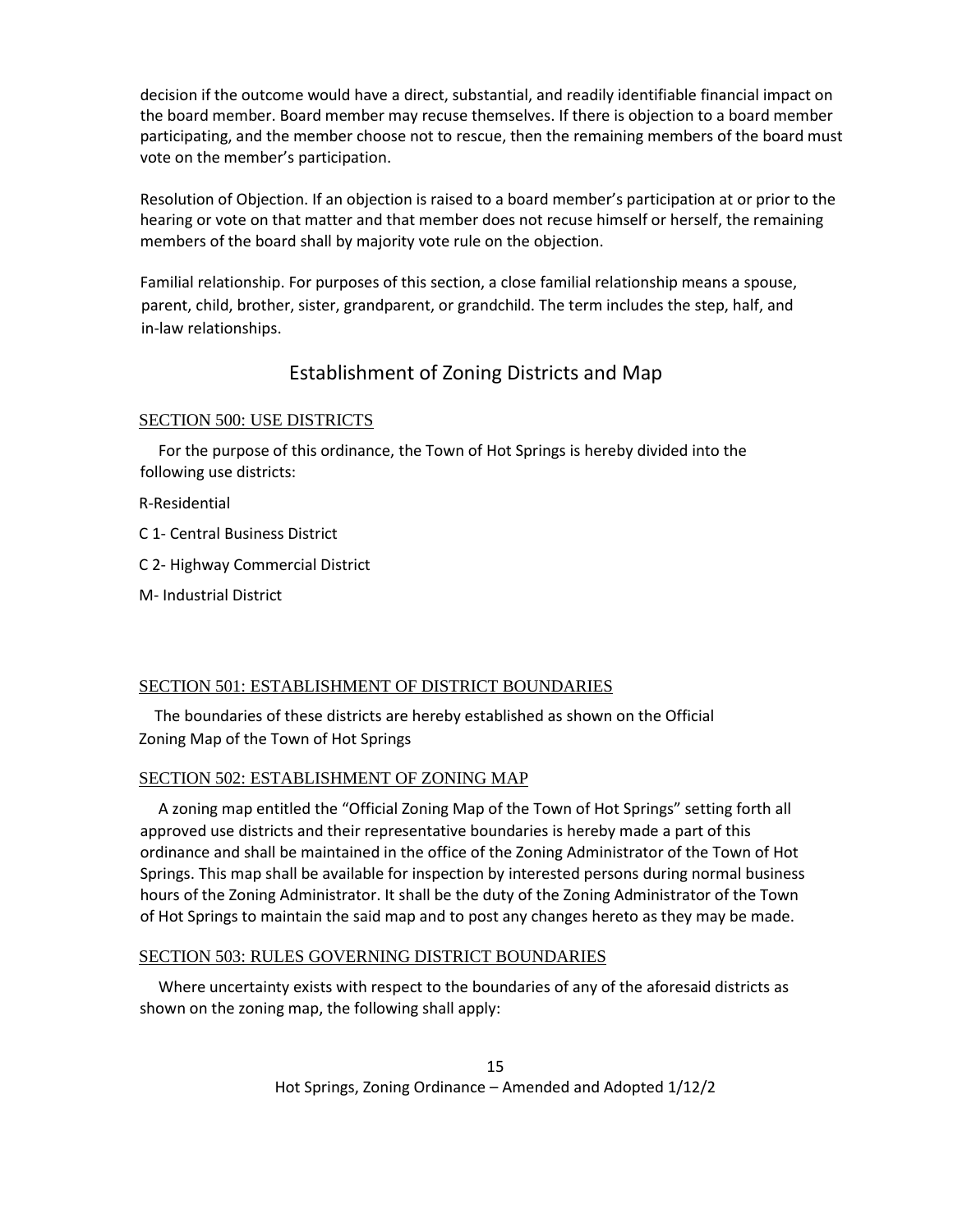- ⦁ Boundaries indicated as approximately following the center lines of streets, highways, alleys, streams, rivers, or other bodies of water, shall be construed to follow such lines.
- ⦁ Boundaries indicated as approximately following platted lot lines shall be construed as following such lot lines.
- ⦁ Boundaries indicated as approximately following town limit lines shall be

construed as following such town limit lines.

- ⦁ Where district boundaries are so indicated that they are approximately parallel to the center lines of streets, highways, or railroads, or rights-of-way of same, such district boundaries shall be construed as being parallel thereto and at such distance therefrom as indicated on the zoning map. If no distance is given on the map, such dimension shall be determined by the use of the scale shown on said zoning map.
- ⦁ Where physical features existing on the ground are at variance with those shown on the official zoning map, or in other circumstances not covered by subsections (1) through (4), the Board of Adjustments shall interpret the district boundaries.

# Article VI Use Requirements by Districts

### SECTION 600: INTENT

 It is the intent of this article that if any use or class of use is not specifically permitted in a district as set forth below, it shall be prohibited in that district.

### SECTION 601: R-RESIDENTIAL DISTRICT

- 1. Intent The R-Residential District is established as a district in which the principal use of land is for residential purposes. This district is further intended to protect existing neighborhoods in Hot Springs from incompatible land use. Any use which would be detrimental to or interfere with the development of the residential character of the district is excluded.
- 2. Permitted Uses Within the R-Residential District, the following uses are permitted:

⦁ Single-family dwellings, including modular housing ⦁ Churches or similar places of worship, excluding revival tents ⦁ Parks, playgrounds, swimming pools, and community centers ⦁ Garage apartments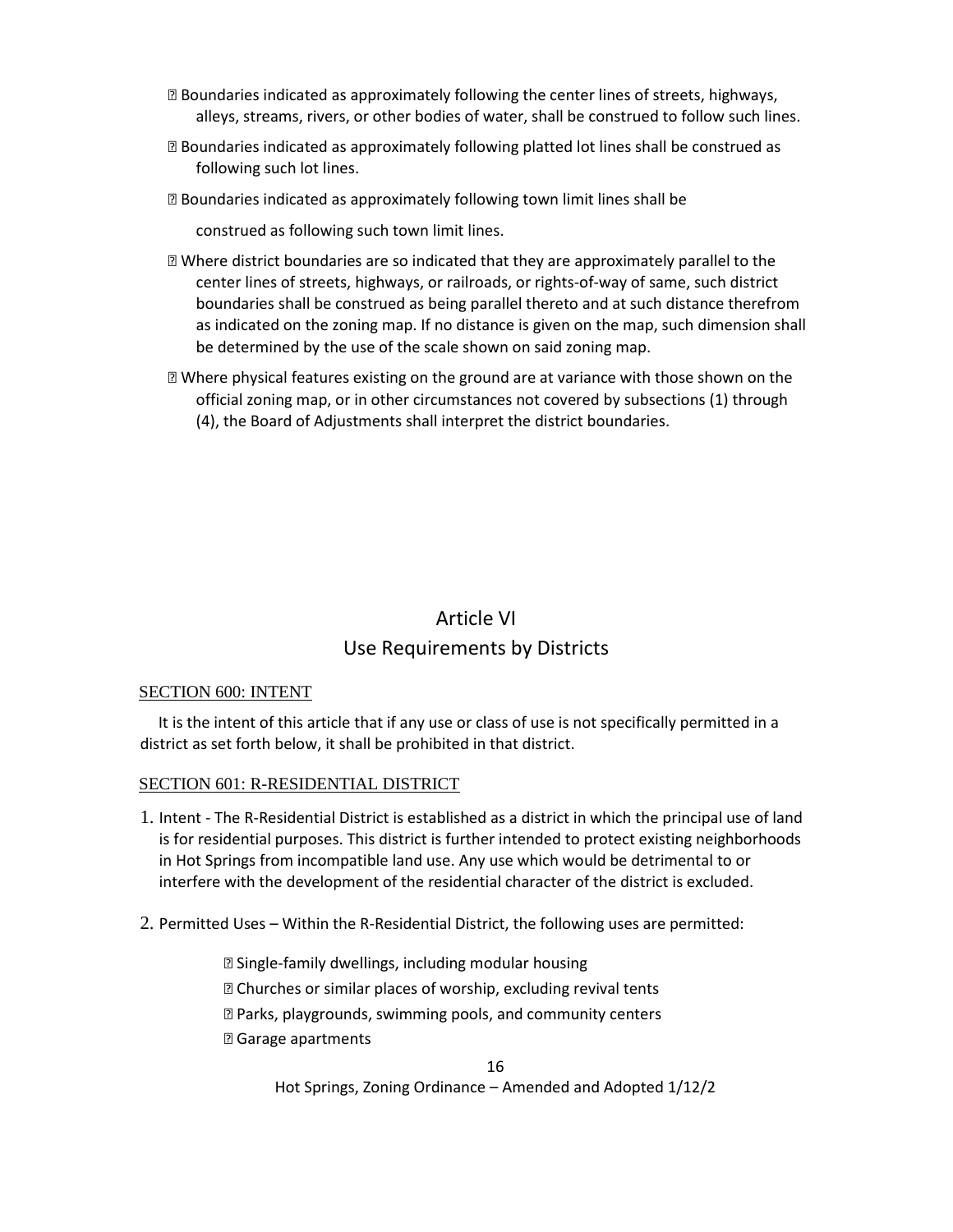- ⦁ Home occupations
- ⦁ Customary accessory buildings, including private garages and noncommercial workshops and greenhouses. Such buildings shall be located in the rear yard, shall be no closer than five feet (5') from any property line, and shall be no more than 600 square feet in size if located less than 15 feet (15') from the property line.
- ⦁ Rooming and boarding houses
- ⦁ Bed and breakfasts
- 3. Special Uses The following uses are permitted as special uses subject to a finding by the Board of Adjustments that all applicable provisions after Article VIII and Article X have been met:
	- ⦁ Manufactured Housing, excluding manufactured home parks
	- ⦁ Multi-family dwellings, not to exceed nine (9) units per acre and not to exceed two (2) stories.
	- ⦁ Public utility buildings and facilities, nursery, and private kindergartens, childcare centers, EMS, Fire and Police Stations if such use is essential for the service of the immediate area provided that:
	- 1) All buildings shall be located at least 35 feet from any lot line.
	- 2) Fences and/or other appropriate safety devices are installed to protect the public safety and welfare.
	- 3) No vehicles or equipment are stored, maintained, or repaired on the premises.
	- 4) All structures are in keeping with the residential character of the neighborhood
	- 5) Adequate landscaping, screening and/or buffering shall be provided to insure compatibility with the neighborhood.
	- 6) No solid waste landfills, incinerators, or transfer stations are permitted.
	- 7) No sewage treatment plants, lagoons, or other sewage facilities are permitted.
- 4. Signs- See Article XVI.

### SECTION 602: C1-CENTRAL BUSINESS DISTRICT

1. Intent – Hot Springs can best be served by the development and maintenance of a compact downtown commercial area which retains the pedestrian-oriented village atmosphere of the downtown. It has been established as a district intended to protect and promote the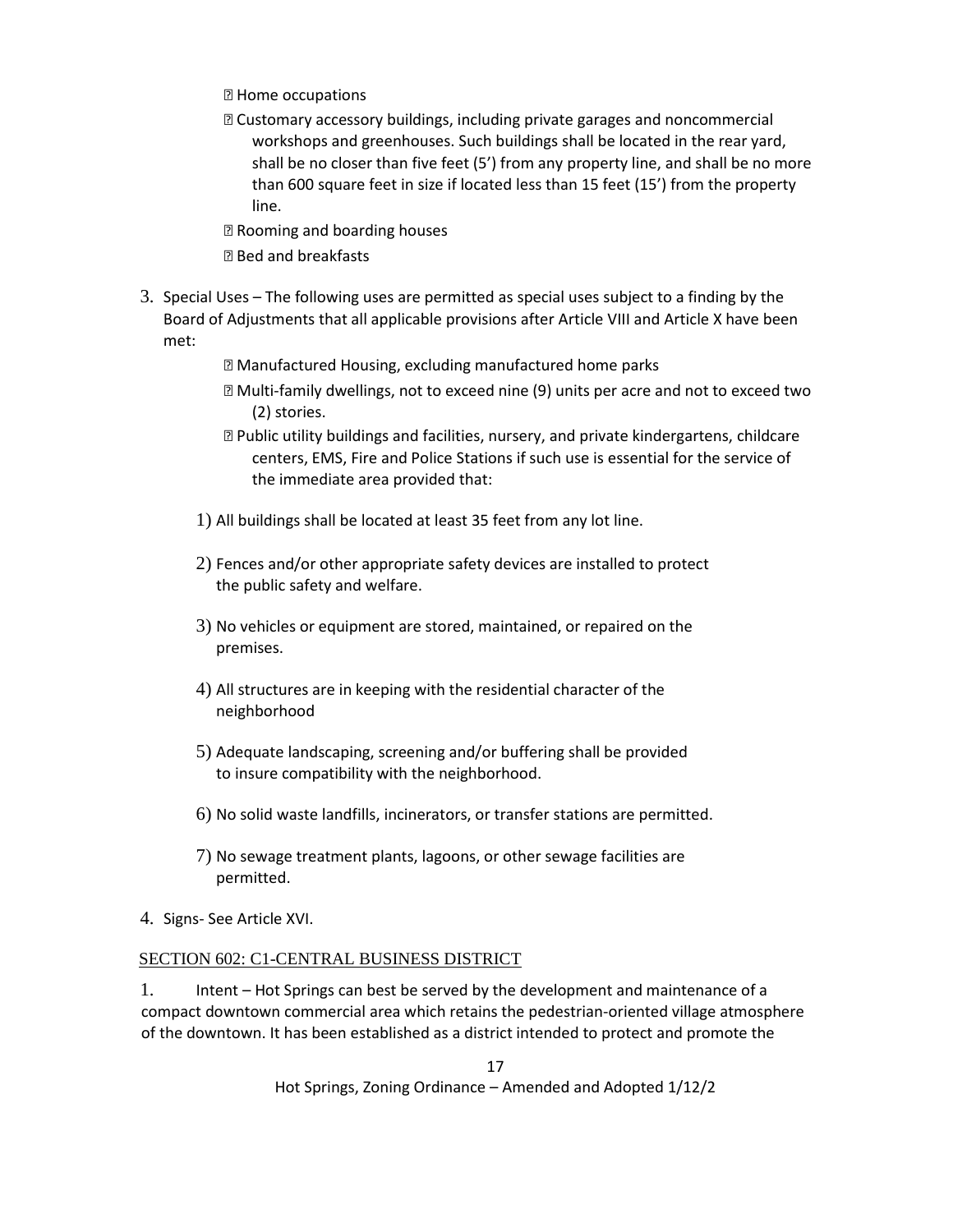continued vitality of the commercial business area of Hot Springs while protecting the historical heritage of the town and the Appalachian Trail. It is the intent of the district to encourage retail businesses and services to locate in the C-1 District.

Expansion of this district should be limited to lands adjacent to the existing C-1 District.

2. Permitted uses – Within the C-1 Central Business District, the following uses are permitted:

- ⦁ Bakeries and other manufacturing of prepared food and miscellaneous food products
- ⦁ Banking and other financial institutions
- **图 Beauty and barbershops**
- ⦁ Bed and breakfasts
- ⦁ Bicycle sales and repair
- **sqrt2 Civic organizations and clubs up to fifty (50) members excluding temporary or** mobile units. Any other groups should see Special Uses section.
- ⦁ Dairy bars and ice cream manufacturers
- **2 Depot/Train Station**
- **图 Florist shops**
- ⦁ General stores selling food, clothing, hardware, fabric, shoes, variety, notions, pharmacy, furniture, appliance, floor covering, paint, antiques, art goods, jewelry, gifts, music, toys, sporting goods, books and stationery, magazines, candy, tobacco, pet and hobby and craft stores, fabrication, repair shops (to occupy less than 50% of the retail frontage).
- **D** Golf or baseball driving ranges,
- ⦁ Hotels, motels, and resort and vacation rentals of under 30 rooms
- ⦁ Medical and dental offices
- ⦁ Museums and art galleries
- ⦁ Offices: business, professional, public
- ⦁ Photographic studios and camera supply stores
- **<b>sqrtP}** Produce or fruit establishments, including farmer's markets
- ⦁ Public utility buildings and facilities (no solid waste landfills, incinerators, sewage treatment plants, lagoons, or other sewage facilities)
- ⦁ Restaurants
- ⦁ Single family dwellings excluding mobile homes
- **P** Tailor, dressmaking, and millinery shops
- **Z Theaters housed in permanent structures and drive-in theaters**
- ⦁ Wellness centers and spas
- 3. Design Restriction Along each property line which is adjacent to a residential district, the property owner or developer shall place and maintain a buffer strip as defined in this ordinance to provide appropriate screening against noise, glare, fumes, dust, and other harmful effects. The buffer strip may utilize existing evergreen vegetation.

18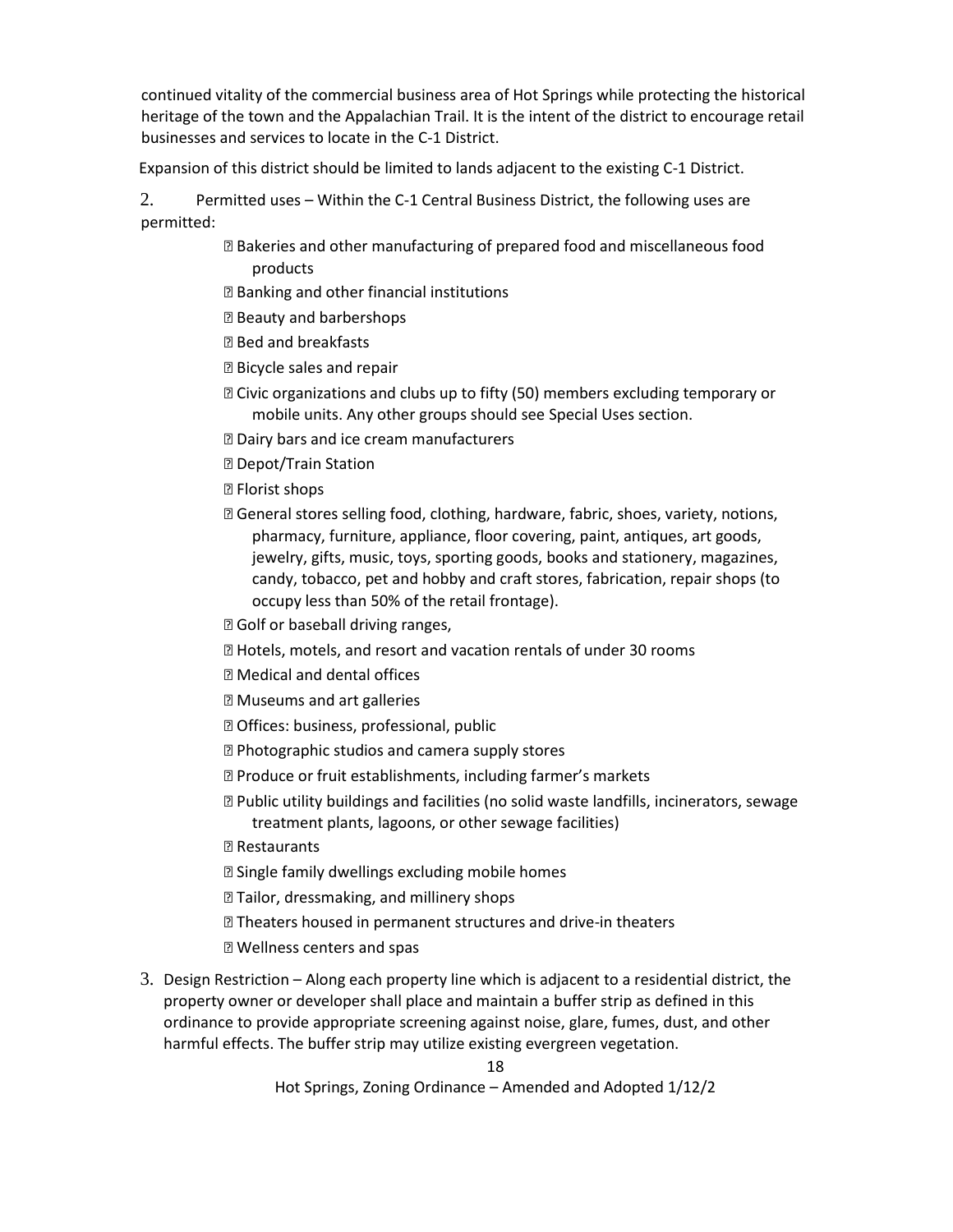- 4. Special Uses Special uses may be allowed for applicants subject to the findings by the Board of Adjustments and subject to having met all applicable provisions of Articles VIII; X; and XVI.
- 5. Signs See Article XVI

### SECTION 603: C2-HIGHWAY COMMERCIAL DISTRICT

1. Intent - The C2-Highway Commercial District is established as a district intended to protect and promote businesses largely dependent on automotive traffic. Because of the limited buildable downtown area, this district is intended to allow for a wide variety of commercial and service-oriented uses, provide concentration of general commercial activities while discouraging extensive strip commercial development. While it is being established as described, it is also the intent to protect the history and heritage of the town and the Appalachian Trail.

2. Permitted Uses – Within the C2 –Highway Commercial District, the following uses are permitted:

- ⦁ Amusement Centers
- ⦁ Animal hospitals, boarding facilities, and open kennels (see Special Use)
- ⦁ Assembly halls, coliseums, gymnasiums, and similar structures
- ⦁ Automotive sales and service, including paint and body shops and garages, but excluding junk yards as defined in this ordinance. All repairs are to be made within a building, except when not practical or feasible, and all vehicles stored on the premises shall display a valid North Carolina inspection sticker.
- ⦁ Automobile service stations
- ⦁ Automobile washing establishments
- ⦁ Bakeries and other manufacturing of prepared food and miscellaneous food products
- ⦁ Banking and other financial institutions
- ⦁ Beauty and Barber shops
- **<b>■** Bed and breakfast and boarding houses
- ⦁ Bicycle sales and repair
- ⦁ Bowling alleys
- **<b>■** Bus terminals, trucking terminals
- ⦁ Business colleges, barber and beauty colleges, art schools, music and dance studios and similar uses, industrial or vocational trade schools
- ⦁ Colleges, universities, public elementary and secondary schools, and private schools having curricula approximately the same as ordinarily given in public schools and trade schools
- ⦁ Commercial greenhouses
- **<b>■** Dairy bars and ice cream manufacturers
- **sqrt** Dry cleaning, laundry establishments, and laundry pick-up stations <sup>ø</sup> Electrical repair shops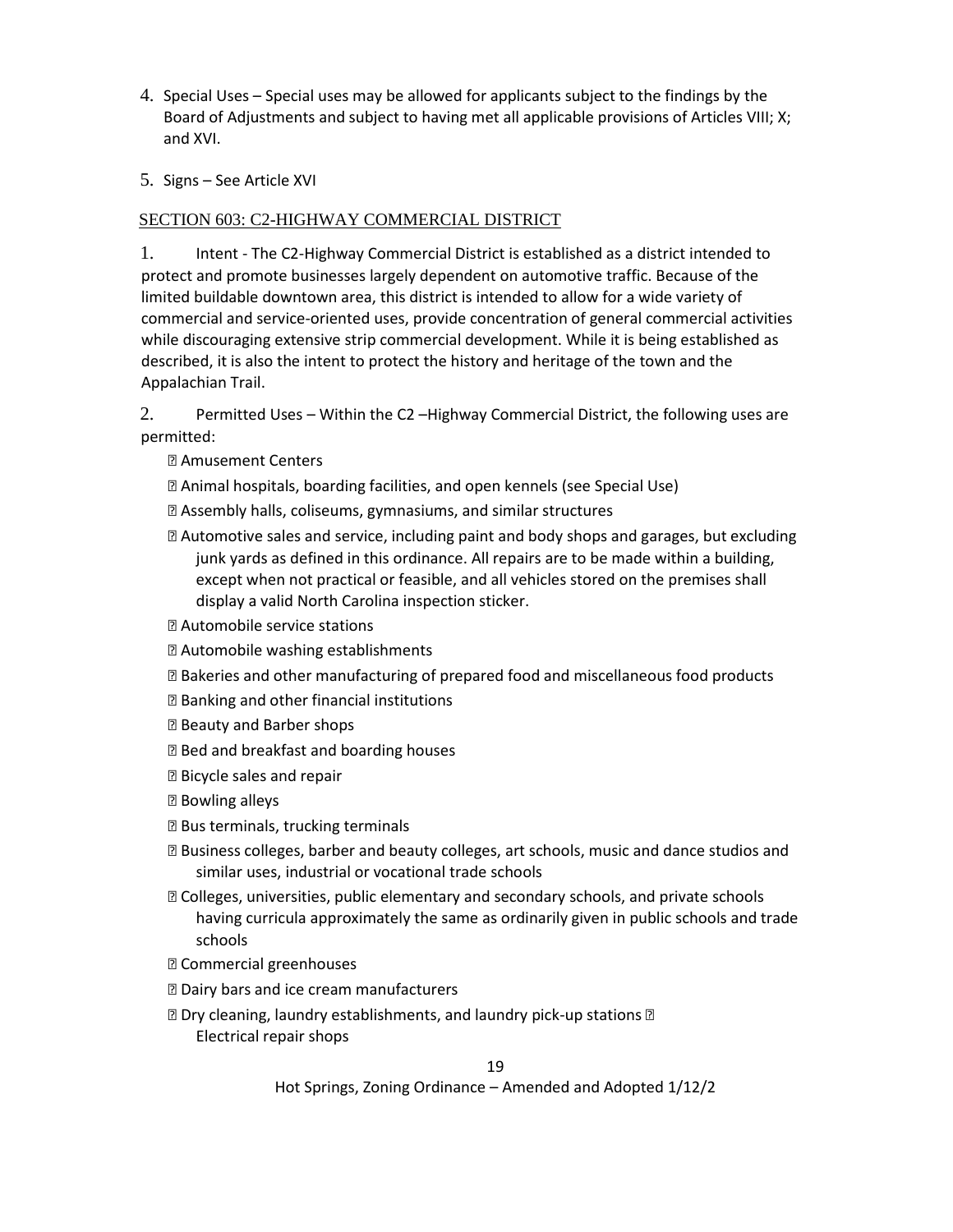- ⦁ Fabricating shops such as woodworking, cabinet, etc.
- **<b>sqrtP}** Farm equipment sales and services
- ⦁ Feed and seed shops
- **图 Florist shops**
- ⦁ Funeral homes and mortuaries
- ⦁ General stores selling food, clothing, hardware, fabric, shoes, variety, notion, pharmacy, furniture, appliance, floor covering, paint, antiques, art goods, jewelry, gifts, music, toys, sporting goods, books and stationery, magazines, candy, tobacco, pet and hobby and craft stores, fabrication repair shops @ Glass and mirror shops, tile, flooring, etc.
- ⦁ Golf courses
- ⦁ Golf or baseball driving rages
- ⦁ Group care facilities
- ⦁ Hospitals, sanitariums, nursing homes, medical or dental clinics
- ⦁ Hotels and motels under three (3) stories and under thirty (30) rooms
- ⦁ Locksmiths
- ⦁ Machine, sheet metal, and roofing shops
- ⦁ Medical and dental office clinics
- ⦁ Museums and art galleries
- ⦁ Newspaper offices and printing plants
- ⦁ Nursey schools, childcare facilities, family care home
- ⦁ Offices: business, professional, public
- ⦁ Photographic studios and camera supply stores
- ⦁ Physical fitness centers, wellness centers, spas, treatment centers
- ⦁ Plumbing, heating, and air conditioning shops
- ⦁ Police, fire stations, and EMS
- ⦁ Printing, publishing, and reproducing establishments
- ⦁ Produce or fruit establishments, including farmer's markets, commercial greenhouses, and nurseries
- ⦁ Public utility buildings, and facilities, except solid waste landfills, incinerators, transfer stations, sewage treatment plants, lagoons, or other sewage facilities
- ⦁ Radio and television stations
- ⦁ Radio and television sales and service
- ⦁ Restaurants, including restaurants with drive-thru service
- ⦁ Retail establishments such as department, clothing, fabric, shoe, variety, notion, drug, hardware, furniture, appliance, floor covering, paint, antique, art goods, jewelry, gift, music, toy, sporting goods, book and stationery, magazine, candy, tobacco, pet, hobby, and craft stores, but, excluding adult establishments
- ⦁ Service or filling stations including fuel oil or fuel dealers
- ⦁ Shopping centers- Requirements listed in Article VIII-Special Use and Site Plan Provisions; Section 803

20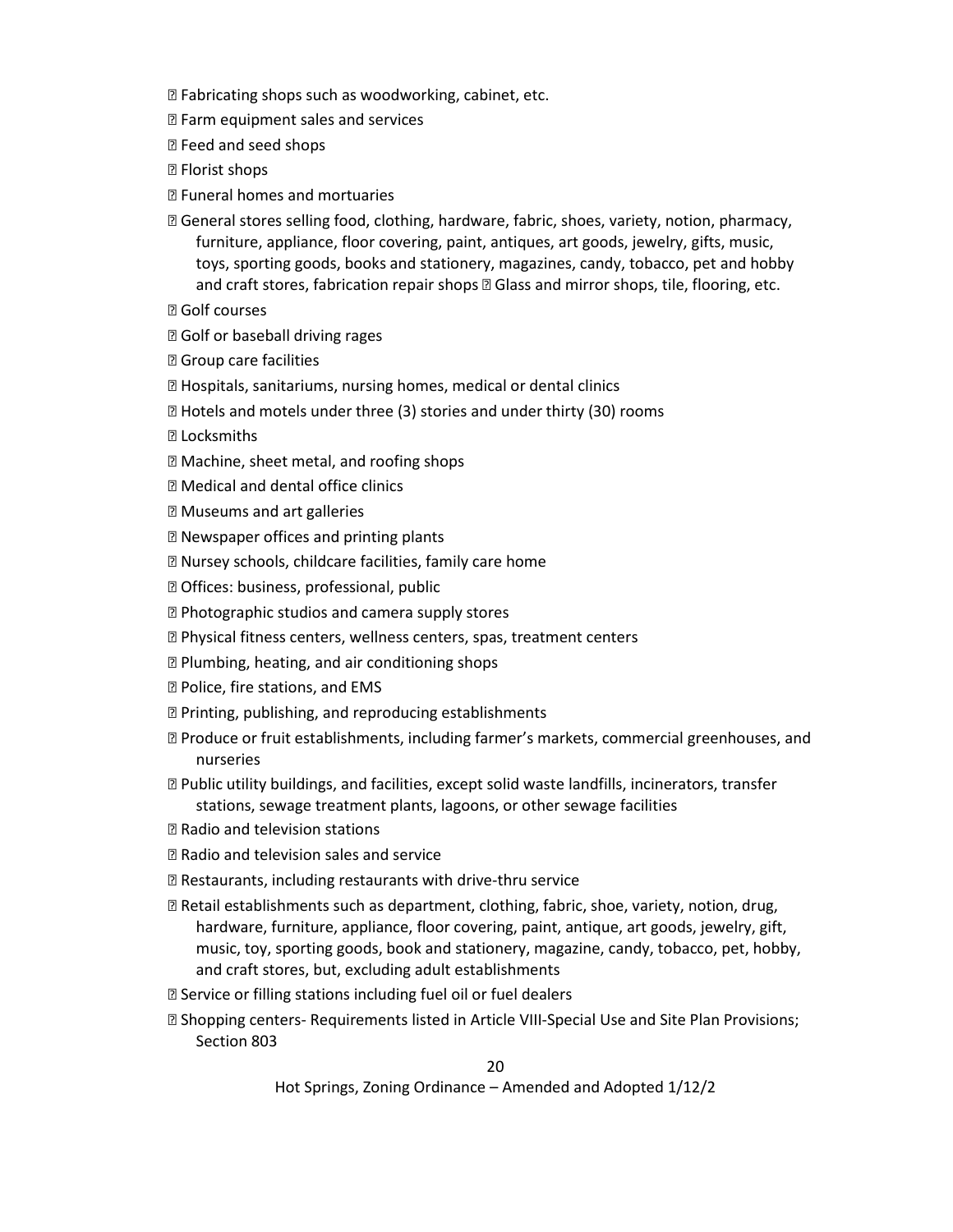⦁ Sign Painting and fabricating shops ⦁ Single and multi-family dwellings including modular housing ⦁ Skating rinks, provided they are in a permanent structure **图** Storage units **Z Tailor, dress making, and millinery shops 7** Taxicab stands ⦁ Telephone, telegraph, cable television or messenger service offices **② Theaters housed in permanent structures and drive-thru theaters** 

- 3. Design Restriction Along each property line which is adjacent to a residential district, the property owner or developer shall place and maintain a buffer strip as defined in this ordinance to provide appropriate screening against noise, glare, fumes, dust, and other harmful effects. The buffer strip may utilize existing evergreen vegetation.
- 4. Signs See Article XVI

### SECTION 604: M-INDUSTRIAL DISTRICT

- 1. Intent The M-Industrial District is established as a district intended to provide for manufacturing and warehousing and similar uses. It is not the intent of this district to allow such uses in areas where they would be incompatible with surrounding land uses.
- 2. Permitted Uses Within the M-Industrial District the following uses are permitted:

⦁ Any industry which does not cause injurious or obnoxious noise, vibrations, smoke, gas, fumes, odor, dust, fire hazard, and/or other objectionable conditions

- **<b>P** Farm equipment sales and services
- ⦁ Shopping centers- Requirements list in Article VIII –Special Use and Site Plan Provisions; Section 803
- ⦁ Storage yard, not including junk yards, but including open storage (all storage must be enclosed within adequate fencing to ensure public safety)
- ⦁ Telecommunications towers
- ⦁ Transportation terminals
- ⦁ Wholesaling or warehousing
- 3. Special Uses Within the M-Industrial District, the following uses are permitted: ⦁ Adult Establishments (sexually oriented businesses)
- 4. Design Restriction Along each property line which is adjacent to a residential district, the property owner or developer shall place and maintain a buffer strip as defined in this ordinance to provide appropriate screening against noise, glare, fumes, dust, and other harmful effects. The buffer strip may utilize existing evergreen vegetation.
- 5. Signs See Article XVI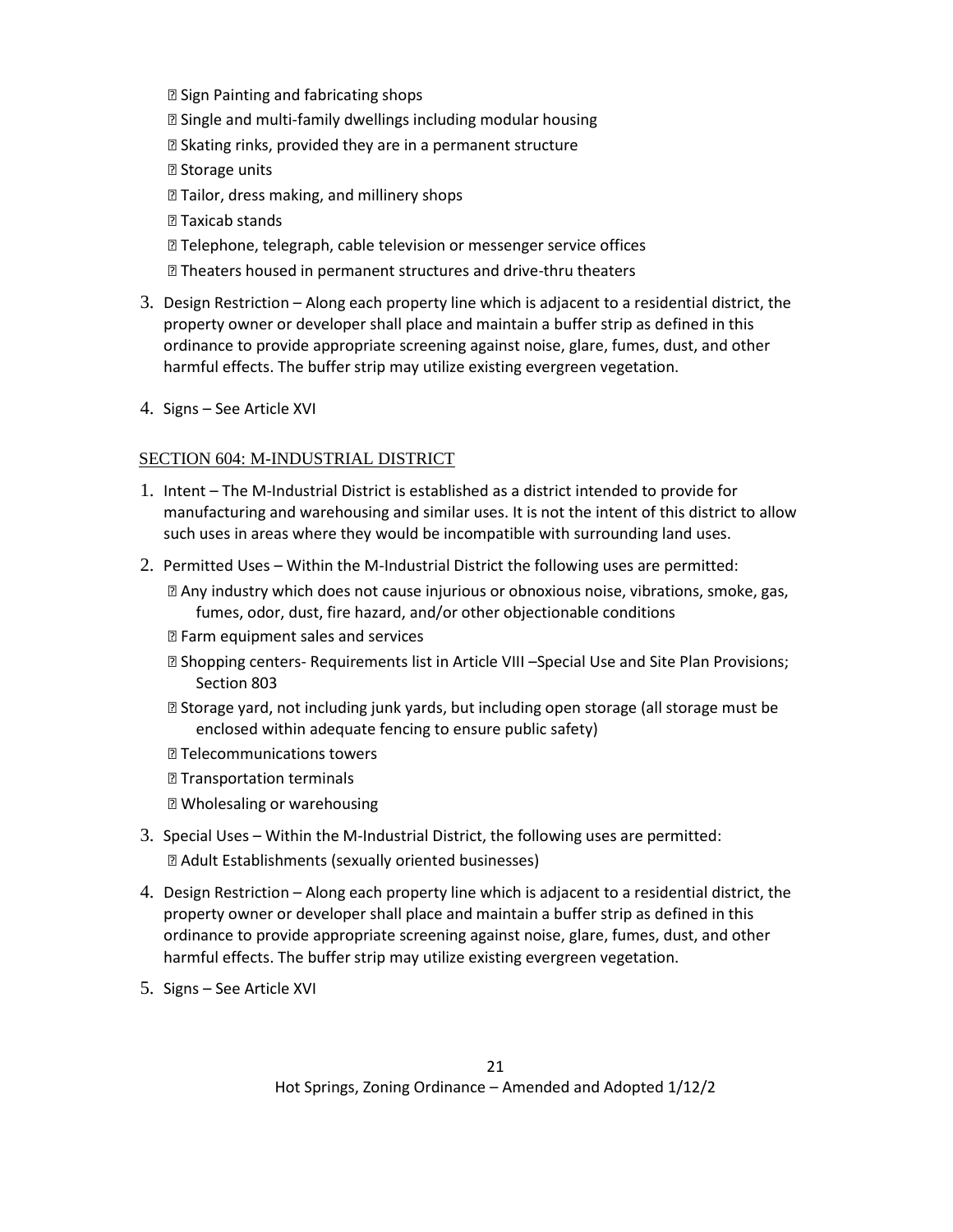# Article VII Area Yard Requirements

|              | Density                               |                                                         |                                   | Minimum Yard Requirements in Ft.                   |                                 |                    |              |       |                          |
|--------------|---------------------------------------|---------------------------------------------------------|-----------------------------------|----------------------------------------------------|---------------------------------|--------------------|--------------|-------|--------------------------|
| District     | Min.<br>Lot<br>Area in<br>sq. ft. [1] | Min. Land<br>Area per<br>dwelling<br>unit in sq.<br>ft. | Max<br>Dwelling<br>Units per Acre | Min.<br>Lot<br>Width at<br><b>Building</b><br>line | Front (whichever<br>is greater) |                    | Side<br>Yard | yard  | Max.<br>Height<br>in Ft. |
|              |                                       |                                                         |                                   |                                                    | From<br>R-O-W                   | From<br>centerline |              |       |                          |
| $\mathsf{R}$ | 12,000                                | $[2]$                                                   | 9<br>Multifamily                  | 50                                                 | 30                              | 50                 | 15           | 15    | 35                       |
| $C-1$        | $[3]$                                 | $[3]$                                                   |                                   |                                                    | $[3]$                           | $[3]$              | [3,4]        | [3,4] | 35                       |
| $C-2$        | $[3]$                                 |                                                         |                                   |                                                    | $[3]$                           | $[3]$              | [3, 5]       | [3,4] | 35                       |
| M            | $[3]$                                 | $[3]$                                                   | $[3]$                             |                                                    | $[3]$                           | $[3]$              | [3,4]        | [3,4] |                          |
|              |                                       |                                                         |                                   |                                                    |                                 |                    |              |       |                          |

[1] Not including street right-of-way

[2] 12,000 for first unit plus 3,500 for each unit after the first

[3] For residential uses the requirements of R-3 apply

[4] None required except when adjacent to residential zone, then 15 ft. required

[5] Five ft. required unless adjacent to a residential zone, the 15 ft. required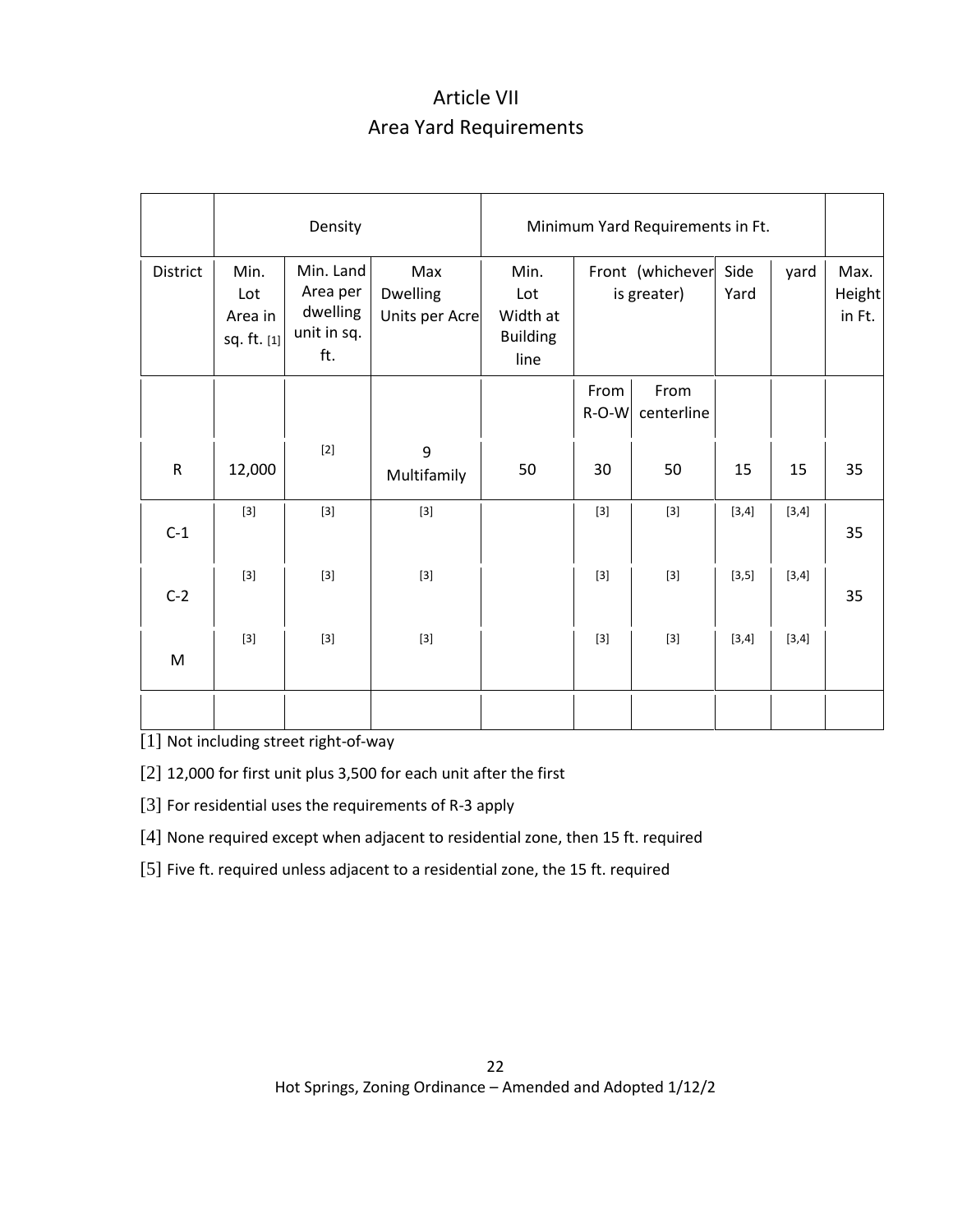# Article VIII Special Uses

### SECTION 800: PURPOSE

Special uses might not be appropriate without specific standards and requirements to assure that such uses are compatible with the other uses permitted in the designated districts. Such uses may be permitted in a zoning district as Special Uses if the provisions of this and all other articles of this ordinance have been met.

### SECTION 801: DEVELOPMENT PLAN/SITE PLAN REQUIREMENTS

 All applications for Special use permits shall include a development plan or site plan. The development plan shall contain a map or maps drawn to scale, with the date of preparation, and shall contain, where applicable, the following information:

- 1. Existing site conditions including contours, water courses, identified flood hazard areas, or any unique, natural, or man-made features.
- 2. Boundary lines of the proposed development proposed lot lines, and plot designs.
- 3. Proposed location and use of all existing and proposed structures.
- 4. Location and size of all areas to be conveyed, dedicated, or reserved as common open space, parks, recreational areas, school sites, and similar public or semi-public uses.
- 5. The existing and proposed street system, including location and number of offstreet parking spaces, service areas, loading areas, and major points of access to public right-of-way; Notations of proposed ownership of the street system (public or private).
- 6. Approximate location of proposed utility systems, including documentation approving the proposed water and sewer systems from the appropriate local and state agencies. Documentation of an approved sedimentation and erosion control plan shall also be submitted where required. Provisions for storm water drainage shall be shown.
- 7. Location and/or notation of existing and proposed easements and right-of-way.
- 8. The proposed treatment of the perimeter of the development, including materials and/or techniques such as screens, fences, and walls.
- 9. Information on adjacent land areas, including land use, zoning classification, public facilities, and any unique natural features.
- 10. Where applicable, the following written documentation shall be submitted:
	- a) A legal description of the total site proposed for development including a statement of present and proposed ownership.

23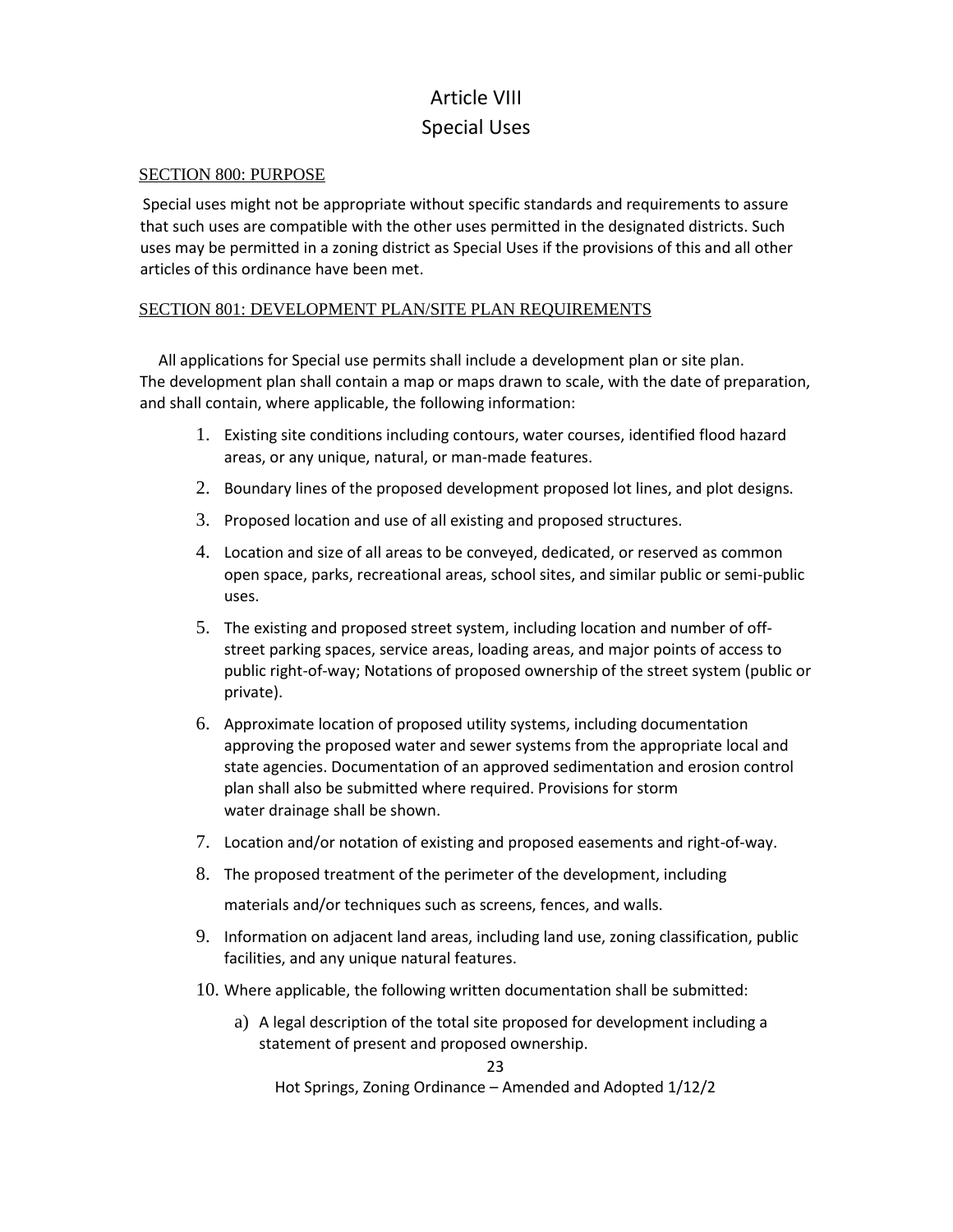- b) The zoning district or districts where in which the project is located.
- c) A development schedule indicating approximate beginning and completion dates of development, including any proposed stages.
- d) A statement of the applicant's intentions with regard to the future selling and/or leasing of all or portions of the development.
- e) Quantitative data from the following: proposed total number and type of residential dwelling units, parcel size, and total amount of open space.
- f) Plan for maintenance of common areas, recreation areas, open spaces, streets, and utilities.
- 11. Any additional information required by the Board of Adjustment in order to evaluate the impact of the proposed development. The Board of Adjustment may waive a particular requirement if, in its opinion, the inclusion is not essential to a proper decision of the project.
- 12. All applicants shall provide 8 copies of the application at the time of application.

### SECTION 802: SPECIAL USE STANDARDS

 Before issuing a Special use permit, the Board of Adjustments shall find that all standards for specific uses listed these sections as well as all standards or requirements listed in Sections 801 and 1002 have been met.

### Article IX

### Administration, Enforcements, Appeals

### SECTION 900: THE GENERAL PROCESS AND THE DUTIES OF THE ZONING ADMINISTRATOR. BOARD OF ADJUSTMENT, PLANNING BOARD, BOARD OF ALDERMAN, AND COURTS ON MATTERS OF ADMINISTRATION

 All questions arising in connection with this ordinance shall be presented first to the zoning administrator, who shall be responsible for the day-to-day administration of this ordinance. The board of adjustment shall have the authority to rule on matters of interpretation of this ordinance, consider appeals, from decisions of the zoning administrator, issue Special use permits, and grant variances. Every quasi-judicial decision shall be subject to review by the superior court by proceeding in the nature of certiorari pursuant to G.S. 160D-1-2; -1402 and as outlined in Section 1004. The duties of the Hot Springs Board of Alderman in connection with the ordinance shall not include the hearing and passing upon of disputed questions that may arise in connection with the enforcement thereof, but the procedure for determining such questions shall be as prescribed in this ordinance. The duties of the Board of Alderman in connection with this ordinance shall be the duty of considering and passing upon the initial ordinance and any proposed amendments or repeal of this ordinance as provided by law. The town planning board shall serve in an advisory capacity to the Board of Alderman and shall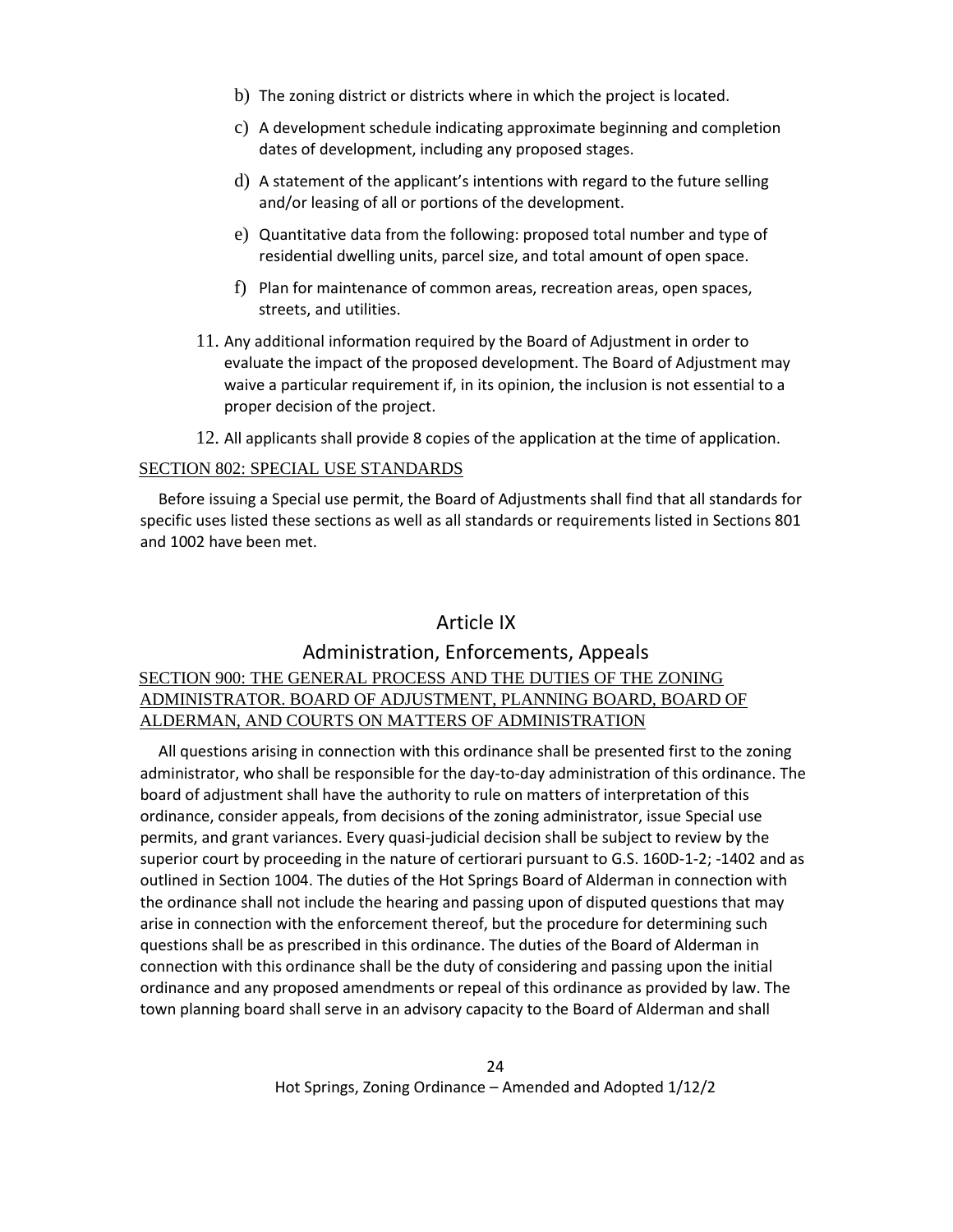provide recommendations to the board including recommendations pertaining to zoning amendments and other matters as designated in G.S.160D-301.

### SECTION 901: ZONING ADMINISTRATOR

 The Town of Hot Springs shall appoint a zoning administrator. It shall be the duty of the zoning administrator to administer and enforce the provisions of this ordinance.

1. Duties- The zoning administrator shall issue certificates of zoning compliance and certificates of occupancy as prescribed herein. The zoning administrator shall serve as clerk to the board of adjustment, and all applicants for variances and Special use permits shall first be presented to the zoning administrator, who in turn shall refer the applications to the board of adjustment.

 If the zoning administrator finds that any of the provisions of this ordinance are being violated, he/she shall notify in writing the person responsible for such violation, indicating the nature of the violation, and ordering the action necessary to correct it. He shall order discontinuance of the illegal use of land, buildings, or structures; removal of illegal buildings or structures, or additions, alterations, or structural changes thereto; discontinuance of any illegal work being done; or shall take any action authorized by this ordinance to ensure compliance with or to prevent violation of its provisions. If a ruling of the zoning administrator is questioned, the aggrieved party or parties may appeal such ruling to the board of adjustment.

### SECTION 902: CERTIFICATE OF ZONING COMPLIANCE REQUIRED

 No building or other structure shall be erected, moved, added to, or structurally altered, nor shall any building permit be issued nor shall any change in the use of any building or land be made until a certificate of zoning compliance shall be issued by the zoning administrator. No certificate of zoning compliance shall be issued except in conformity with the provisions of this ordinance. Upon approval of a Special use permit or variance by the board of adjustment, the zoning administrator shall issue a certificate of zoning compliance. A certificate of zoning compliance shall become invalid six months after issuance if no building permit or certificate of occupancy has been issued.

1. Applications for Zoning Compliance Certificate- All applications for zoning compliance certificates shall be accompanied by plans in duplicate and drawn to scale showing the actual dimensions of the lot to be built upon, accurate dimensions and the use of the proposed building, the location on the lot of the building or structure proposed to be erected or altered, and such other information as may be necessary to provide for the enforcement of the provisions of this ordinance. Prior to issuance of a certificate of zoning compliance, the zoning administrator may consult with qualified personal for assistance to determine if the application meets the requirements of this ordinance.

### SECTION 903: BUILDING PERMIT REQUIRED

 Upon receiving a certificate of zoning compliance, a building permit shall be obtained from the Madison County Building Inspections Office for the construction or alteration of any building or structure.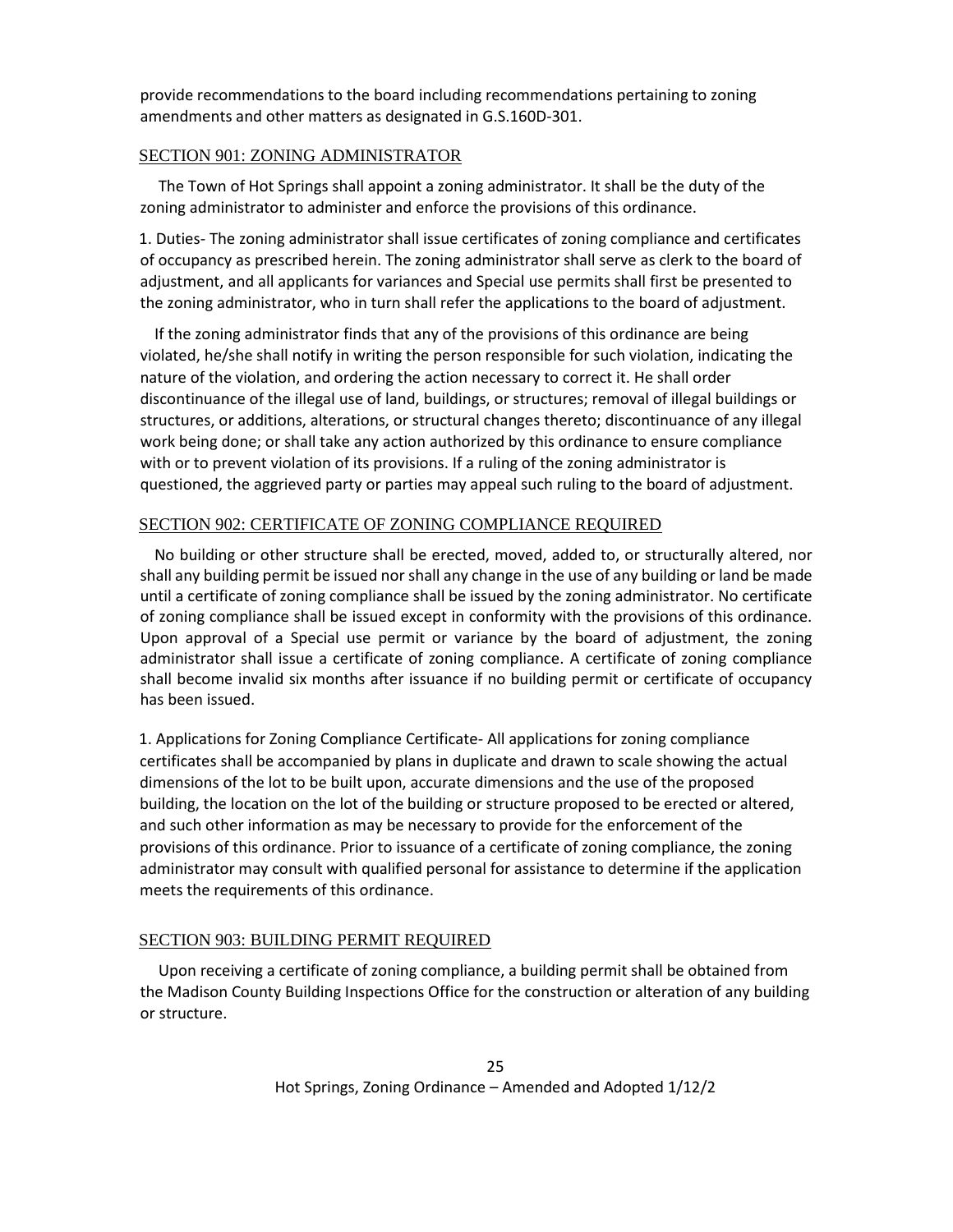### SECTION 904: CERTIFICATE OF OCCUPANCY REQUIRED

A certificate of occupancy issued by the zoning administrator is required in advance of:

⦁ occupancy or use of a building hereafter erected, altered, or moved.

⦁ change of use of any building or land.

 In conjunction with the final building inspection, the zoning administrator shall certify that all requirements of this ordinance have been met. The applicant shall call for such certification coincident with the final building inspection or within 10 days following completion. A certificate of occupancy, either for the whole or part of a building, shall be applied for coincident with the application for a certificate of zoning compliance and shall be issued within 10 days after the erection of the of structural alterations or change in use of the building, or part, shall have been completed in conformity with the provisions of this ordinance. A certificate of occupancy shall not be issued unless the proposed use of a building or land conforms to the applicable provisions of this ordinance. If the certificate of occupancy is denied, the zoning administrator shall state in writing the reasons for refusal and the applicant shall be notified of the refusal. A record of all certificates shall be kept on file in the office of the zoning administrator, and copies shall be furnished on request to any person having a proprietary or tenancy interest in the building or land involved.

### SECTION 905: COMPLIANCE

 In case any building is erected, constructed, reconstructed, altered, repaired, converted, or maintained, or any building or land is used in violation of this ordinance, the zoning administrator or any other appropriate town authority, or any other person who would be damaged by such violation, in addition to other remedies, may institute an action for injunction, or mandamus, or other appropriate action or proceedings to prevent such violation.

### SECTION 906: APPEAL FROM THE ZONING ADMINISTRATOR

 All questions arising in connection with this ordinance shall be presented first to the zoning administrator, and such questions shall be presented to the board of adjustment only on appeal from a ruling of the zoning administrator. Any order, requirement, decision, or determination made by the zoning administrator may be appealed to the board of adjustment pursuant to the procedures found in this ordinance.

# Article X Board of Adjustment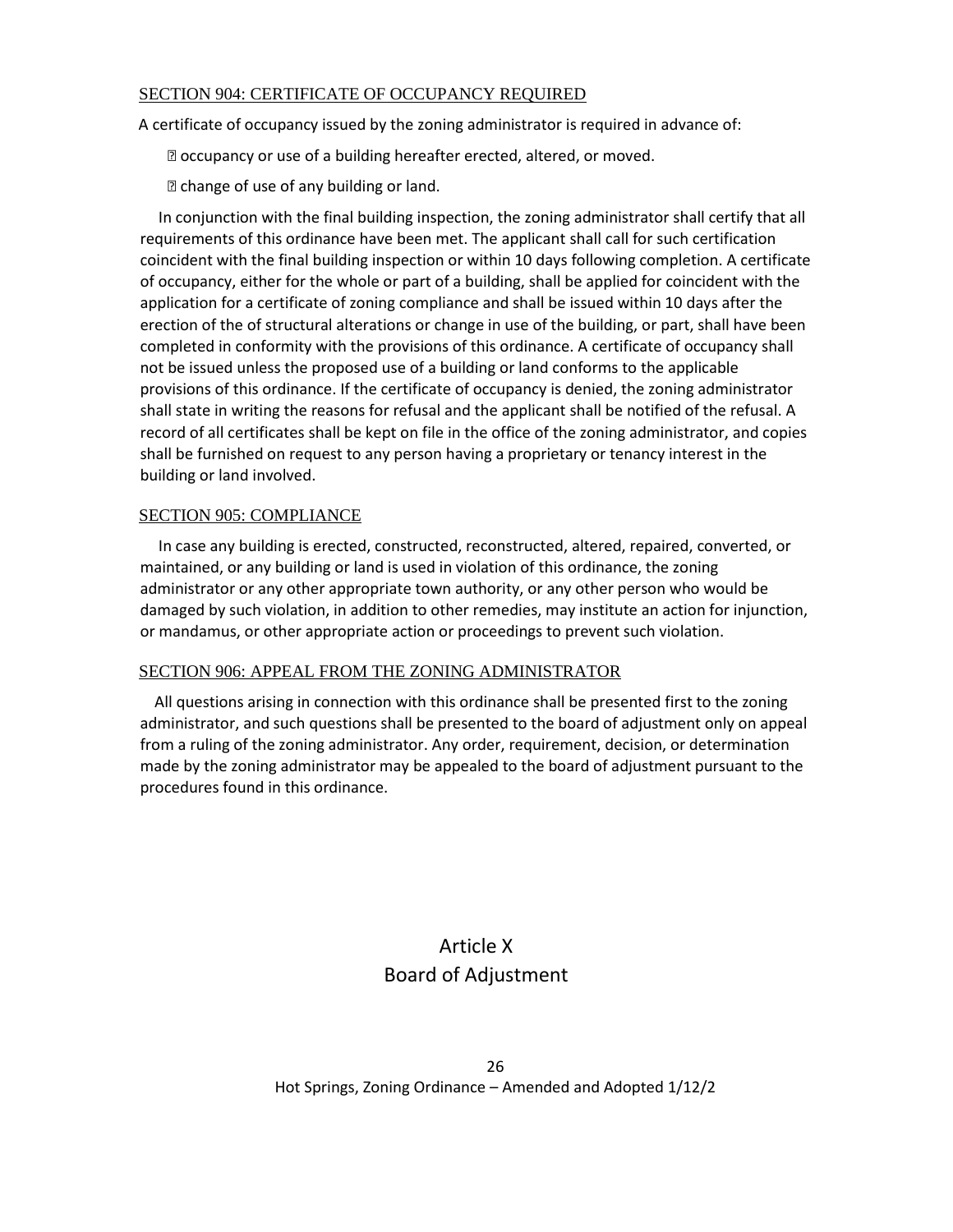### SECTION 1000: ESTABLISHMENT OF ZONING BOARD OF ADJUSTMENT

 There shall be and hereby is created a zoning board of adjustment consisting of five members to be appointed by the Board of Alderman. Members of the board shall serve a term of three years, provided that upon initial appointment the terms of office may be staggered. In filling vacancies created by resignation or other causes, a new member may be appointed to fill the unexpired term of the member so vacating. Alternate members shall be appointed for the same term, at the same time, and in the same manner as regular members. Each alternate member while attending any regular or special meetings of the board and serving in the absence of any regular members shall have and may exercise all the powers and duties of a regular member.

### SECTION 1001: SELECTION OF ALTERNATE MEMBERS

 The Board of Alderman shall also appoint two alternate members to serve on the board of adjustment in the absence, for any cause, of any regular member. Such alternate members while attending any regular or special meeting of the board and serving in the absence of any regular member, shall have and exercise all the powers and duties of such regular members so absent. In no case, however, shall more than five regular members or combination of regular members and the alternate members be empowered to participate officially in any meeting or hearing, including asking questions of witnesses or engaging in deliberation of the case, make motions or to vote on any matter that comes before the board involving the zoning ordinance.

### SECTION 1002: POWERS AND DUTIES OF THE BOARD OF ADJUSTMENT

 Board of adjustment shall hear and decide Special use permits, requests for variances, and appeals of decisions of administrative officials charged with enforcement of the ordinance. As used in this section, the term "decision" includes any final and binding order, requirement, or determination. The board of adjustment shall follow quasi-judicial procedures when deciding appeals and requests for variances and Special use permits. The board shall hear and decide all matters upon which it is required to pass under any statute or ordinance that regulates land use or development.

1. Appeals – The board of adjustments shall hear and decide appeals from any decision of determination made by the zoning administrator in the enforcement of this ordinance and may hear appeals arising out of any other ordinance that regulates land use or development, pursuant to all of the following:

a) Any person who has standing under G.S. 160D-1-2; -1402 or the town may appeal a decision to the board of adjustment. An appeal is taken by filing a notice of appeal with the town clerk. The notice of appeal shall state the grounds for the appeal.

b) The official who made the decision shall give written notice to the owner of the property that is the subject of the decision and to the party who sought the decision, if different from the owner. The written notice shall be delivered by personal delivery, electronic mail, or by first-class mail.

c) The owner or other party shall have 30 days from receipt of the written notice within which to file an appeal. Any other person withstanding to appeal shall have 30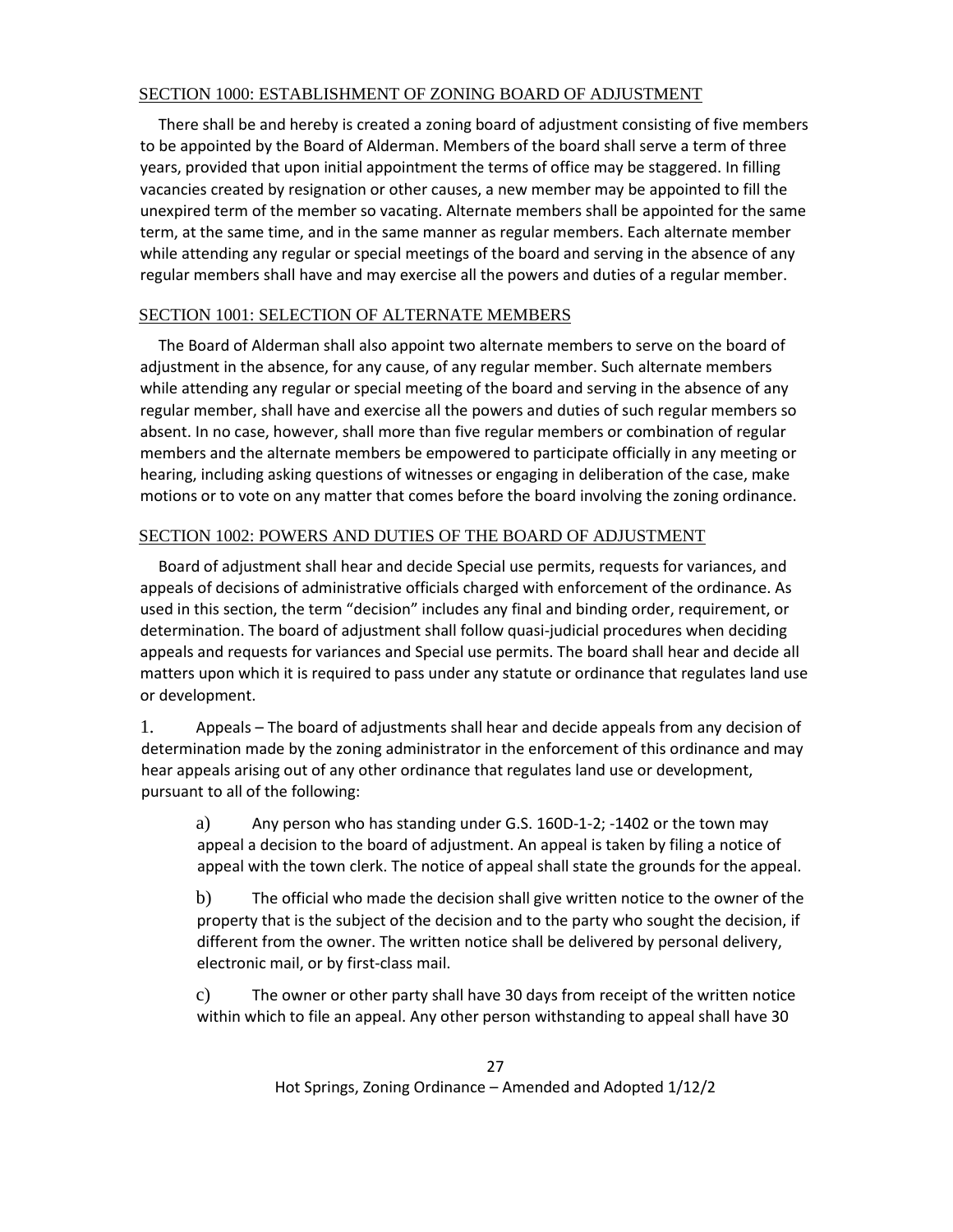days from receipt from any source of or constructive notice of the decision within which to file an appeal.

d) It shall be conclusively presumed that all persons with standing to appeal have constructive notice of the decisions from the date a sign containing the words "Zoning Decision" or "Subdivision Decision" in letters at least 6 inches high and identifying the means to contact an official for information about the decision is prominently posted on the property that is the subject of the decision, provided the sign remains on the property for at least 10 days. Posting of signs is not the only form of constructive notice. Any such posting shall be the responsibility of the landowner or applicant. Verification of the posting shall be provided to the official who made the decision. Absent an ordinance provision to the contrary, posting of signs shall not be required.

e) The official who made the decision shall transmit to the board all documents and exhibits constituting the record upon which the action appealed from is taken. The official shall also provide a copy of the record to the appellant and to the owner of the property that is the subject of the appeal if the appellant is not the owner.

f) An appeal of a notice of violation or other enforcement order stays enforcement of the action appealed from unless the official who made the decision certifies to the Board of Adjustment after notice of appeal has been filed that because of the facts stated in an affidavit, a stay would cause imminent peril to life or property or because the violation is transitory in nature, a stay would seriously interfere with enforcement of the ordinance. In that case, enforcement proceedings shall not be stayed except by a restraining order, which may be granted by a court. If enforcement proceedings are not stayed, the appellant may file with the official a request for an expedited hearing of the appeal, and the board of adjustment shall meet to hear the appeal within 15 days after such a request is filed. Notwithstanding the forgoing, appeals of decisions granting a permit or otherwise affirming that a proposed use of property is consistent with the ordinance shall not stay the further review of an application for permits or permissions to use such property; in these situations, the appellant may request and the board may grant a stay of a final decision of permit applications or building permits affected by the issue being appealed.

g) Subject to the provisions of subdivision (f) of this subsection, the board of adjustment shall hear and decide the appeal within a reasonable time.

h) The official who made the decision shall present at the hearing as a witness. The appellant shall not be limited at the hearing to matters stated in the notice of appeal. If any party or the city would be unduly prejudiced by the presentation of matters not presented in the notice of appeal the board shall continue the hearing. The board of adjustment may reverse or affirm, wholly or partly, or may modify the decision appealed from and shall make any order, requirement, decision, or determination that ought to be made. The board shall have all the powers of the official who made the decision.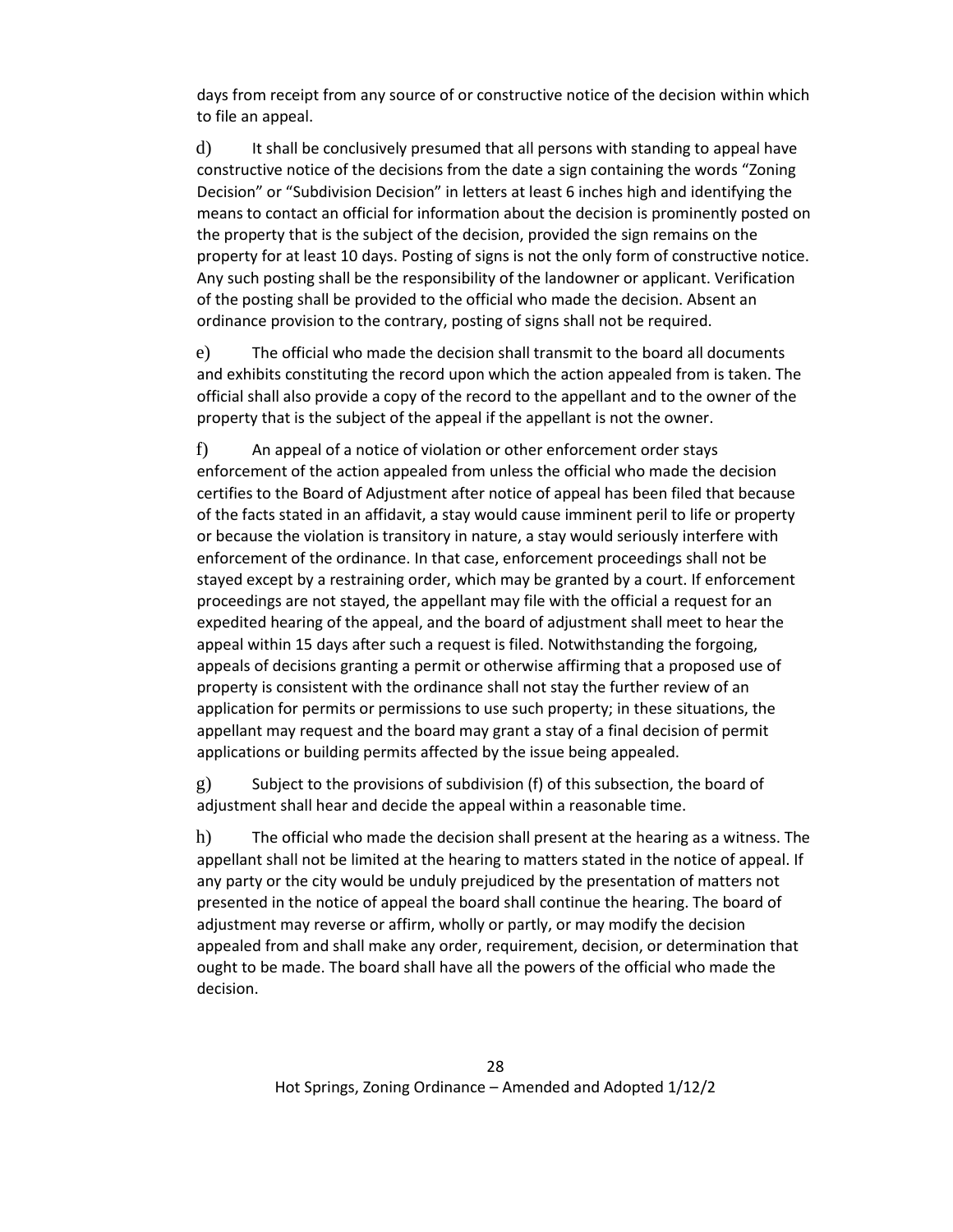i) When hearing an appeal pursuant to G.S. 160D-947(e) or any other appeal in the nature of certiorari, the hearing shall be based on the record below and the scope of review shall be as provided in G.S. 160D-1402(j)

j) The parties to an appeal that has been made under this subsection may agree to mediation or other forms of alternative dispute resolution. The ordinance may set standards and procedures to facilitate and manage such voluntary alternative dispute resolution.

All appeals shall be made upon the form specified for that purpose, and all information required on the form shall be complete before an appeal shall be considered as having been filed. Once appeals have been filed with the town clerk, the town clerk shall immediately notify the zoning administrator who shall inform the chair of the board that such appeals have been received

2. Special Uses – Upon application, the Board of Adjustment may hear and decide Special use permits in accordance with standards and procedures specified in this ordinance and set forth as Special uses under the various use districts. Reasonable and appropriate conditions may be imposed upon these permits. A Special use permit may be granted by the board of adjustment only after making the following findings:

a) An application for the Special use has been submitted as prescribed by the ordinance.

b) If the board of adjustment finds that, in the particular case in question, the use for which the Special use permit is sought will not adversely affect the health or safety of the persons residing or working in the neighborhood of the proposed use and will not be detrimental to the public welfare or injurious to property or public improvements in the neighborhood, a permit may be granted. In granting such a permit, the board of adjustment may designate such conditions in connection therewith as will, in its opinion, assure that the proposed use will conform to the requirements and spirit of this ordinance.

c) Before any Special use permit is issued, the board shall make written findings certifying compliance with the specific rules governing the individual Special use (Article VIII), and that satisfactory provision and arrangement has been made for at least the following where applicable:

- ⦁ Satisfaction ingress and egress to property and proposed structures thereon, with particular reference to automotive and pedestrian safety and convenience, traffic flow and control
- ⦁ Provision of off-street parking and loading areas where required, with particular attention to the items listed above, and the economic, noise, glare, and odor effects of the Special use on adjoining properties in the area
- ⦁ Adequate and proper utilities, with reference to locations, availability, and compatibility.
- **sqrtb>Example 22</b> Buffering with reference to type, location, and dimensions**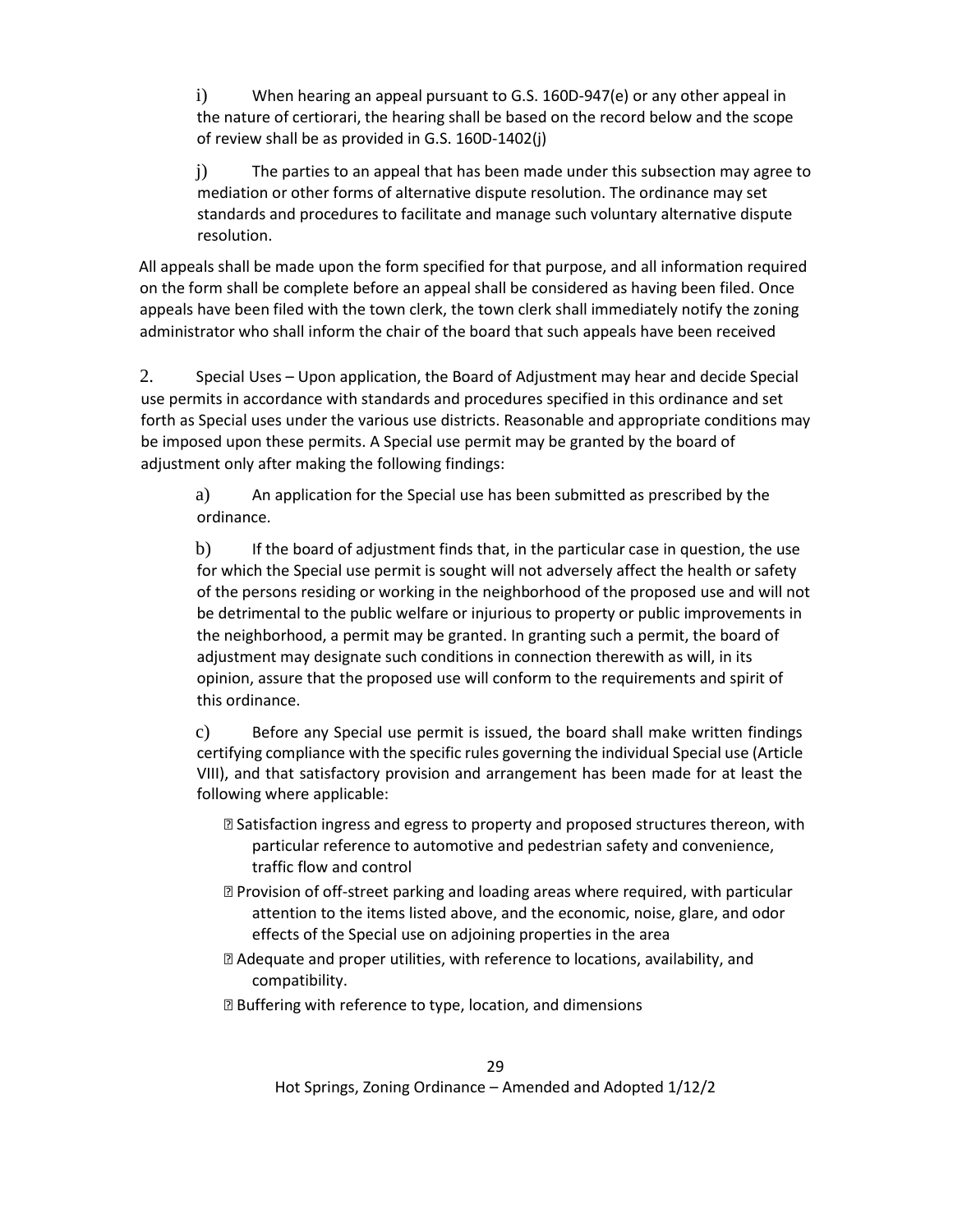- ⦁ Signs, if any, and proposed exterior lighting, with reference to glare, traffic safety, economic effect, and compatibility and harmony with properties in the district.
- ⦁ Playgrounds, open spaces, yards, landscaping, access ways, pedestrian ways, with reference to location, size, and suitability
- ⦁ Buildings and structures, with reference to location, size, and use
- ⦁ Hours of operation, with particular reference to protecting and maintaining the character of the neighborhood
- d) A site plan has been submitted as required in Article VIII.
- e) The zoning administrator shall make periodic inspections during construction as well as a final inspection after construction is complete to determine whether the conditions imposed, and agreements made in the issuance of the permit have been met as well as whether all requirements of the ordinance have been met. The zoning administrator shall report his findings to the board of adjustment. If at any time after a Special use permit has been issued the board of adjustment determines that the conditions imposed and agreements made have not been or are not being fulfilled by the holder of a Special use permit, the permit shall be terminated, and the operation of such use discontinued. If a Special use permit is terminated for any reason, it may be reinstated only after reapplying for a Special use permit.

3. Variances – When unnecessary hardships would result from carrying out the strict letter of zoning ordinance, the board of adjustment shall vary any of the provisions of the ordinance upon showing of all of the following:

> a) Unnecessary hardship would result from the strict application of the ordinance. It shall not be necessary to demonstrate that, in the absence of the variance, no reasonable use can be made of the property.

b) The hardship results from conditions that are peculiar to the property such as location, size, and /or topography. Hardships resulting from personal circumstances, as well as hardships resulting from conditions that are common to the neighborhood, or the general public may not be the basis for granting a variance.

c) The hardship did not result from actions taken by the applicant or the property owner. The act of purchasing property with knowledge that circumstance exist that may justify the granting of a variance shall not be regarded as a self-created hardship.

d) The requested variance is consistent with the spirit and purpose of this ordinance, such that the public safety is secured, and substantial justice is achieved.

No change in permitted uses may be authorized by variance.

Granting the variance requested will not confer upon the applicant any special privileges that are denied to other residents of the district in which the property is located.

A literal interpretation of the provisions of this ordinance would deprive the applicant of rights commonly enjoyed by other residents of the district of which the property is located.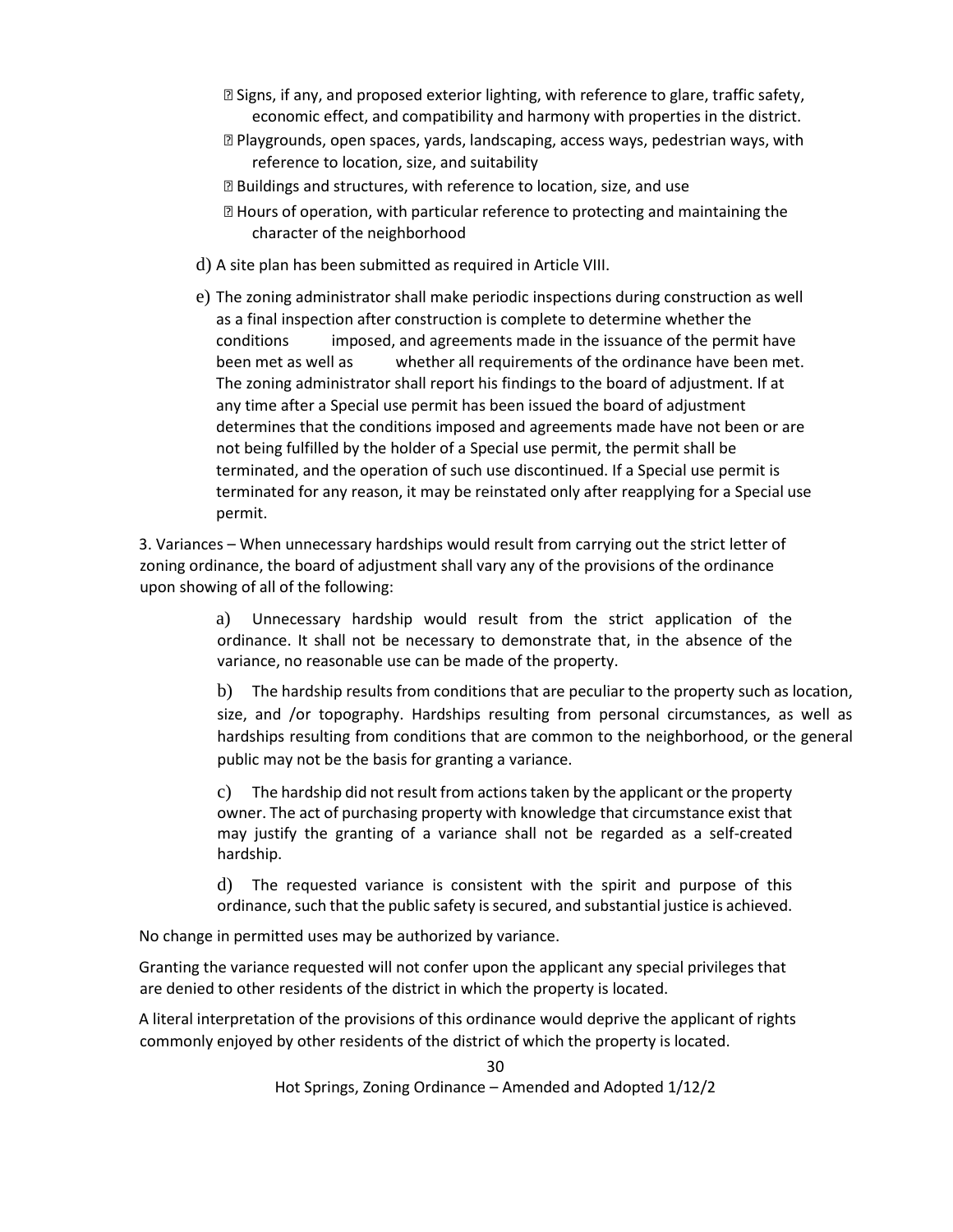A nonconforming use of the neighboring land, structures, or buildings in the same district, and permitted uses of land, structures, or buildings in other districts, will not be grounds for the issuance of a variance.

In granting a variance, the board of adjustments shall make findings that the requirements of this section have been met, and a written notice of the decision shall be prepared and delivered as specified in Section 1004. In granting any variance, the board of adjustment may impose appropriate conditions, provided that the conditions are reasonably related to the variance. Violation of such conditions when made a part of the terms under which the variance is granted, shall be deemed a violation of this ordinance and punishable under article XV of this ordinance.

Any other ordinance that regulates land use or development may provide for variances consistent with the provisions of this subsection.

### SECTION 1003: PROCEDURES OF THE BOARD OF ADJUSTMENT

1. Officers and Meetings - The board of adjustment shall elect a chair and vice-chair from its members who shall serve for one year or until re-elected or until their successors are elected. As specified in section 901, the zoning administrator shall serve as clerk to the board. The board shall adopt by-laws and rules in accordance with the provisions of this ordinance and G.S. 160D of the General Statues of North Carolina. Regular meetings of the board shall be held on the second Monday of each month, at 7:00 pm, in the Town of Hot Springs Town Hall, provided, however, that meetings may be held at other convenient places in the town or county if directed by the chair in advance of the meeting. If there is no business for the board, or if so many regular and alternate members notify the clerk that they cannot attend that a quorum will not be available, the chair may dispense with a regular meeting by giving written or oral notice to all members not less than 72 hours before the time set for the meeting.

2. Hearing Notice - The board of adjustment shall hold a public hearing regarding any application for Special use permits, requests for variances, and appeals of decisions of administrative officials charged with enforcement of the ordinance. Such hearing shall be publicized and held in accordance with NC General Statute 160D-1-9(d); -302; -403(b); -405; - 406; -702; -705; -1405, as follows. Notice of hearings conducted pursuant to this section shall be mailed to the person or entity whose appeal, application, or request is the subject of the hearing; to the owner of the property that is the subject of the hearing if the owner did not initiate the hearing; to the owner of all parcels of land abutting the parcel of land that is the subject of the hearing; and to any other persons entitled to receive notice as provided by the zoning ordinance. For the purpose of this section, "abutting" property owners include those whose property is located across a right-of-way. In the absence of evidence to the contrary the Town may rely on the county tax listing to determine owners' property entitled to mailed notice. The notice must be deposited in the mail at least 10 days, but not more than 25 days, prior to the date of the hearing. Within that same time period, the Town shall also prominently post a notice of the hearing on the site that is the subject of the hearing or an adjacent street or highway right-of-way.

3. Oaths – The chair of the board or any member acting as chair and the clerk to the board are authorized to administer oaths to witnesses in any matter coming before the board. Any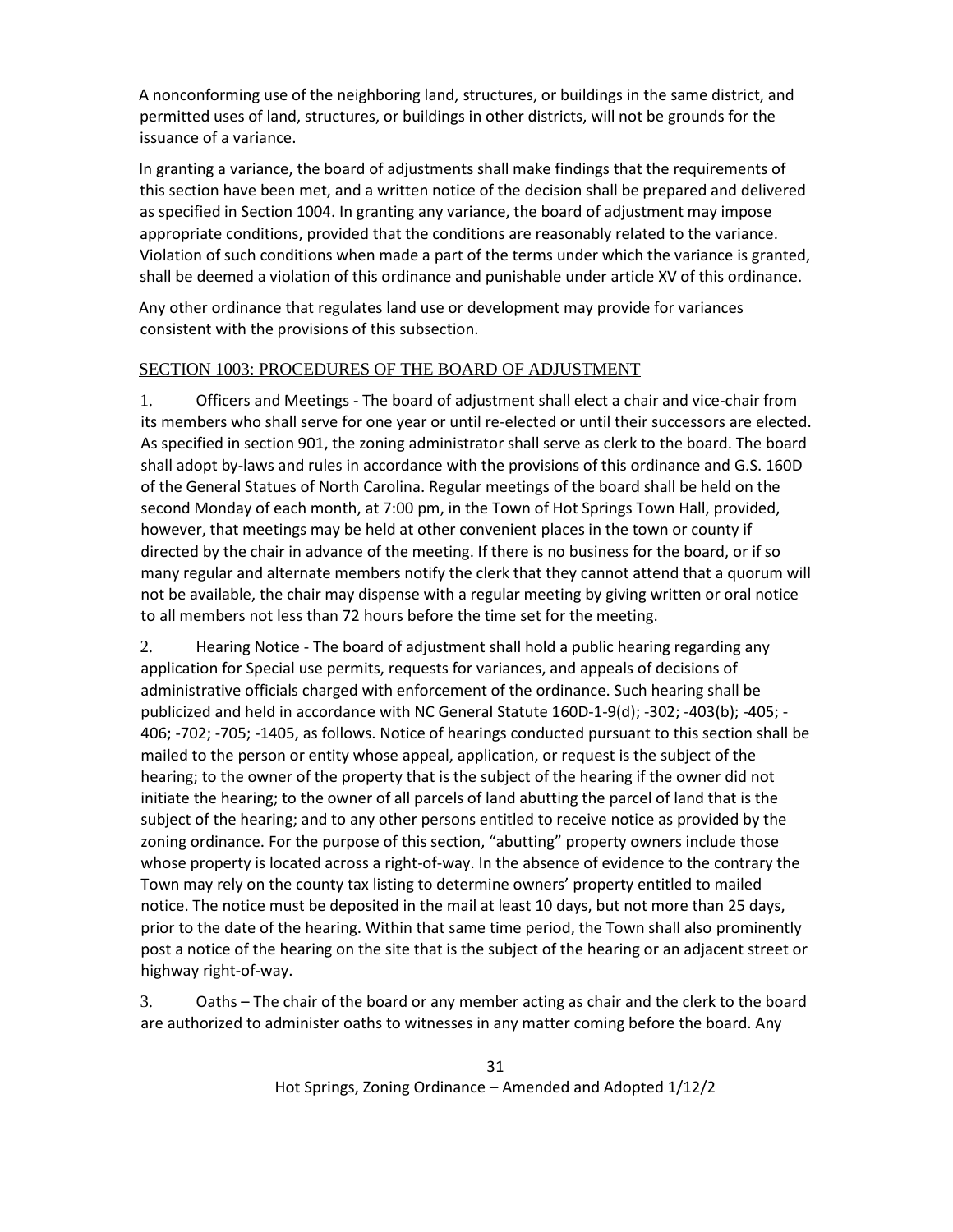person who, while under oath during a proceeding before the board of adjustment, willfully swears falsely is guilty of Class 1 misdemeanor.

4. Subpoenas – The board through the chair, or in the chair's absence anyone acting as chair, may subpoena witnesses and compel the production of evidence. To request issuance of a subpoena, persons withstanding under G.S. 160D-1402(c) may make a written request to the chair explaining why it is not necessary for certain witnesses or evidence to be compelled. The chair shall issue requested subpoenas he or she determines to be relevant, reasonable, in nature and scope, and not oppressive. The chair shall rule on any motion quash or modify a subpoena. Decisions regarding subpoenas made by the chair may be appealed to the full board of adjustment. If a person fails or refuses to obey a subpoena issued pursuant to this subsection, the board of adjustment or the party seeking the subpoena may apply to the General Court of Justice for an order requiring that its subpoena be obeyed, and the court shall have jurisdiction to issue these orders after notice to all proper parties.

5. Conflicts – A member of any board exercising quasi-judicial functions pursuant to this Article shall not participate in or vote on any quasi-judicial matter in a manner that violates affected persons' constitutional rights to an impartial decision maker.

Impermissible violations of due process include, but are not limited to, a member having a fixed opinion prior to hearing the matter that is not susceptible to change, undisclosed *ex parte* communications, a close familial, business, or other associational relationship, with an affected person, or a financial interest in the outcome of the matter. If an objection is raised to a member's participation and that member does not recues himself or herself, the remaining members shall by majority vote rule on the objection.

6. Voting – The concurring vote of four-fifths of the board shall be necessary to grant a variance. A majority of the members shall be required to decide on any other quasi-judicial matter or to determine an appeal made in the mature of certiorari. For the purposes of this subsection, vacant positions on the board and members who are disqualified from voting on a quasi-judicial matter shall not be considered members of the board for calculation of the requisite majority if there are no qualified alternates available to take the place of such members.

### SECTION 1004: QUASI-JUDICIAL DECISIONS AND JUDICIAL REVIEW

1. Quasi-Judicial Decisions. The board shall determine contested fact and make its decision within a reasonable time. Every quasi-judicial decision shall be based upon competent, material, and substantial evidence in the record. Each quasi-judicial decision shall be reduced to writing and reflect the board's determination of detested facts and their application to the applicable standards. The written decision shall be signed by the chair or other duly authorized member of the board. A quasi-judicial decision is effective upon filling the written decision with the clerk to the board or such other office or official as the ordinance specifies. The decision of the board shall be delivered by personal delivery, electronic mail, or by first-class mail to the applicant, property owner, and to any person who has submitted to a written request for a copy, prior to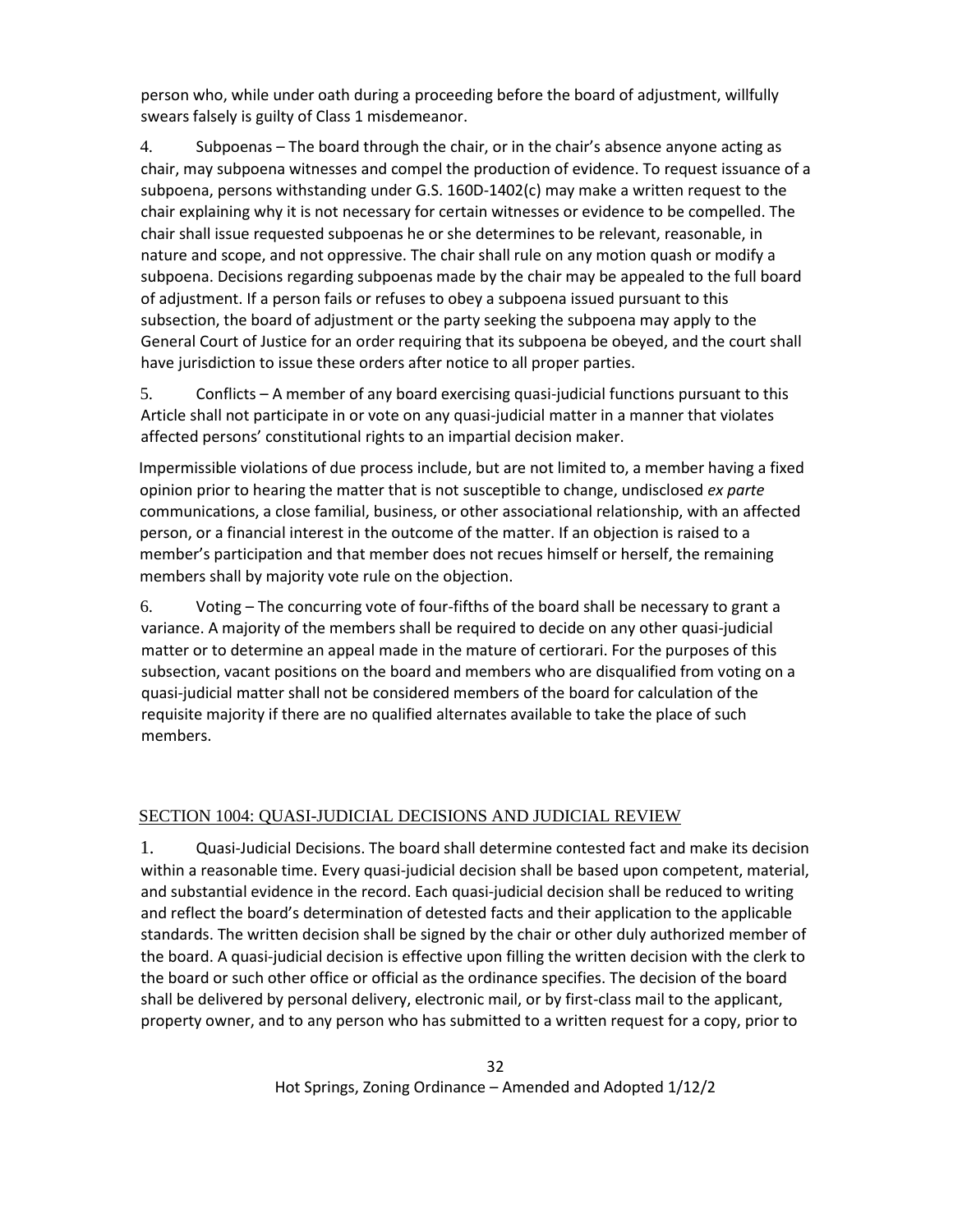the date the decision becomes effective. The person required to provide notice shall certify that proper notice has been made.

2. Judicial Review – Every quasi-judicial decision shall be subject to review by the superior court by proceedings in the nature of certiorari pursuant to G.S. 160D-1402. Appeals shall be filed within the times specified in G.S. 160D-1405(d).

### 3. SECTION 1005: FEES FOR VARIANCES, SPECIAL USES AND APPEALS/PLANNING AND ZONING FEES SCHEDULE AND PENALTIES FOR VIOLATIONS

 The fee for a request for a variance, or Special use, or for an appeal to the board of adjustment shall be determined by the Board of Aldermen, payable to Town of Hot Springs.

Application for Zoning Compliance Form \$20 (Zoning Administrator will come to look and issue you a form of approval if you do comply which is part of this fee. YOU MUST HAVE THIS TO GET YOUR COUNTY BUILDING PERMIT!)

| Rezoning and Board of Adjustment forms |                                                                                                                                                                                                             |
|----------------------------------------|-------------------------------------------------------------------------------------------------------------------------------------------------------------------------------------------------------------|
| Application for Zoning Charge          | \$500                                                                                                                                                                                                       |
| <b>Application for Text Amendment</b>  | \$250                                                                                                                                                                                                       |
| Appeal of Administrative Decision      | \$250                                                                                                                                                                                                       |
| <b>Application for Variance</b>        | \$250                                                                                                                                                                                                       |
| <b>Application for Special Use</b>     | \$250                                                                                                                                                                                                       |
| <b>Communication Towers</b>            |                                                                                                                                                                                                             |
| <b>Communication Tower Application</b> | \$500                                                                                                                                                                                                       |
| <b>Co-location Application</b>         | \$250                                                                                                                                                                                                       |
| <b>Annual Renewal Fee</b>              | \$500/service (antenna or tower) annually                                                                                                                                                                   |
| <b>Signs</b>                           |                                                                                                                                                                                                             |
| <b>Initial Fees:</b>                   |                                                                                                                                                                                                             |
| On Premise                             | \$25 per sign                                                                                                                                                                                               |
| Off Premise directional                | \$50                                                                                                                                                                                                        |
| Treasurer will send out invoices.      | If sign face changes or advertiser changes a new fee will apply. The annual fee for off premise signs<br>will be due each year on June 30th. Prorating will be figured where applicable. The Planning Board |
| Watershed                              |                                                                                                                                                                                                             |
| <b>Watershed Permit</b>                | \$50                                                                                                                                                                                                        |
| 10/70 Allocation hearing               | $$500 + 100$ per acre asked for                                                                                                                                                                             |
| <b>Planned Unit Development</b>        |                                                                                                                                                                                                             |
| <b>Master Plan Application</b>         | \$500                                                                                                                                                                                                       |
|                                        | 33                                                                                                                                                                                                          |
|                                        | Hot Springs, Zoning Ordinance - Amended and Adopted 1/12/2                                                                                                                                                  |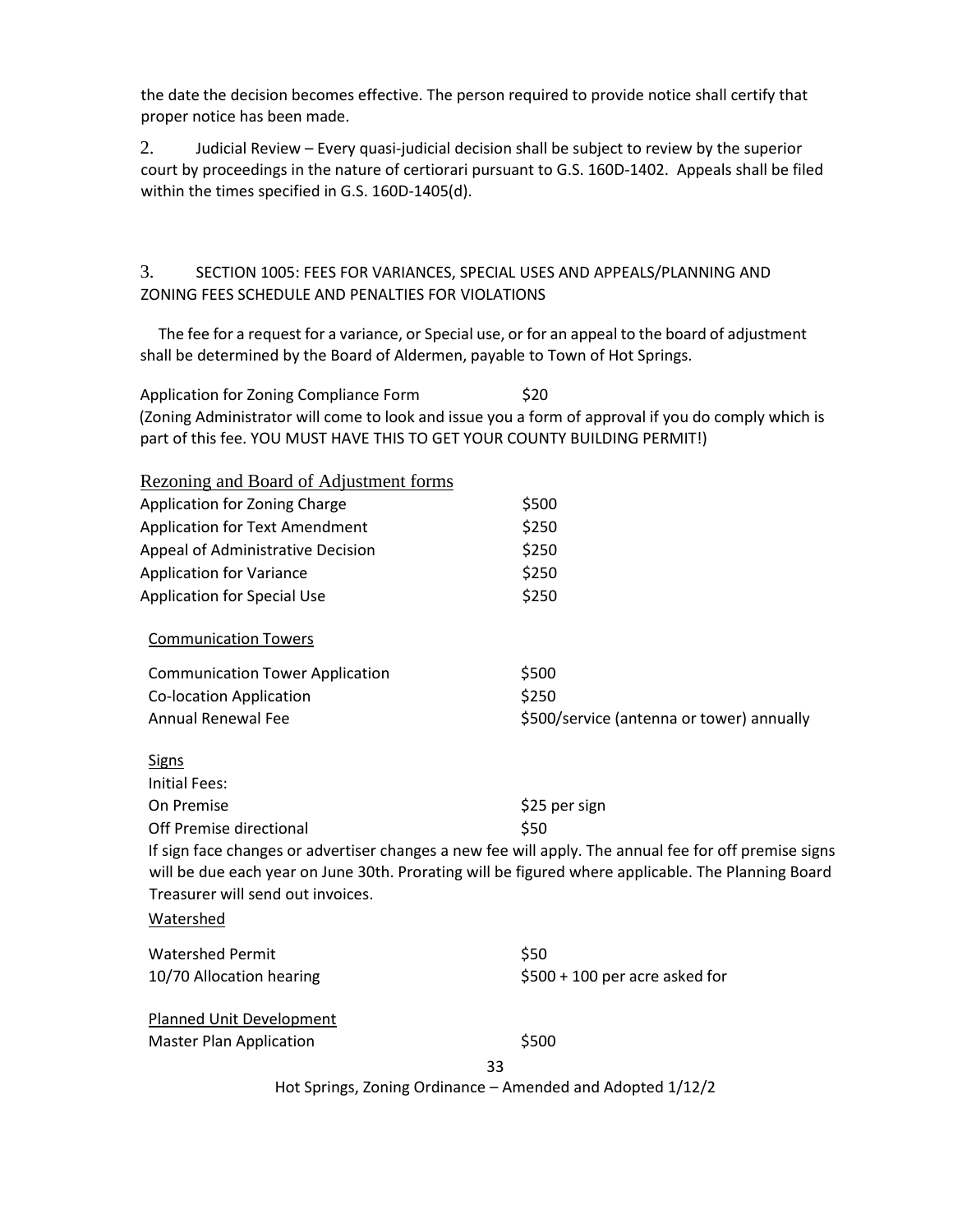For purposes of this fee schedule, units shall include single family, two family, multifamily, or rooms that could be occupied by a person or persons.

### Preliminary Site Plans

| <20 acres<br>20-100 acres                                                          | \$25 per acre plus \$20 per unit<br>\$20 per acre plus \$15 per unit |  |  |  |
|------------------------------------------------------------------------------------|----------------------------------------------------------------------|--|--|--|
| Fees shall be reduced if the amount of green space is increased as follow:         |                                                                      |  |  |  |
| 1. A \$500 reduction for total acreage over 400 and at least 50% total green space |                                                                      |  |  |  |
| 2. A \$750 reduction for total acreage over 600 and at least 60% total green space |                                                                      |  |  |  |
| Final Plan                                                                         |                                                                      |  |  |  |
| <20 acres                                                                          | \$100                                                                |  |  |  |
| 20-100 acres                                                                       | \$250                                                                |  |  |  |
| >100 acres                                                                         | \$500                                                                |  |  |  |
| <b>Miscellaneous Copies</b>                                                        |                                                                      |  |  |  |
| Land and Use (Zoning Ordinance)                                                    | \$1 per page                                                         |  |  |  |
| <b>Flood Damage Control</b>                                                        | \$15                                                                 |  |  |  |
| Comprehensive Plan                                                                 | \$1 per page                                                         |  |  |  |
| Zoning Map $(8.5 \times 11)$                                                       | \$7.50                                                               |  |  |  |
| Penalties for Violation:                                                           |                                                                      |  |  |  |

1. Violation of the provision of this ordinance or failure to comply with any of its requirements, including violations of any condition and safeguards, established in connections with grants of variances or Special Use Permits, shall constitute a misdemeanor, punishable by a fine of up to five hundred dollars (\$500.00) or a maximum thirty (30) days imprisonment as provided in General Statute 14-4.

2. Any act constituting a violation of the provisions of this ordinance or failure to comply with any of its requirements, including violations of any condition and safeguards established in connection with the grants of variances or Special Use Permits, shall also subject the offender to a civil penalty of one hundred dollars (\$100) for each day the violation continues. If the offender fails to pay the penalty within ten (10) days after being cited for a violation, the penalty may be recovered by the Town of Hot Springs in a civil action in the nature of debt. A civil penalty may not be appealed to the Board of Adjustment within the prescribed time.

 Nothing herein contained shall prevent the Town of Hot Springs from taking such other lawful actions prescribed in General Statute 153 A-123. Each day that a violation of this ordinance continues to exist shall be considered a separate and distinct offense.

Effective date- This ordinance shall take effect and be in force from and after the passage and adoption of the planning and zoning fee schedule.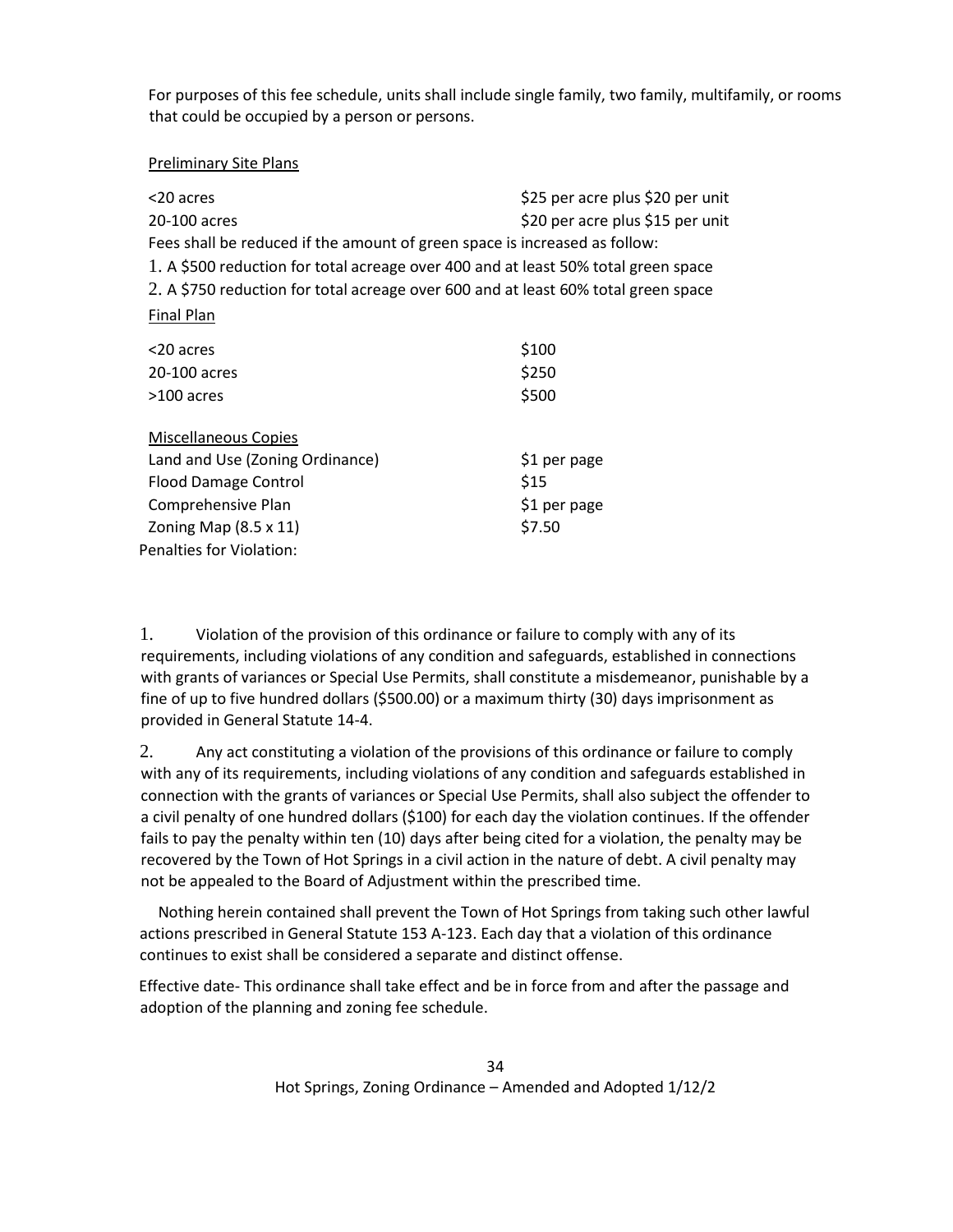# Article XI General Provisions

### SECTION 1100: ZONING AFFECTS EVERY BUILDING AND USE

 No building or land shall hereafter be used, and no building or part thereof shall be erected, moved, or altered except in conformity with the regulations herein specified for the district in which it is located, except as provided in this ordinance.

- 1. Nonconforming Vacant Lots –This category of nonconformance consists of vacant lots for which plats or deeds have been recorded in the Register of Deeds office of Madison County, which at the time of the adoption of this ordinance, or any amendment thereto, fail to comply with the minimum area or width requirements of the districts in which they are located. Any such nonconforming lot may be used for any of these uses permitted in the district for which it is located provided that:
	- a) Where the lot area is not more than twenty (20%) percent below the minimum specified in this ordinance, and other dimensional requirements are otherwise complied with, the Zoning Administrator is authorized to issue a certificate of zoning compliance.
	- b Where the lot area is more than twenty (20%) percent below the minimum specified in this ordinance or other dimension requirements cannot be met, the board of adjustment is authorized to approve as a variance such dimensions as shall conform as closely as possible to the required dimensions.
- 2. Nonconforming Occupied lots- This category of nonconformance consists of lots occupied by buildings or structures at the time of the adoption of this ordinance, or any amendment thereto, and/or used for any uses permitted in the districts in which they are located, that fail to comply with the minimum requirements for area, width, yard, and/or setbacks for the district for which they are located. These lots may continue to be used for any of the uses permitted in the district in which they are located. However, the nonconformity shall not be increased.
- 3. Nonconforming Open Uses of Land
	- a) When a nonconforming use of land shall be changed to conforming use, it shall not thereafter revert to a nonconforming use.
	- b) A nonconforming open use of land shall be changed only to conforming uses.
	- c) A nonconforming open use of land shall not be enlarged to cover more land than was occupied by that use when it became nonconforming.
	- d) When any nonconforming, open use of land is discontinued for a period in excess of one hundred eighty (180) days, and future use of the land shall be limited to those uses permitted in the district in which the land is located. Vacancy and/or non-use of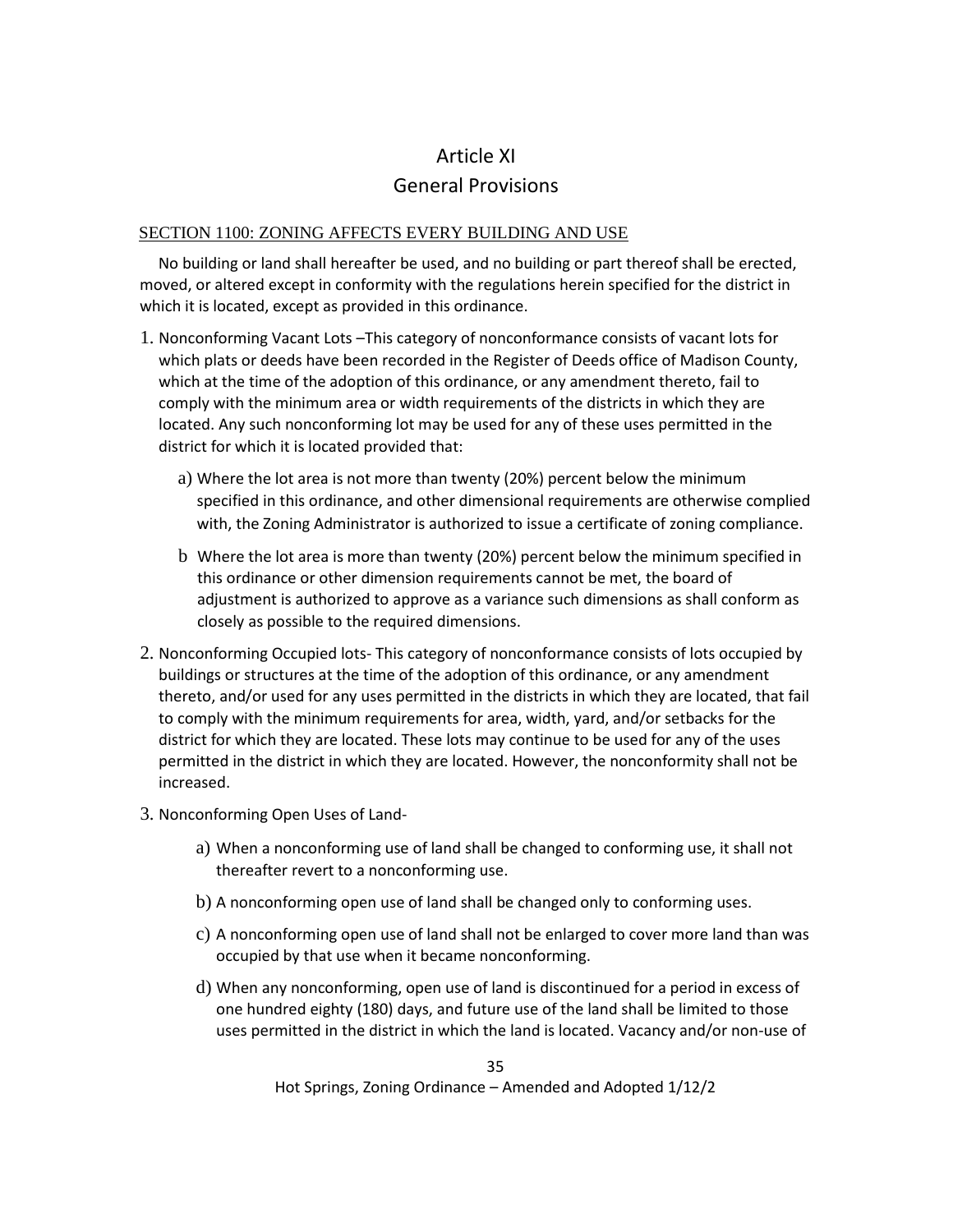the land, regardless of the intent of the owner or tenant, shall constitute discontinuance under this provision.

- 4. Nonconforming Uses of Structures- This category of nonconformance consists of buildings or structures in use at the time of enactment of this ordinance, or any amendment thereto, for purposes of use not permitted in the district in which they are located. A legally established nonconforming use of a structure may be continued as follows:
	- a) A nonconforming use shall not be changed to another nonconforming use.
	- b) When a nonconforming use has been changed to a conforming use, it shall not thereafter revert to any nonconforming use.
	- c) A nonconforming use may not be extended or enlarged, nor shall a structure containing a nonconforming use be altered except as follows:
		- **sqrt8 Structural alterations as required by law or ordinance to secure the safety of the** structure are permissible.
		- ⦁ Maintenance and repair necessary to keep the structure in sound condition are permissible.
		- ⦁ Expansion of a nonconforming use of a building or structure into portions of the structure which, at the time the use became nonconforming, were already erected, and arranged or designed for such nonconforming use is permissible.
		- ⦁ When any nonconforming use of a building or structure is discontinued for a period in excess of one hundred eighty (180) days, the building or structure shall not thereafter be used except in conformance with the regulations of the district in which it is located.

5. Reconstruction of Damaged Buildings or Structures- Any nonconforming structure, or any structure containing a nonconforming use, which has been damaged by fire, wind, flood, or other causes maybe be repaired and be used as before provided:

- a) Repairs are initiated in accordance with applicable building codes.
- b) The total amount of space devoted to a nonconforming use may not be increased.
- c) Reconstructed buildings may not be more nonconforming with respect to dimensional restrictions.

### SECTION 1102: OFF-STRRET LOADING AND UNLOADING SPACE REQUIRED

 Every lot on which business or trade use is hereafter established shall provide space as indicated herein for the loading and unloading of vehicles off the street or public alley. Such space shall have access to an alley, or if there is no alley, to a street. For the purpose of this section, an off-street loading space shall have minimum dimensions of 12 feet (12') by 40 feet (40'). Required space shall be considered as follows:

⦁ Retail business: one space of each 10,000 square feet of gross floor area.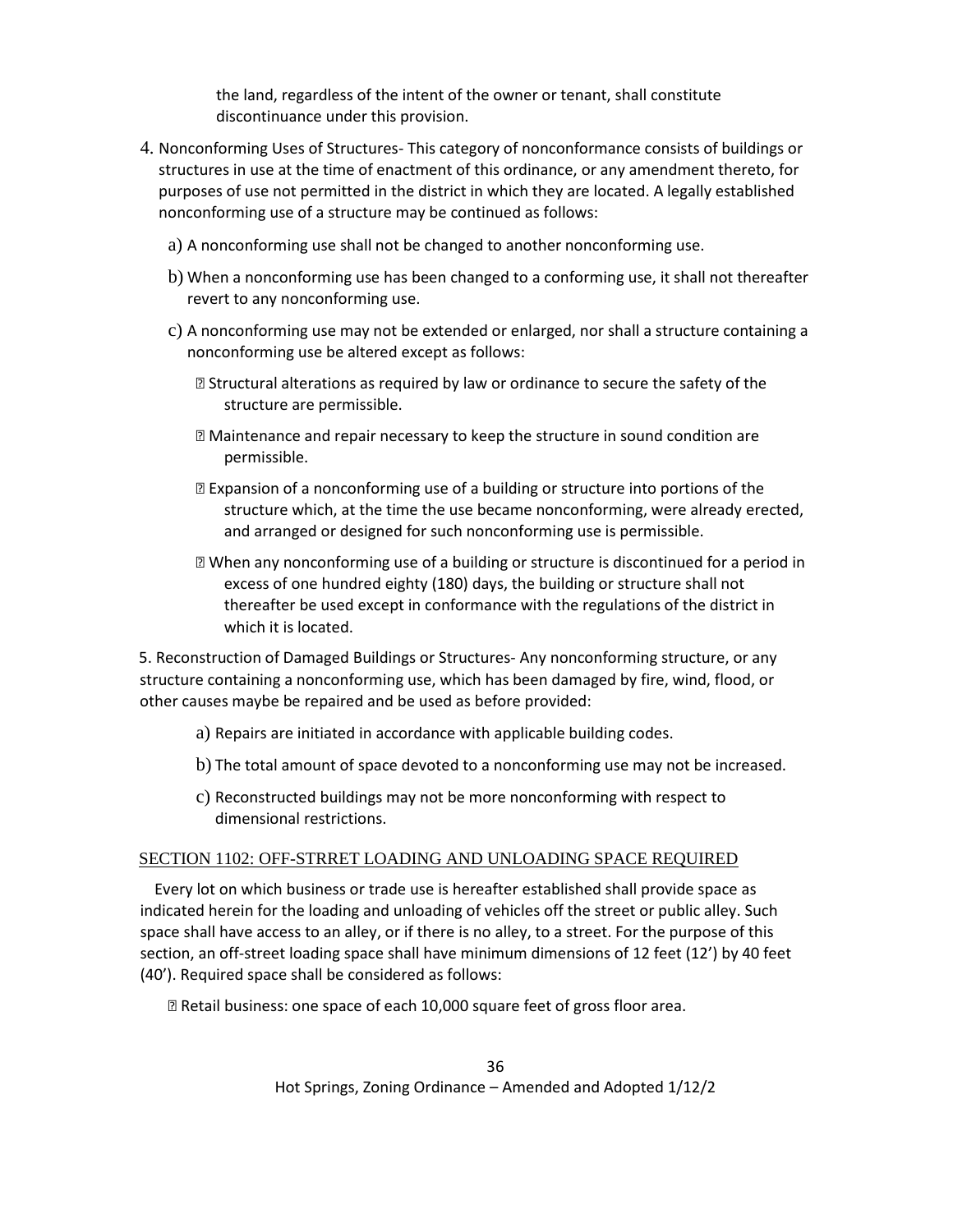## SECTION 1103: CORNER VISIBILITY

 On any corner lot there shall be no planting, fence, structure, or other obstruction to visibility with the range of three to seven feet above the curb level, within fifteen feet (15') of the intersection of the street right-of-way.

#### SECTION 1104: REQUIRED YARDS NOT TO BE USED BY ANOTHER BUILDING

 The minimum yards or other open spaces required by this ordinance for each and every building hereafter erected, moved, or structurally altered shall not be encroached upon or considered to meet the yard or open space requirements or any other building except as provided in subsection 801(1) of this ordinance.

## SECTION 1105: ONE MAIN BUILDING ON LOT

 Every building hereafter erected or moved shall be located on a lot, and in no case shall there be more than one principal residential building and its accessory buildings except as provided in section 802 of this ordinance.

## SECTION 1106: REDUCTION OF LOT AND YARD AREA

 No yard or lot existing at the time of passage of this ordinance shall be reduced in size or area below the minimum requirement set forth herein. Yards or lots created after the effective date of this ordinance shall meet at least the minimum requirements established by this ordinance.

## SECTION 1107: STREET ADDRESS

 No building or use of land for other than agricultural purposes shall be established on a lot which does not abut a public street.

## SECTION 1108: CORNER LOTS

 On corner lots, the side yard on the side of the lot abutting the side street shall not be less than fifteen feet (15'). Accessory buildings on the side of the lot abutting the side street shall not be closer to the lot line abutting on that side street than the distance specified for front yards of lots fronting on such side streets.

## SECTION 1109: ESTABLISHMENT OF VESTED RIGHTS

1. Establishment of Vested Right. – A vested right is established with respect to any property upon the valid approval, or conditional approval, of a site-specific vesting plan as provided in this section. Such a vested right confers upon the landowner the right to undertake and complete the development and use of the property under the terms and conditions of the site-specific vesting plan, including any amendments thereto.

(a) Approval and Amendment of Plans. – If a site-specific vesting plan is based on an approval required by a local development regulation, the Town of Hot Springs shall provide whatever notice and hearing is required for that underlying approval. A duration of the underlying approval that is less than two years does not affect the duration of the site-specific vesting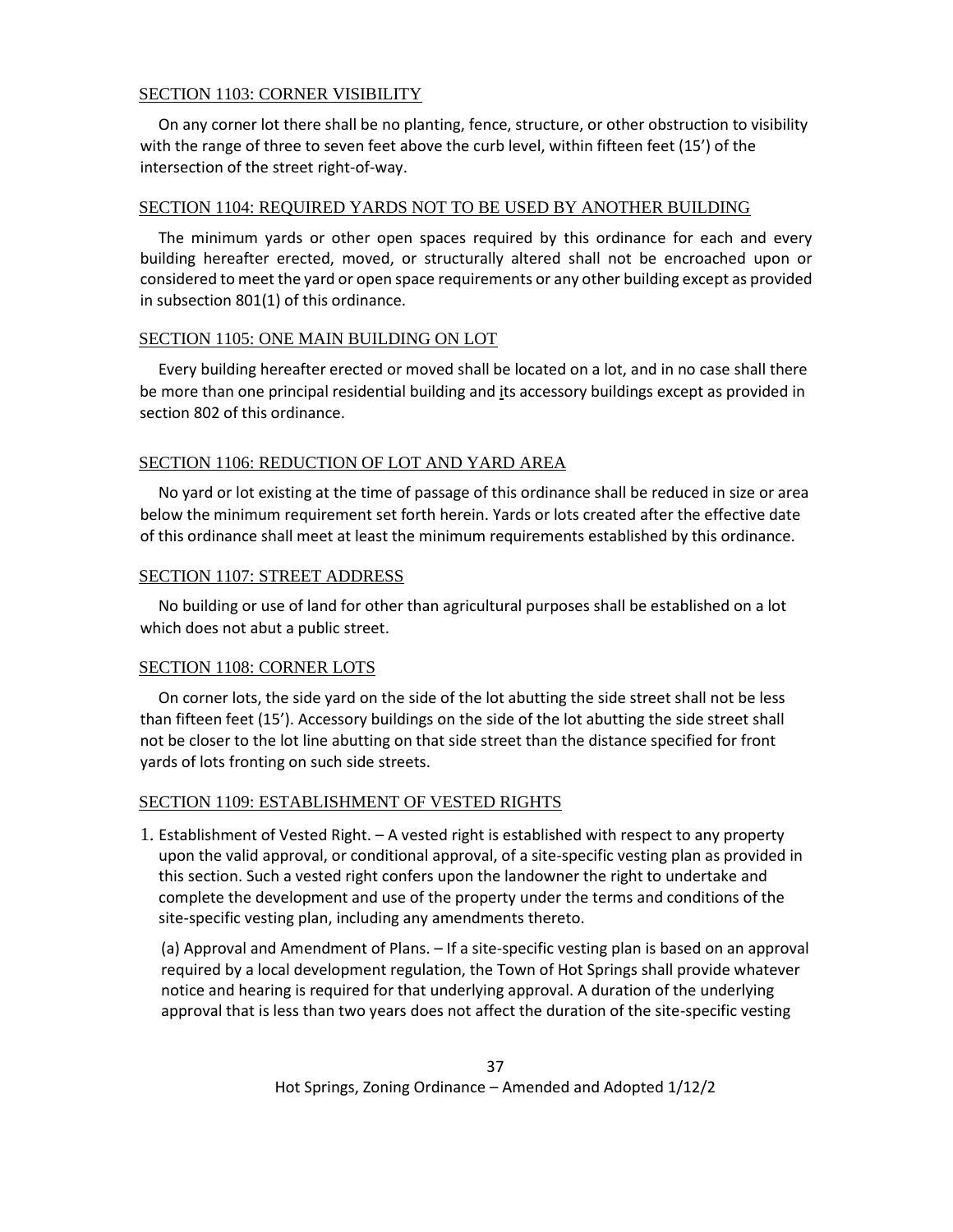plan established under this section. If the site-specific vesting plan is not based on such an approval, a legislative hearing with notice as required by G.S. 160D-602 shall be held.

The Town of Hot Springs may approve a site-specific vesting plan upon any terms and conditions that may reasonably be necessary to protect the public health, safety, and welfare. Conditional approval results in a vested right, although failure to abide by the terms and conditions of the approval will result in a forfeiture of vested rights. The Town of Hot Springs shall not require a landowner to waive the landowner's vested rights as a condition of developmental approval. A site-specific vesting plan is deemed approved upon the effective date of Town's decision approving the plan or another date determined by the governing board upon approval. An approved site-specific vesting plan and its conditions may be amended with the approval of the owner and the Town of Hot Springs as follows: any substantial modification must be reviewed and approved in the same manner as the original approval; minor modifications may be approved by staff if such are defined and authorized by local regulation.

(b) Continuing Review. – Following approval or conditional approval of a site-specific vesting plan, the Town of Hot Springs may make subsequent reviews and require subsequent approvals by the Town to ensure compliance with the terms and conditions of the original approval, provided that these reviews and approvals are not inconsistent with the original approval. The Town may, pursuant to G.S. 160D-403(f), revoke the original approval for failure to comply with applicable terms and conditions of the original approval or the applicable local development regulations. G.S. 160D-108.1

- (d) Duration and Termination of Vested Right.
	- (1) A vested right for a site-specific vesting plan remains vested for a period of two years. This vesting shall not be extended by any amendments or modifications to a site-specific vesting plan unless expressly provided by the Town of Hot Springs.
	- (2) Notwithstanding the provisions of subdivision (1) of this subsection, a Town of Hot Springs may provide for rights to be vested for a period exceeding two years but not exceeding five years where warranted in light of all relevant circumstances, including, but not limited to, the size and phasing of development, the level of investment, the need for the development, economic cycles, and market conditions or other considerations. These determinations are in the sound discretion of the Town of Hot Springs and shall be made following the process specified for the particular form of a site-specific vesting plan involved in accordance with subsection (a) of this section.
	- (3) Upon issuance of a building permit, the provisions of G.S. 160D-1111 and G.S. 160D-1115 apply, except that a permit does not expire and shall not be revoked because of the running of time while a vested right under this section is outstanding.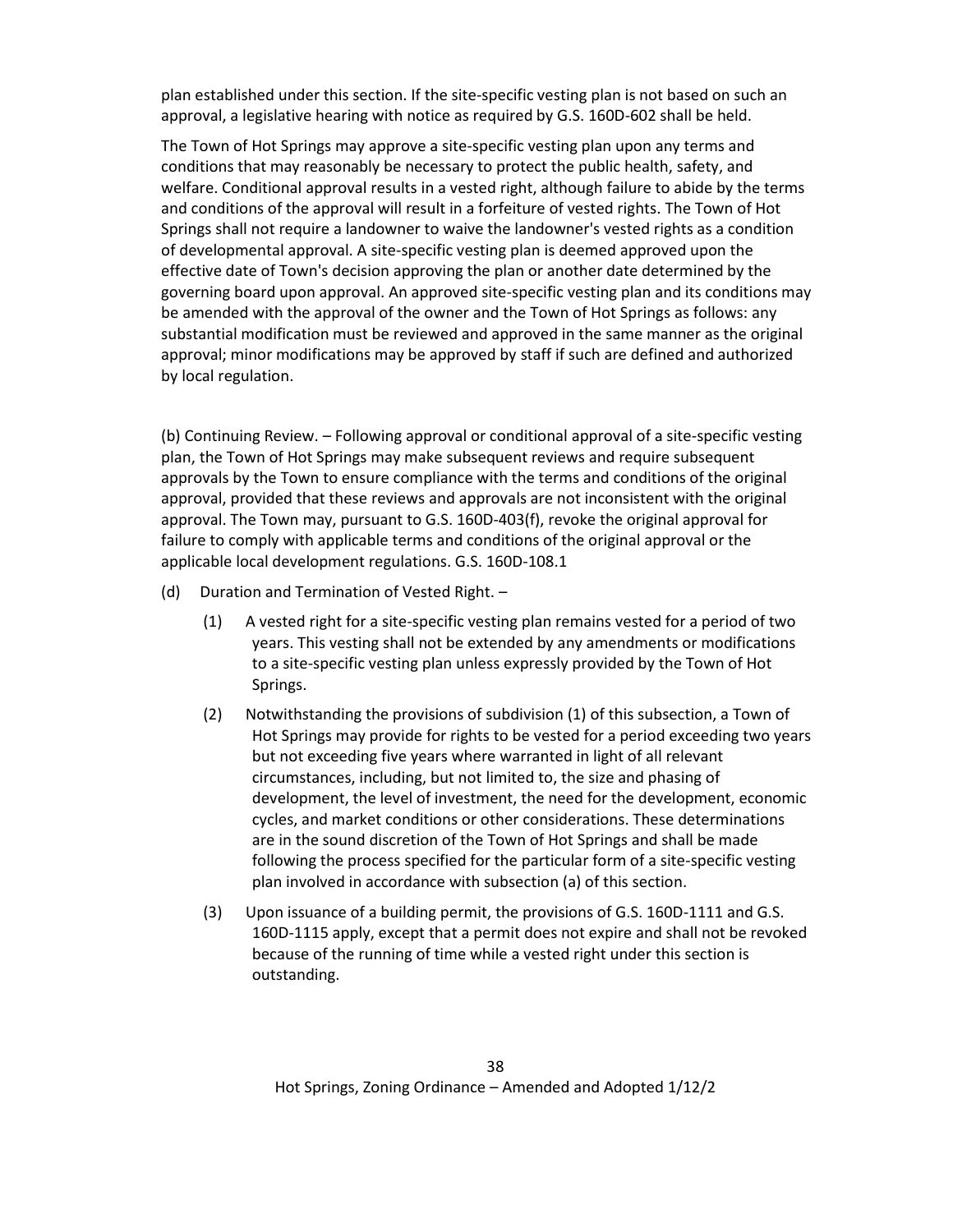- (4) A right vested as provided in this section terminates at the end of the applicable vesting period with respect to buildings and uses for which no valid building permit applications have been filed.
- (e) Subsequent Changes Prohibited, Exceptions.
	- (1) A vested right, once established as provided for in this section, precludes any zoning action by a Town of Hot Springs which would change, alter, impair, prevent, diminish, or otherwise delay the development or use of the property as set forth in an approved site-specific vesting plan, except under one or more of the following conditions:
		- a. With the written consent of the affected landowner.
		- b. Upon findings, by ordinance after notice and an evidentiary hearing, that natural or man-made hazards on or in the immediate vicinity of the property, if uncorrected, would pose a serious threat to the public health, safety, and welfare if the project were to proceed as contemplated in the site-specific vesting plan.
		- c. To the extent that the affected landowner receives compensation for all costs, expenses, and other losses incurred by the landowner, including, but not limited to, all fees paid in consideration of financing, and all architectural, planning, marketing, legal, and other consulting fees incurred after approval by the Town of Hot Springs, together with interest as provided under G.S. 160D-106. Compensation shall not include any diminution in the value of the property which is caused by the action.
		- d. Upon findings, by ordinance after notice and an evidentiary hearing, that the landowner or the landowner's representative intentionally supplied inaccurate information or made material misrepresentations that made a difference in the approval by the Town of Hot Springs of the site-specific vesting plan or the phased development plan.
		- e. Upon the enactment or promulgation of a State or federal law or regulation that precludes development as contemplated in the site-specific vesting plan or the phased development plan, in which case the Town of Hot Springs may modify the affected provisions, upon a G.S. 160D-108.1 finding that the change in State or federal law has a fundamental effect on the plan, by ordinance after notice and an evidentiary hearing.
	- (2) The establishment of a vested right under this section does not preclude the application of overlay zoning or other development regulations which impose additional requirements but do not affect the allowable type or intensity of use, or ordinances or regulations which are general in nature and are applicable to all property subject to development regulation by a Town of Hot Springs, including, but not limited to, building, fire, plumbing, electrical, and mechanical codes. Otherwise, applicable new regulations become effective with respect to property which is subject to a site-specific vesting plan upon the expiration or termination of the vesting rights period provided for in this section.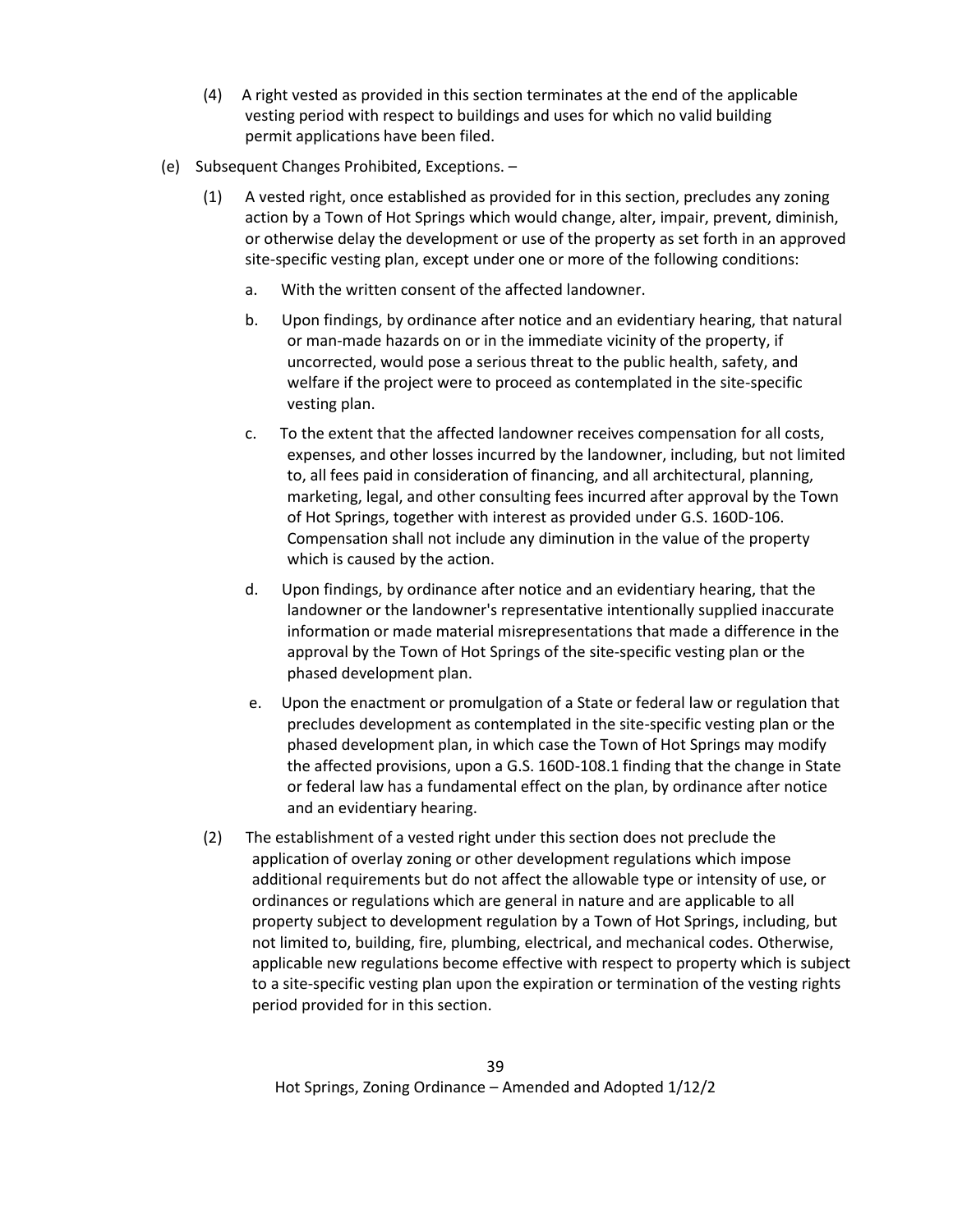- (3) Notwithstanding any provision of this section, the establishment of a vested right does not preclude, change, or impair the authority of a Town of Hot Springs to adopt and enforce development regulations governing nonconforming situations or us es.
- (g) Miscellaneous Provisions.
	- (1) A vested right obtained under this section is not a personal right but attaches to and runs with the applicable property. After approval of a site-specific vesting plan, all successors to the original landowner are entitled to exercise these rights.
	- (2) Nothing in this section precludes judicial determination, based on common law principles or other statutory provisions, that a vested right exists in a particular case or that a compensable taking has occurred. Except as expressly provided in this section, nothing in this section shall be construed to alter the existing common law.
	- (3) In the event a Town of Hot Springs fails to adopt a development regulation setting forth what constitutes a site-specific vesting plan triggering a vested right, a landowner may establish a vested right with respect to property upon the approval of a zoning permit, or otherwise may seek appropriate relief from the Superior Court Division of the General Court of Justice. (2020-25, ss. 5(b), 50(b).)

Definitions- The following definitions shall apply to this section:

Site Specific Vest Rights - A site-specific vesting plan consists of a plan submitted to a Town of Hot Springs in which the applicant requests vesting pursuant to this section, describing with reasonable certainty on the plan the type and intensity of use for a specific parcel or parcels of property. The plan may be in the form of, but not be limited to, any of the following plans or approvals: a planned unit development plan, a subdivision plat, a preliminary or general development plan, a special use permit, a conditional district zoning plan, or any other land-use approval designation as may be utilized by a Town of Hot Springs. Unless otherwise expressly provided by the Town of Hot Springs, the plan shall include the approximate boundaries of the site; significant topographical and other natural features affecting development of the site; the approximate location on the site of the proposed buildings, structures, and other improvements; the approximate dimensions, including height, of the proposed buildings and other structures; and the approximate location of all existing and proposed infrastructure on the site, including water, sewer, roads, and pedestrian walkways. What constitutes a site-specific vesting plan under this section that would trigger a vested right shall be finally determined by the Town of Hot Springs pursuant to a development regulation, and the document that triggers the vesting shall be so identified at the time of its approval. A variance does not constitute a site-specific vesting plan, and approval of a site-specific vesting plan with the condition that a variance be obtained does not confer a vested right unless and until the necessary variance is obtained. If a sketch plan or other document fails to describe with reasonable certainty the type and intensity of use for a specified parcel or parcels of property, it may not constitute a site-specific vesting plan.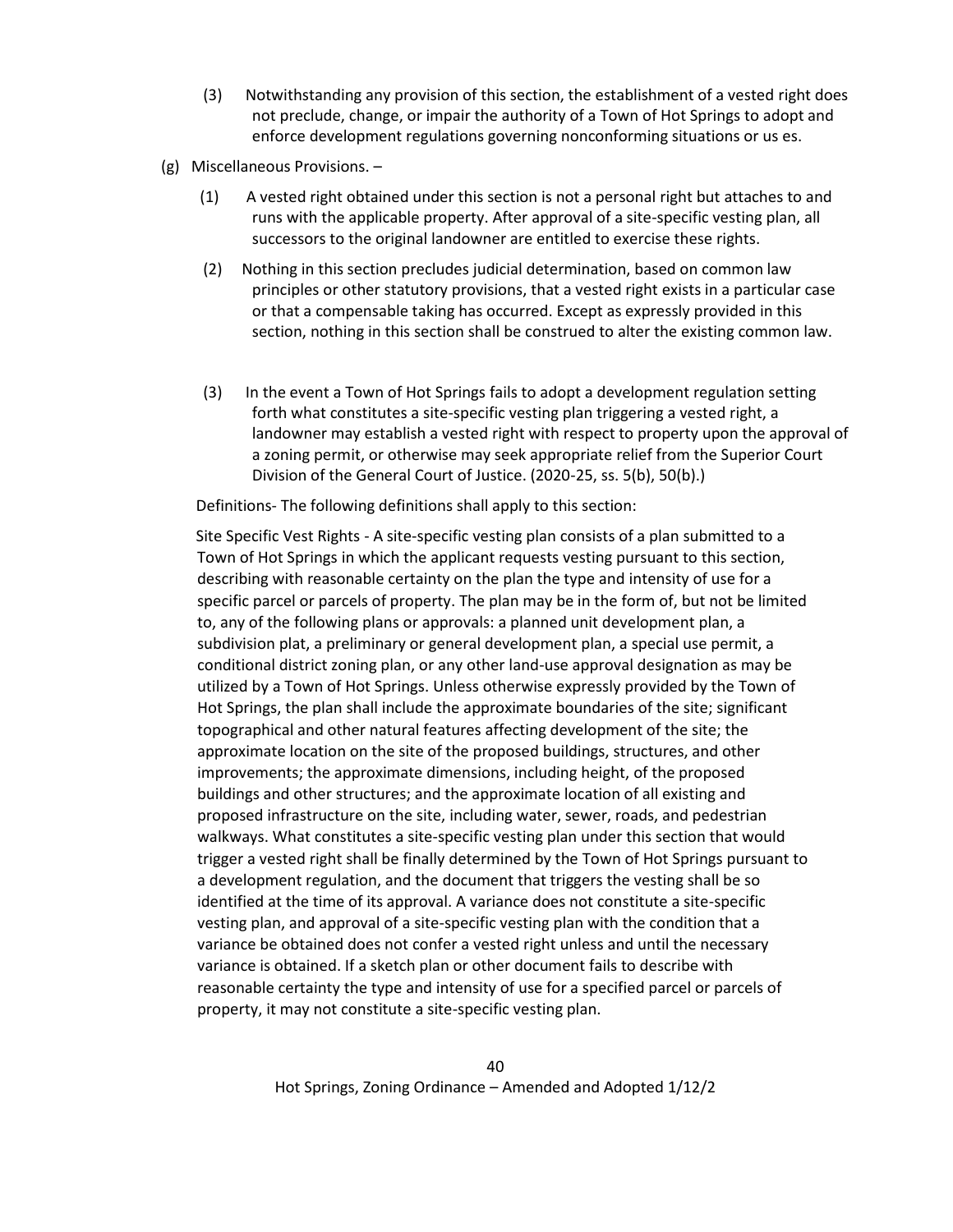## Article XII Exceptions

#### SECTION 1200: LOT OF RECORD

 Where the owner of a lot consisting of one or more lots of official record in any district at the time of the adoption of this ordinance, or his successor in title thereto, does not own sufficient contiguous land to enable him to conform to the minimum lot size requirements of this ordinance, such lot may be used as a building site provided, however, that the other requirements of this ordinance are met.

#### SECTION 1201: FRONT YARD SETBACKS FOR DWELLINGS

 The front yard setback requirements for this ordinance for dwellings shall not apply to any lot where the average setback of existing buildings located wholly or partially within 100 feet on either side of the proposed dwelling and on the same side of the same block and use district and fronting on the same street as such lot is less than the minimum required front yard depth. In such cases, the setback on such lots may be less than the required setback, but not less than the average of the existing setbacks on the aforementioned lots, or distance of 10 feet from the street right-of-way line, whichever is greater. For the purposes of computing such average, an adjacent vacant lot shall be considered as having the minimum required front open space specified for that zoning district.

## Article XIII

## Amendments

#### SECTION 1300: AMENDMENTS

 This zoning ordinance, including the zoning map, may be amended by the Hot Springs Board of Alderman in accordance with the provisions of this article.

## SECTION 1301: INITIATION OF AMENDMENTS

 Proposed changes or amendments may be initiated by the Hot Springs Board of Alderman, the Planning Board, the Board of Adjustment, or one or more owners of property within the area proposed to be changed or affected. All proposed amendments shall be referred to the Planning Board for its review and recommendation to the Board of Alderman.

## SECTION 1302: APPLICATION

 Before any action on a proposed change or amendment, an application shall be submitted to the office of the Zoning Administrator at least ten (10) days prior to the Planning Board's meeting at which the application is to be considered. The application shall contain the name(s) and address (es) of the owner(s) of the property in question, the location of the property, and a description and/or statement of the present and proposed zoning regulation or district. All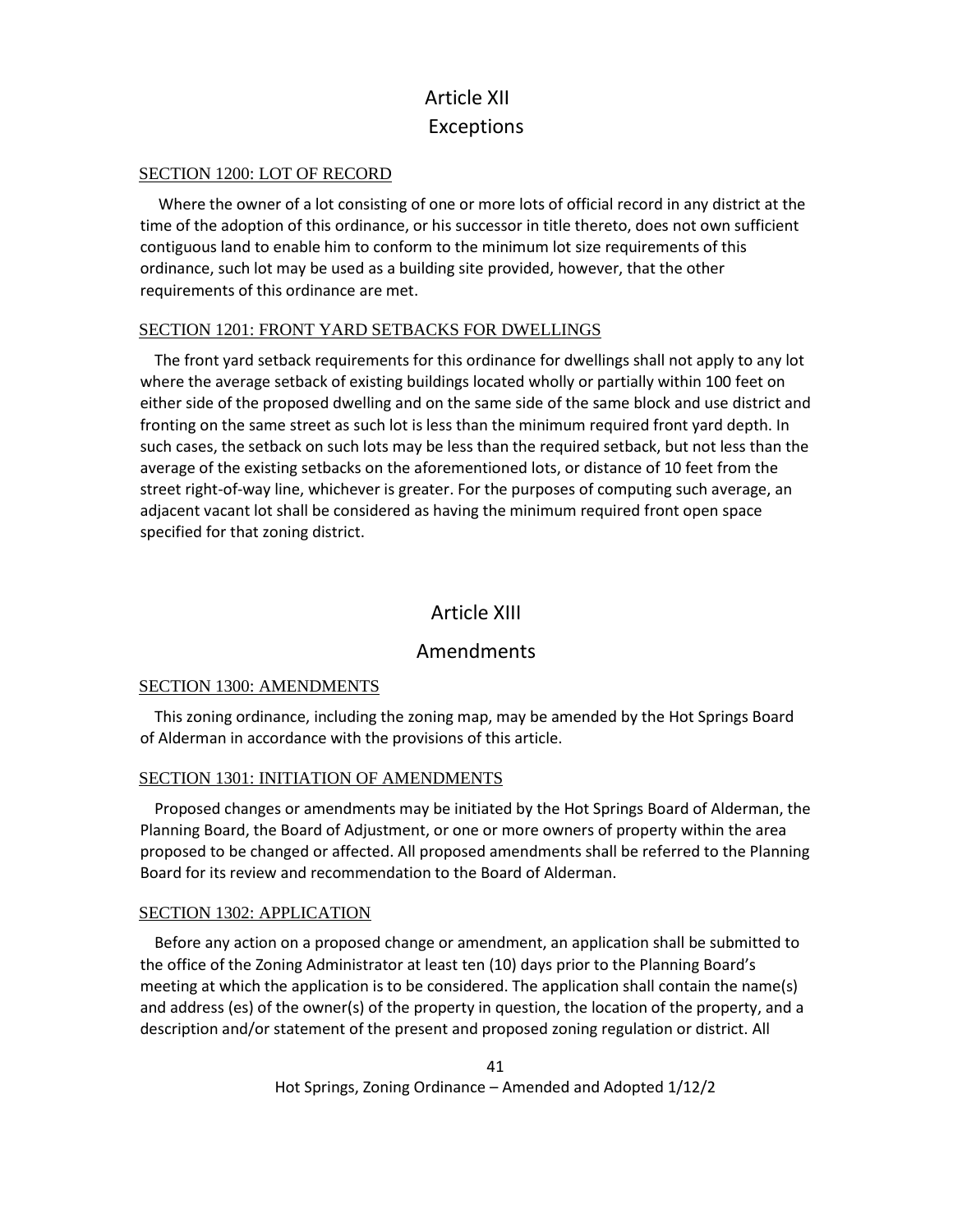applications requesting a change in the zoning map shall include a description of the property in question.

#### SECTION 1303: APPLICATION FEE

 A fee, as determined by the Hot Springs Board of Aldermen, shall be paid to the Town of Hot Springs for each application for an amendment to cover costs of advertising and other administrative expenses.

## SECTION 1304: PLANNING BOARD ACTION

 Before taking any action on a proposed amendment to the ordinance, the Board of Aldermen shall consider the Planning Board's recommendation on each proposed amendment. The Planning Board shall have thirty-five (35) days after the first consideration of the application within which to submit its recommendations within the thirty-five (35) day period shall constitute a favorable recommendation.

## SECTION 1305: PUBLIC HEARING

 Before enacting any amendment to this ordinance, the Board of Aldermen shall hold a public hearing. A notice of such public hearing shall be given in accordance with Chapter 160D-601 of the North Carolina General Statutes.

## SECTION 1306: DECISION

 The Board of Aldermen shall make a decision on the proposed amendment within sixty (60) days after the public hearing.

# Article XIV

## Enforcement

## SECTION 1400: VIOLATIONS

 Any of the following shall be a violation of this ordinance and shall be subject to the enforcement remedies and penalties provided by this article and by state law.

1. Development Without Permit – A "development without permit" means to engage in any development, use, construction, remodeling, or other activities of any nature upon the land or improvements thereof subject to the jurisdiction of this ordinance without required permits, certificates, or other forms of authorization as set forth in this ordinance. A "development without permit" violation shall result in the assessment of a fee that is double the normal permit fee.

2. Development Inconsistent with Permit – A "development inconsistent with permit violation" means to engage in any development, use, construction, remodeling, or other activity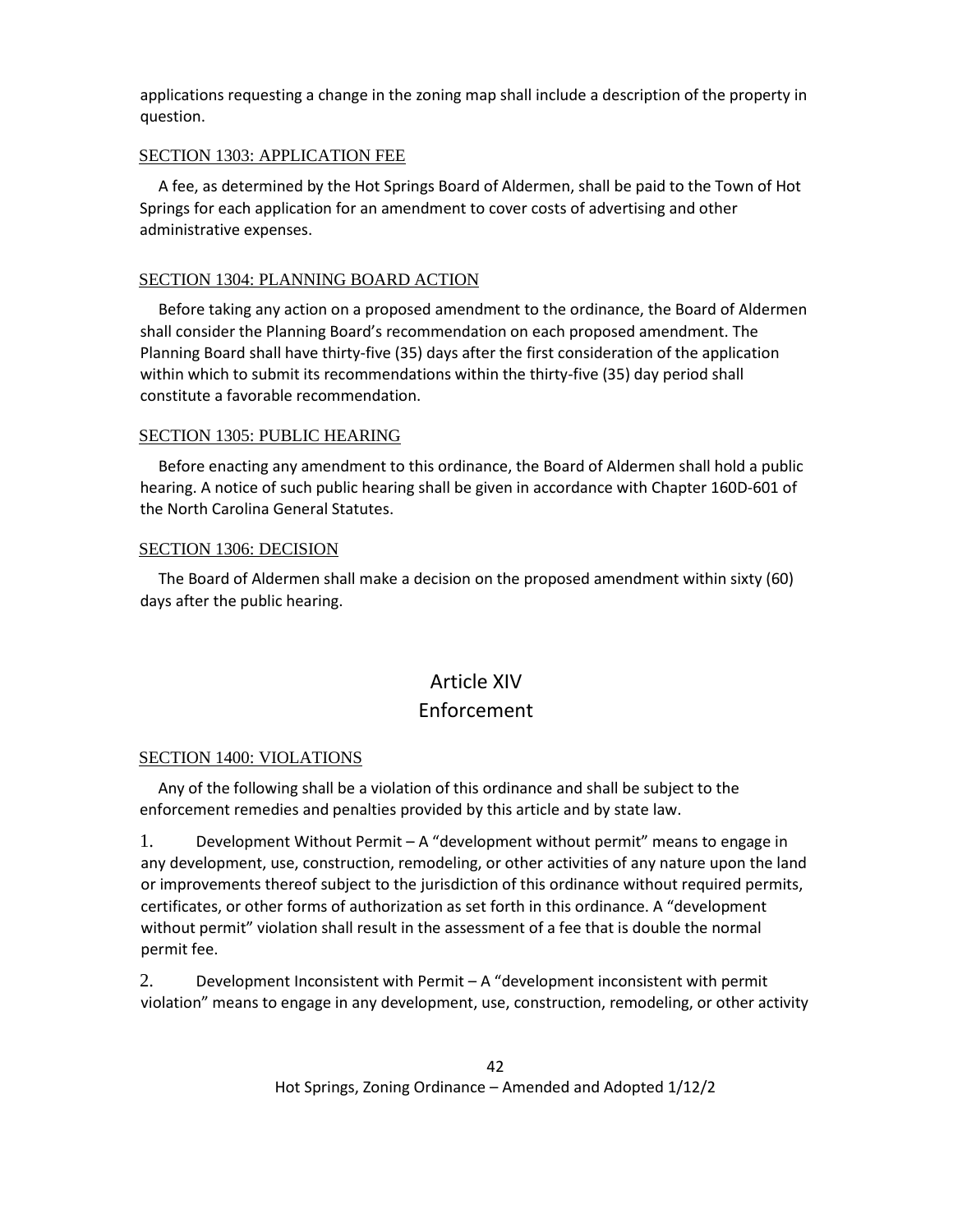of any nature in any way inconsistent with any approved plan, permit, certificate, or other form of authorization granted for such activity.

3. Violation by Act or Omission – A "violation by act or omission" means to violate, by act or omission, any term, variance or waiver, condition, or qualification placed by the Board of Aldermen or its authorized boards upon any required permit, certificate, or other form of authorization for the use, development, or other activity upon land or improvements thereon.

4. Use in Violation – A "use in violation" means to erect, construct, reconstruct, alter, repair, convert, maintain, or use any building or structure or to use any land in violation or contravention of this ordinance, or any other regulation made under the authority conferred thereby.

5. Continue a Violation – Each day's violation of any provision of this ordinance is a separate and distinct offense.

## SECTION 1401: ENFORCEMENT PROCEDURES

 When the Zoning Administrator or his agent finds a violation of this ordinance or receives a complaint alleging a violation of this ordinance, it shall be his duty to notify the owner or occupant of the land, building, structure, or use of the violation. The owner shall immediately remedy the violation.

1. Notice of Violation – If the owner or occupant of the land, building, structure, or use in violation fails to take prompt corrective action, the Zoning Administrator shall give the owner or occupant written notice, by certified or registered mail, to his last known address, or by personal service, or by posting notice, of the violation conspicuously on the property:

a) That the land, building, structure, or use is in violation of this ordinance.

b) The nature of the violation and citation of the section of this ordinance.

c) The measures necessary to remedy the violation; and

d) The time in which the violation is to be remedied

2. Appeal – Any owner or occupant who has received a Notice of Violation may appeal in writing the decision of the Zoning Administrator to the Board of Adjustment, in accordance with the provisions of Section 1002, within thirty (30) days following the date of the Notice of Violation. The Board of adjustment shall hear an appeal within a reasonable time, and it may affirm, modify, or revoke the Notice of Violation. In the absence of an appeal, the remedies and penalties sought by the Zoning Administrator in the Notice of Violation shall be final.

3. Order of Corrective Action – If upon hearing held pursuant to an appeal as prescribed above, the Board of Adjustment shall find that the owner or occupant is in violation of this ordinance the Board of Adjustment shall make order in writing to the owner or occupant affirming the violation and ordering compliance.

4. Failure to Comply with an Order – If the owner or occupant of a property fails to comply with a Notice of Violation from which no appeal has been taken, or an Order of Corrective Action following an appeal, the owner or occupant shall be subject to such remedies and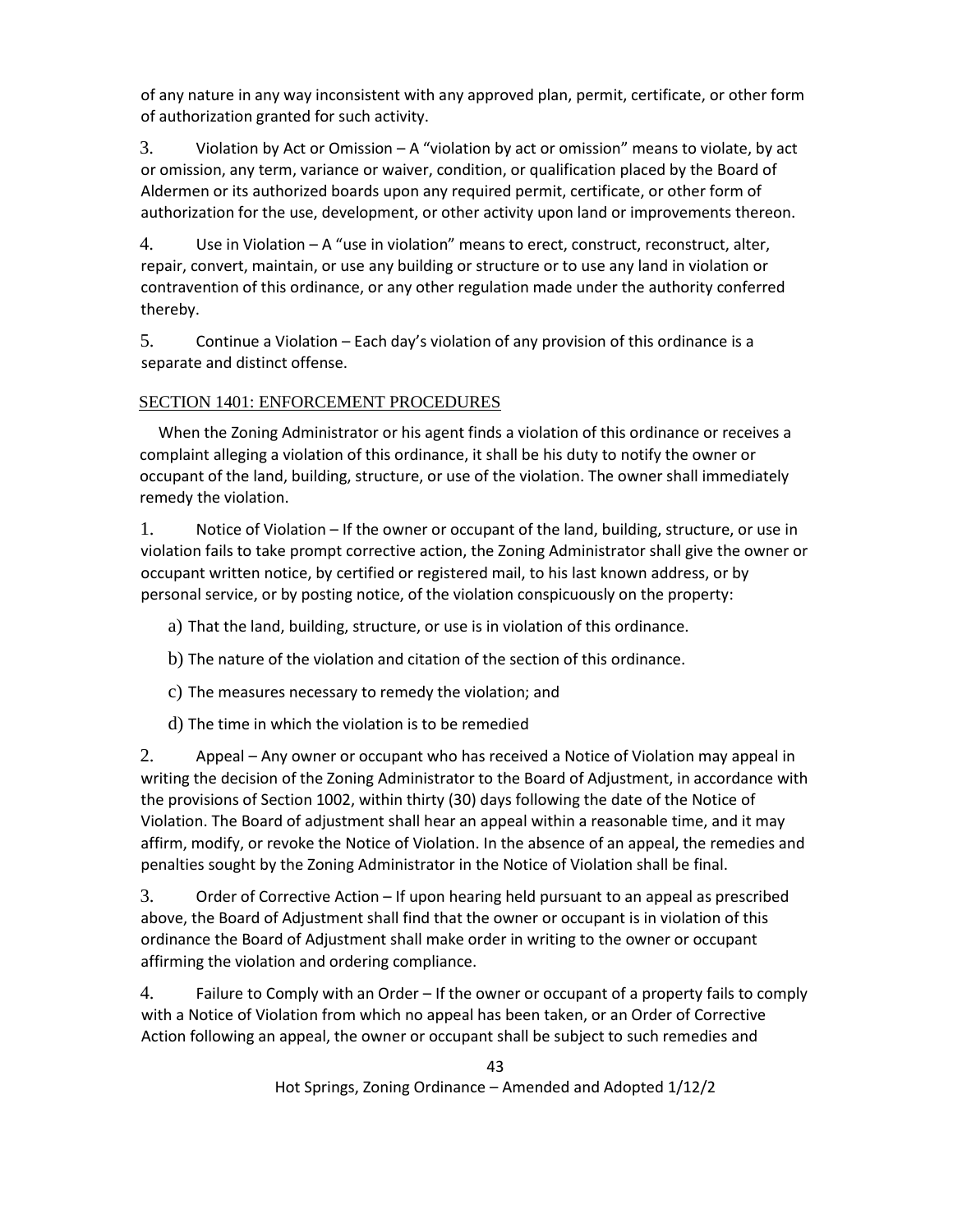penalties as may be provided for by state law and Section 1402. If the owner or occupant fails to comply with the remedies and penalties prescribed, enforcement shall be sought through an order of a Court of competent jurisdiction.

## SECTION 1402: PENALTIES AND REMEDIES

 Any one or all of the following procedures may be used to enforce the provisions of this ordinance:

1. Injunction – Any violation of this ordinance or of any condition, order, or requirement, or remedy adopted pursuant hereto may be restrained, corrected, abated, mandated, or enjoined by other appropriate proceeding pursuant to state law.

2. Civil Penalties – Any person who violates any provision of this ordinance shall be subject to the assessment of a civil penalty under the procedure provided in Section 1403.

3. Denial of Permit of Certificate – The Zoning Administrator may withhold or deny any permit, certificate, occupancy, or other form of authorization on any land, building, structure, or use in which there is an uncorrected violation of a provision of this ordinance, or, of a condition or qualification of a permit, certificate, or other authorization previously granted.

4. Special Use Permit - The Zoning Administrator may condition the authorization of any permit or certificate upon the correction of the deficiency, payment of civil penalties within a specified time, or the posting of compliance security approved by the town attorney.

5. Revocation of Permits – Permits shall be revoked for any substantial departure from the approved applications, plans, or specifications, refusal, or failure to comply with the requirements of state or local laws, or for false statements or misrepresentations made in securing the permit. Any permit mistakenly issued in violation of an application state or local law may also be revoked.

6. Criminal Penalties – Any violation of this ordinance shall be a misdemeanor or infraction as provided by North Carolina General Statute 14-4.

7. State and Common Law Remedies – In addition to other enforcement provisions contained in this article, the Board of Aldermen may exercise any and all enforcement powers granted to it by state law or common law.

## SECTION 1403: CIVIL PENALTIES – ASSESSMENT AND PROCEDURES

1. Penalties – Any person who violates any provisions of this ordinance shall be subject to assessment of the maximum civil penalty allowed by law.

2. Notice – No civil penalty shall be assessed until the person alleged to be in violation has been notified of the violation in accordance with Section 1401. If after receiving notice of violation under Section 1401 the owner or other violator fails to take corrective action, a civil penalty may be imposed under this section in the form of a citation. The citation shall be served in the manner of a Notice of Violation. The citation shall state the nature of the violation, the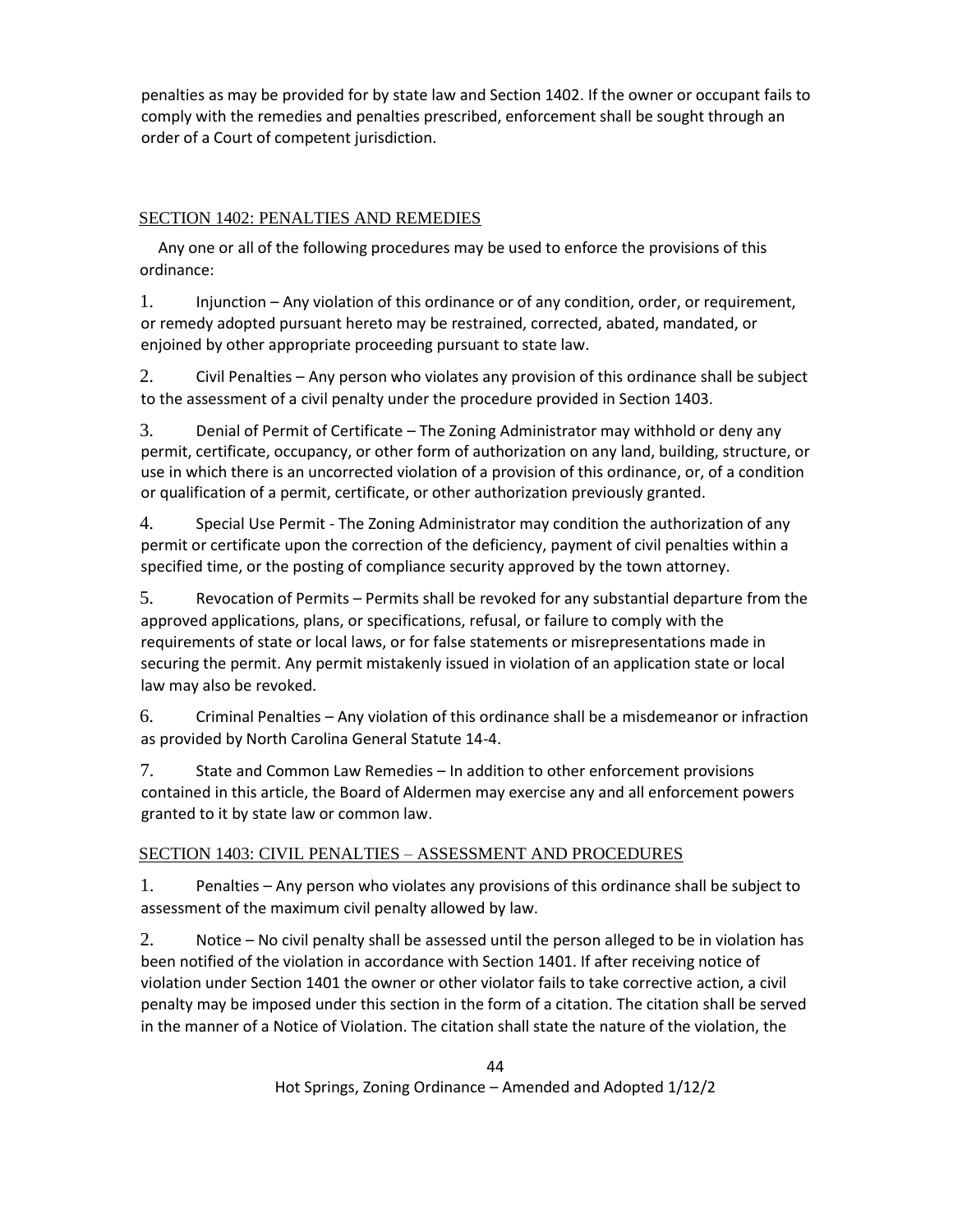civil penalty to be imposed upon the violator, and shall direct the violator to pay the civil penalty within fifteen (15) days of the notice.

3. Responsible Parties – The owner or occupant of any land, building, structure, or use of land or part thereof, and any architect, builder, contractor, agent, or any other person who participates or acts in concert, assists, directs, creates, or maintains, any condition that is in violation of the requirements of this ordinance, may be held responsible for the violation and subject to the civil penalties and remedies herein provided.

4. Continuing Violation – For each day, the violation is not corrected, the violator will be guilty of an additional and separate offense and subject to additional civil penalty.

5. Demand for Payment – The Zoning Administrator shall make written demand for payment upon the property owner or the person in violation and shall set forth in detail a description of the violation for which the civil penalty has been imposed.

6. Nonpayment – If payment is not received or equitable settlement reached within thirty (30) days after demand for payment is made, the matter shall be referred to legal counsel for institution of a civil penalty. Provided, however, if the civil penalty is not paid within the time prescribed, the Zoning Administrator may have a criminal summons or warrant issued against the violator. Upon conviction, the violator shall be subject to any criminal penalty the court may improve pursuant to North Carolina General Statute 14-4.

## Article XV Legal Status Provisions and Effective Date

## SECTION 1500: SEVERABILITY

 It is the legislative intent of the Board of Aldermen in adopting this ordinance that all provisions and sections thereof shall be liberally construed to protect and preserve the health, safety, and general welfare of the inhabitants of the Town of Hot Springs, and further, that should any provision, portion, section, or subsection of this ordinance be held to be invalid by a court of competent jurisdiction, such ruling shall not be construed as affecting the validity of any of the remaining provisions, portions, sections, or subsections, it being the intent of the Board of Aldermen that this ordinance shall stand, notwithstanding the invalidity of any provision, or section or part thereof.

## SECTION 1501: CONFLICT WITH OTHER LAWS

 When provisions of this ordinance require a greater width or size of yards, or require a lower height of a building, or require a greater percentage of a lot to be left unoccupied or impose other higher standards than are required in any other statute or local ordinance or regulation, provisions of this ordinance shall govern. When the provisions of any other statute or local ordinance or regulation require a greater width or size of yards, or require a lower height of a building, or require a greater percentage of a lot to be left unoccupied or impose other higher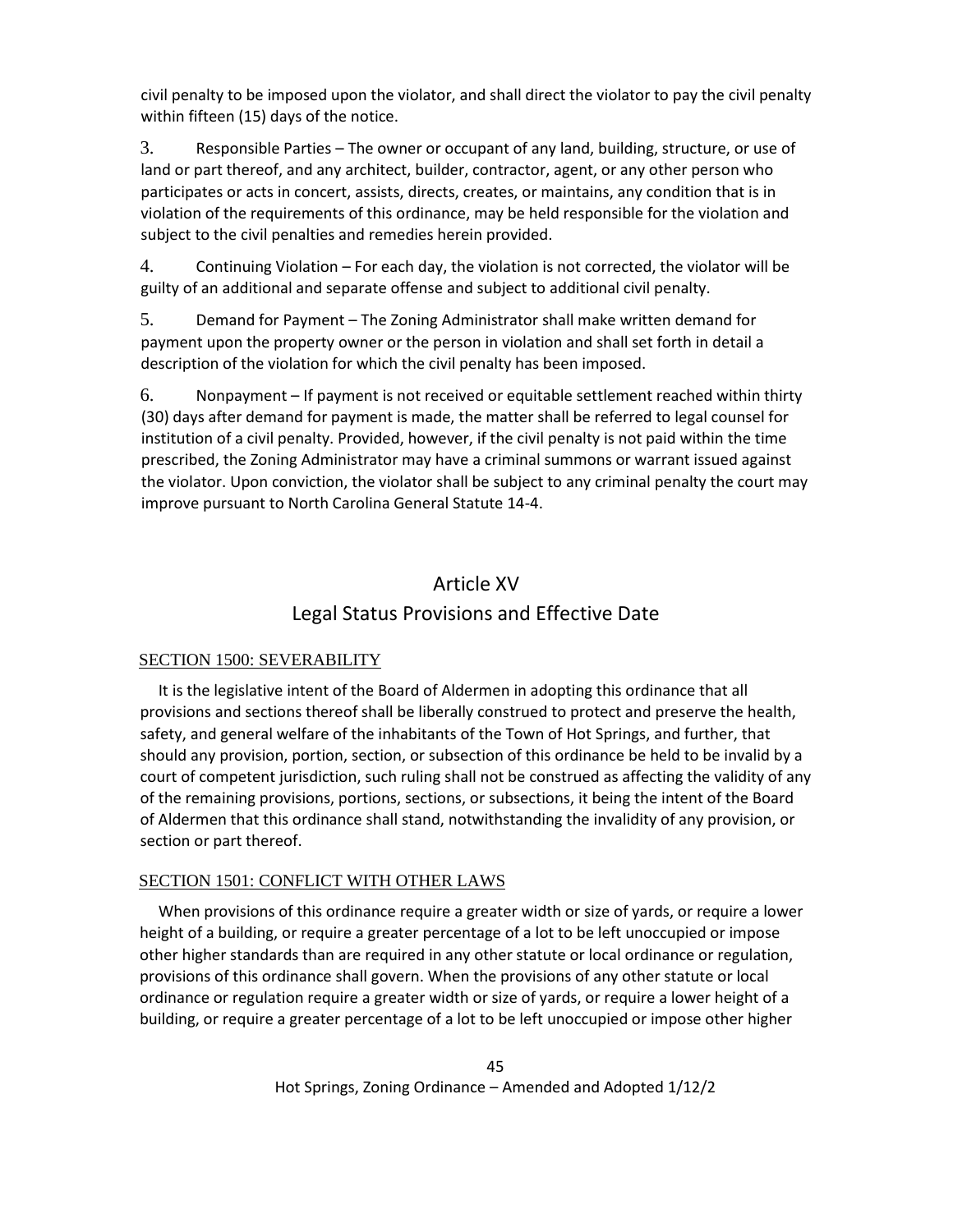standards than are required by the provisions made by this ordinance, the provisions of that statute or local ordinance or regulation shall govern.

## SECTION 1502: EFFECTIVE DATE

This ordinance shall take affect and be in force on:

Adopted this the \_\_\_\_\_ day of \_\_\_\_\_\_\_\_\_\_\_\_\_\_\_\_\_\_\_\_\_, \_\_\_\_\_\_\_\_\_\_.

Hot Springs Board of Aldermen,

\_\_\_\_\_\_\_\_\_\_\_\_\_\_\_\_\_\_\_\_\_\_

Mayor

Town Clerk

## Article XVI

\_\_\_\_\_\_\_\_\_\_\_\_\_\_\_\_\_\_\_\_\_\_\_\_\_\_\_\_

## Sign Regulations and Definitions

The following definitions shall apply for purposes of this Article:

\_\_\_\_\_\_\_\_\_\_\_\_\_\_\_\_\_\_\_\_\_\_\_\_\_\_\_\_\_\_\_\_\_\_\_\_\_\_\_\_\_\_\_

Advertising Sign – A sign that directs attention to a business, commodity, service, or entertainment conducted, sold, manufactured, or offered. Such signs are further classified according to location, as follows:

a) On Premise- On the same premises as the business, commodity, service, or entertainment advertised by the sign.

b) Off Premise – Remote from the businesses, commodity, service, or entertainment advertised by the sign; (see "Billboard").

Awning – A roof-like shelter of canvas or other material extending over a doorway, from the top of the window, over a deck, etc., in order to provide protection from the weather.

Awning Signs – A sign constructed of a fabric-like, non-rigid material which is part of a fabric or plastic awning. Awning signs constructed of a flammable substance are prohibited.

Banner – Any sign made of flexible fabric-like material except an awning sign.

Billboard – An advertising sign used as an outdoor display for the purpose of directing attention to a business, commodity, service, or entertainment conducted, sold, manufactured, or offered at a location other than the location of the said sign.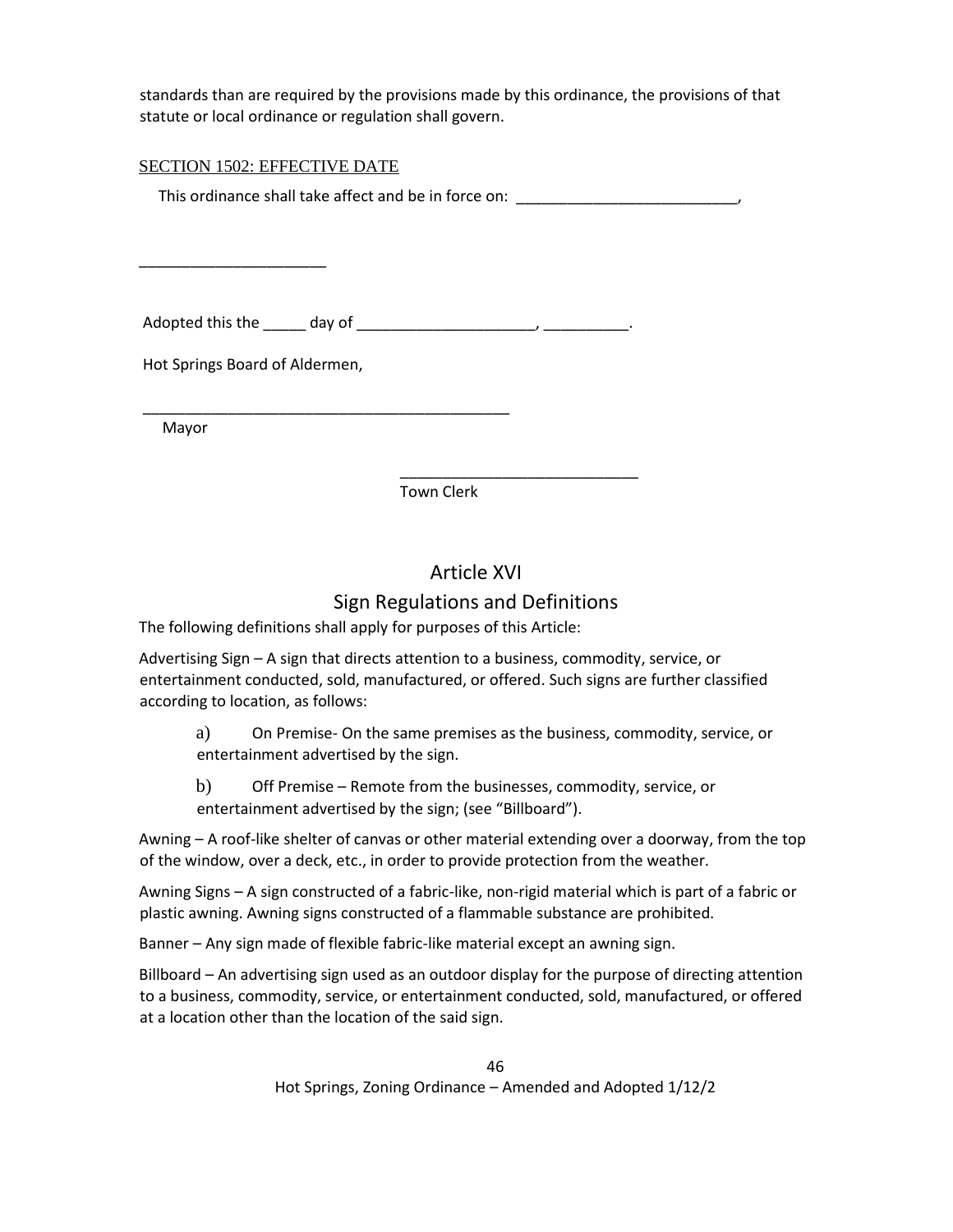Copy (as used in conjunction with signs) – The wording on a sign surface either in permanent or removable letter form.

Directional Off-Premise Sign - An off-premise sign which carries no advertising message or information, but simply the name or the logo of an establishment and information directing persons to the location of said establishment and phone number. For the purposes of this ordinance, directional signs shall be free standing, not over four (4') feet in height, in C1 and C2 and five (5') feet in Residential and Industrial and shall not have a surface area greater than four (4) square feet per side of sign up to a maximum of eight (8) square feet in aggregate surface area. Such signs shall not be illuminated.

Face of Sign – The entire surface of a sign on which any copy could be placed.

Ground Sign – A sign that is not attached to any building structure. Such signs shall include, but not be limited to, free standing signs mounted on poles and "A" frame signs.

Identification Sign – A sign which carries no advertising message and is used to identify only the following:

a) The name of an institutional use or organization occupying the premises on which the sign is located;

b) The name, title, and/or occupation or profession of the occupant of the premises on which the sign is located;

c) The name and the type of non-retail business occupying the premises on which the sign is located, or;

d) The name of the building on which the sign is located, including names and types of firms occupying the building.

Illuminated Sign – A sign that is illuminated by electric or other devices mainly for clear visibility at night.

Illumination of Signs – The lighting of a sign or exposing of a sign to artificial light either from within or without. In no instance shall the illumination of a sign interfere with adjacent traffic or disturb residential neighborhoods.

Incidental Sign- A sign which carries no advertising message, and is clearly incidental to other major advertising signs onsite, and which is used to do one or more of the following:

a) Direct traffic flow, either vehicular or pedestrian.

b) Indicates clearly the location of the ingress or egress points.

- c) Direct certain activities to certain areas (i.e., parking, waiting, etc.)
- d) Provide other incidental informal

Marquee Signs – A sign affixed to a hood, canopy, or projecting roof structure over the entrance to a building, store, or place of public assembly.

Nameplate Sign- A sign identifying only the name and occupation or profession of the occupant of the premises on which the sign is located. When nameplates are used to identify more than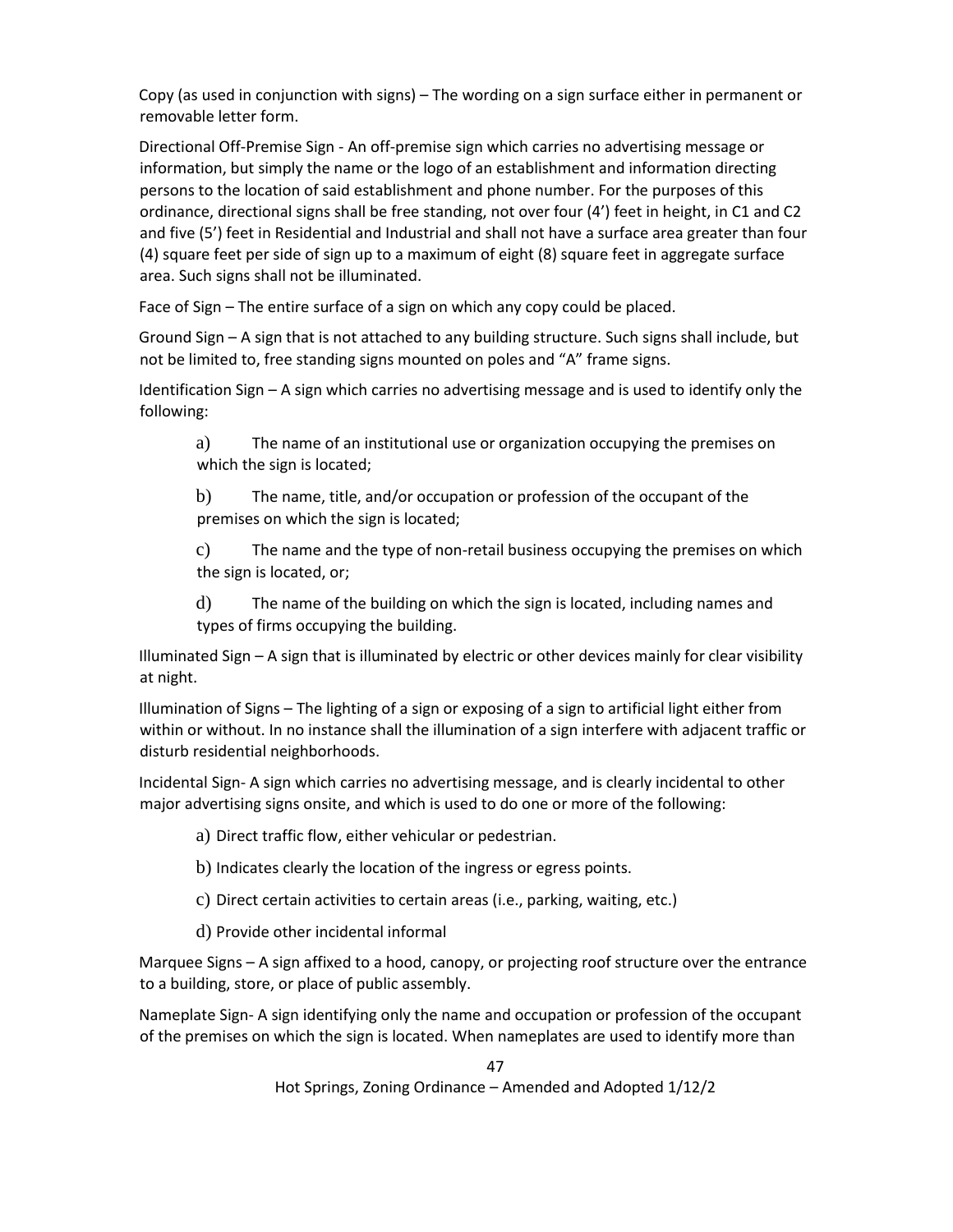one (1) occupant, each nameplate shall be attached to one (1) free standing master identification sign.

Outdoor Advertising Device – A device consisting of twirling balloons, flags, flashing lights or other similar materials used to attract attention.

Political Sign – A sign attracting attention to political candidates or issues.

Portable Sign – A sign which rests on the ground or other surface, and is not directly attached to such surface, and which is designed and/or constructed to be mobile or movable.

Poster – Any sign made of rigid or semi-rigid, non-durable material, such as paper or cardboard, other than advertising copy applied to a permanent sign structure.

Product information sign – An on-premises advertising sign which denotes a particular commodity, service, or entertainment offered by said establishment. Identification signs and reader boards shall not be construed as product information signs.

Projection Sign – A sigh projecting out from and attached to the exterior wall of any building and forming an angle of thirty (30) degrees or more to said wall.

Reader Boards – A permanent sign, affixed either to the wall of a structure or to an existing, free-standing identification sign, which is comprised of a surface to which letters may be attached on a temporary basis, thereby forming messages, advertising special sales, or services offered. Reader boards may not serve in substitution for identification signs.

Real Estate Signs – Any sign pertaining to the sale, lease, or rental of land or buildings.

Roof Signs – A sign erected, constructed, or maintained upon the roof of the building.

Sign – Any words, lettering, numerals, parts of letters or numerals, figures, phrases, sentences, emblems, devices, designs, trade names, or trademarks, by which anything is known, including any surface fabric, other materials, or structure designed to carry such devices, such as are used to designate or attract attention to an individual, a firm, an association, a corporation, a profession, a business, or a commodity or product, which are exposed to public view, and used to attract attention. This definition shall not include the flag, badge, or insignia of any governmental unit.

Sign Height – The vertical distance measured from the street grade of the closest point in the street the sign is located along or the grade at the base of the sign, whichever is higher, to the highest point of the sign structure.

Surface Area – The entire area of a sign as measured by the square, rectangle, semicircle, or parallelogram thereof, and comprising the entire sign inclusive of any border or trim and all of the elements of the matter displayed, but excluding the base or apron, supports, and all other structural members. In the case of three-dimensional letters or painted letters directly on the wall surface, the surface area shall be defined as the area encompassing the individual letters themselves, including any trim or border and excluding the background that supports the threedimensional letters.

Suspended Sign – A sign which is suspended from the underside of a horizontal plane surface, such as a canopy or marquee, and is supported by such surface.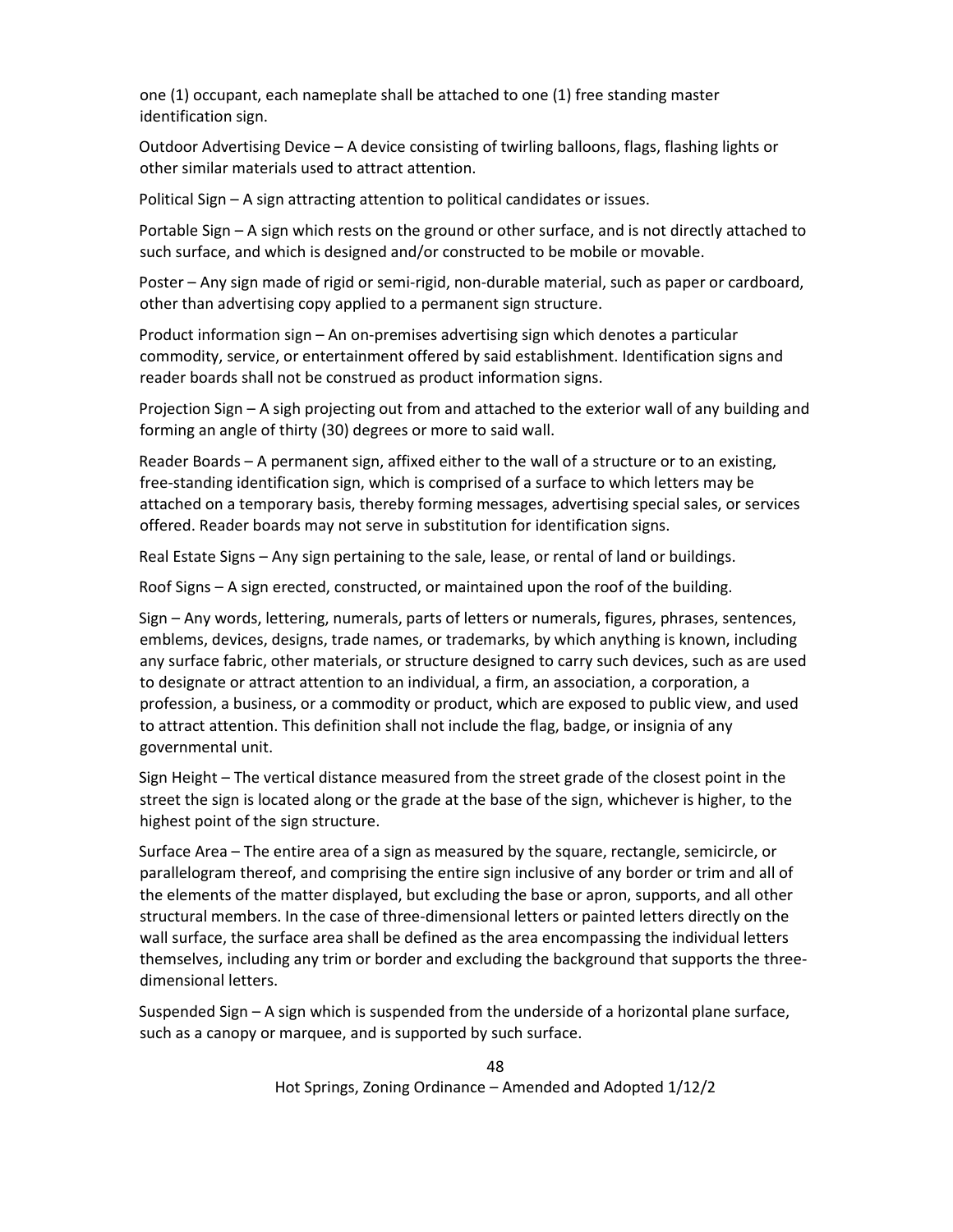Temporary Sign – A sign that can be used for thirty (30) days as specified by this ordinance.

Traffic Sign – A sign indicating federal, state, or city regulations for automobile, truck, bicycle, and pedestrian traffic.

Visible – Capable of being seen without visual aid by a person of normal visual acuity.

Wall Sign – A sign affixed to the surface of, and whose plane is parallel to, the exterior wall of a building, or which forms an angle of less than thirty (30) degrees with said wall and does not project out more than twenty-four (24) inches from said wall. No wall sign shall extend above the roofline of the building upon which it is located. In cases of flat roofs, no sign shall extend above the parapets. Mansard roofs with and angle of sixty (60) degrees or more from horizontal shall be considered as wall space for the placement of signs.

Window Sign – Any sign oriented toward and visible from the exterior of a building.

## SECTION 1600: PURPOSE

 The purpose of this Article is to permit such signs in the Town of Hot Springs that will not, by their reason, size, location, construction, or manner of display, endanger the public safety of individuals, confuse, mislead, or obstruct the vision necessary for traffic safety, or otherwise endanger public health and safety; and to permit and regulate signs in such a way as to support and complement land-use objectives set forth in the Zoning Ordinance for the Town of Hot Springs.

## SECTION 1601: GENERAL REGULATIONS

The following regulations shall apply to all signs in all districts:

1. Compliance – No sign of any type shall be constructed, erected, painted, posted, placed, replaced, or hung in any district except in compliance with this ordinance.

> a) Repainting or Reposting of Signs – Nonconforming painted signs may be repainted so long as the new coat of paint is for maintenance purposes and the design of the sign is not altered in any fashion. If, during repair, the design of the sign structure is altered in any way, then the entire structure shall comply with the provisions of this ordinance. (See also Section 1601.2) Billboards existing at the time of enactment of this ordinance or during authorization period (when applicable) shall be allowed to be reposted so long as the structure of the billboard and the advertising message carried on such board shall be subject to all other provisions of this ordinance. If at any time an advertising message on a billboard becomes obsolete or in disrepair, the advertising copy itself shall be subject to Section 1601.3, even though the structure may not be subject to removal.

> b) Vandalism and Adverse Weather- Signs destroyed by vandals or adverse weather conditions shall be allowed to be replaced even if such signs do not conform to this ordinance provided, they existed before the date of enactment of this ordinance and they are replaced in the exact location, in the exact manner, and with the exact same advertising copy of the same size as the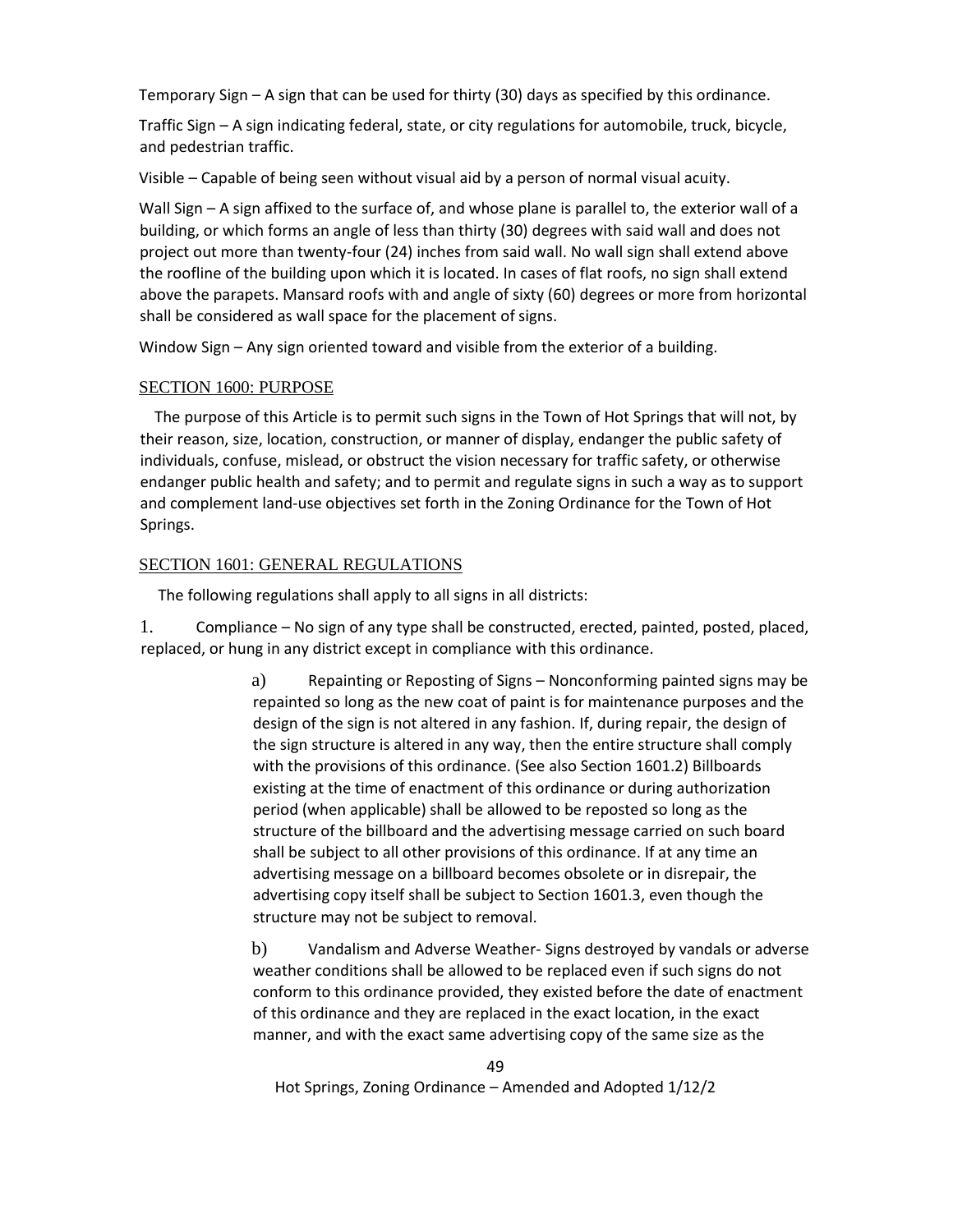previously destroyed sign. Adverse weather conditions shall not be interpreted to be the normal weatherization of a sign. If a sign is allowed to deteriorate over time due to exposure to the weather elements, then it shall not be deemed as replaceable under this section.

2. Maintenance – All signs, together with braces, guys, and supports shall at all times be kept in good repair. If at any time a sign should become unsafe or poorly maintained, the Zoning Administrator shall notify the owner or lessee of the sign of such condition within thirty (30) days, the Zoning Administrator shall enforce compliance as provided in Section 1601.10.

3. Removal of Obsolete Signs – Signs identifying establishments no longer in existence, products no longer being sold, and services no longer being rendered shall be removed from the premises within thirty (30) days from the date of termination of such activities. Upon failure of the owner or lessee to remove such signs within the prescribed time period, the Zoning Administrator shall order their removal subject to the terms of Section 1601.10. Temporary signs and political signs shall be removed within ten (10) days after the termination of the event or election advertised. Upon failure of the owner or lessee to remove such signs within the prescribed time period, the Zoning Administrator shall order their removal subject to the terms of this article and any additional expense of removal shall be billed to the owner or lessee of said signs.

4. Nonconforming Signs – Any off-premise sign existing on the date of enactment of this article which is not regulated by the provisions of General Statute 136-131. Shall be taken down and removed by the owner, agent, or person having the beneficial use of the building, land, or structure upon which such sign may be found within the period of time prescribed in the following schedule:

| Replacement Value of Sign | Period for Removal |
|---------------------------|--------------------|
|                           |                    |
| \$0 to \$500              | 1 year             |
| \$501 to \$1500           | 2 years            |
| \$1501 to \$3000          | $3$ years          |
| \$3001 to \$5000          | 4 years            |
| \$5001 to over            | 5 years            |

a) Removal of Nonconforming Signs – Any nonconforming sign existing on the date of enactment of this article shall not be repaired if fifty (50%) percent or more of the structure must be restored in order for it to be deemed in good repair:

instead, such a sign shall be removed and a new sign which conforms to the regulations set forth by this article may be erected.

b) Relocation of Nonconforming Signs – Any nonconforming sign existing on the date of enactment of this article may be relocated on the same premises of the establishment having beneficial use of said structures so long as it is the same sign structure and the nonconformance is not increased in any manner beyond the point of noncompliance that existed before the movement of said structure.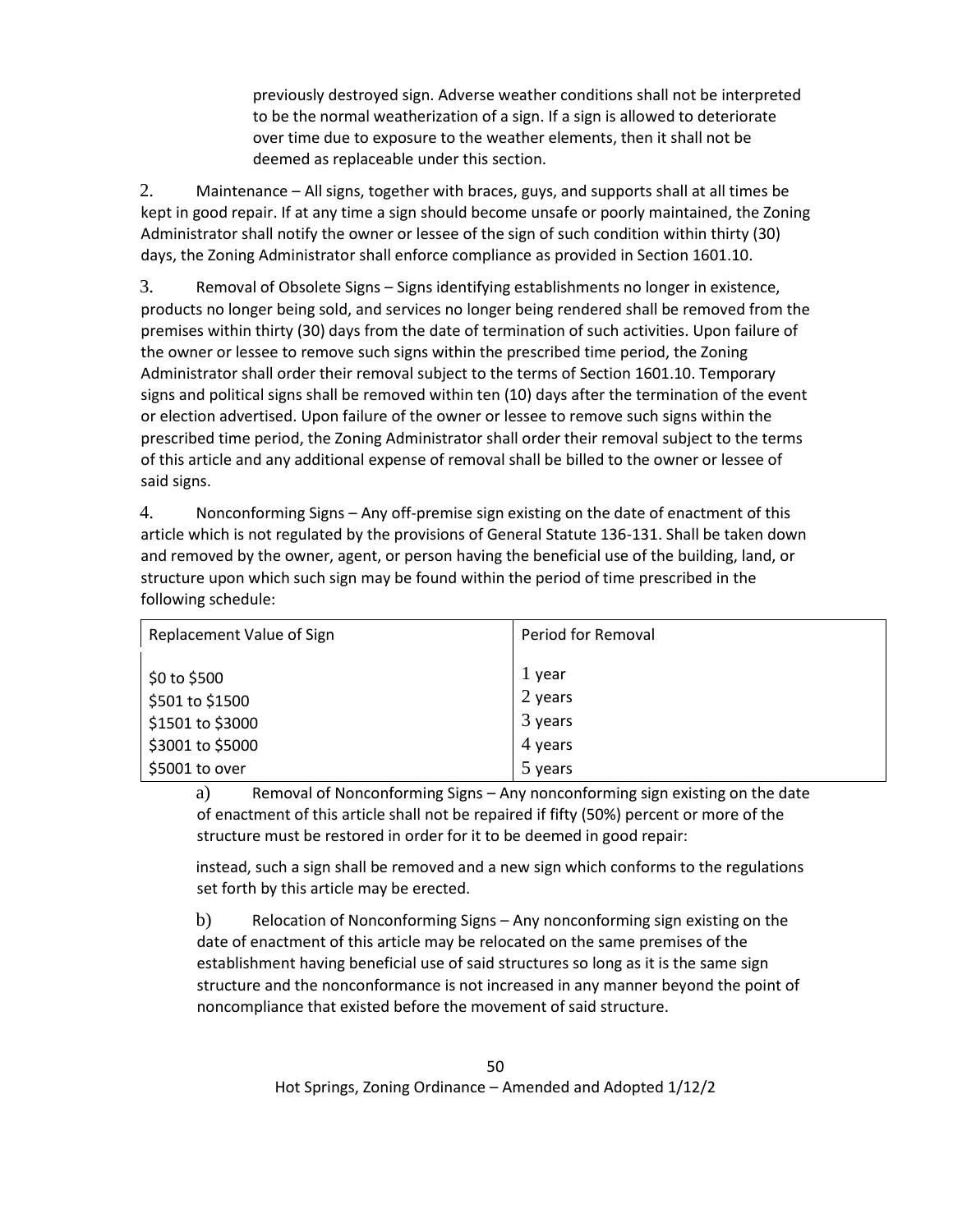5. Measurement of Area; Height – Sign area shall be computed by means of the smallest square, circle, rectangle, triangle, or combination thereof which will encompass the entire advertising copy of art designed to attract attention including borders and other architectural embellishments. Sign height shall be measured from the street grade of the closest point in the street the sign is located along or the grade at the base of the sign, whichever is higher, to the highest point of the sign structure.

6. Building Code Compliance – All signs shall fully comply with the requirements of the State of North Carolina building and electrical codes.

7. Sign Setback Requirements – No portion of any free-standing sign may be located closer than ten feet (10') to any street right-of-way except in the C-1 and C-2 districts. Setbacks in C-1 and C-2 districts shall be no closer than five feet (5') to any street right-of-way. No portion of any free-standing sign shall be located any closer than twelve feet (12') to any side or rear property line. No sign shall be located in such a manner as to constitute a traffic or safety hazard.

8. Illumination of Signs – Unless otherwise expressly prohibited, signs, may be illuminated provided that lighting directed toward a sign shall be shielded in such a manner as to illuminate only the face of the sign, and shall not project into any portion of the traveled roadway.

9. Sign Permit Required – A sign permit, issued by the Zoning Administrator, shall be required for all signs except those specified in Sections 1603 and 1604. No permit shall be issued until the building inspector inspects signs plans for such signs and determines that they are in accordance with the requirements contained in this article. The fee for sign permits shall be twenty-five dollars (\$25) per sign.

10. Enforcement of Regulations- Any nonconforming sign constructed after date of enactment of this Article, or any sign in violation of section 1601.2 or 1601.3, or any sign offpremise directional maintained in a nonconforming manner after the passage of amortization period specified above (1601.4) shall be subject to the following actions:

a) Notice – The Zoning Administrator shall notify in writing the following persons of the nonconforming structure:

**P** The owner or lessee of the sign;

 $\mathbb D$  The owner of the property on which the sign is located; and  $\mathbb D$  The occupant of the property on which the sign is located.

⦁ Notice shall also be given to the above persons that the nonconforming condition shall be corrected within thirty (30) days from the date of notification

b) Penalties – After passage of the thirty (30) day notice period, the owner or lessee of a nonconforming sign shall be fined fifty dollars (\$50) for each nonconforming structure.

c) Appeals – Any person having an interest in a sign found to be nonconforming or the property on which it is located, may appeal a determination by the Zoning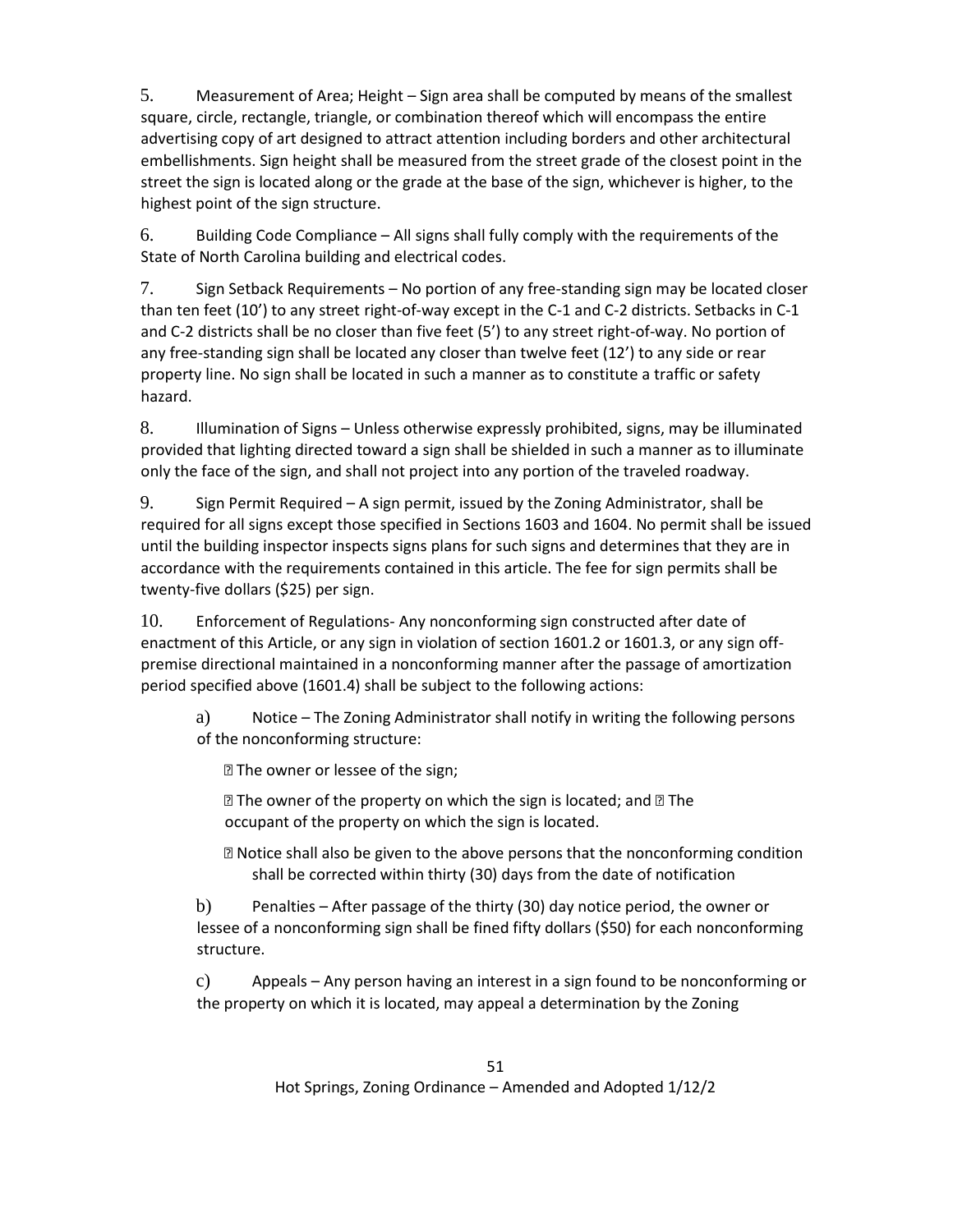Administrator ordering removal or compliance to the Board of Adjustment as provided in this ordinance.

d) Removal – If the nonconforming sign has not been brought into compliance with the provisions of this ordinance or removed within thirty (30) days of the assessment of penalties as specified above, then said sign shall be removed by the Town and the cost of removal shall be billed to the owner or lessee of the sign.

e) Failure to Pay Removal Costs – If the owner or lessee of a nonconforming sign that has been removed by the Town fails to pay for the costs of removal within thirty (30) days of the billing date for such action, then the Town will collect the costs as a lien on the property. The amount of such lien may include the actual cost of removal of said sign, plus any fines which may have been levied and not paid, plus fifteen percent (15%) representing penalty and interest for cost of collection.

## SECTION 1602: PROHIBITED SIGNS

- 1. Signs Constituting Traffic Hazards Any sign located in a manner or place so as to constitute a hazard to traffic as demonstrated by the Zoning Administrator.
- 2. Signs in Street Right-of-Way Any free-standing sign located in a street right-of-way or projecting over into a street right-of-way.
- 3. Signs Obstructing Passages Any sign that obstructs or substantially interferes with any window, door, fire escape, stairway, ladder, or opening intended to provide light, air, ingress, or egress for any building.
- 4. Off-Premise Advertising Signs Billboards.
- 5. Flashing Devices Any Moving signs or device to attract attention, all, or any part of which moves by any means, including motion by the movement of the atmosphere or by electrical or other means, including but not limited to, pennants, flags, propellers, or discs, whether or not any such device has a written message.
- 6. Posted Signs Any sign posted off-premises to utility poles, trees, fences, rocks, or other signs.
- 7. Copies of Official Signs Any sign which is a copy or an imitation of an official sign, or which purports to have official status.
- 8. Portable Off-Premise Signs Any sign defined in Article XVI, Definitions.
- 9. Roof Signs Only signs on mansard roofs shall be permitted. In instances where signs on mansard roofs are used, the area of said sign shall be computed as a portion of the area allotted for a wall sign.
- 10. Signs Not Permitted Snipe signs or any sign not expressly permitted elsewhere in this ordinance.

#### SECTION 1603: EXEMPT SIGNS

The following signs are exempt from the provisions of this ordinance:

52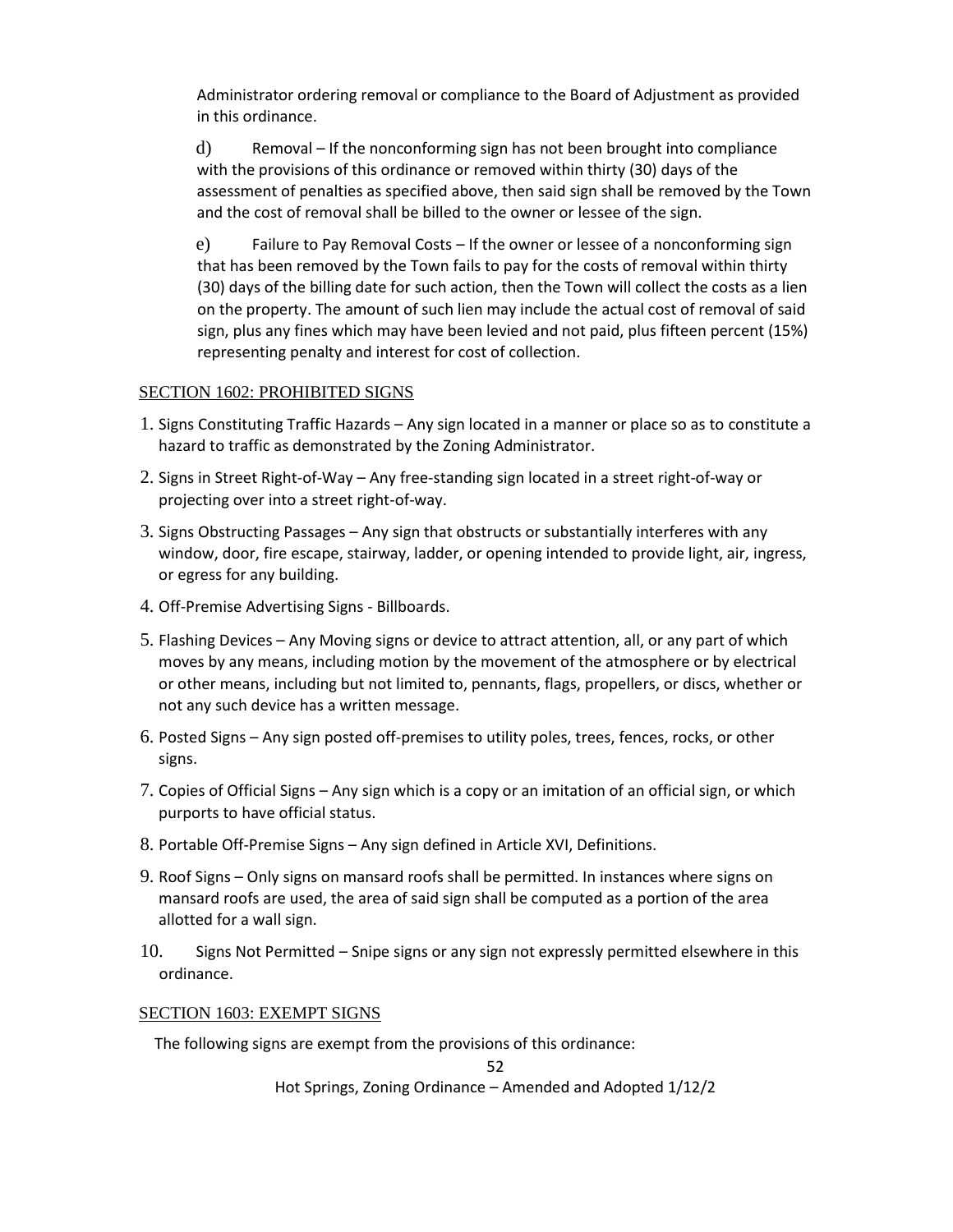- 1. Governmental Agency Signs Signs erected by a governmental agency to regulate, control, or direct traffic including signs indicating bus stops, taxi stands, and similar transportation facilities. Such signs may be illuminated, flashing, or moving as required for public safety. Furthermore, signs erected by a governmental agency which convey information regarding a public service, or the location of a public facility may also be illuminated, as necessary.
- 2. Signs required by Law
- 3. Warning Signs Signs which warn of hazards to life, limb, and property such as high voltage electrical equipment, explosives, and the like.
- 4. No Trespassing Signs "No Trespassing" signs not to exceed four (4) square feet in surface area.

## SECTION 1604: SIGNS PERMITTED WITHOUT PERMIT

 The following types of signs shall be permitted in any use district without the issuance of a sign permit provided they meet the stated requirements:

- 1. Temporary Real Estate Signs Temporary real estate signs advertising a specific piece of property for sale, lease, rent, or development located on said property provided such signs shall not exceed eight (8) square feet in surface area per side of sign up to a maximum of sixteen (16) square feet of aggregate surface area. Signs shall not be illuminated and shall not exceed one (1) per parcel of land unless such land is located at an intersection of two streets; in such a case, two signs shall be allowed, on effacing each street.
- 2. Signs Incident to Place of Worship One (1) free-standing sign on the property on which a place of worship is located is permitted except where a place of worship is located on a corner lot, then said place of worship is allowed two (2) free-standing signs, one (1) facing each street that borders the lot. Maximum size of such free-standing signs shall be the same as that allowed under Section 1005 for other uses in the district in which the place of worship is located. Signs located in residential districts shall not exceed thirty-two (32) square feet in surface area per side of sign up to a maximum of sixty-four (64) square feet of aggregate sign surface. In addition, each place of worship shall be allowed one (bulletin) board not to exceed twelve (12) square feet of surface area (which may be a wall sign or a free-standing sign). Each place of worship located more than one hundred and fifty feet (150') from a major thoroughfare or collector street shall be allowed one (1) directional sign. These signs may be located on private property, with the written permission of the owner, at the nearest intersection of the major thoroughfare or collector street to the site of the place of worship.
- 3. Signs on Window Glass Signs on window glass regardless of size.
- 4. Private Traffic Signs Private, unofficial traffic signs not exceeding two (2) square feet in surface area per side of sign up to maximum of four (4) square feet with aggregate surface area per sign, which indicate directions, entrances, and exits. Such signs are to be located entirely on the property to which they pertain and shall not contain any advertising message.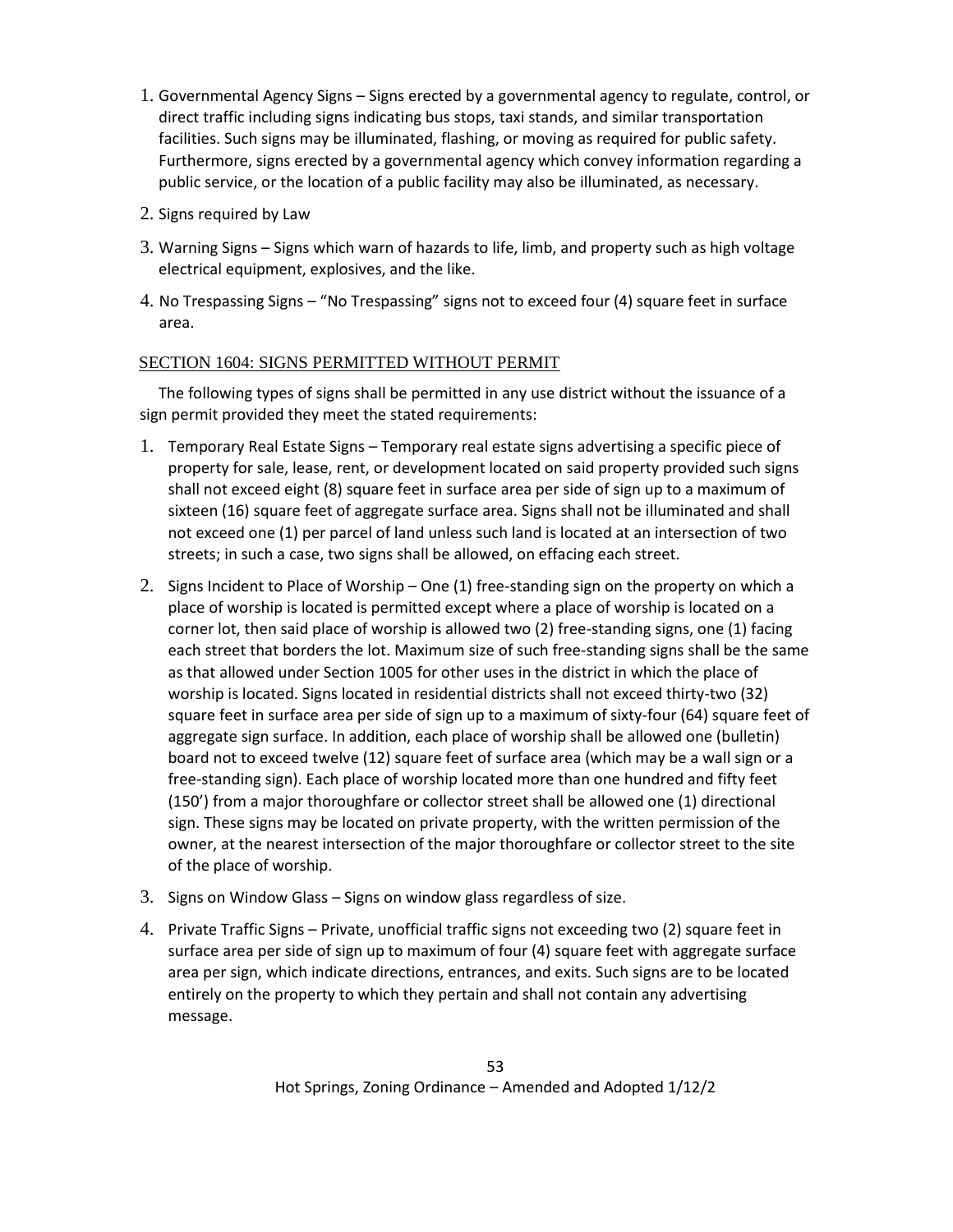- 5. Organization Signs Any flag, badge insignis, or design customarily displayed by any governmental agency or government, or any charitable, civic, fraternal, patriotic, religious, or similar organization.
- 6. Service Station Signs Gasoline service stations or any businesses selling gasoline are allowed, in addition to other provisions of this ordinance, the following signs:

a) Price and Self-Service Signs – Gasoline price/self-service signs located at and secured to each pump island and not exceeding nine (9) square feet per side of sign. One gasoline price/self-service sign may be free-standing and located at a place other than the pump island but must be on the business site and meet all other sign regulations. If such signs are free-standing signs, they shall not exceed forty inches (40") in height.

b) Brand Name and Grade Signs – Each brand sign, emblem of gasoline sold, the grade of gasoline, and any other related signage shall not exceed nine (9) square feet in total aggregate surface area for each pump island. If free-standing, said sign shall not exceed forty inches (40") in height.

c) NC Inspections Signs – A North Carolina Inspections sign at any location on the business premises as long as said sign is not placed in any right-of-way, a permit shall be required from the Zoning Administrator. Said sign shall not exceed forty inches (40") in height.

- 7. Municipal, School, Recreation, Club Sign Municipal, school, recreation, and civic club sponsored signs, scheduled events, rules and regulations, and parking signs shall not require a permit, but if they are to exceed forty-eight (48) square feet of aggregate area surface per sign, then they must be approved by the Zoning Administrator.
- 8. Outdoor Menu Sign Outdoor menu signs when used in conjunction with drive-thru windows at restaurants.
- 9. Number and Nameplates House numbers and name plates not exceeding two (2) square feet in area for each residential building.
- 10. Construction Signs One (1) construction sign per construction project not exceeding thirtytwo (32) square feet of sign area in residential districts or sixty-four (64) square feet in commercial or industrial districts , provided that such signs shall be erected no more than five (5) days prior to the beginning of construction for which a valid building permit has been issued, shall be confirmed to the site of construction, and shall be removed five (5) days after completion of construction and prior to occupancy.
- 11. Public Notice Official notices posted by public officers or employees in the performance of their duties.
- 12. Commemorative Plaques Commemorative plaques of recognized historical agencies or identification emblems of such agencies, provided that no plaque or emblem shall exceed four (4) square feet in area.
- 13. Town of Hot Springs Signs.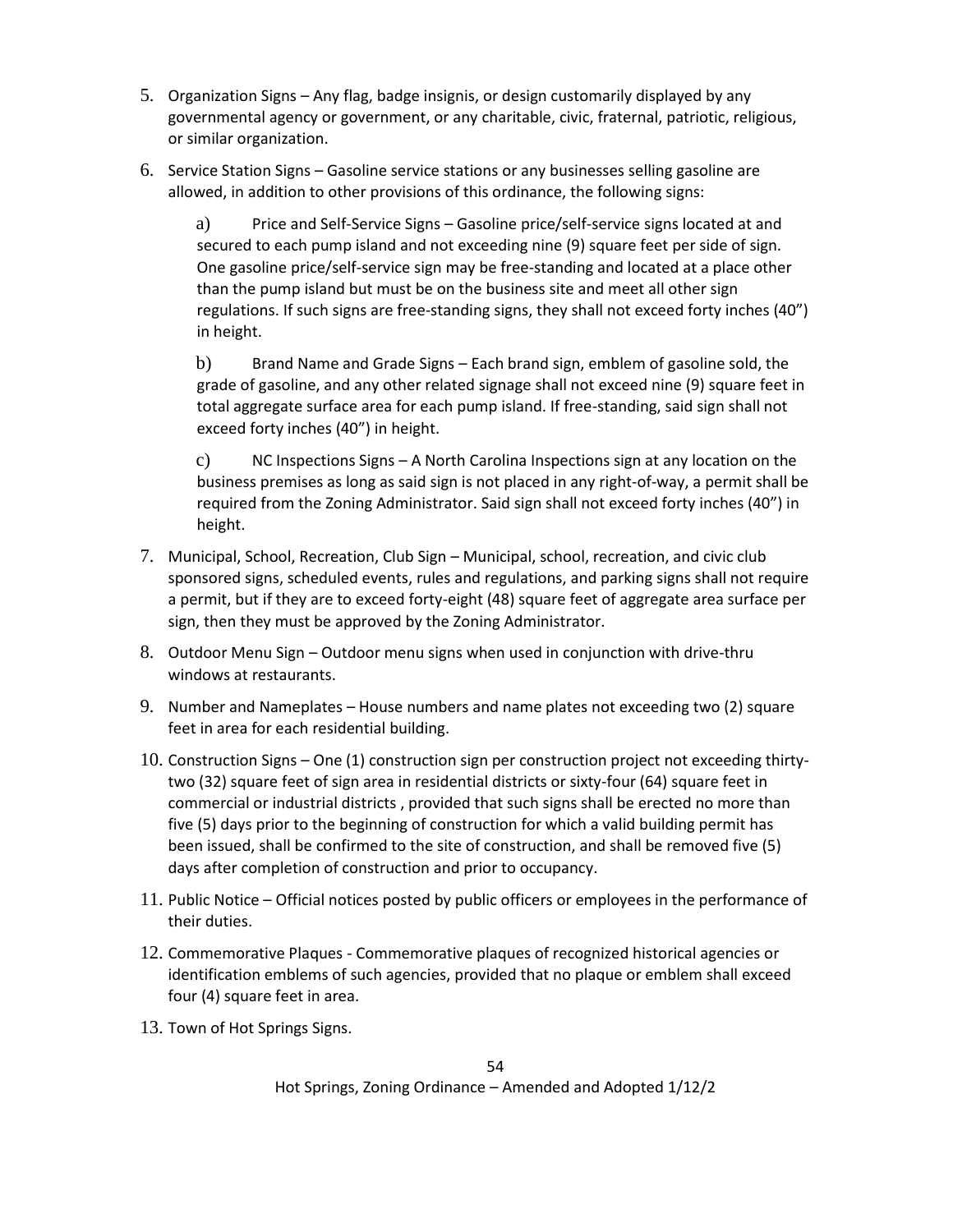## SECTION 1605: SIGNS ALLLOWED WITH PERMITS

 The following types of signs shall be allowed upon the issuance of a sign permit for each proposed sign and subject to the regulations set forth below:

1. Signs Allowed in Residential Zones – The following types of signs shall be allowed in all of the residential districts subject to the accompanying restrictions and the issuance of a sign permit:

a) Nameplate Signs – Each home occupation shall be allowed one (1) nameplate sign for purposes of identification. Said sign shall not exceed two (2) square feet of surface area. Nameplate signs shall not be illuminated.

b) Subdivision and Unified Housing Development Signs – One (1) ground sign per entrance to a subdivision, unified housing development, or mobile home park. Said sign(s) shall be no larger than thirty-two (32) square feet of surface area per side of sign up to a maximum of sixty-four 64 square feet of aggregate surface area per sign. Signs shall not exceed ten feet (10') in height and may be indirectly illuminated.

- 2. Signs Allowed in Commercial and Industrial Zones The following types of signs shall be allowed subject to the accompanying restrictions and the issuance of a sign permit. Each business shall be allowed a wall sign, and in addition hereto, may either have a ground sign or a suspended sign.
	- a) Ground Signs A ground sign shall not exceed the following limitations:
		- ⦁ C-1 and I Districts Thirty-two (32) square feet in surface area per side of sign, up to a maximum or sixty-four (64) square feet of aggregate surface area for the entire sign. No signs shall be located higher than twenty-five feet (25') above ground level or twenty-five feet (25') above road level, whichever is higher.
		- ⦁ C-2 District One Hundred (100) square feet in surface area per side of sign up to a maximum of two (200) hundred square feet of aggregate surface area for the entire sign. No signs shall be located higher than twenty-five feet (25') above ground level or twenty-five feet (25') above road level, whichever is higher.
		- ⦁ Ground signs shall be located on the property where the advertised use is located. If a business or industry is located on a large tract of land such that the business or industrial use does not extend throughout the entire tract, then the ground sign shall be located at the site of the firm's main building, as determined by the Zoning Administrator. Where a business or industrial use is located on the property which does not abut a public street, a directional ground shall be allowed at the public street where the entrance driveway or access to the property is located. This directional sign shall be allowed in addition to the other signs permitted in this Article. Such sign shall not exceed four (4) square feet in surface area per side or four feet (4') in height.
	- b) Wall Signs Wall identification signage may be placed on any portion of a building, occupied by a business, provided that the signage does not exceed 50% of the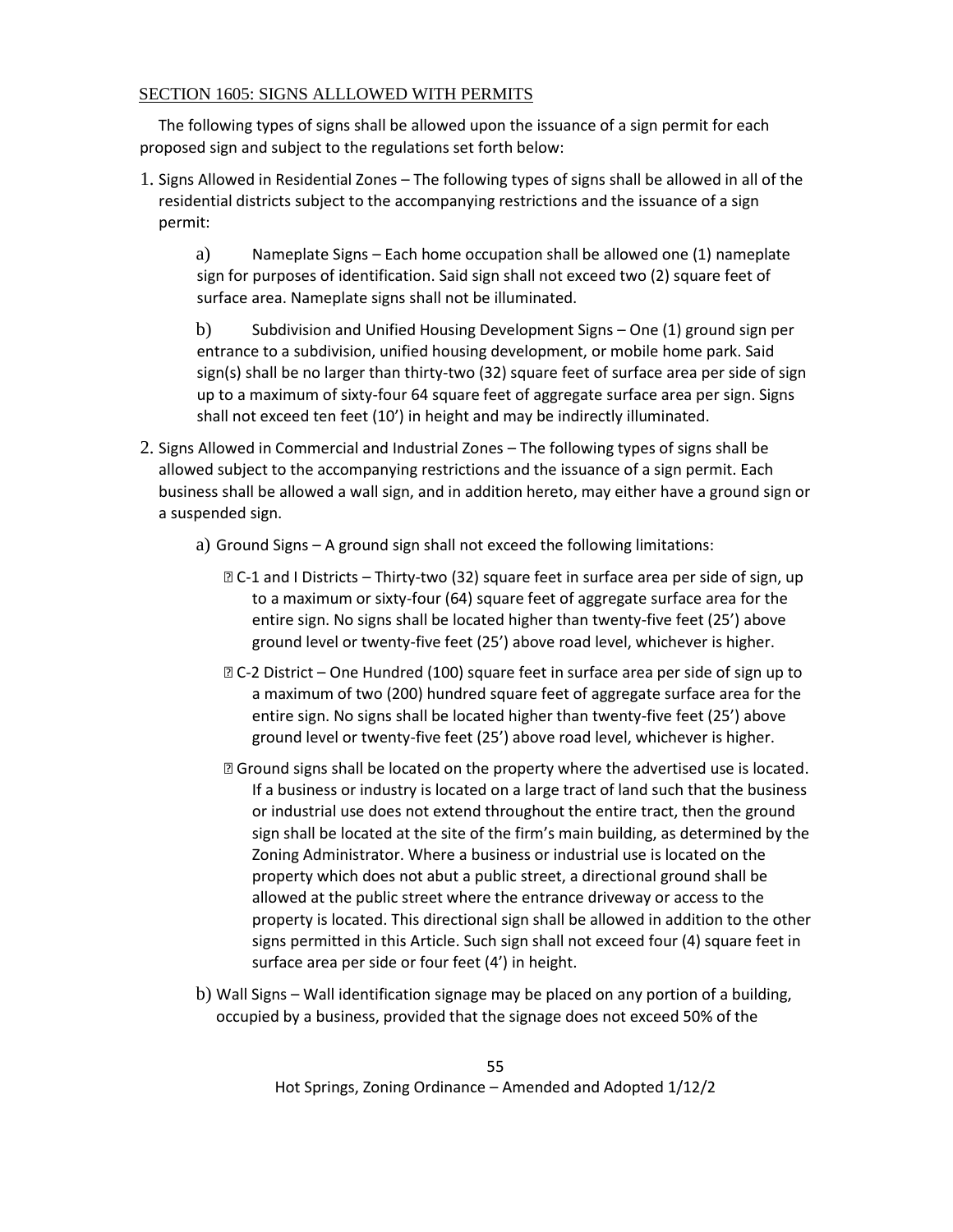surface area of the wall or walls on which it is to be located, said surface area to be computed excluding glass or doors, or the following specifications, whichever is less:

- ⦁ C-1 and I Districts Thirty-two (32) square feet
- ⦁ C-2 Districts Seventy-five (75) square feet
- ⦁ In addition, each establishment shall be allowed one (1) small business identification sign not to exceed eight (8) square feet in surface area, located on the rear or the side of the building denoting the identification of the establishment.
- c) Suspended or Projection Signs A suspended or projection identification sign not to exceed twelve (12) square feet per side, up to a maximum of twenty-four (24) square feet for the entire sign.
- d) Unified Business Developments Properties owned by the same individuals or entities or properties which are being jointly developed as multi-unit businesses shall be classified and governed as unified business developments and their signage shall be regulated as follows:

1. Business Development – Each unified business development as a whole shall be allowed one (1) free-standing identification sign denoting the name of the development. Said sign shall be conformed in all respects with the signage requirements of individual businesses not a part of unified business developments as set forth in Section 1605.2 hereinabove. Said signage may also mention individual businesses located within the development. The content of same shall be under the total control of the developer provided said sign otherwise complies with the terms of this ordinance.

2. Individual Businesses – Individual businesses located within the unified business development may have one of the following types of signs:

- ⦁ Wall identification sign
- ⦁ Suspended or projection identification sign not exceeding six (6) square feet per side;
- ⦁ Product information signs;

⦁ Reader board

- 3. Marquee Signs Allowed in All Commercial Districts Movie theaters located within commercial districts shall be allowed a marquee with one (1) or two (2) copy sign surfaces. Total copy area allowance, for all sign surfaces, shall not exceed five (5) square feet per linear foot of canopy with a maximum total height limit of no more than five feet (5') at any point. A marquee shall not extend more than ten feet (10') from the building nor be less than nine feet (9') above the ground or sidewalk at the lowest point.
- 4. Temporary Signs Allowed in All Districts Temporary signs, flags, or banners advertising the initial openings of businesses, establishments, special events, or special sales may be permitted provided the location of such signs is approved by the Zoning Administrator. Such

56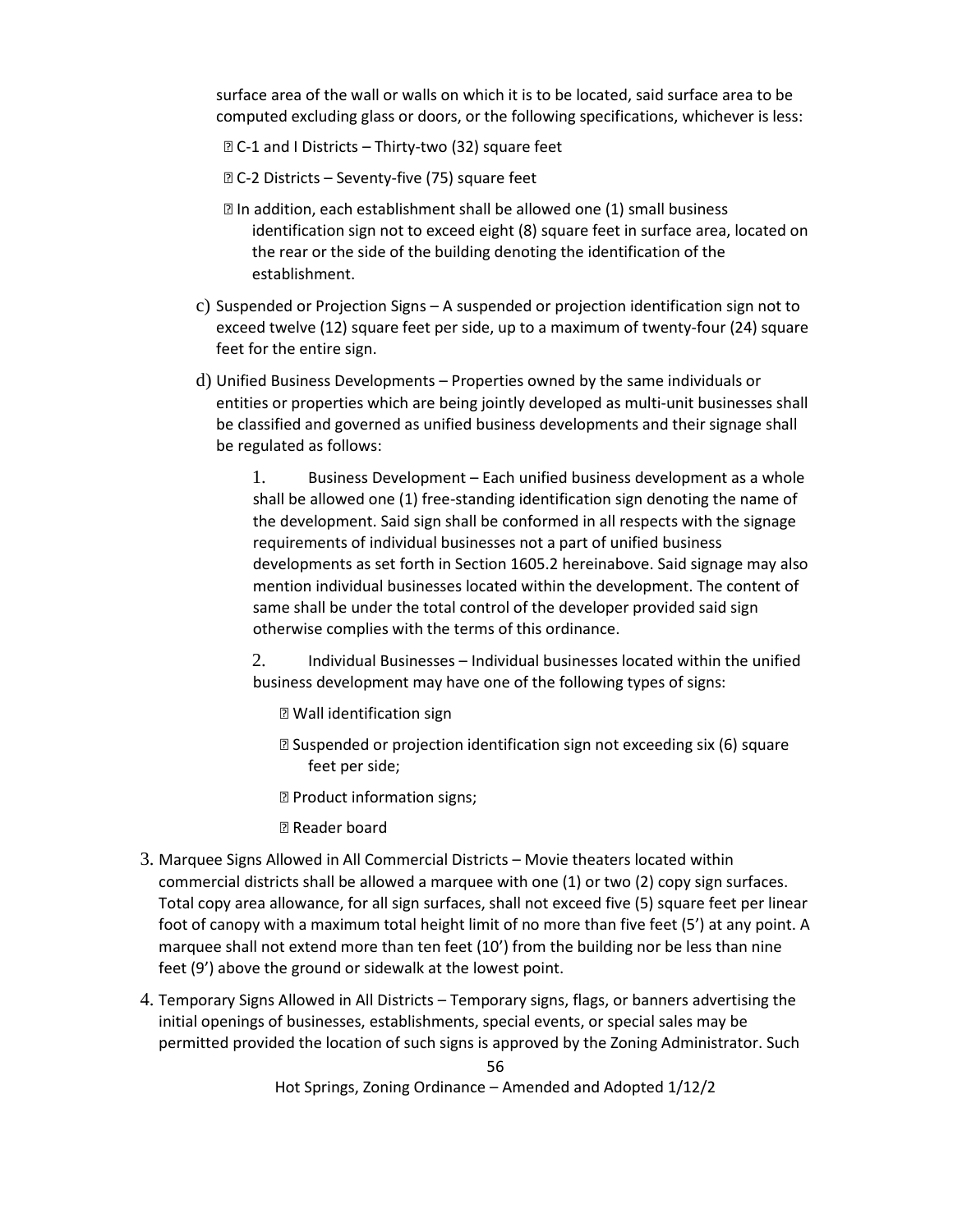signs may be free-standing or attached to any part of the building wall and said sign shall not exceed thirty (30) square feet in aggregate surface area and shall meet all other requirements. Permits for these On-Premise Signs are limited to thirty (30) days. Temporary signs shall require a deposit of fifty dollars (\$50) to insure the cost of removal of such signs. The deposit shall be returned after the signs have been removed.

- 5. Off-Premise Directional Signs (See fee schedule)
- 6. Grandfathering in Off-Premise Signs that Were in Place Before the Change in Criteria- Offpremise, non-conforming signs (see definitions "Advertising Sign") installed prior to December 31, 2013, shall be allowed to remain until such time as repair or replacement is required. At this time, they shall be taken down and the business shall the follow all Sign Regulations in effect as of November 4, 2013, when the Aldermen voted to approve the Amendment allowing Off-Premise directional signs.

#### SECTION 1607: STREETSCAPE DIRECTIONAL SIGNS

 Definition of Streetscape Plan: The visual elements of a street including the road, adjoining buildings, street signs, furniture, trees, and open spaces that combine to form the street's character.

 This plan will include the development of strategies, engaging the arts community, AT Conservancy and hikers, businesses, tourism, and general public by, with and in the design process. It will also include innovative and non-traditional techniques for advertisement.

 Streetscape directional signs shall be a maximum height of 16 feet (16') and shall have a maximum size of four (4) square feet per side. Streetscape directional signs shall be installed on town right-of-way or with a letter of permission on private property. Sign locations shall be determined by town. The architectural design shall be determined by the Town of Hot Springs Design Committee which shall consist of the Mayor, or an Alderman appointed by the Mayor and an appointed member of HSTA and one member of the Planning Board. The post may be set in the ground, mounted on concrete slab, or attached to a permanent structure.

## 1. Under Banners:

a) Signage may include banners, canvas, or other available material, mounted to utility poles, building, or existing, stationary wooden or metal poles. Final design shall be subject to approval by the Town of Hot Springs Design Committee.

2. Appalachian Trail (AT) Directional Signs

## 3. Directional Business Signs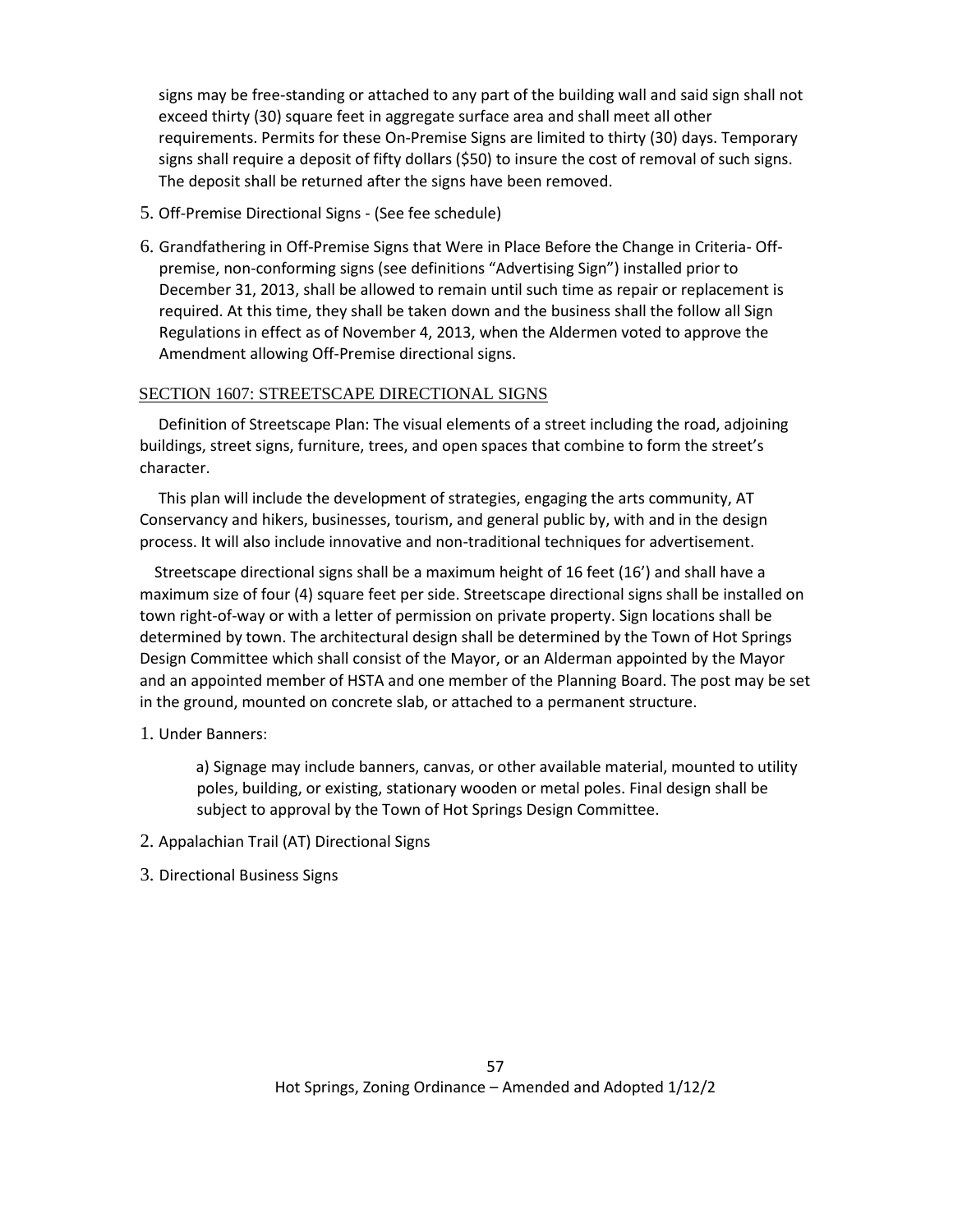## Article XVII

## Adult Establishments

WHEREAS, North Carolina General Statute 160D-902 permits municipalities to regulate sexually oriented businesses; and

WHEREAS, the Board of Aldermen of Hot Springs recognizes that reasonable Town of Hot Springs regulation of sexually oriented businesses, in order to prevent and ameliorate adverse secondary impacts, is consistent with the federal constitutional protection afforded to nonobscene but sexually explicit speech; and

WHEREAS, the Board of Aldermen has determined that sexually oriented businesses shall be required to observe specific location requirements before they commence business;

NOW AND THEREFORE, THE BOARD OF ALDERMEN FOR THE TOWN OF HOT SPRINGS ORDAINS:

#### SECTION 1700: PURPOSE

 Based upon the evidence presented to the Board of Aldermen, it is recognized that sexually oriented businesses and adult establishments can and do cause adverse secondary impacts on neighboring properties. The Board of Aldermen takes note of the adverse secondary impacts often associated with adult establishments and finds they do not vary greatly among comparable communities in this country.

 Moreover, it is the finding of the Board of Aldermen that under certain circumstances, adult establishments and sexually oriented businesses begets criminal behavior and creates undesirable

community conditions. Among the acts of criminal behavior identified are disorderly conduct, prostitution, drug use, and drug trafficking. Among the undesirable community conditions identified are increases in neighborhood blight, decreases in surrounding property values, and increased demands on law enforcement to police establishments. Therefore, the Board of Aldermen finds that the limitation of adult establishments is in the public welfare in order to help prevent the occurrence of criminal behavior and other adverse secondary impacts associated with sexually oriented businesses and adult establishments.

## SECTION 1701: DEFINITIONS

 For the purpose of this ordinance, the following definitions shall apply unless the context clearly indicates or requires a different meaning:

Adult Bookstore – A bookstore which receives a majority of its gross income during any calendar month from the sale or rental of publications (including books, magazines, which are distinguished or characterized by their emphasis on matter depicting, describing, or relating to specified sexual activities or specified anatomical areas, as defined in North Carolina General Statute 14-202.10, or other periodicals, videotapes, compact discs, other pornographic, electronic, magnetic, digital, or other imaging medium. And/or having a preponderance (either in terms of the weight and importance of the material or in terms of greater volume of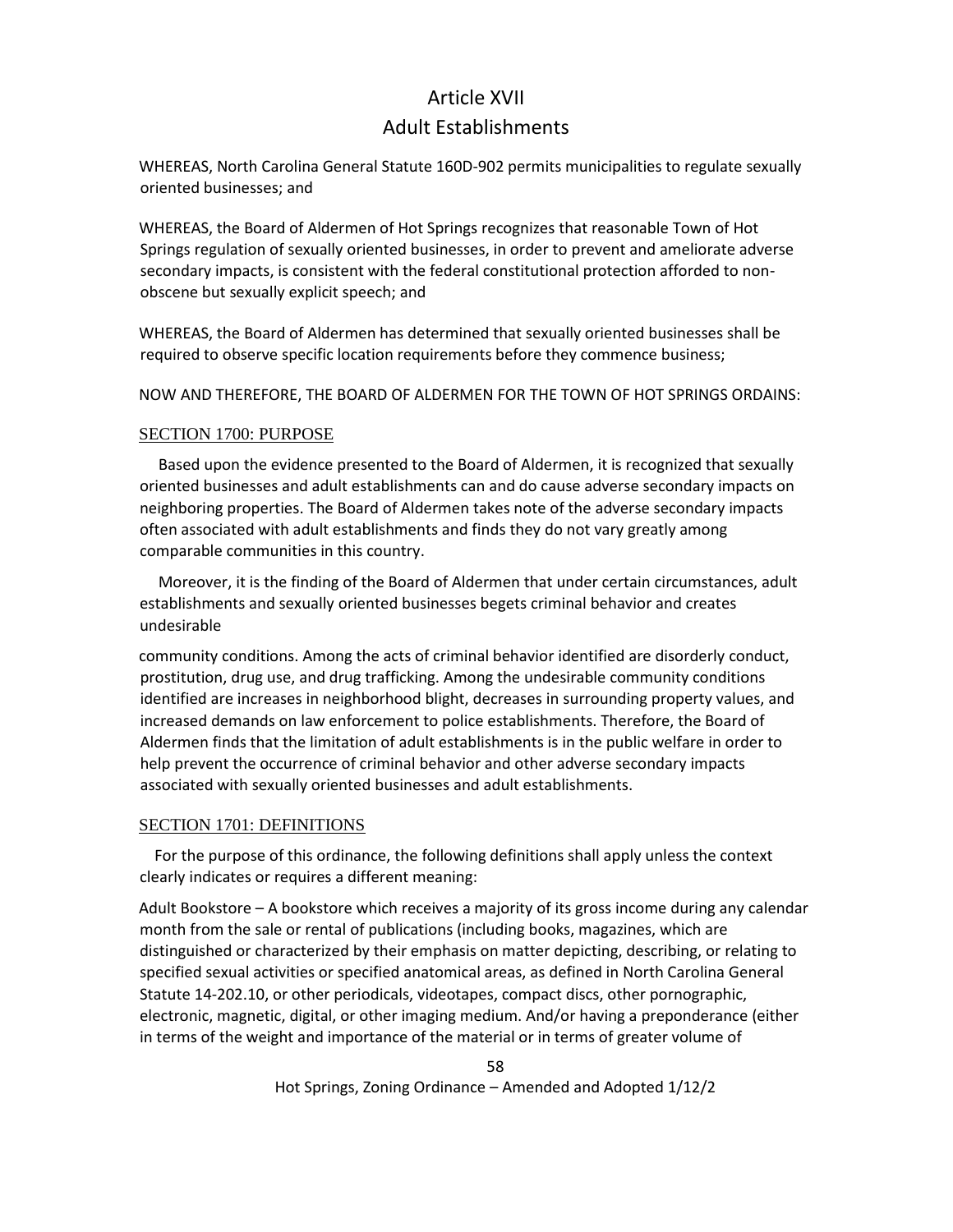materials) of its publications, including book, magazines, other periodicals, videotapes, compact discs other pornographic, electronic, magnetic, digital, or other imaging medium, which are distinguished or characterized by their emphasis on matter depicting, describing, or relating to specified sexual activities or specified anatomical areas, as defined in North Carolina General Statute 14-202.10.

Adult Cabaret – A nightclub, bar, restaurant, or similar commercial establishment that on a regular, sporadic, or transient basis features:

⦁ Persons who appear in a state of nudity or semi-nudity

- ⦁ Live performances that are characterized by the exposure of specified anatomical areas of specified sexual activities.
- ⦁ Films, motion pictures, videocassettes, slides, or other pornographic reproductions that are characterized by the depiction or description of specified sexual activities or specified anatomical areas.
- ⦁ Persons who engage in erotic dancing or performances that are intended for the sexual interests or titillation of an audience or customers.

Adult Establishment – Any business or enterprise that has, as one of its principal business purposes or as a significant portion of its business, an emphasis on matter and conduct depicting, describing, or related to specified anatomical areas and specified sexual activities as specified in North Carolina General Statute 14-202.10. This definition includes, but is not limited to an adult arcade, adult bookstore, adult novelty store, adult video store, adult cabaret, adult motel, adult mini motion picture theater, adult motion picture theater, adult theater, escort agency, nude model studio, or sexual encounter center. This term may be used interchangeably with "adult business establishment" or sexually oriented business."

Adult Live Entertainment – Any performance of or involving the actual act of real people which exhibits specified sexual activities or specified anatomical areas, as defined in this section.

Adult Live Entertainment Business – Any establishment or business wherein adult live entertainment is shown for observation by patrons. This shall apply whether the entertainment is presented on a regular, sporadic, or transient basis.

Adult Mini Theater – An enclosed building with viewing booths designed to hold patrons which is used for presenting motion pictures, a preponderance of which are distinguished or characterized by an emphasis on matter depicting, describing, or relating to specified sexual activities or specified anatomical areas as defined in this section for observation by patrons therein.

Adult Motel – A hotel, motel, or similar commercial establishment that:

1. Offers accommodation to the public for any form of consideration and provides patrons with closed-circuit television transmissions, films, motion pictures, videocassettes, slides, or other photographic reproductions that are characterized by the depiction or description of specified sexual activities or specified anatomical areas and has a sign visible from the public right-of-way that advertises the availability of this adult type of pornographic reproductions.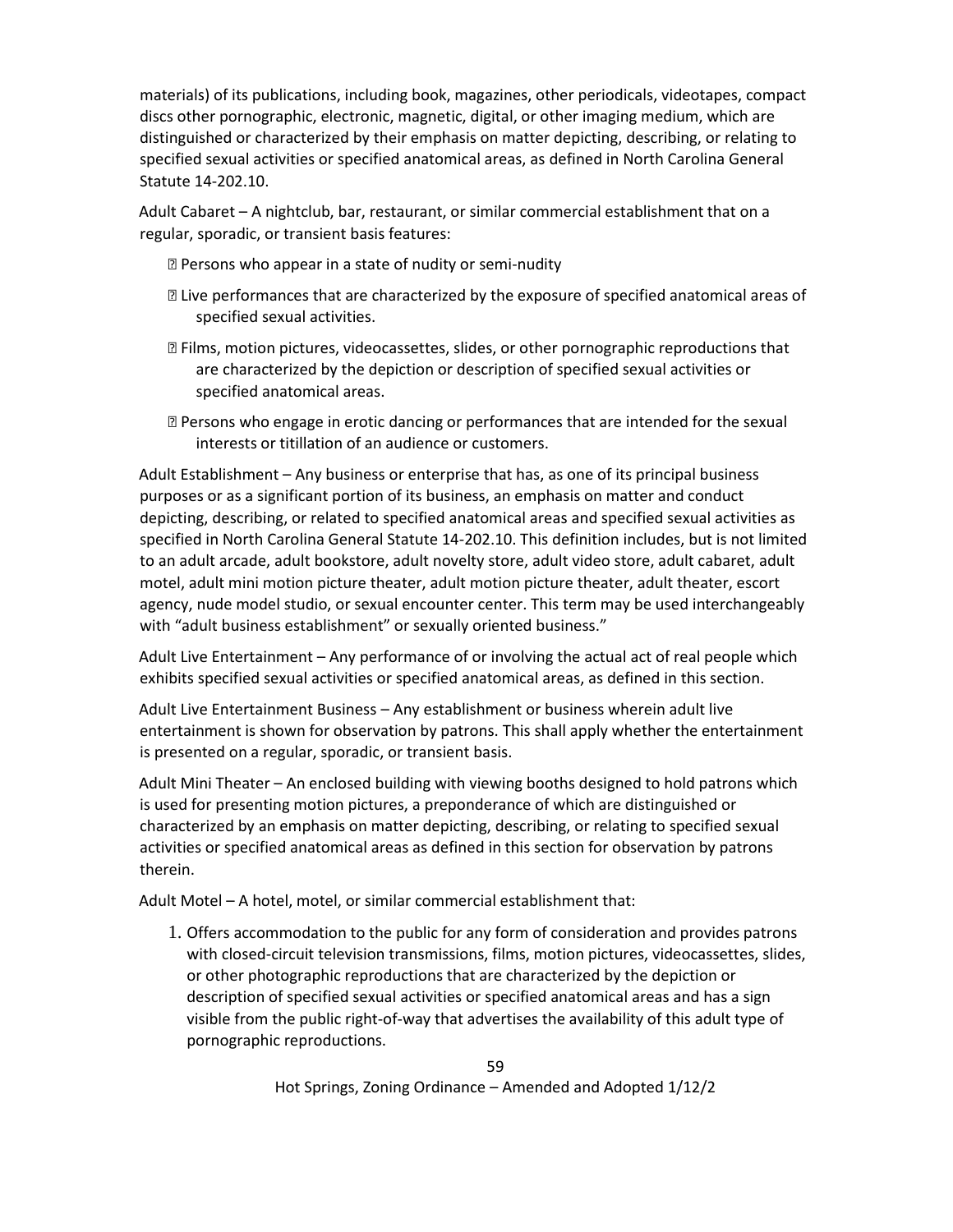2. Offers a sleeping room for rent for a period of time that is less than twenty-four

(24) hours.

3. Allows a tenant or occupant of a sleeping room to sub-rent the room for a period of time that is less than 24 hours.

Adult Motion Picture Theater – An enclosed building or premises used for presenting motion pictures, a preponderance of which are distinguished or characterized by an emphasis on matter depicting, describing, or relating to specified sexual activities or specified anatomical areas, as defined in this section, for observation by patrons therein.

Day-Care Center – A facility licensed by the State of North Carolina, whether situated within the Town of Hot Springs or not, that provides care, training, education, custody, treatment, or supervision for children under fourteen (14) years of age, where the children are not related by blood, marriage, or adoption to the owner or operator of the facility for less than twenty-four (24) hours a day, regardless of whether or not the facility is operated for a profit or charges for the service it offers.

Escort – A person who, for consideration, agrees or offers to privately model lingerie or to privately perform a striptease for another person, or whose advertisements, promotions, or obvious intent to the public is sexual in nature.

Escort Agency – A person or business association who furnishes, offers to furnish, or advertises to furnish escorts as one of its primary business purposes for a fee, tip, or other consideration, and whose advertisements, promotions, or obvious intent to the public is sexual in nature.

Entertainer – Any person who provides entertainment within or at an adult establishment, whether or not a fee is charged or accepted for entertainment and whether or not entertainment is provided by that person as an employee or an independent contractor.

Erotic – Refers to any seductive, titillating, lustful, immodest, indecent, suggestive, passionate, or similar, reference, act, service, or deed.

Exotic Car Wash – A facility that offers a car cleaning or washing service performed by employees that are in a state of nudity or semi-nudity.

Nude Model Studio – Any place where a person who appears in a state of nudity or displays specified anatomical areas id provided to be observed, sketched, drawn, painted, sculptured, photographed, or similarly depicted by other persons for consideration.

Nudity or a State of Nudity – The appearance of a human bare buttock, anus, anal cleft or cleavage, pubic area, male genitals, female genitals, or vulva, with less than fully opaque covering, or human male genitals in a discernibly turgid state even if completely and opaquely covered.

Premises – The real property upon which the sexually-oriented business is located, and all appurtenances thereto and buildings thereon, including, but not limited to, the sexuallyoriented business, the grounds, private walkways, and parking lots and/or parking garages adjacent thereto.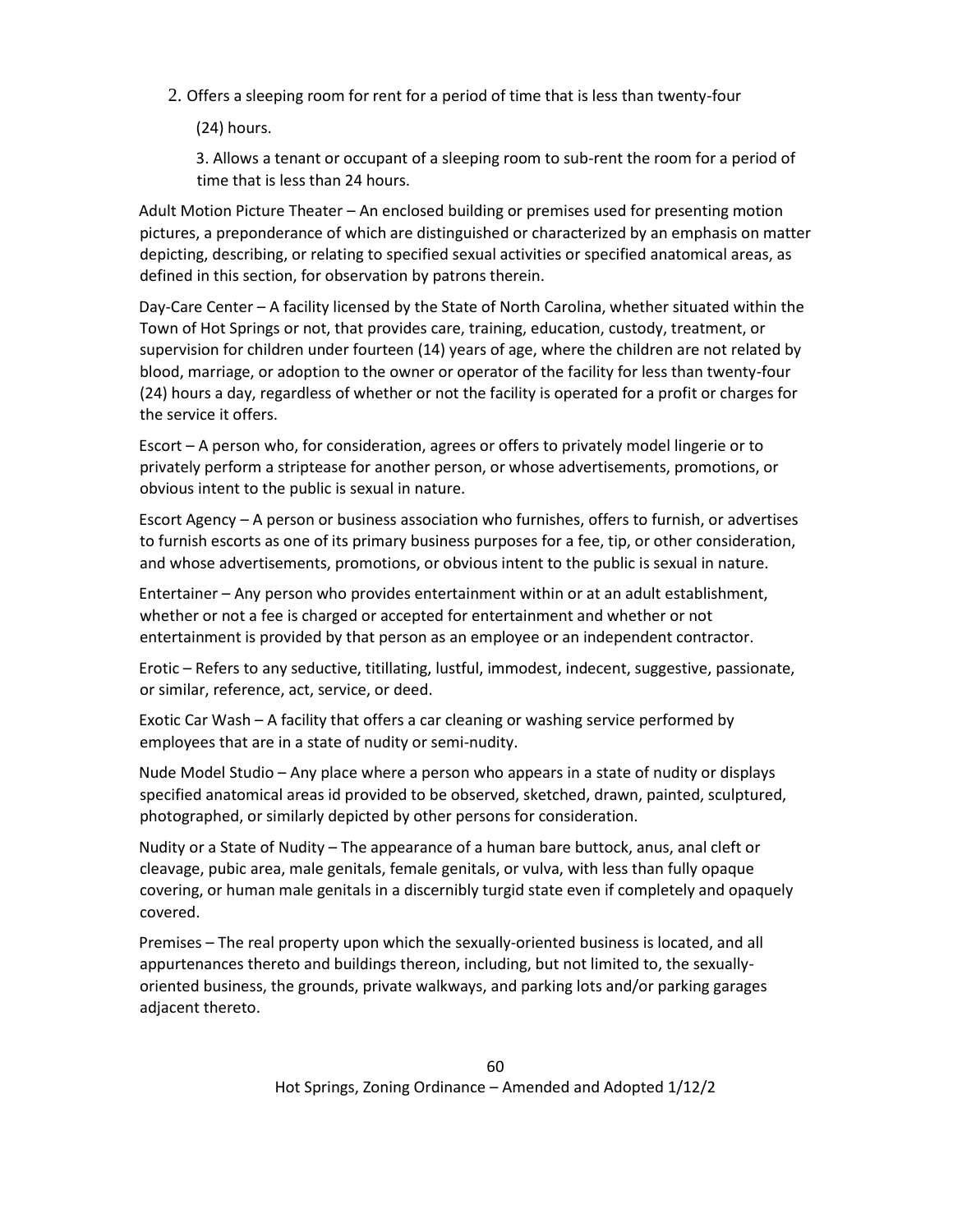Semi-Nude – The appearance of the female breast below a horizontal line across the top of the areola at its highest point. This definition shall include the entire lower portion of the human female breast, but shall not include any portion of the cleavage of the human female breast exhibited by a dress, blouse, skirt, leotard, bathing suit, or wearing apparel, provided the areola is not exposed in whole or in part.

Sexual Encounter Center – A business or commercial enterprise that, as one of its principal business purposes, offers for any form of consideration:

⦁ Physical contact in the form of wrestling or tumbling between persons of the opposite sex.

⦁ Activities between male and female persons and/or persons of the same sex when one or more of the persons is in a state of nudity or sem1-nudity...

Sexually-Oriented Business – Any business or enterprise that has, as one of its principal business purposes or as a significant portion of its business, an emphasis on matter and conduct depicting, describing, or related to specified anatomical areas and specified sexual activities as specified in North Carolina General Statute 14-202.10. This definition includes, but is not limited to, an adult motel, adult mini motion picture theater, adult motion picture theater, adult theater, escort agency, nude model studio, or sexual encounter center. This term may be used interchangeably with "adult establishment" or "adult business."

## SECTION 1702: RESTRICTION OF LOCATION USES

The location of adult establishments shall be regulated by the Zoning Ordinance of the Town of Hot Springs.

1. No adult establishment shall be located within one thousand (1000) feet of any other adult establishment.

2. No adult establishment shall be located within fifteen hundred (1500) feet of any church, elementary or secondary school, public park, library, child daycare center, or any business that is oriented primarily to children.

3. No adult establishment shall be located within three hundred (300) feet of the boundary of any residential zoning district.

 For the purpose of this section, measurements shall be taken in a straight line from the nearest portion of the building or structure used as part of the premises where an adult establishment is located to the nearest property line of the premises listed in subsections above.

## SECTION 1703: PROHIBITED ACTS OF CONDUCT

1. No person under the age of twenty-one (21) years shall be permitted on the premises of any adult establishment.

2. No person in an adult establishment shall appear in a state of nudity or depict specified sexual activities.

3. No person in an adult establishment shall appear in a semi-nude condition unless the person is an employee, who while semi-nude, shall be at least ten (10) feet from any patron or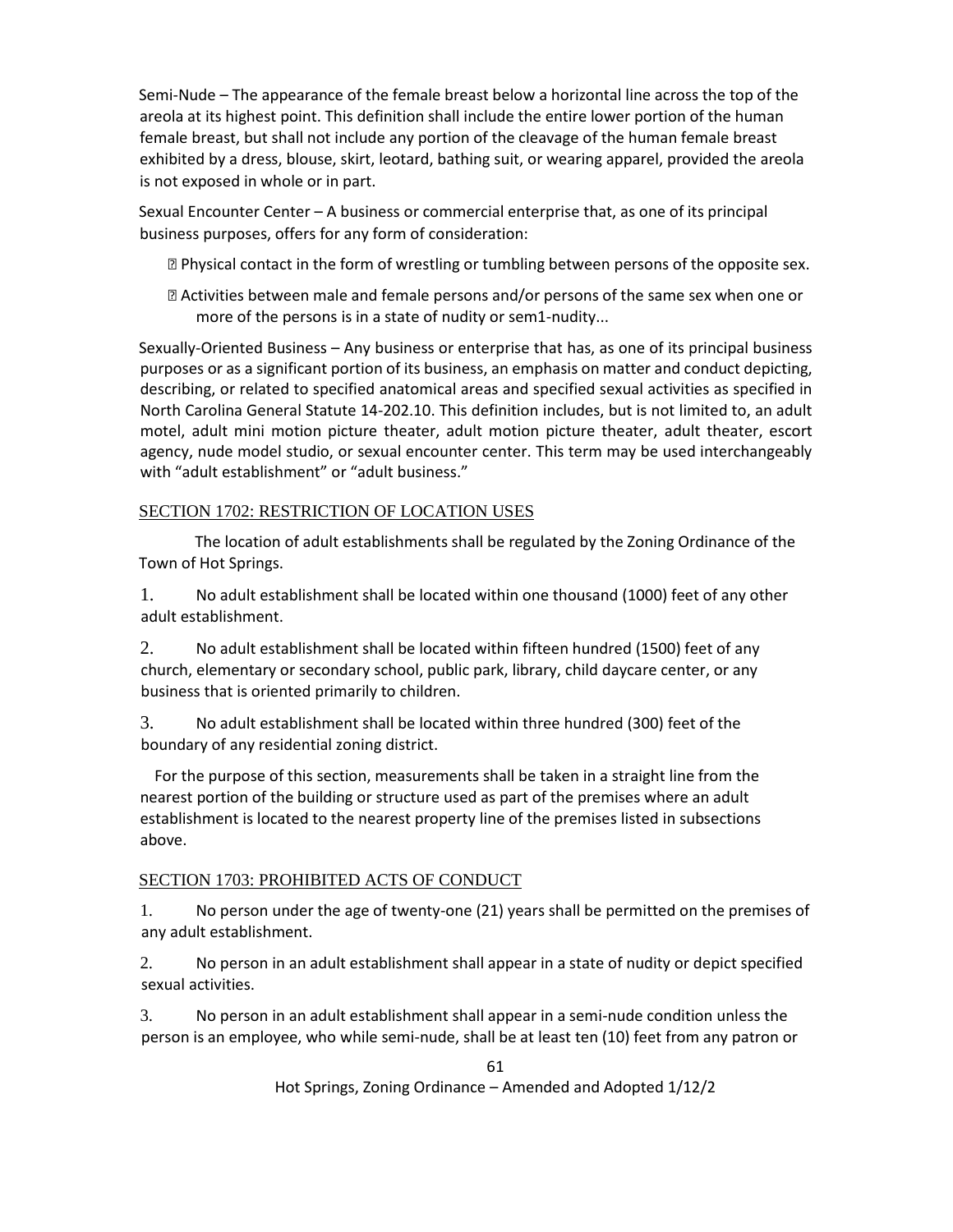customer. No patron or customer in and adult establishment shall pay or give any gratuity to an employee of the adult business while said employee is semi-nude.

4. No person, while semi-nude in an adult establishment shall solicit any pay or gratuity from any patron or customer. No patron or customer in an adult establishment shall pay or give any gratuity to any employee of the adult business while said employee is semi-nude. 5. No person in an adult establishment shall perform any specified sexual activities, wear, or use any device or covering that is exposed to view that simulates any specified anatomical area, use artificial devices or inanimate objects to perform or depict any specified sexual activities, or participate in any act of prostitution.

## SECTION 1704: EXTERIOR PORTIONS OF ADULT ESTABLISHMENTS

1. It shall be unlawful for an owner or operator of an adult establishment to allow the merchandise or activities of the establishment to be visible from a point outside the establishment.

2. It shall be unlawful for the owner or operator of an adult establishment to allow the exterior portion of the establishment to have flashing lights, or any words, lettering, photographs, silhouettes, drawings, or pictorial representations of any manner, except as permitted by Section 6 of this ordinance.

3. One (1) parking space per one hundred (100) square feet of gross floor area shall be provided upon the premises immediately adjoining the structure housing the adult establishment.

4. All parking areas and exterior entrances and exits shall be fully illuminated with night lighting to help deter criminal activities.

5. Perimeter buffer areas shall be established in order to create spatial separation and to lessen the possible adverse impacts upon adjacent land uses. A front yard setback of sixteen (16) feet and side and rear yard setbacks of twenty-four (24) feet shall be observed for buildings and parking.

## SECTION 1705: SIGNAGE

1. It shall be unlawful for the owner or operator of an adult establishment to erect, construct, or maintain any sign from the business except in conformance with the sign regulations of the Town of Hot Springs.

2. Any sign visible from the exterior of the building shall contain no photographs, silhouettes, drawings, or pictorial representations in any manner, and shall only contain the name of the enterprise.

## SECTION 1706: HOURS OF OPERATIONS

 During all hours of operation, the establishment must follow the Town of Hot Springs' noise ordinance and all other Town and State regulations.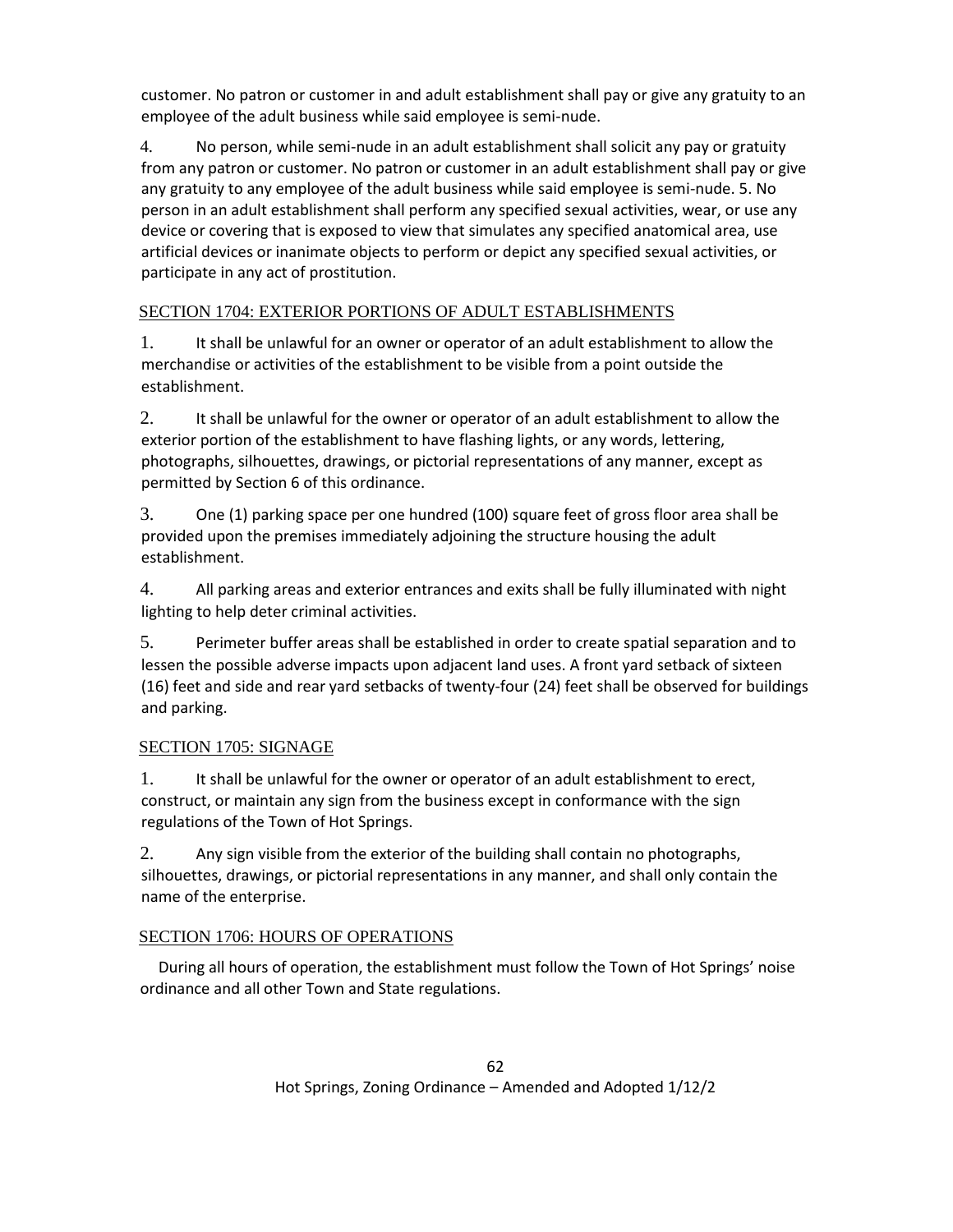## SECTION 1707: PENALTIES AND ENFORCEMENT

 This chapter may be enforced by any and all remedies provided by applicable state law and the ordinances of the town of Hot Springs. Furthermore;

1. The violation of any provision of this capitol ordinance shall constitute a misdemeanor and shall be punishable by a fine of five hundred dollars (\$500.00) or imprisonment of thirty (30) days, or both fine and imprisonment. Each day on which any violation of this capitol ordinance shall constitute a separate and distinct violation and offense.

2. In addition, this ordinance may be enforced by injunction or other equitable relief by an action brought in the Capitol General Court of Justice.

## SECTION 1708: SEVERABILITY

 Each provision of this ordinance is independent and stands alone. If any provision, part, paragraph, phrase, or sentence is found to be invalid, all other provisions, parts, paragraphs, phrases, or sentences shall remain valid and in full force and effect.

## SECTION 1709: EFFECTIVE DATE

This ordinance shall be in full force and effect on and after the \_\_\_\_\_\_\_\_\_\_\_\_\_\_, 2012.

## Article XVIII Communication Towers

 It is the desire of the Town of Hot Springs to encourage communication facilities in order to ensure an adequate level of service to the Town, while at the same time, protecting the health, safety, welfare, and scenic beauty of the community.

## SECTION 1801: COMMUNICATION FACILITY

 A communication facility is a tower or other transmission or receiving device operating for the purpose of broadcasting or receiving verbal or visual communication signals.

## SECTION 1802: PERMIT REQUIRED

 It shall be unlawful for any person, corporation, or entity to erect any communication facility without first obtaining a permit from the Zoning Administrator. Permits must be obtained for all commercial broadcast and rebroadcast facilities. A permit, however, shall not be required for the erection of any non-commercial communication facility, such as shortwave, CB and T.V. antennas, having a height from its location on the ground of less than seventy-five feet (75').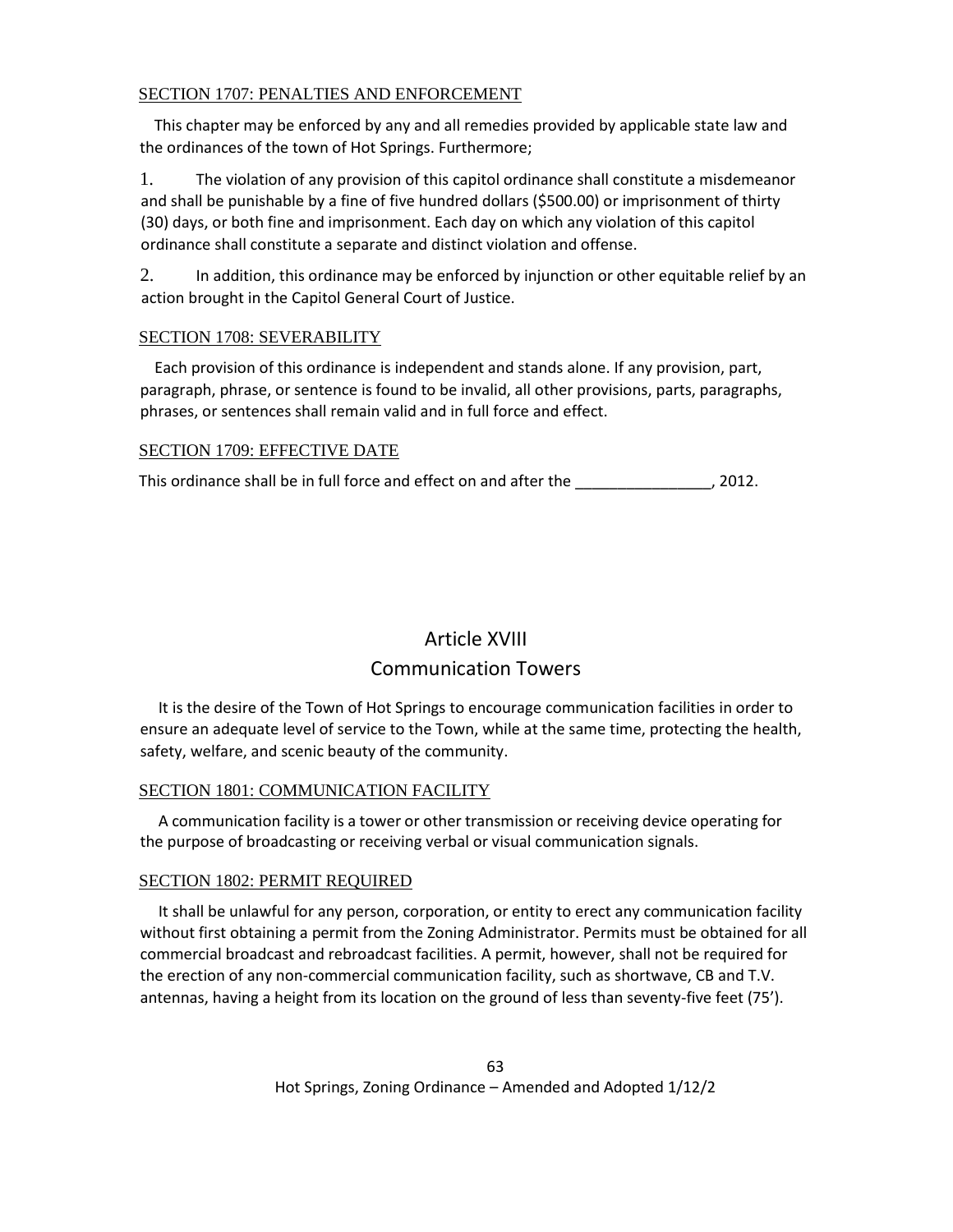## SECTION 1803: APPLICATION REQUIRED FOR PERMITS SECTION

1. Any individual, corporation or entity desiring to construct a communication facility shall submit an application for a permit to the Zoning Administrator and shall pay an application fee in the amount of \$500.00

2. The application shall be on a form approved by the Zoning Administrator and shall include or have attached at least the following information:

a) A site development plan which contains the following information:

- 1. The name of the telecommunications tower owner and/or property owner and tax identification number of the parcel.
- 2. All identifiable structures located on the parcel, all private and public roads, highways, and underground and overhead utilities.
- 3. Surveyed boundary lines of the parcel containing the proposed communication facility, construction area and its fall area.
- 4. The names, addresses and tax parcel numbers of all of the adjoining property owners.
- 5. The elevation of the proposed tower's base.
- 6. A preliminary tower design plan, prepared by a registered professional engineer showing all guideline anchors and support structures, proposed building and other proposed improvements, including access roads and utility connections.
- 7. Showing the proposed height of the tower, lighting and antennas and the tower's design of load.
- 8. All communications towers above seventy-five feet (75') and their facilities are permitted only in the M-Industrial Zone.

b) The applicant shall identify all possible alternative existing structures within the proposed broadcast area and explain why given those facilities, the proposed tower is necessary.

## SECTION 1804: SPECIAL USE PERMIT

 All Communication towers shall be subject to a Special Use Permit granted by the Hot Springs Planning Board. A communication facility may be sited in M-Industrial Zone.

## SECTION 1805: WRITTEN STATEMENTS

 Written statements shall be provided from the Federal Aviation Administration (FAA) and the Federal Communications Commission (FCC) establishing that the proposed communication facility complies with all regulations administered by the FAA and the FCC or establishing that the proposed facility is exempt from administration by the FAA and the FCC.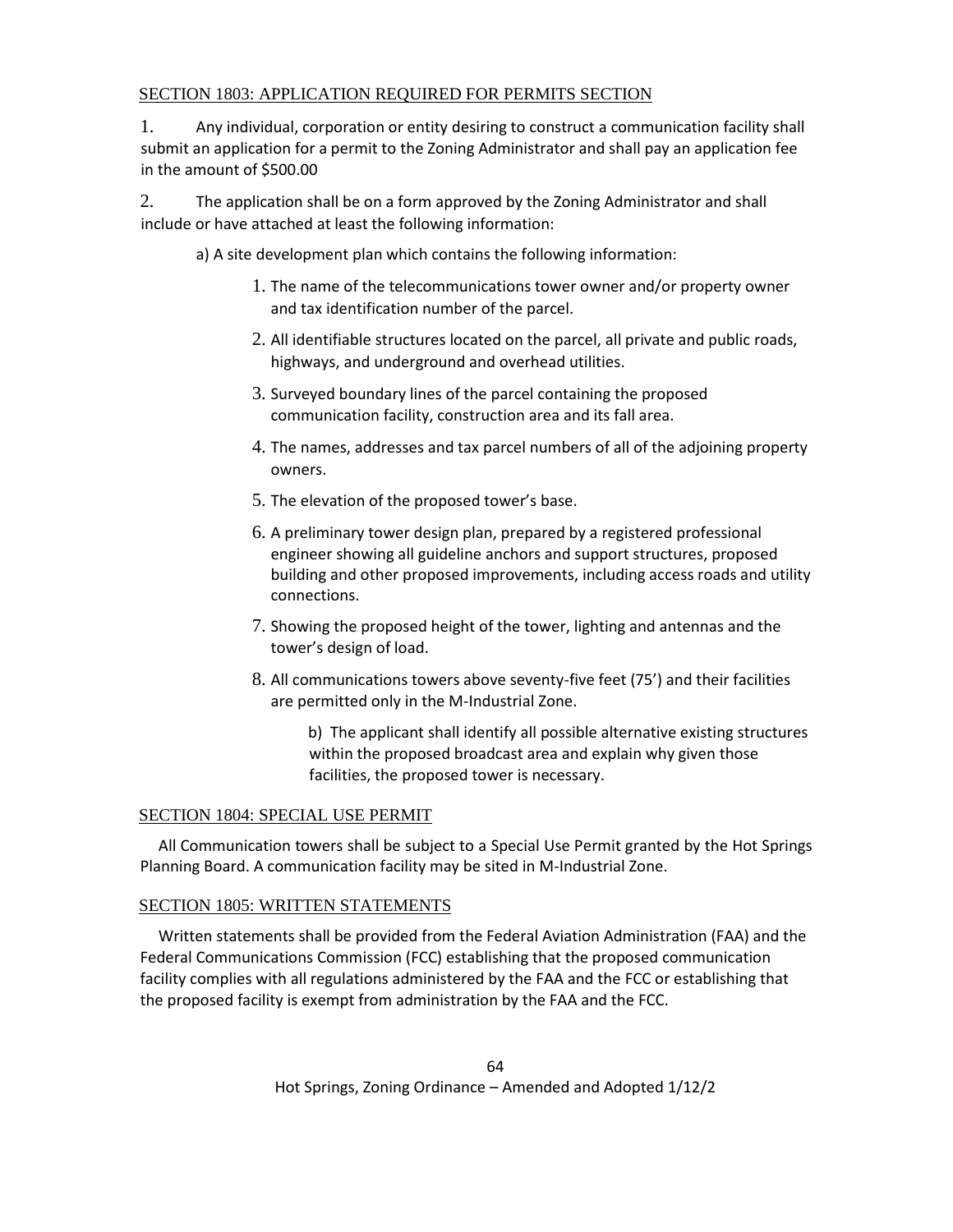## SECTION 1806: CONDITIONS TO BE MET

1. Prior to granting a permit for construction of a communication tower facility, the Planning Board shall conduct a public hearing as required by this Ordinance, and shall establish that the facility meets at least the following minimal standards:

a) The facility shall be situated in such a manner so it will not fall across a public street or adjoining property lines in the event of a structure failure. Same may be established by either sitting the tower a distance from the adjoining property line greater than the height of the tower, or by using a self-collapsing structure that will collapse upon itself. Any self-collapsing structure must be documented by a professional engineer.

b) The setbacks for the communication facility and any accessory structures shall not be less than that required in the zoning district in which the facility is located.

c) The tower must be set back a distance greater than the height of the tower from any residence or structure on adjoining properties.

\*March 30, 2015, Public Meeting:

Recommendation from the Hot Springs Planning Board to the Hot Springs Alderman – Text Amendment

Article XVIII: Communications Towers

Section 1800A-3 (2) (a) All communication towers above (75) feet and their facilities are permitted only in the M-industrial district and on any property owned by a governmental entity. Pg. 59

Section 1800A-4: Special Use Permit…All communication towers shall be subject to a Special use permit granted by the Hot Springs Planning Board. A communication facility may be sited in Mindustrial district and on any property owned by a governmental entity.

1. The communication facility must be of a type or height such that the Federal Aviation Administration would not require the tower to be lighted or painted.

2. All communication facilities for broadcast must be designed and constructed to provide for the co-location of a minimum of four services. Certification must be provided by a professional engineer establishing that the tower will accommodate at least four users, prior to a Special use permit being issued.

3. The applicant must certify that the future co-locations on the tower being issued will be allowed and made available at a fair market value, and the application must outline the method to be used by the applicant in determining what would constitute a fair value.

4. As a condition for the issuance of any permit for construction of a communications facility, the owner must record in the office of the Madison County Register of Deeds a letter of intent to allow such co-locations which shall bind all subsequent owners for the facility.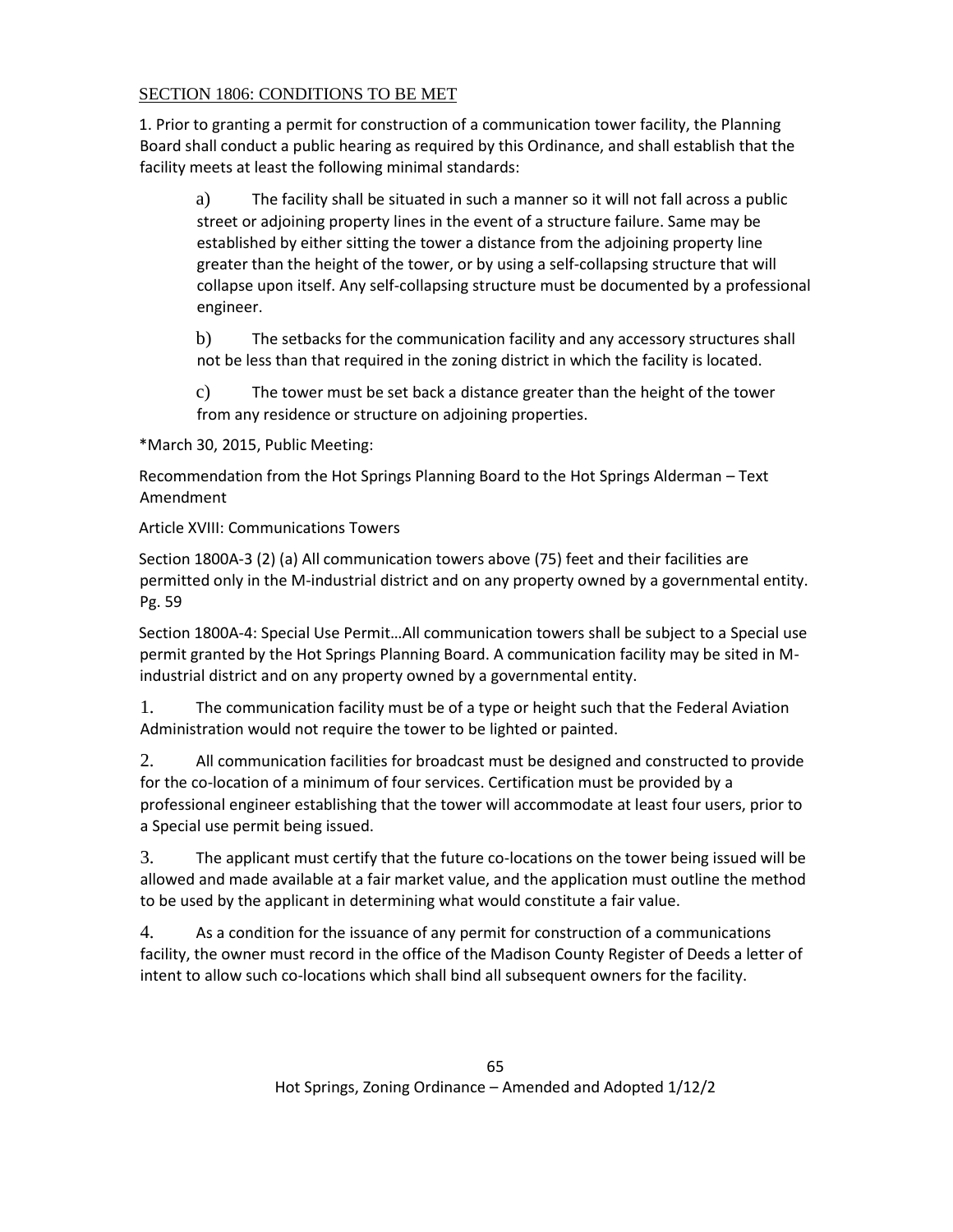5. No new broadcast communication facilities shall be approved unless the Planning Board finds that the equipment for the proposed tower cannot be accommodated on existing towers located within a two-mile search radius of the proposed site.

6. The only acceptable reason why a communication facility could not be located on the existing tower would be that the equipment exceeds the structural capacity of the existing tower, or that the planning equipment would cause interference with equipment already located on the tower which could not be prevented at reasonable cost.

7. Documentation presented stating that the applicant for the communication tower is licensed by the Federal Communications Commission to provide communication services, or if the applicant is not such a licensee, it must demonstrate it has binding commitments from one or more FCC licensee to utilize the proposed facility.

8. The owner of a communication facility shall provide a certificate of insurance evidencing it has liability coverage in the amount of at least \$1,000,000 and the certificate shall contain certification that the insurance company will notify the Town of Hot Springs thirty (30) days prior to the cancellation or modification of said policy.

## SECTION 1807: ADDITIONAL MANADTORY CONDITIONS

 The Planning Board shall not issue a Special use permit for the purposes of this Article, unless the following conditions are also made a part of the permit:

- a) All communications facilities and their accessory structures and equipment shall be enclosed within a secure fence.
- b) No advertising of any kind will be permitted on or about the communication facility.
- c) If a communication facility ceases to function for its intended purpose for a continuing period of ninety (90) days, the owner of the tower and/or the owner of the property upon which the property is located shall be required to dismantle and remove the entire structure within ninety (90) days of notification of the expiration of the aforesaid ninety (90) day period.
- d) The owner of the tower shall be required to provide the Zoning Administrator a copy of any notice of cessation of operation which is with the FCC, within seven days of said filing, and likewise shall be required to provide the Zoning Administrator within seven days and notice issued by the FCC directing the cessation of operation of the facility.
- e) All towers shall be unpainted, light grey or environmental green.
- f) The owner of the tower must allow the location of telecommunication facilities operated by the Town of Hot Springs, if it is determined that the proposed tower is situated in a location that will benefit the telecommunications system of the Town of Hot Springs, provided that the Town of Hot Springs makes said request within sixty (60) days of the filing of the permit application.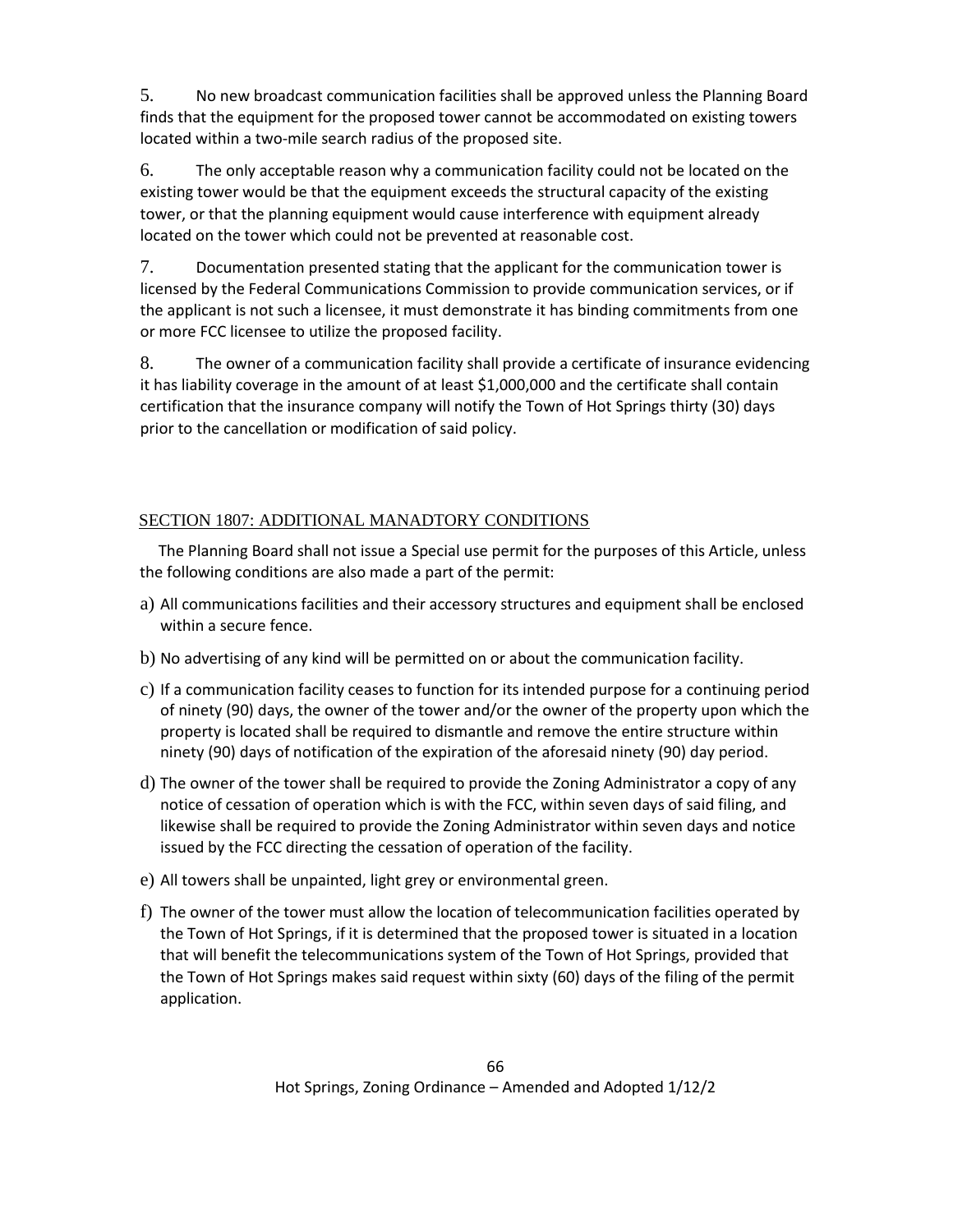- g) Each telecommunication facility must be designed to survive a natural disaster without interruption in operation. Said design shall include the following: Non-flammable exterior wall and roof covering; openings and all equipment enclosures shall be protected against penetration by fire and in-blown embers; the tower, when fully loaded, must be designed to withstand "maximum credible earthquake" and all equipment shall be mounted in such a manner that a quake will not tip them over, throw equipment off shelves or otherwise apt to damage equipment; backup generators must be available for use at all communication facilities.
- h) Failure to comply with any of these conditions shall constitute a fine to be recommended by the Planning Board to the Town of Hot Springs.

#### SECTION 1808: ADDITIONAL REQUIREMENTS

 The Planning Board may impose additional requirements before the issuance of the permit to address the following:

- a) To prevent the facility from causing significant adverse visual impact on nearby residences.
- b) To provide for public safety.
- c) To ensure that the communication needs of the town of Hot Springs are met.

## SECTION 1809: TECHNICAL ASSISTANCE

 If, in the course of its consideration of an application, the Planning Board deems it necessary, it may employ an engineer or other expert of its choosing to review the application submitted, and shall in such cases, assess the reasonable costs for same to the applicant in an amount not to exceed \$2,500.

## SECTION 1810: RENEWAL OF SPECIAL PERMIT

 An annual telecommunication permit shall be required for each communication facility constructed pursuant to this Article. The holder of any such permit must file an annual report, on a form provided by the Zoning Administrator, which should demonstrate the continued compliance with the requirements of this Article. A \$250 annual permit fee shall be required and said fee shall not be prorated.

 The Zoning Administrator shall make an annual inspection of each site as a part of the permit renewal to certify that all conditions set forth by the Planning Board are being met, that fences are in good repair, that no unauthorized communication facilities are present and to determine whether there are any hazards associated with the facility. Failure to obtain the annual permit within thirty (30) days after the commencement of the annual period shall result in the facility being deemed abandoned and subject to removal as required by Section 1800A7 (c).

Passed and approved this \_\_\_\_\_\_\_\_\_\_\_\_\_\_\_\_\_\_\_ day of \_\_\_\_\_\_\_\_\_\_\_\_\_\_\_\_, 2013.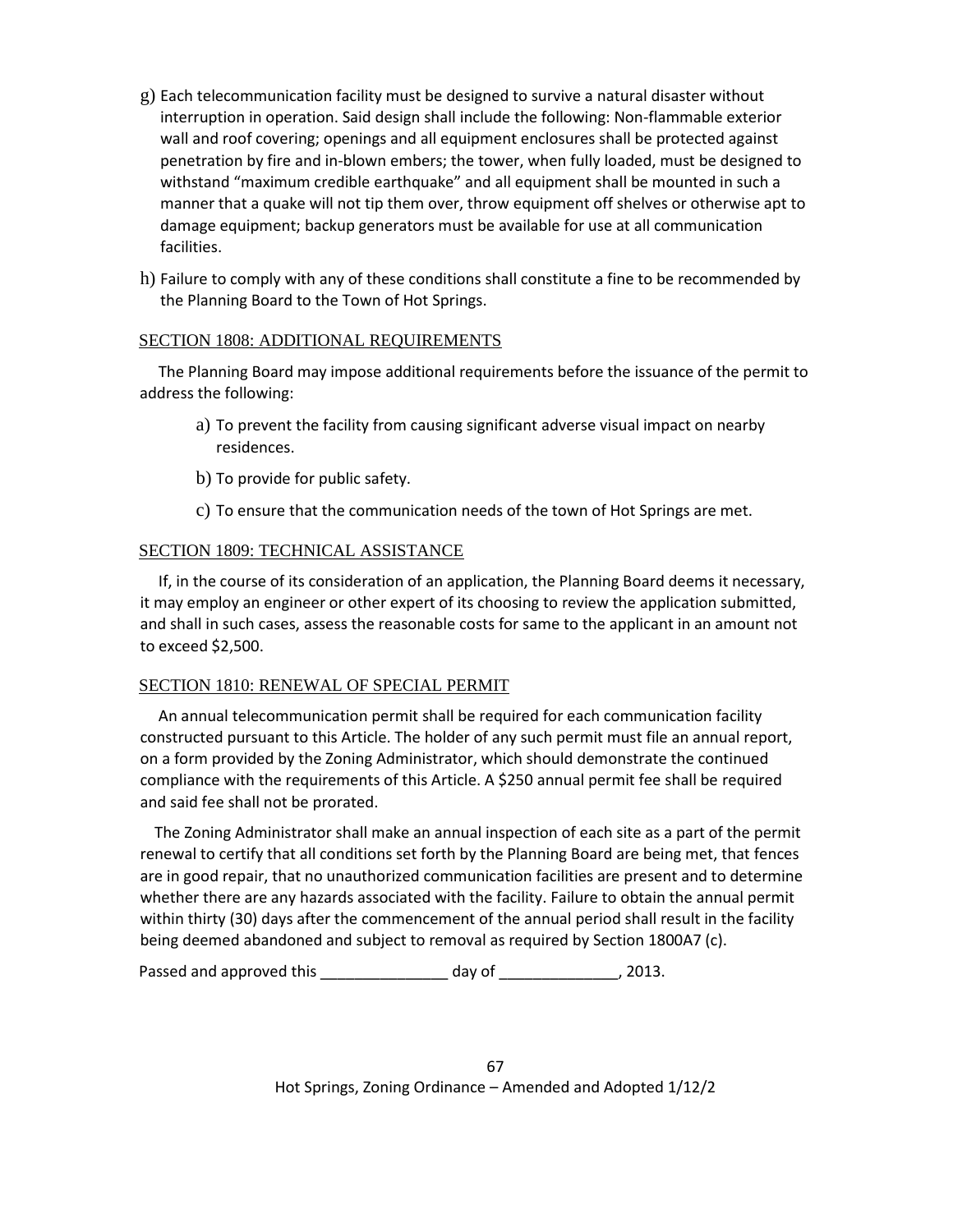## Article IX Vacation Rentals

## SECTION 1900: VACATION RENTALS

 The development of any structure intended for use as a Vacation Rental shall comply with all standards applicable to construction of a residence within the land use category the Vacation Rental is proposed. Vacation Rentals are permitted as long as they are one per lot up to 12,000 square feet in size. Lots larger than 12, 000 square feet may contain additional rental structures at 12,000 square feet per structure. More than three contiguous rental structures shall go before the Planning Board for a Special Use Permit and shall conform to all applicable standards (however where the planning board grants a special use the lot restriction may be waived in lieu of PUD approval). The use of a mobile or motor home as a vacation rental is not permitted. Any property used as a vacation rental or bed and breakfast shall comply with the following standards:

1. Intent – The purpose of this section is to establish a set of regulations applicable to vacation rentals. These regulations are in addition to all other provisions of this ordinance. In the adoption of these standards, Hot Springs Planning Board finds that vacation rentals have the potential to be incompatible with surrounding residential uses, especially where several are concentrated in the same area, thereby having the potential for a negative effect on the adjacent full-time residents. Special regulations of Vacation Rentals are necessary to ensure that they will be compatible with surrounding land uses and will not act to harm or alter the neighborhoods they are located within.

2. Permit Requirements – A Zoning Certificate of Compliance, business listing with Tax Assessor and Room Tax registration (when applicable) for each vacation rental will be required. Where water and sewage disposal are provided by the Town of Hot Springs, evidence shall be submitted with the application for Zoning Clearance to show that the service provider(s) has been informed of the proposed use of the property as a vacation rental and has confirmed there is adequate service.

3. Location – Vacation rentals shall be permitted in all zoned districts only if the current zoning requirements are met as well as any other requirements of this section.

4. Number of Occupants Allowed – The maximum number of occupants allowed in an individual vacation rental shall not exceed the number of occupants that can be accommodated consistent with the on-site parking requirements set forth in subsection (h) hereof. The Zoning Certificate of Compliance shall specify the maximum number of occupants allowed in each individual vacation rental.

5. Appearance / Visibility – The Vacation Rental as well as any Accessory Structures must be in harmony with the surrounding area so as not to create or become a nuisance as interpreted by the Planning Board.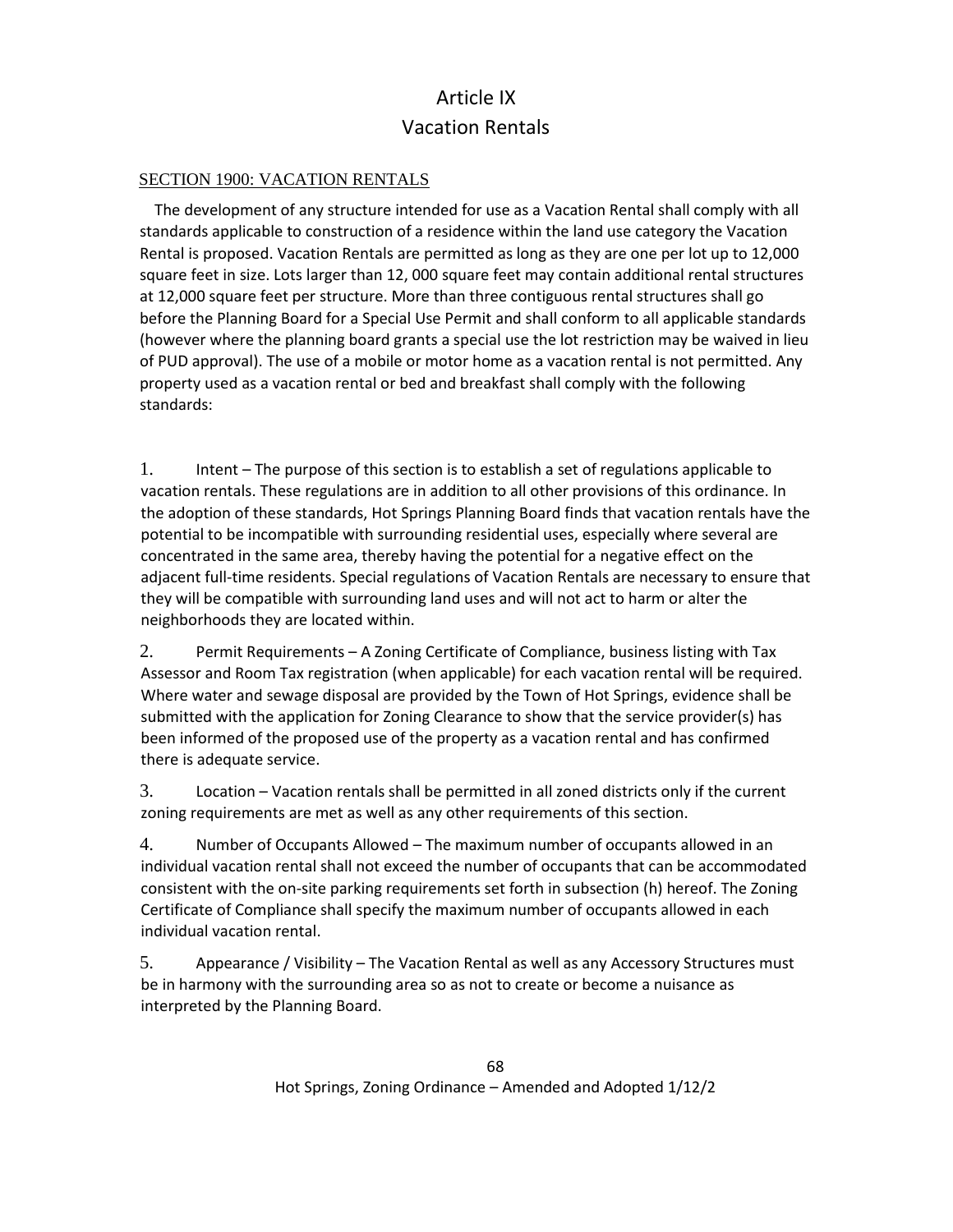6. Signs – Signs must conform to the sign regulations set forth in the Town of Hot Springs Sign Ordinance.

7. Traffic – Vehicles used, and traffic generated by the Vacation Rental shall not exceed the type of vehicle volume normally generated by a home occupied by full-time resident in a residential neighborhood. For purposes of this section, normal residential traffic volume means on average 10 trips per day.

8. On-site Parking Required – All vacation rental lots must have one parking space for each sleeping area with a minimum of two spaces in accordance with Subsection (4), above. All parking associated with a Vacation Rental shall be entirely on-site, in the garage, driveway, or otherwise out of the roadway. Tenants of Vacation Rentals shall obey the Town of Hot Springs Parking Ordinance.

9. Noise – All vacation rentals shall comply with the Town of Hot Springs Noise Ordinance. No vacation rental is to involve on-site use of equipment requiring more than standard household electrical current at 110 or 220 volts or that produces noise or vibration detrimental to occupants of adjoining dwellings.

10. Local Contact Person – All vacation rentals shall designate a local contact person. The local contact person shall be available 24 hours a day to respond to tenant and neighborhood questions or concerns. All the requirements listed in this section shall continue to apply:

a) The name, address, and telephone number(s) of the local contact person shall be submitted to the Hot Springs Police Department, the local fire agency, and supplied to the property owners within a 300-foot radius of the Vacation Rental. The name, address and telephone number(s) of the local contact person shall be permanently posted in the rental unit in a prominent location(s). Any changes in the local contact person's address or telephone number shall be promptly furnished to the agencies and neighboring property owners as required in this subsection.

b) If the local contact person is unavailable or fails to respond, the complaining party may contact the Hot Springs Police Department. The HSPD will attempt to reach the local contact person. The penalties as set forth in Subsection (13) shall apply.

11. Square Footage – Rentals in all districts shall follow guidelines set forth in Hot Springs Zoning Ordinance.

12. Effect on Existing Residential Vacation Rentals – Each individual Vacation Rental in existence on the effective date forward of this section shall be subject to a Zoning Compliance Certificate, Business Listing, and/or Room Tax Registration, and all standards set forth in this section. If the Zoning Compliance Certificate, Business Listing, and Room Tax Registration have not been requested within 90 days after the effective date, the penalties set forth in section (13) shall apply.

13. Violation of Vacation Rental – It is unlawful for any person to use or allow the use of a property that is in violation of the provisions of this section. Penalties for violation of this section will be set forth by recommendation from the Planning Board to the Town of Hot Springs. Additional Penalties for violation of this section may include revocation of the Zoning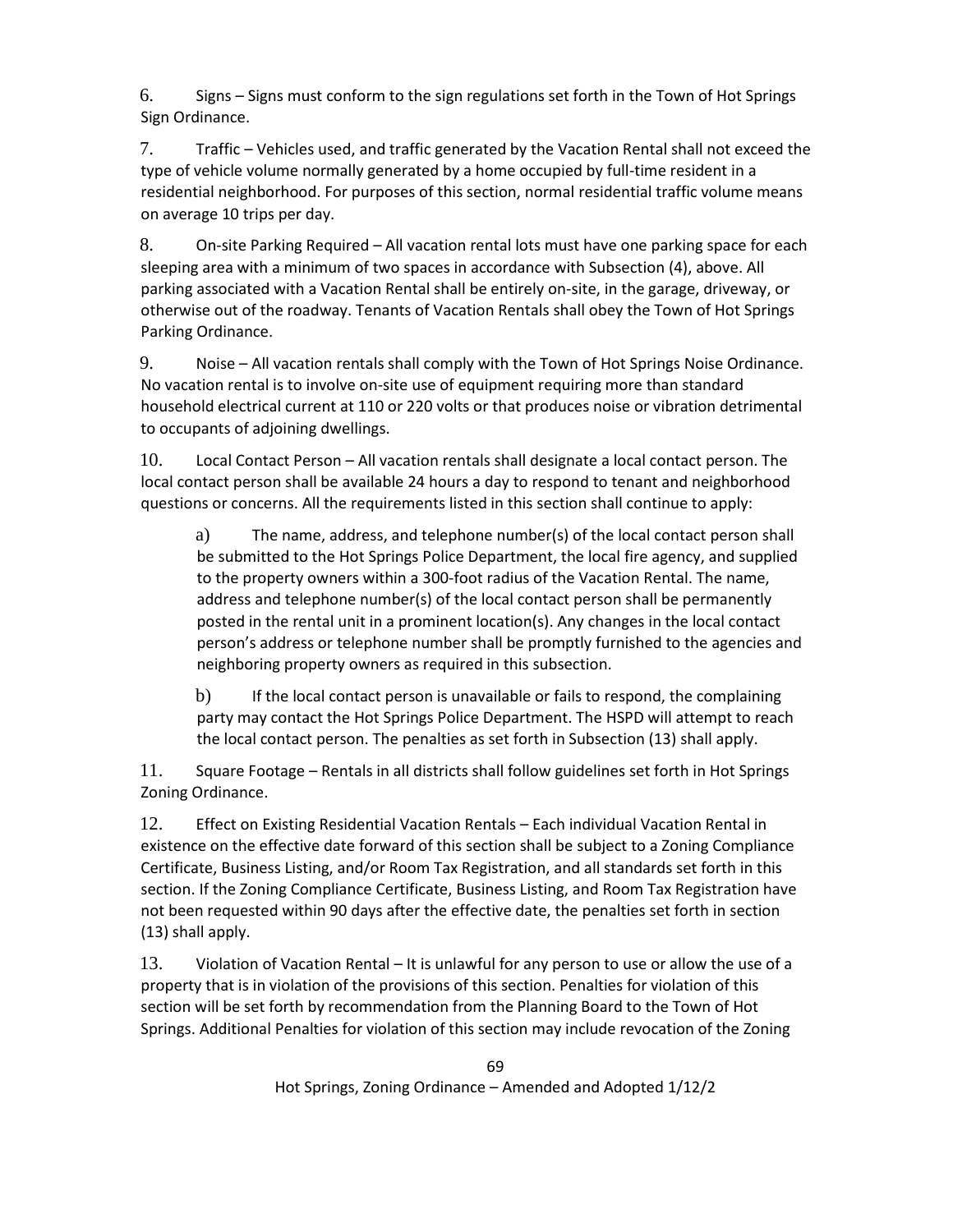Certificate of Compliance. If a local contact person is not able to be reached by the Hot Springs Police Department, this shall be grounds for revocation of the Zoning Certificate of Compliance.

14. Inspection – Each Rental shall be subject to a zoning compliance inspection and fire/safety inspection. It shall meet the requirements given by the Town of Hot Springs.

## SECTION 1901: BED AND BREAKFAST FACILITIES

- 1. The facility shall be located in a structure originally constructed as a single-family dwelling or as an inn.
- 2. The facility shall be limited in the number of guest rooms it contains. Bed and

breakfast facilities shall contain no more guest rooms than is permitted in the Certificate of Compliance.

- 3. The contact information for the owner or resident manager shall be posted in each guest room and in the check-in area and main entrance area. This information shall also be supplied to local police and fire agencies.
- 4. The exterior advertising shall conform to the sign regulations set forth in the Hot Springs Sign Ordinance.
- 5. The facility shall meet all building and fire codes, as well as, all applicable requirements, including any regulations adopted under authority of the NCGS.
- 6. There shall be a buffer strip meeting the specifications of dimensional requirements of the zoning district that the facility is located in.
- 7. No cooking shall be allowed in the lodging units.
- 8. Two off-street parking spaces shall be provided for the dwelling unit, and one off-street space shall be provided for each lodging unit. Parking area(s) in or adjacent to residential use districts shall be screened by vegetation, fencing or walls. The applicant shall submit a sire plan which shall indicate where the parking is to be located and the manner in which it is to be screened.
- 9. Each Bed and Breakfast shall be subject to all Residential Vacation Rental requirements, as well as meet all applicable state and local regulations. It shall comply with all regulations set forth by the Madison County Inspections and Zoning office and Hot Springs Zoning Ordinance.

## Article XX Subdivision Regulations Town of Hot Springs

## A:1 ORDINANCE ESTABLISHING PROCEDURES AND STANDARDS FOR DEVELOPMENT AND SUBDIVISION OF REAL ESTATE AND FOR THE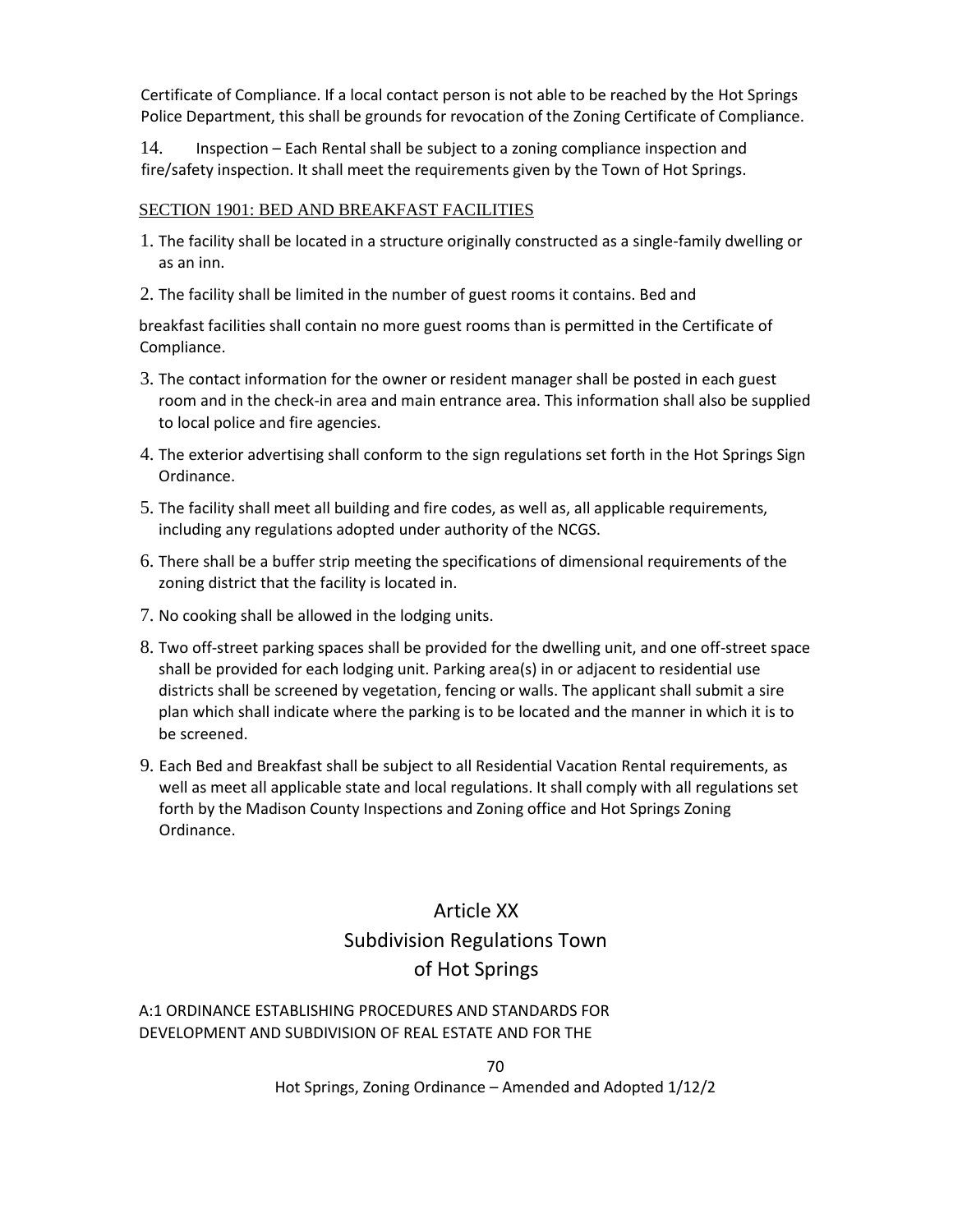SURVEYING AND PLATTING THEREOF; DEFINING CERTAIN TERMS AND HEREIN, PROVIDING FOR THE METHOD OF ADMINISTRATION AND AMENDMENT; REQUIRING THE INSTALLATION OF CERTAIN IMPROVEMENTS; PROVIDING PENALTIES FOR VIOLATIONS; REPEALING CONFLICTING ORDINANCES, AND FOR OTHER PURPOSES.

#### SECTION 2001: SHORT TITLE

 This ordinance shall be known and may be cited as the Subdivision Regulations of the Town of Hot Springs, North Carolina.

#### SECTION 2002: AUTHORITY AND ENACTMENT CLAUSE

 The Town Board of the Town of Hot Springs, pursuant to the authority conferred by an act of General Assembly of the State of North Carolina (General Statutes, Chapter 160D) does hereby ordain and enact into law these Articles and Sections.

#### SECTION 2003: JURISDICTION

 These regulations shall govern all subdivisions of land lying within corporate limits of the Town of Hot Springs.

#### SECTION 2004: PURPOSE

 The purpose of this regulation is to establish procedures and standards for the development and subdivision of real estate within the corporate limits of the Town of Hot Springs in effort to, among other things, insure proper legal description, identification, documentation, recordation of real estate boundaries; further, the orderly layout and appropriate use of the land; provide safe, convenient, and economic circulation of vehicular traffic; provide suitable building sites which are readily accessible to emergency vehicles; assure the proper installation of streets and utilities; promote the eventual elimination of unsafe or unsanitary conditions arising from undue concentration of population; and help preserve and protect the physical and economic resources of the Town of Hot Springs and its environs.

#### SECTION 2005: DEFINITION OF TERMS

 For the purpose of this Ordinance, certain words or terms used herein shall be defined as follows:

- 1. Shall The word "shall" is always mandatory and not merely directory
- 2. Subdivision A "subdivision" shall include all divisions of a tract or parcel of land into two (2) or more lots, building sites, or other divisions, for the purpose whether immediate or future, of sale or building development, and shall include all divisions of land involving the dedication of a new street or a change in existing streets; provided, however, that the following shall not be included within this Ordinance.
	- a) The combination or re-combination of portions of previously platted lots where the total number of lots is not increased and the resultant lots are equal to or exceed the standards of the town as required by this Ordinance.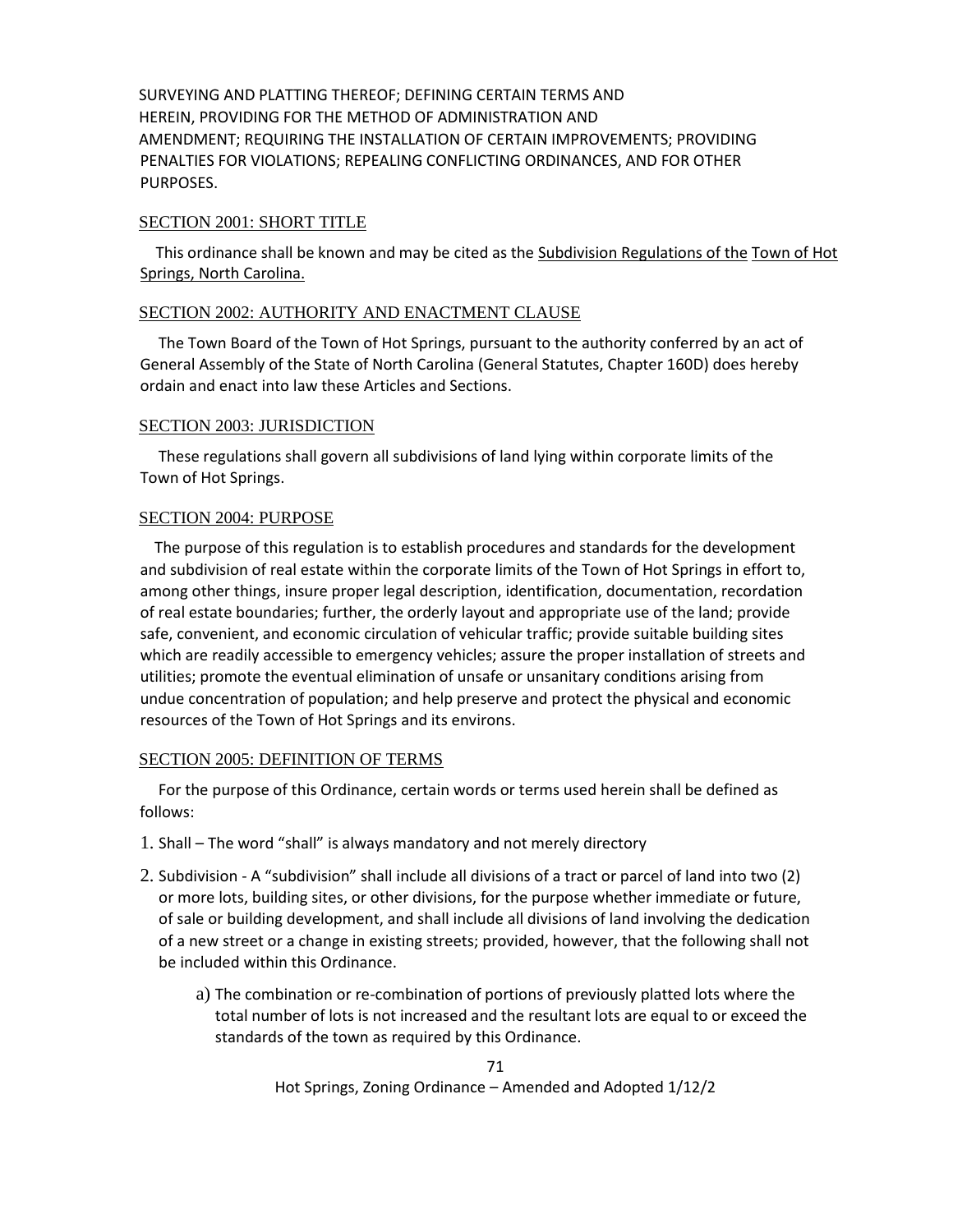- b) The division of land into parcels greater than five (5) acres where no street right-ofway dedication is involved.
- c) The public acquisition by purchase of strip of land for the widening or opening of streets.
- d) The division of a tract of land in single ownership whose entire area is no greater than two (2) acres into not more than three (3) lots where no street right-of-way dedication is involved, and where the resultant lots are equal to or exceed the standards of the city, as required by this Ordinance.
- 3. Sub-divider Any person, firm, or corporation who sub-divides or develops any land deemed to be a subdivision as herein defined
- 4. Planning Board The Hot Springs Planning Board
- 5. Official Maps or Plan Any maps or plans officially adopted by the Town Board as a guide for the development of the town and surrounding area.
- 6. Street A dedicated and accepted public right-of-way for vehicular traffic.
	- a) Highway: A traffic artery designed primarily to carry heavy volumes of through vehicular traffic.
	- b) Major Street: A street designed primarily to carry heavy volumes of local vehicular traffic.
	- c) Collector Street: A street designed to carry medium volumes of vehicular traffic and to provide access to major street systems and collect the vehicular traffic from intersecting minor streets.
	- d) Minor Street: A street whose principal purpose is to provide vehicular access to the properties abutting it.
	- e) Cul-de-sac: A street permanently terminated by a turn around.
	- f) Marginal Access Street: A minor (service) street which parallels and is immediately adjacent to a major street or highway; and which provides access to abutting property.
- 7. Lot A portion of a subdivision or any other parcel of land intended as a unit for transfer of ownership of for the development or both. The word "lot" includes the word "plot" or "parcel."
- 8. Easement A grant by the property owner of use, by the public, a corporation or person(s) of a strip of land for specified purposes.
- 9. Building Setback Line A line parallel to the front property line in front of which no structure shall be erected.
- 10. Double-frontage Lot A continuous lot of the same depth as the width of a block containing two tiers of lots and which is accessible from both of the streets upon which it fronts.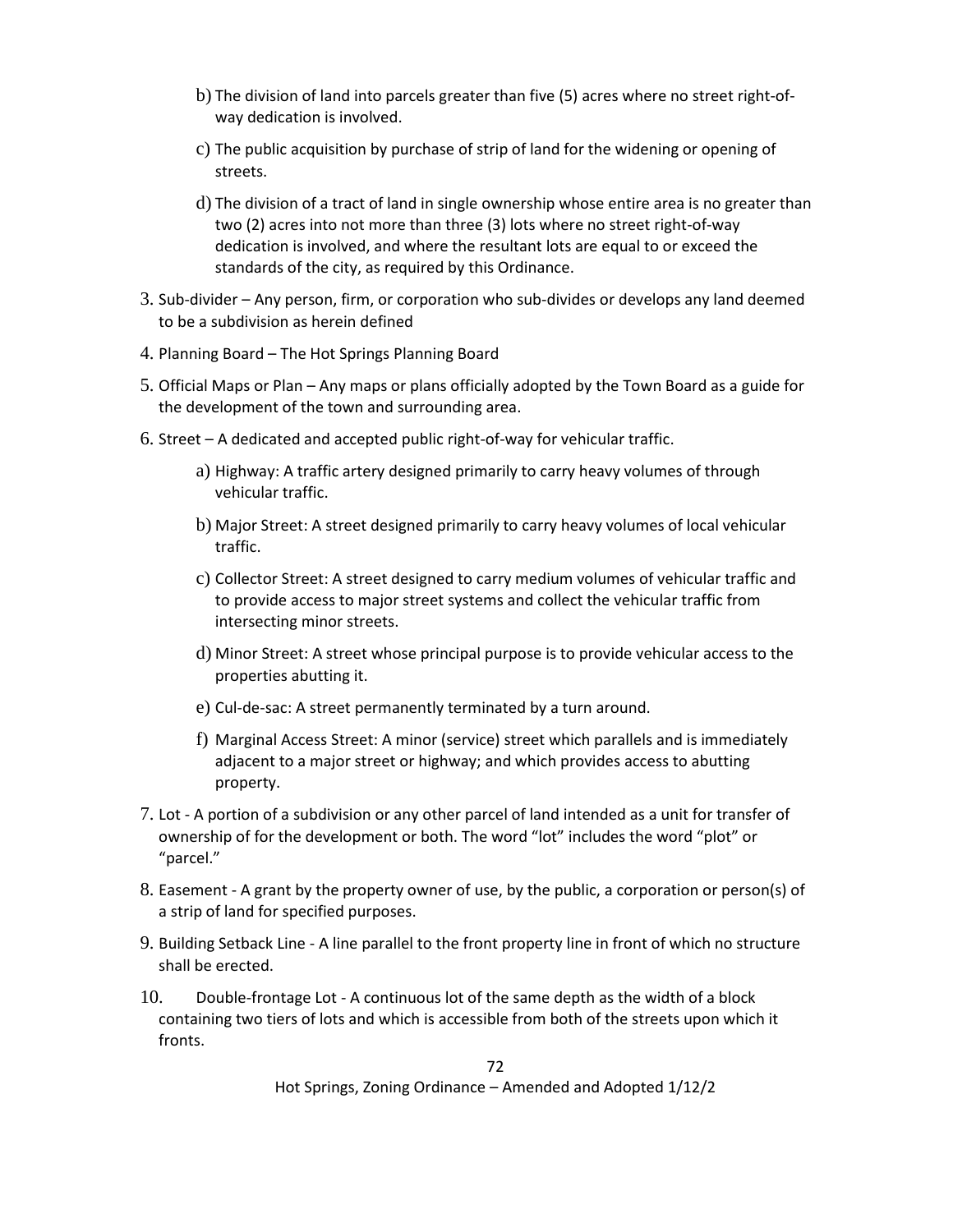- 11. Single-Tier Lot A lot which backs up to a limited access highway, railroad, a physical barrier, or a non-residential use and to which access from the rear of the lot is usually prohibited.
- 12. Group Development A development comprising two or more buildings such as a group of apartments, and the land is not subdivided into the customary streets and lots.
- 13. City Engineer, Designee The official or agency designated by the Town Board to act as the town engineer in the absence of an official town engineer.

### SECTION 2006: PLAT SUBMISSION PROCEDURE AND PLAT REQUIREMENTS

1. Submission of Sketch Plan- In order to afford the sub-divider an opportunity to obtain advice and assistance facilitating subsequent preparation and approval of the subdivision plans, the sub-divider may submit a simple sketch plan of the proposed subdivision to the Zoning Administrator.

2. Sketch Plan Requirements- A simple sketch plan, if submitted, shall be drawn at an approximate scale of 200 feet to one inch and shall show the tentative street layout, approximate right-of way width, lot arrangements, the location of the nearest water and sewer lines, water courses, existing structures, total acres, approximate number of lots, adjoining streets, north point, tract boundary and proposed use of land.

3. Submission of Preliminary Plat- The procedure for obtaining preliminary plat approval is as follows:

a) The sub-divider shall submit to the Zoning Administrator at least three (3) black or blueline prints of the proposed subdivision prepared in accordance with the plat requirements. Additional prints may be required when deemed necessary.

b) The Planning Board shall act on the preliminary plat within fifteen (15) days after submission. Should the Planning Board fail to act within fifteen (15) days the preliminary plat shall be deemed approved.

c) Before acting on the preliminary plat the Planning Board shall request a report from any person or agency directly concerned with the proposed development, such as the District Highway Engineer, County Health Department and the

Superintendent of Schools, and such other officials or agencies thought necessary. Such reports shall certify compliance with or note deviations from the requirements of this Ordinance and include comments on the other factors which bear upon the public interest.

d) If the Planning Board disapproves or approves conditionally the preliminary plat, the reasons for such action shall be stated in writing and entered in the records of the Planning Board. The plat may be re-submitted when the reason for disapproval is corrected.

e) Any request for approval of subdivision, involving five lots or less shall not be required to go before the Town Planning Board and the Town Board for approval but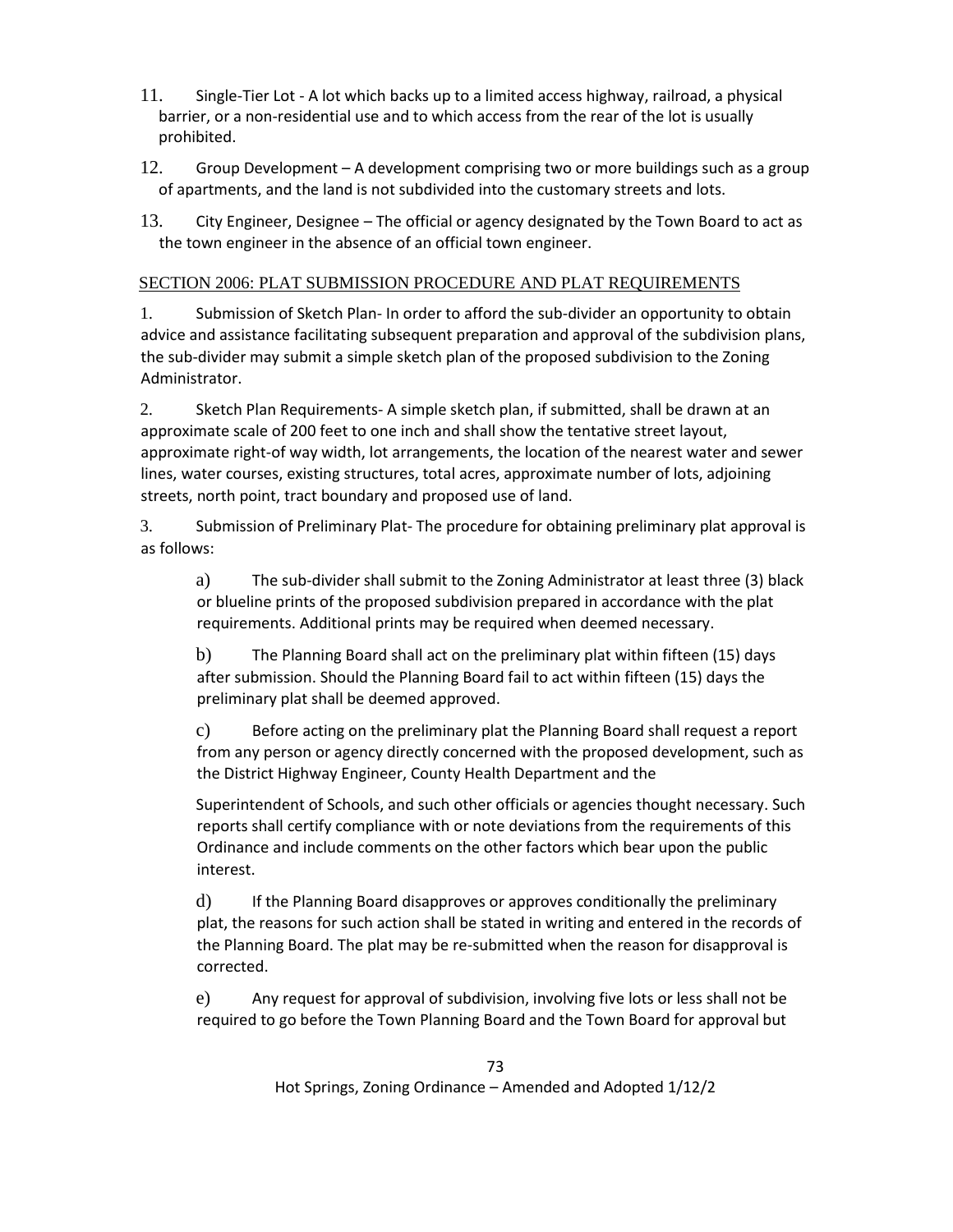may be approved administratively by the Zoning Administrator. All subdivisions of greater than five lots must be approved by the Planning Board and Town Board.

4. Preliminary Plat Requirements - The preliminary plat shall be clearly and legibly drawn at a scale of not less than 200 feet to one inch and may be drawn on a sheet 14 inches by 18 inches or 18 inches by 24 inches or such other size acceptable to the Register of Deeds of Madison County. The preliminary plat shall be prepared by a Registered Surveyor or Civil Engineer and shall show the following information:

- a) Name of owner of record.
- b) Proposed name of subdivision, date, north point, and graphic scale.
- c) Name and seal of registered surveyor or civil engineer.
- d) Name of municipality or county in which subdivision is located.
- e) Vicinity map showing location of subdivision
- f) Exact boundaries of the tract of land being subdivided shown with bearings and distances.
- g) Names of owners of record of all adjoining land and all property boundaries which intersect with the perimeter of the tract being subdivided.
- h) Hooded areas, marshes, and any other conditions affecting the site.

I) The location of existing streets, buildings, water courses, railroads, transmission lines, sewers, culverts and drainpipes, water mains, city limit lines and public utility easements on and adjacent to the tract being subdivided.

- j) Should the Planning Board determine that the land to be subdivided warrants special consideration because of topographical or other conditions peculiar to the site, the sub-divider shall submit upon request, a topographic map of an interval deemed necessary by the Board.
- k) Proposed streets and alleys, right-of-way percent of finished grades and street names.
- l) Proposed rights-of-way or easement; location, widths, and purposed.
- m) Proposed lot lines with bearings and distances, and lot and block numbers.
- n) Proposed minimum building setback lines.
- o) Proposed parks, school sites, or other public open spaces, if any.) Site data:
	- ⦁ Acreage in total tract
	- ⦁ Smallest lot size
	- ⦁ Total number of lots

⦁ Lineal feet in streets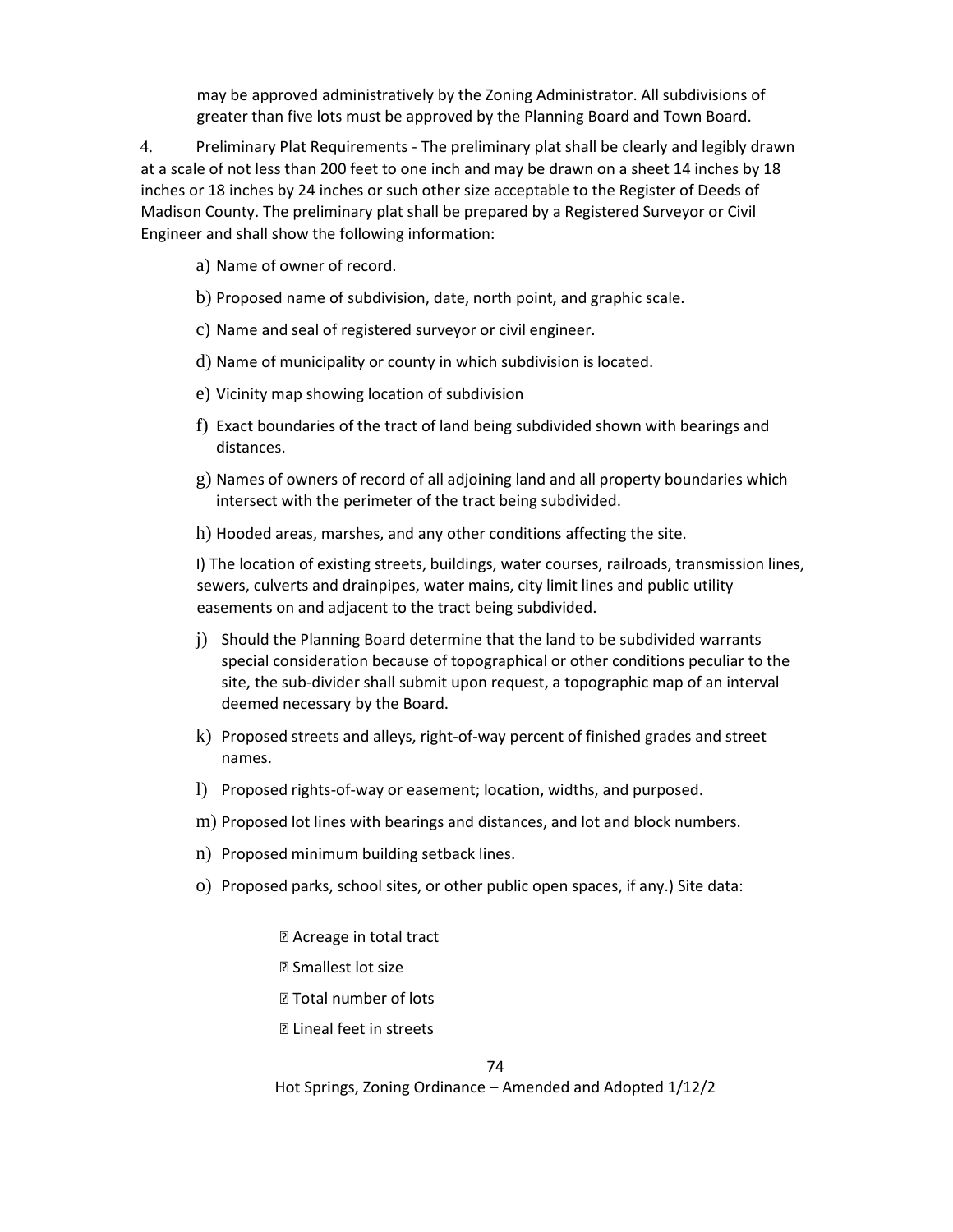q) Preliminary plan for surface drainage, storm drainage, and /or other drainage structures.

5. Submission of Final Plat - The final plat shall constitute only that portion of the approved preliminary plat which the sub-divider proposes to record and develop at the time of submission. Approval of the final plat shall be subject to the installation of the improvements designated in section 71 of these regulations or certified evidence from the Town that said improvements shall be installed in accordance with these regulations. The procedure for obtaining final plat approval is as follows:

a) The sub-divider shall submit to the Zoning Administrator within on (1) year of

the date of preliminary plat approval at least three (3) black or blueline prints of the final plat, a reproducible copy of the final plat on linen or polyester film, and one (1) print on sepia transparency.

- b) The Planning Board shall check the final plat for conformance with the approved preliminary plat, and with the requirements of these regulations. The Planning Board shall notify the sub-divider in writing of any noncompliance with these regulations or any deviation from the approved preliminary plat which is found on the final plat or submit a report to the Town Board certifying compliance of the final plat with the requirements of these regulations within seven (7) days after submission of the final plat to the office of the Planning Board.
- c) Before acting on the final plat the Planning Board may request a report from any person or agency directly affected by the proposed development. Such reports shall certify compliance with or note deviations from the approved preliminary plat and the requirements of these regulations.
- d) The Town Board shall approve or disapprove the final plat at the first regularly scheduled meeting after submission of the report certifying compliance from the Planning Board.
- e) Action of the Town Board shall be noted on the original linen tracing, the sepia print and on the three (3) prints of the final plat. The linen tracing of the plat shall be returned to the sub-divider, one (1) print shall be filed with the County or Town Engineer, and one (1) print and the sepia shall become a permanent record of the Planning Board.
- f) The final plat shall be properly signed and executed as required for recording by the Register of Deeds of Madison County. The approved final plat must be recorded with the Register of Deeds of Madison County within six (6) months after approval by the Town Board.

6. Recording of the Final Plat - Within six (6) months after the final plat has been approved by the Hot Springs Town Board, it shall have been recorded with the Register of Deeds of Madison County. Should the six (6) month time limit expire before the plat is recorded, it must be re-submitted to the Zoning Administrator for reprocessing. Upon adoption of this Ordinance, the Register of Deeds shall not thereafter file or record a plat of subdivision located within the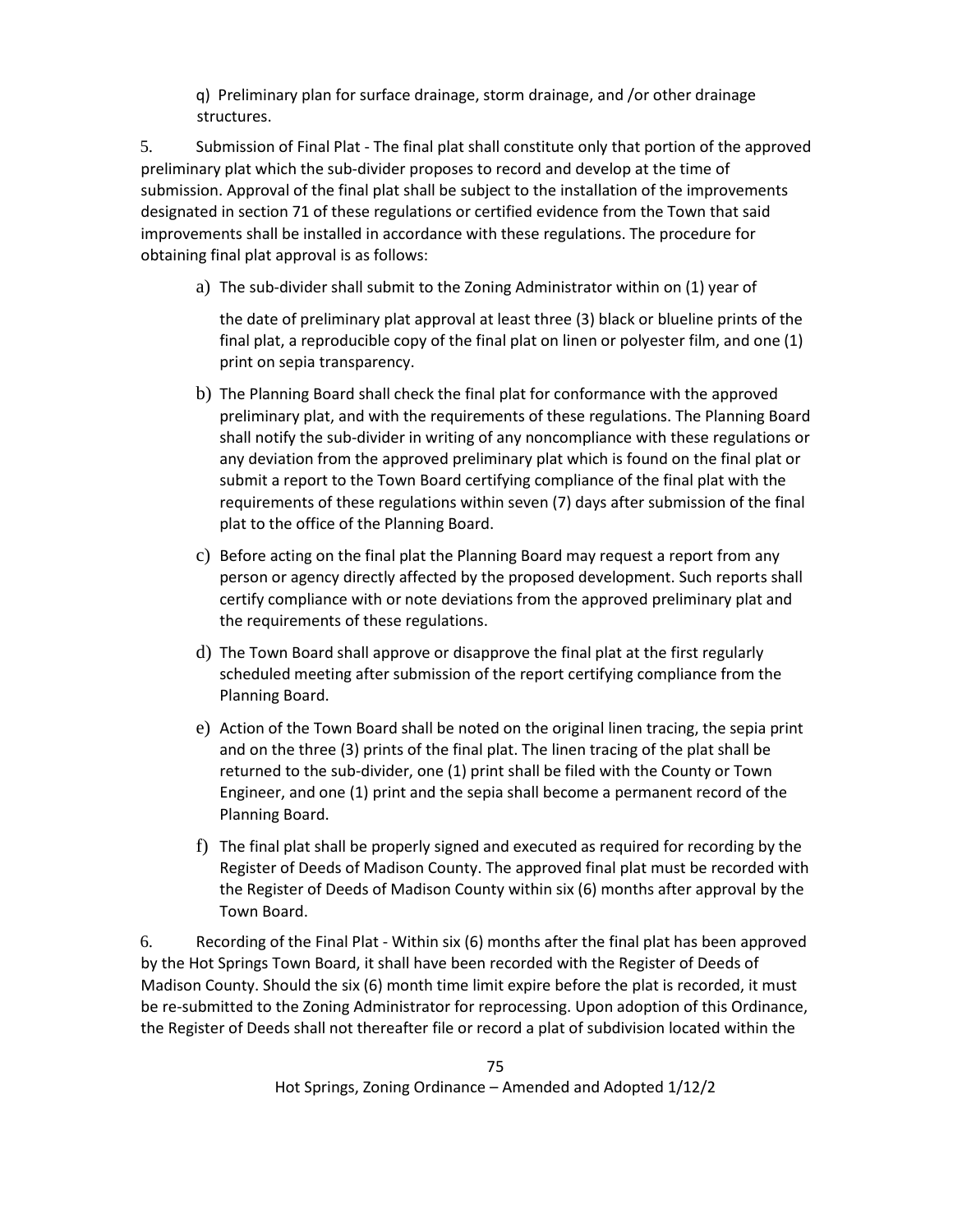city limits of the Town of Hot Springs, subdivision regulations until said plat has been approved by the Town Board. Without the approval of the legislative body, the filing or recording of a subdivision plat shall be null and void. The Clerk of Superior Court of Madison County shall not order or direct the recording of a plat where such recording would be in conflict with the ordinance.

7. Final Plat Requirements - The final plat shall be drawn on linen with India Ink at the same scale and on the same sheet size as the preliminary plat and shall conform substantially to the preliminary plat as approved. The final plat shall be prepared by a Registered Surveyor or Civil Engineer and shall show the following information:

- a) Name of owner of record
- b) Name of subdivision, date, north point, and graphic scale.
- c) Name and seal of registered surveyor or civil engineer.
- d) Name of municipality or county in which subdivision is located.
- c) Exact boundaries of the tract of land being subdivided shown with bearings and distances.
- e) Names of owners of record of all adjoining land and all property boundaries which intersect with the perimeter of the tract being subdivided.
- f) Streets and alleys, rights-of-way, percent of grades, and street names.
- g) Rights-of-way or easement- location, widths, and purposes
- h) Lot lines and lot and block numbers
- I) Minimum building setback lines
- j) Parks, school sites, or other public open spaces, if any.
- k) Sufficient data to determine readily and reproduce on the ground the location, bearing and length of every street line, lot line, boundary line, block line and building line, whether curved or straight and including true north point. This should include the radius, central angle, point of tangent, tangent distance and arcs and chords of all curved streets and curved property lines.
- l) All dimensions should be to the nearest one-tenth (1/10) of a foot and angles to the nearest minute.
- m) Accurate description of the location of all monuments and markers.
- n) Utility layouts:
	- 1. Water
	- 2. Gas
	- 3. Sanitary sewer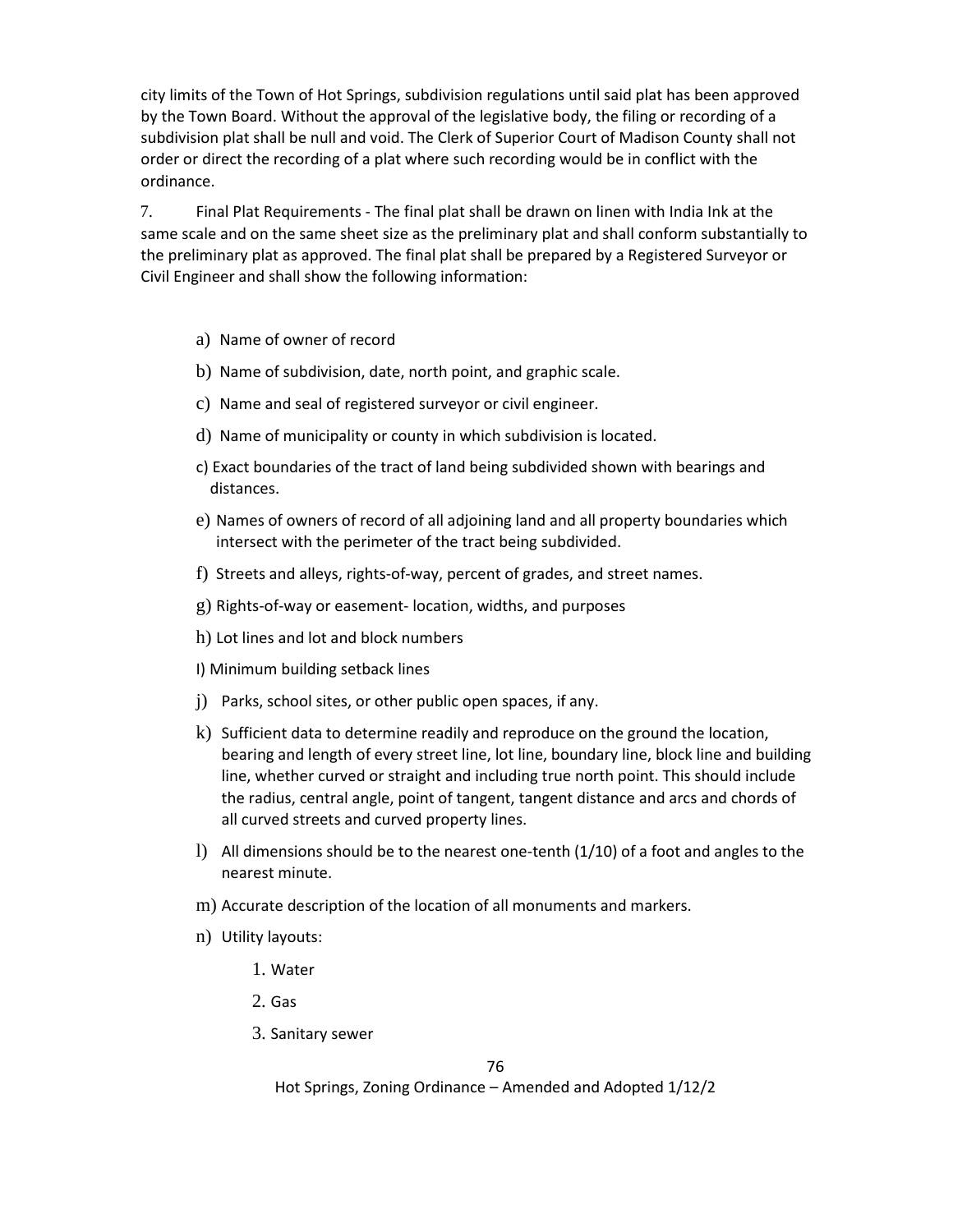- 4. Storm drainage
- o) Forms for Final Certifications: The following certificates shall be lettered, and rubber stamped on the final plat in such a manner as to insure that said certificates will be legible on any prints made therefrom:
- 1. Certificate of Approval by the Planning Board

I **I EXECUTE:** Chairman of the Planning Board, hereby certify that said Board fully approved the final plat of the Subdivision

| heltitled<br>------ |  |  |  |
|---------------------|--|--|--|
|                     |  |  |  |

 $\overline{\phantom{a}}$  ,  $\overline{\phantom{a}}$  ,  $\overline{\phantom{a}}$  ,  $\overline{\phantom{a}}$  ,  $\overline{\phantom{a}}$  ,  $\overline{\phantom{a}}$  ,  $\overline{\phantom{a}}$  ,  $\overline{\phantom{a}}$  ,  $\overline{\phantom{a}}$  ,  $\overline{\phantom{a}}$  ,  $\overline{\phantom{a}}$  ,  $\overline{\phantom{a}}$  ,  $\overline{\phantom{a}}$  ,  $\overline{\phantom{a}}$  ,  $\overline{\phantom{a}}$  ,  $\overline{\phantom{a}}$ 

On \_\_\_\_\_\_\_\_\_\_\_\_\_\_ day \_\_\_\_\_\_\_\_\_\_\_\_\_\_\_\_\_ 20\_\_\_\_\_\_\_\_\_\_\_\_\_\_\_

Chairperson

2. Certificate of Ownership and dedication

I (we) hereby certify that I am (we are) the owner(s) of the property shown and described hereon and that I (we) hereby adopt this plan of subdivision with my (our) free consent, establish minimum building lines and dedicate all streets, alleys, walks, parks, and other sites to public or private use as noted. Further, I (we) certify the land as shown hereon is within the platting jurisdiction of the Town of Hot Springs, N.C.

|                                                       | date  |
|-------------------------------------------------------|-------|
|                                                       |       |
| owner                                                 |       |
|                                                       | owner |
| Certificate of Accuracy                               |       |
| (As required under General Statutes 47-30 as amended) |       |
| Date                                                  |       |
|                                                       |       |
| Registered Civil Engineered or Registered Surveyor    |       |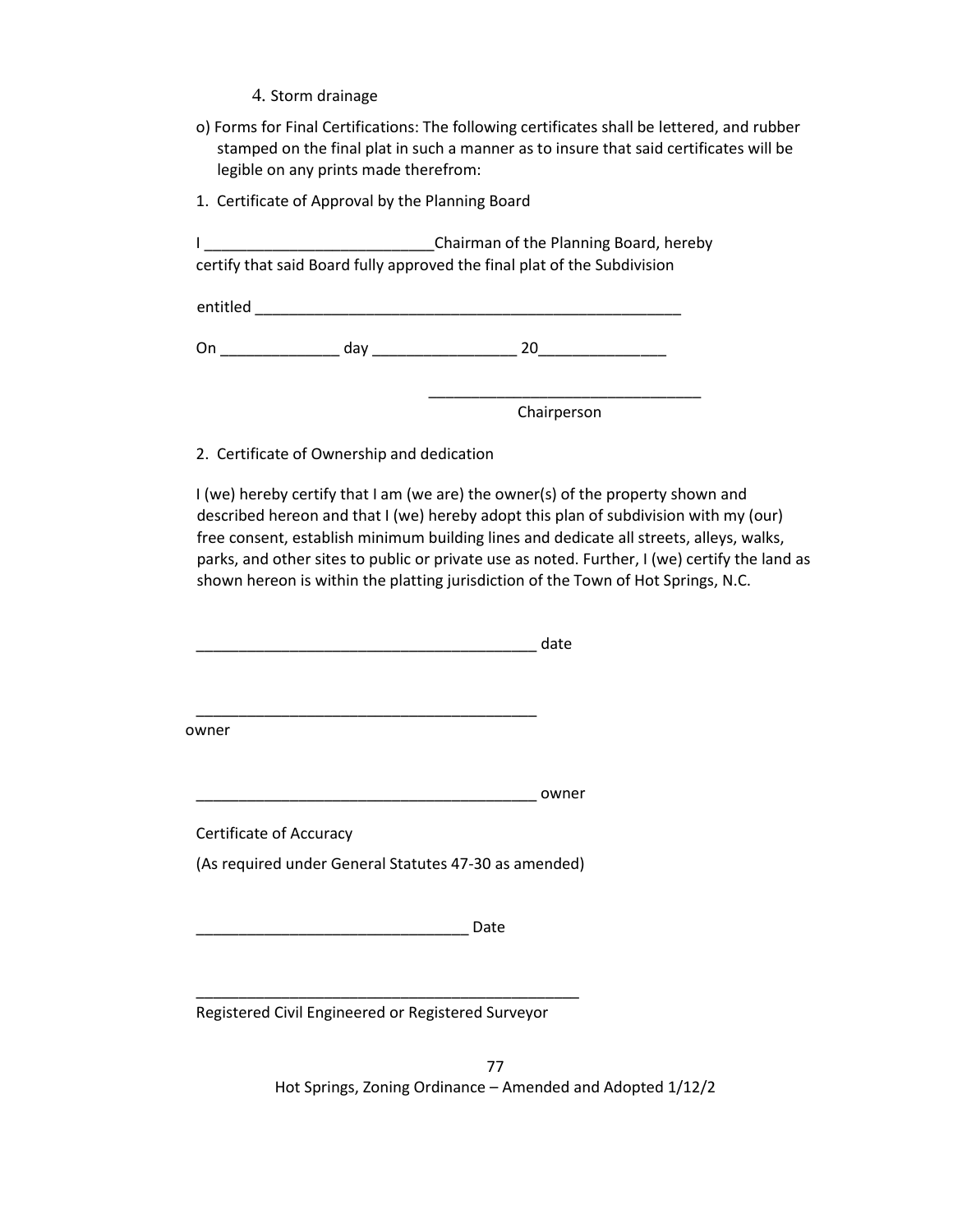3. Certificate of Approval of Private Water and Sewer systems

 I hereby certify that the water supply and sewage disposal system installed or proposed for installation in the subdivision entitled

fully meet the requirements of the North Carolina State Health Department and are hereby approved as shown.

Date

\_\_\_\_\_\_\_\_\_\_\_\_\_\_\_\_\_\_\_\_\_\_\_

\_\_\_\_\_\_\_\_\_\_\_\_\_\_\_\_\_\_\_\_\_\_\_\_\_\_\_\_\_\_\_\_\_\_\_\_\_\_\_\_\_\_\_\_\_ County Health Officer or his/her Legal Representative

\_\_\_\_\_\_\_\_\_\_\_\_\_\_\_\_\_\_\_\_\_\_\_\_\_\_\_\_\_\_\_\_\_\_\_\_\_\_\_\_\_\_\_\_\_\_\_\_

4. Certification of Approval of the installation and construction of streets, utilities, and other required improvements.

 I hereby certify (1) that streets, utilities, and other required improvements have been installed in an acceptable manner and according to town specifications and standards in the subdivision entitled

\_\_\_\_\_\_\_\_\_\_\_\_\_\_\_\_\_\_\_\_\_\_\_\_\_\_\_\_\_\_\_\_\_\_\_\_\_\_ or, (2) that a guarantee of the of the installations of the required improvements in an amount or manner satisfactory to the Town of Hot Springs has been received.

Date

Town Engineer / Designee

\_\_\_\_\_\_\_\_\_\_\_\_\_\_\_\_\_\_\_\_\_\_\_\_\_\_\_\_\_\_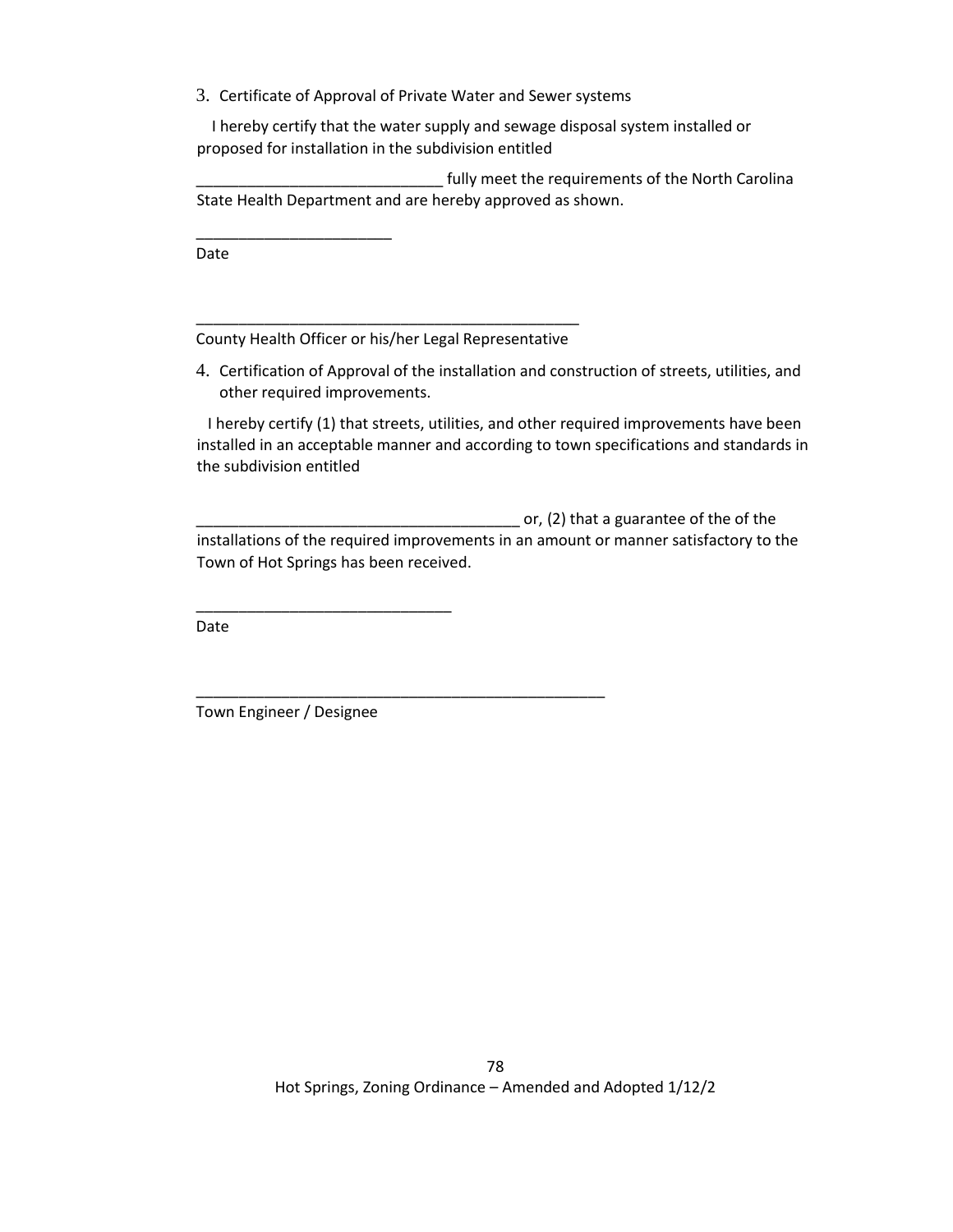6. Certificate of approval for recording Plat and Acceptance of Dedications.

I, \_\_\_\_\_\_\_\_\_\_\_\_\_\_\_\_\_\_\_\_\_\_\_\_\_\_\_\_\_\_\_\_\_, the Zoning Administrator of the Town of Hot Springs, North Carolina, do hereby certify that on the day of 20\_\_\_\_\_, the Town Board of the Town of Hot Springs approved this plat for recording and accepted the dedication of the streets, easements; rights-of-way and public parks and other sites for public purposes as shown hereon, but assume no responsibility to open or maintain same until, in the opinion of the governing body of the Town of Hot Springs, it is in the public interest to do so.

Date\_\_\_\_\_\_\_\_\_\_\_\_\_\_\_ \_\_\_\_\_\_\_\_\_\_\_\_\_\_\_\_\_\_\_\_\_\_\_\_\_\_\_\_\_\_\_\_\_\_\_\_\_\_\_\_\_\_\_\_\_\_\_\_\_\_\_\_\_\_\_\_\_\_\_\_\_\_\_\_\_\_

Zoning Administrator

(Seal)

### SECTION 2007: INSTALLATION OF PERMANENT REFERENCE POINTS AND IMPROVEMENTS

1. Permanent Reference Points - Prior to approval of the final plat permanent reference points shall have been placed in accordance with the following requirements:

a) Subdivision Corner Tie: At least one corner of the subdivision shall be designated by course and distance (tie) from a readily discernible reference marker. If a corner is within two thousand (2,000) feet of a U.S. Coast and Geodetic Station of N.C. Grid System coordinated monument, or City of Hendersonville coordinated system, then this corner shall be marked with a monument so designated by computed X & Y coordinates which shall appear on the map with a statement identifying this station or monument to an accuracy of 1:10000. When such a monument or station is not available, the tie shall be made to some pertinent and readily recognizable landmark or identifiable point, physical object, or structure.

b) Monuments: Within each block of a subdivision at least two (2) monuments designed and designated as Control Corners shall be installed. The surveyor shall employ additional monuments if and when required. All monuments shall be constructed of concrete and shall be at least four (4) inches in diameter or square and not less than three (3) feet in length. Each monument shall have imbedded in its top or attached by a suitable means a metal plate of noncorrosive materials and marked plainly with the point, the surveyor's registration number, the month and year it was installed and the word "monument" or "control center." A monument shall be set at least thirty (30) inches exposed above the ground unless this requirement is impractical.

c) Property Markers: A steel or wrought iron pipe or the equivalent not less than 3-fourths (3/4) inches in diameter and at least thirty (30) inches in length shall be set at all corners, except those located by monuments. A marker shall also be set at a point of curve, point of intersection, property corner, point of tangency and reference point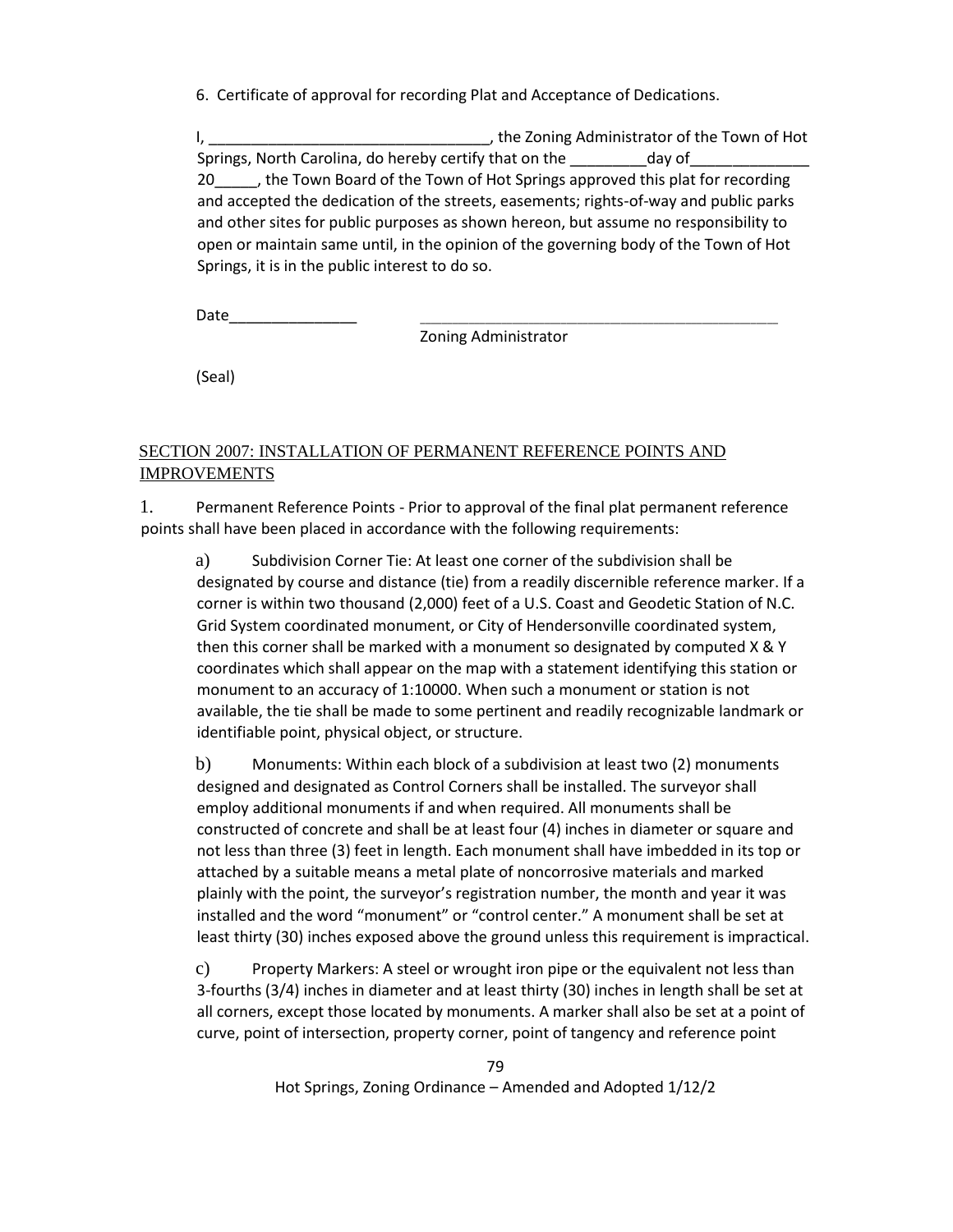unless a monument has already been placed at said points. Additional markers shall be placed at other points as required.

d) Accuracy: Land surveys within the Town limits shall be at an accuracy of at least 1: 7500

2. Improvements Within the Town Limits - Approval of the final plat shall be subject to the sub-divider having installed the improvements hereinafter designated or having guaranteed, to the satisfaction of the Town, the installation of said improvements.

3. Street Improvements – The following requirements shall apply to all streets within the corporate limits of the Town of Hot Springs.

a) Grading: All major and collector streets shall be graded to their full right-of-way width. The sub-divider shall be reimbursed by the town for street improvements in excess of those required for minor streets on a fifty (50) foot right-of-way when the subdivision is forty percent (40%) developed. All other streets shall be graded to their full pavement width back-to-back of curb, and for an additional three feet on each side of the pavement width. Finished grade, cross-section and profile shall be approved by the Town Engineer, Designee.

b) Surface Treatment: Road base and surface treatment shall be installed in accordance with the provisions of Section 81 of this Ordinance and Town specifications and standards.

c) Curb and Gutter: Combination curb and gutter shall be installed in accordance with the provisions of section 81 of this Ordinance and town specifications and standards.

4. Sidewalks – Sidewalks, if constructed will be constructed within the street right-of-way and installed in accordance with town specifications and standards.

5. Utilities – Storm sewers shall be designed by a registered engineer and shall be approved by the Town Engineer Designee. Sanitary sewers and water mains shall be installed in accordance with town specifications and standards. Should private water and sewerage systems be provided, such shall meet the requirements of the North Carolina State Health Department. It is recommended that a percolation test be made prior to the installation of private waste disposal facilities.

6. Guarantee of Improvements – Where the required improvements have not been completed prior to the submission of the plat for final approval, the approval of said plat shall be subject to the sub-divider guaranteeing the installation of the improvements within a period of time specified by the Town Board and in one of the following methods:

a) Filing a performance or surety bond in an amount to be determined by the Town Board.

b) Depositing or placing in escrow a certified check or cash in an amount to be determined by the Town Board. Portions of the security deposit may be released as work progresses.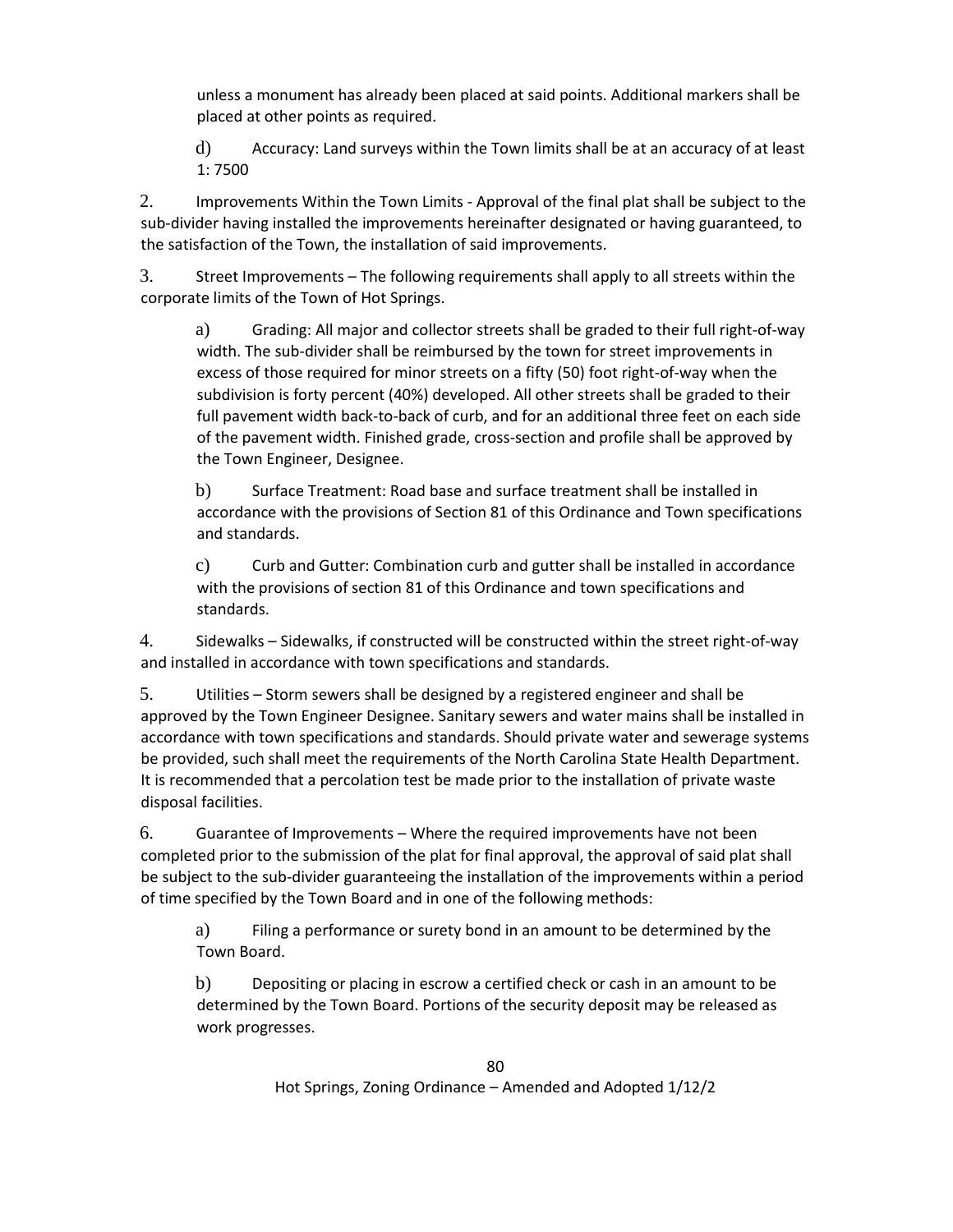c) Entering into an agreement with the Town Board guaranteeing the completion of the required work, said agreement to be binding on subsequent purchasers of the property and to be recorded at the option of the Town. The agreement shall provide that satisfactory security be furnished guaranteeing the completion of the necessary improvements before each section is developed.

### SECTION 2008: GENERAL REQUIREMENTS AND MINIMUM STANDARD OF DESIGN

- 1. General requirements:
	- a) Conformity to Existing Maps or Plans The location and width of all proposed streets shall be in conformity with official plans and maps of the Town of Hot Springs and with existing or amended plans of the Planning Board.
	- b) Continuation of Adjoining Street System The proposed street layout shall be coordinated with the street system of-the surrounding area. Where possible, existing principal streets shall be extended.
	- c) Access to Adjacent Properties Where it is desirable to provide for street access to an adjoining property, proposed streets shall be extended by dedication to the boundary of such property and a temporary turn-around shall be provided.
	- d) Private Streets and Alleys There shall be no private streets or alleys platted in any subdivision.
	- e) Large Tracts or Parcels Where land is subdivided into larger parcels than ordinary building lots such parcels shall be arranged so as to allow for the opening of future streets and logical further re-subdivision.
	- f) Lots All lots shall front upon a public street. Double frontage lots shall be avoided unless no other design is practical.
	- $g$ ) Alleys Alleys shall be provided to the rear of all lots used for other than residential purposes. Alleys are prohibited in residential blocks unless such are approved by the Planning Board. All dead-end alleys shall be provided with a turn-around.
	- h) Contour Map A contour map shall be provided if requested by the Planning Board. The contour interval required shall depend upon topographic and drainage characteristics and shall be specified by the Planning Board.
	- i) Street Names Proposed streets, which are obviously in alignment with others existing and named, shall bear the assigned name of the existing streets. In no case shall the name of proposed streets duplicate or be phonetically similar to existing street names, irrespective of the use of the suffix, street, avenue, boulevard, drive, place, court, etc.
- 2. Design Standards -The following design standards shall be considered minimum requirements:
	- a) Streets The design standards which shall apply to streets are as follows: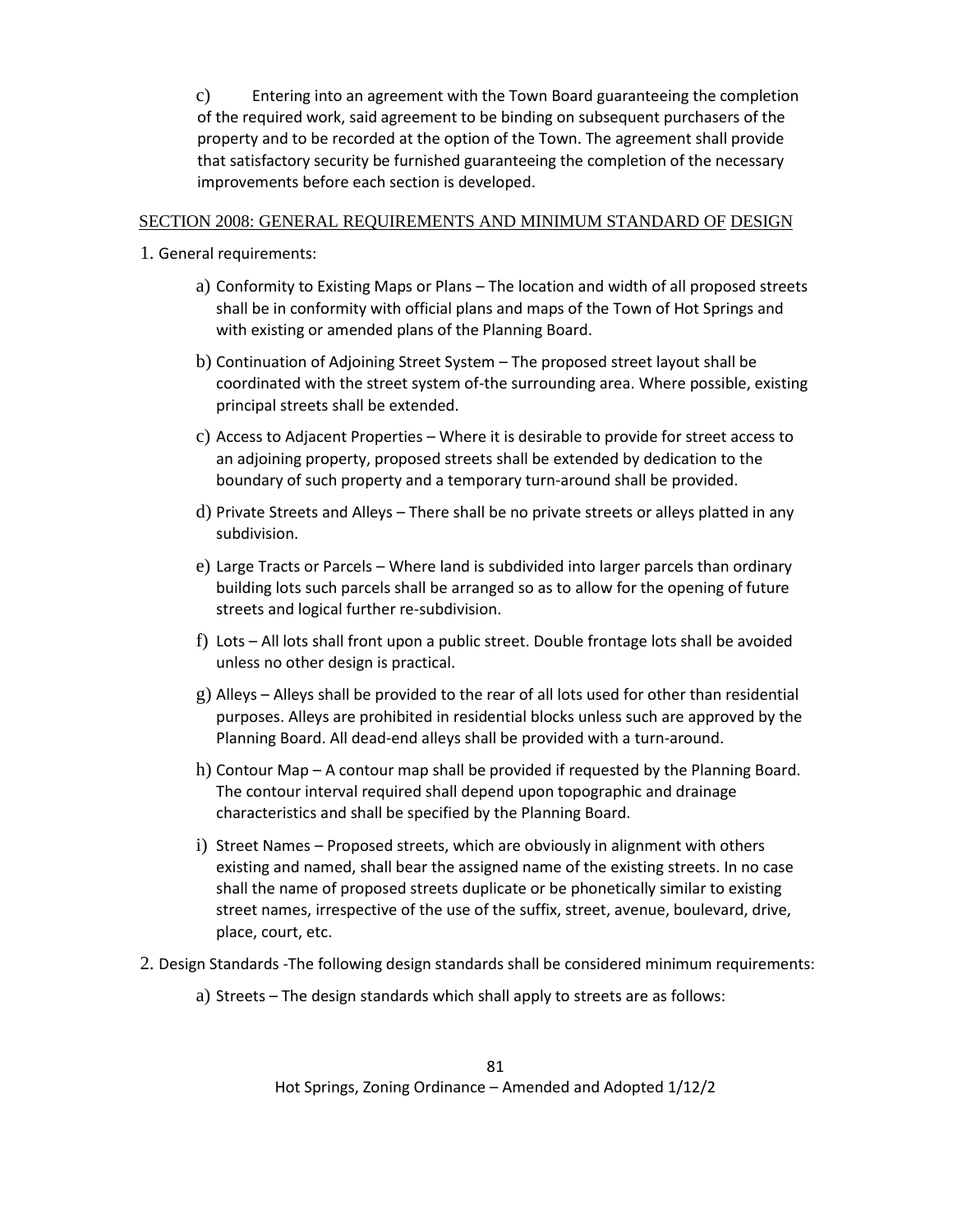- 1. Right-of-way Widths: Minimum street right-of-way widths shall be in accordance with the Major Street Plan and shall be not less than the following:
	- ⦁ Highways 80-100 feet
	- **Z Major Streets 80 feet**
	- ⦁ Collector Streets 45 feet up to 12% grade over 12% 60 feet of right-of-way
		- ⦁ Minor Streets "
		- ⦁ Marginal Access Streets "
		- ⦁ Cul-de-Sacs "
	- Must be certified by a registered engineer that roads are built to said standards.
		- ⦁ Maximum grade of road 18%
- 2. Width of Surface Treatment: 18 feet paving width to consist of 6" of compacted stone base, 2 (two) inches of 1-2 bituminous plant mix.

Shoulders of road shall be seeded to prevent erosion and ditching to meet Town approval, 3' wide ditch 18" below road grade.

All work must be certified by a registered engineer that said standards have been met.

3. Street grades: Street grades shall not be more than twelve percent (12%) nor less than one-half of one percent.

Grades approaching intersections shall not exceed five percent (5%) for a distance of not less than one hundred (100) feet from the centerline of said intersection.

4. Horizontal Curves: Where a centerline deflection angle of more than ten (10) degrees occurs, a circular curve shall be introduced, having a centerline radius of not less than the following:

| <b>2 Major streets</b>     | $300$ feet |
|----------------------------|------------|
| <b>图 Collector streets</b> | 200 feet   |
| <b>2 Minor streets</b>     | $100$ feet |

- 5. Vertical Curves: All changes in street grades shall be connected by vertical curves of a minimum length equivalent in feet to fifteen times the algebraic difference in the rates of grade for major and collector streets and one-half this minimum for all other streets.
- 6. Tangents: A tangent of at least one hundred (100) feet shall be provided between curves on all streets.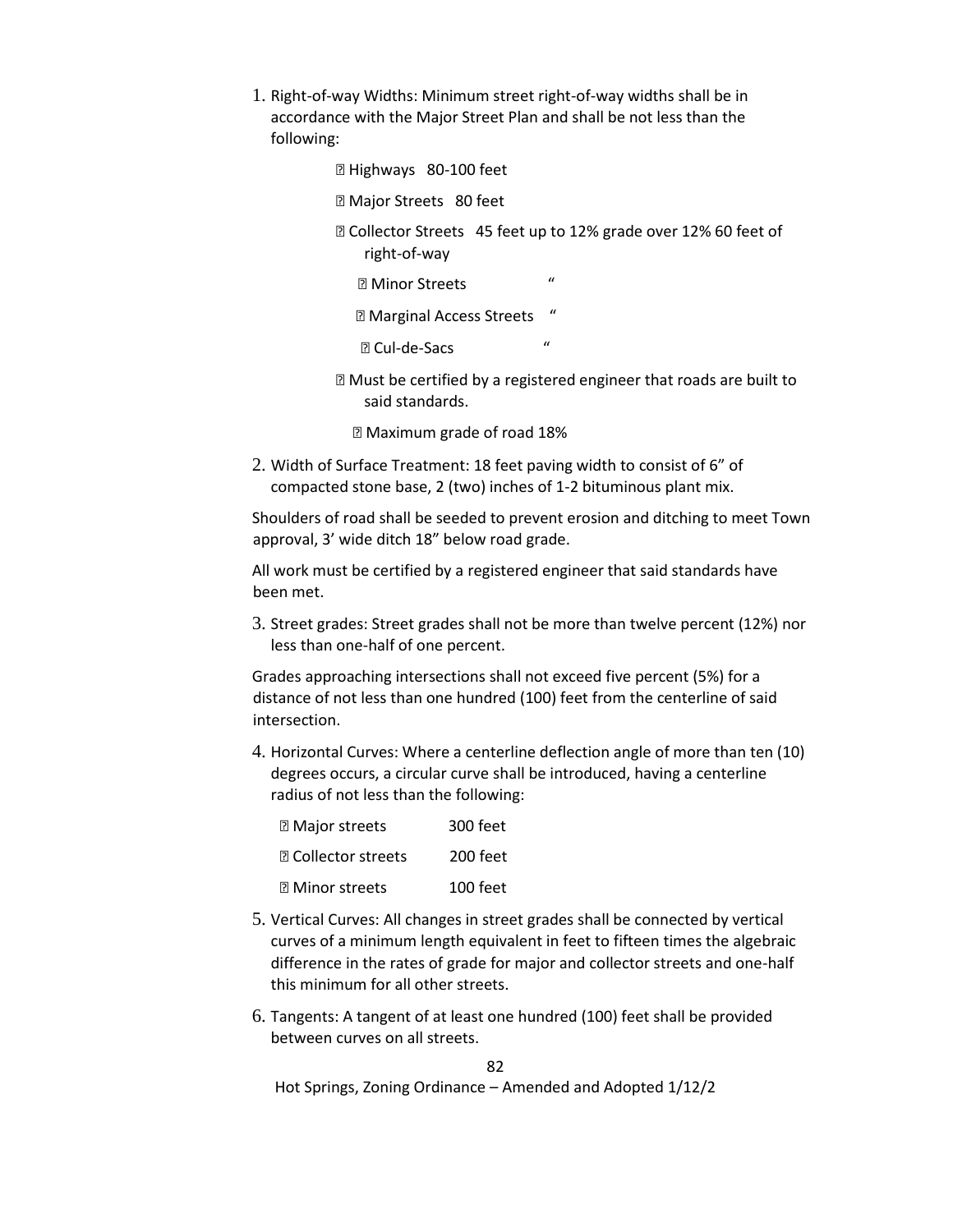- 7. Intersections: Street intersections shall be laid out as follows:
	- a) Streets shall intersect as nearly as possible at right angles and no street shall intersect at less than sixty (60) degrees.
	- b) Intersections with a major street or highway shall be at least eight hundred (800) feet apart measured from centerline to centerline.

c) Property lines at street intersections shall be rounded with a minimum radius of twenty (20) feet. At an angle of intersection of less than seventy-five (75) degrees a greater radius may be required. Where a street intersects a highway the design standards of the State Highway Commission shall apply.

d) Centerline off-sets of at least one hundred and twenty-five (125) feet shall be provided at street jogs.

8. Cul-de-Sacs: A dead-end street shall not be more than 2,500 feet in total length with the turn-around or cul-de-sac on this length being at least 70 feet and a right-of-way diameter of at least 80 feet. Temporary dead-end streets should be provided with a turn-around having a 70-foot diameter. The width of surface treatment should be at least 70 feet diameter.

b) Alleys: All alleys shall be constructed in accordance with town specifications and standards and shall meet the following requirements:

⦁ Right-of-way width- 20 feet

- **sqrtMinimum centerline radius when a deflection angle of more than ten (10)** degrees occurs- 35 feet
- **<b>sqrtP}** Property line radius at alley intersections-15 feet
- c) Blocks: The maximum and minimum length and width of blocks shall be as follows:
	- ⦁ Length: Block lengths shall not exceed fifteen hundred (1500) feet nor be less than four hundred (400) feet. Where deemed necessary by the Planning Board a pedestrian crosswalk of at least ten (10) feet in width may be required.
	- ⦁ Width: Blocks shall have sufficient width to allow two tiers of lots of minimum depth. Blocks may be one lot in depth where single-tier lots are required to separate residential development from through vehicular traffic or nonresidential uses.
- d) Lots: Residential lots shall comply with the following requirements:
	- ⦁ Area: All lots shall have an area of at least fifteen thousand (15,000) square feet. Additional lot area is required when:
		- **<b>EXA lot is served by public water but not public sewer. In such case said lot** shall be not less than fifteen thousand (15, 000) square feet in area.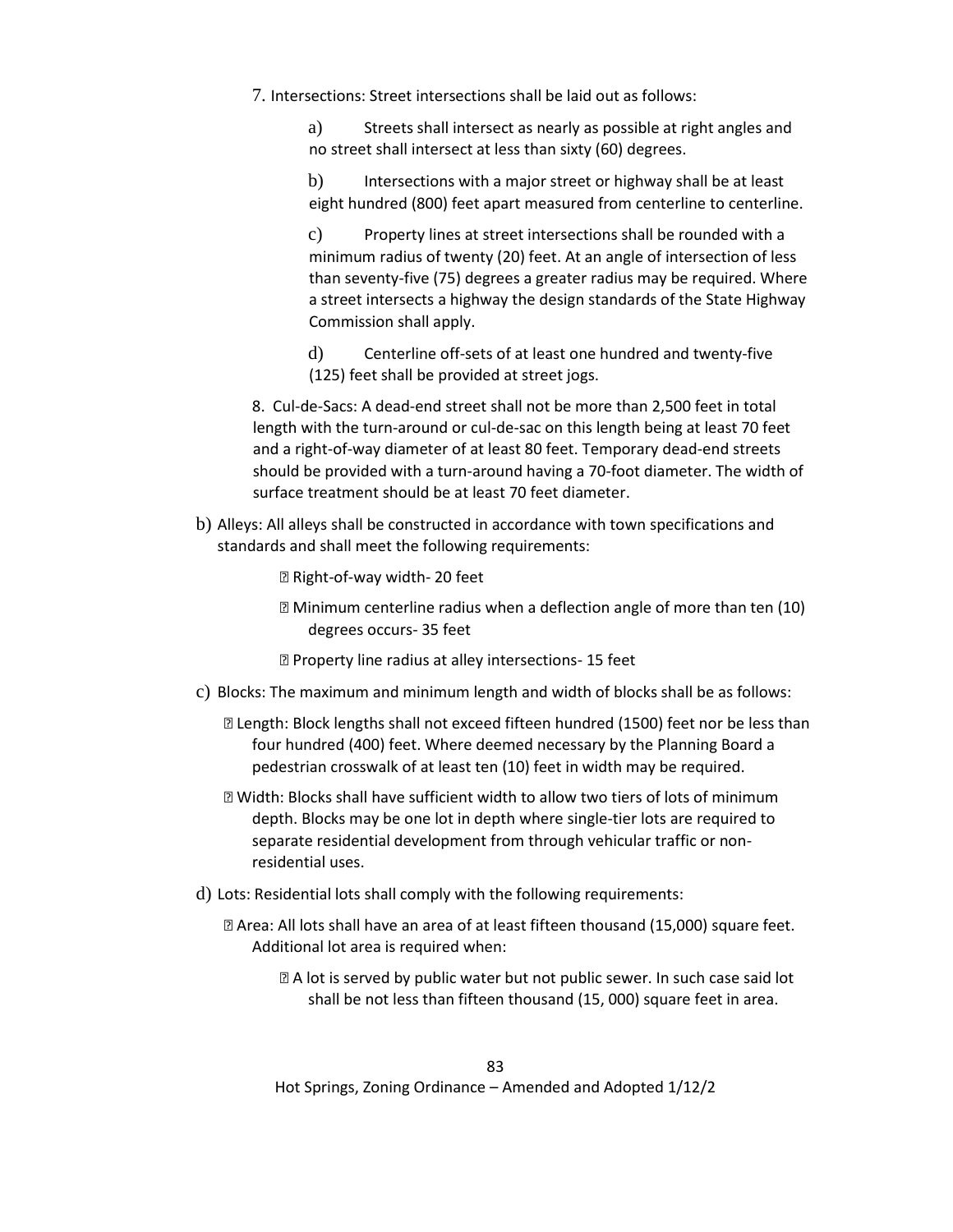⦁ Public water or sewer is not provided. In such case said lot shall be not less than twenty thousand (20,000) square feet in area.

- ⦁ Width and Depth: All lots shall have a minimum width at the building line feet. All other lots shall be width at the building line of seventy (70) feet and a minimum width at the street line of thirty-five (35) feet. Corner lots shall have an extra width of ten (10) feet to permit adequate setback from side streets. The minimum lot depth of single-tier lots shall be one hundred and twenty-five (125) feet. All other lots shall be one hundred (100) feet in depth. Greater lot width and depth is required when:
	- **sqrt** A lot is served by public water but not public sewer. In such case said lot shall not be less than seventy-five (75) feet. In width at the building line and not less than one hundred and ten (110) feet in depth.
	- ⦁ Public water or sewer is not provided. In such case said lot shall be not less than one hundred (100) feet in width at the building line and not less than one hundred and twenty (120) feet in depth.
- ⦁ Orientation of lot Lines: Side lot lines shall be substantially at right angles or radial to street lines.
- e) Building Setback Lines: The minimum setback from property lines shall be as follows:

| <b>Z</b> From the front property line | 30 feet |
|---------------------------------------|---------|
| <b>E</b> From the side property line  | 15 feet |
| <b>Z</b> From the rear property line  | 25 feet |
| <b>E</b> From the side property line  |         |
| which abuts a street                  | 20 feet |

- f) Easements: Utility and other easements shall be provided as follows:
	- ⦁ Utility easements centered on rear or side lot lines shall be provided where deemed necessary by the Town Engineer, Designee, and shall be at least ten (10) feet in width.
	- ⦁ Where a subdivision is traversed by a water course, drainage way/channel, or stream, there shall be provided a storm water easement or drainage right-of-way conforming substantially with the lines of such or both, as may be adequate for the purpose. Parallel streets or parkways may be required in connection therewith.
	- ⦁ Lakes, ponds, creeks, and similar areas within the Town will be accepted for maintenance only if such approved by the Town Board.

#### SECTION 2009: EXCEPTIONS AND VARIANCES

1. Exceptions - The standards and requirements of this Ordinance may be modified by the Planning Board in the case of a plan or program for a complete group development, which in